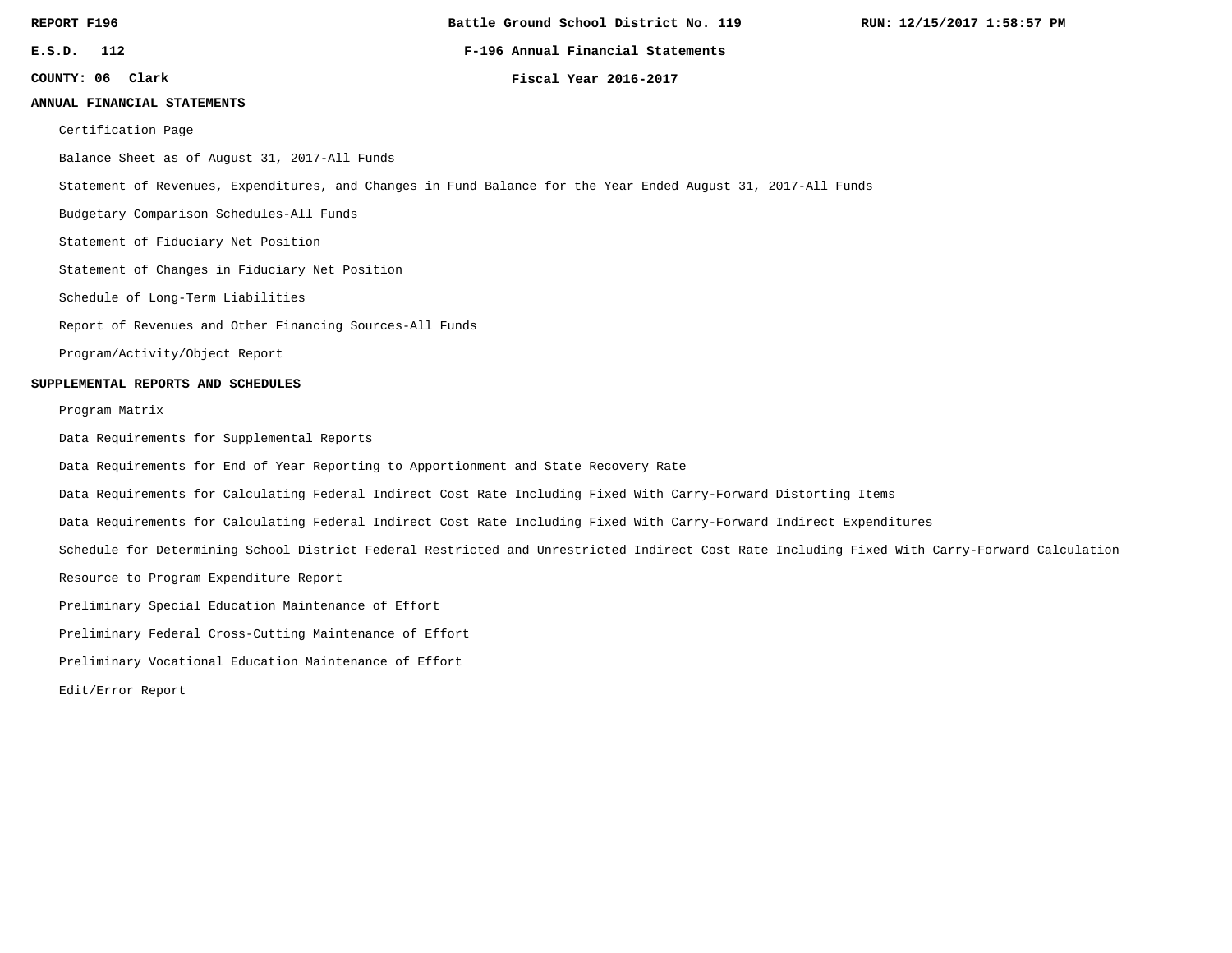#### **F-196 ANNUAL FINANCIAL STATEMENTS FOR FISCAL YEAR 2016-2017**

## CERTIFICATION

The Annual Financial Statements (Report F-196) for Battle Ground School District No. 119 of Clark County for the fiscal year ended August 31, 2017, were prepared on the modified accrual basis of accounting in accordance with the appropriate accounting principles as stated in the Accounting Manual for Public School Districts in the State of Washington. School was conducted for 180 days. (If school was operated fewer than 180 days, please include a statement covering the reasons and effort to make up days lost.) The indirect cost rate proposal has been reviewed and the data reflects allowable costs in accordance with federal requirements and 2 CFR 200 Uniform Administrative Requirements, Cost Principles, and Audit Requirements for Federal Awards: SubpartE.

|           | The school district Annual Financial Statement has been reviewed and submitted to OSPI in accordance with WAC 392-117-035 for the<br>fiscal year September 1, 2016-August 31, 2017 |      |
|-----------|------------------------------------------------------------------------------------------------------------------------------------------------------------------------------------|------|
| Approved: |                                                                                                                                                                                    |      |
|           | School District Superintendent or Authorized Official                                                                                                                              | Date |
| Reviewed: |                                                                                                                                                                                    |      |
|           | ESD Superintendent or Authorized Official                                                                                                                                          | Date |

|                                                                                                     |                   |              |              |               | Transportation |                |                |
|-----------------------------------------------------------------------------------------------------|-------------------|--------------|--------------|---------------|----------------|----------------|----------------|
|                                                                                                     |                   |              | Debt Service | Capital       | Vehicle        |                |                |
| REPORT F-196 SUMMARY                                                                                | General Fund      | ASB Fund     | Fund         | Projects Fund | Fund           | Permanent Fund | Total          |
| Total Revenues and Other Financing<br>Sources                                                       | 153, 319, 111. 15 | 1,242,918.69 | 6,535,099.57 | 5,868,724.83  | 0.00           | 0.00           | 166,965,854.24 |
| Total Expenditures                                                                                  | 148, 251, 867. 23 | 1,177,749.92 | 6,385,738.35 | 5,413,308.90  | 0.00           | 0.00           | 161,228,664.40 |
| Other Financing Uses                                                                                | 325,493.65        |              | 0.00         | 0.00          | 0.00           |                | 325,493.65     |
| Excess of Revenues/Other Financing<br>Sources Over/(Under) Expenditures<br>and Other Financing Uses | 4,741,750.27      | 65,168.77    | 149,361.22   | 455, 415.93   | 0.00           | 0.00           | 5,411,696.19   |
| Beginning Total Fund Balance                                                                        | 7,428,432.69      | 852,100.84   | 3,151,980.68 | 1,084,229.05  | 0.00           | 0.00           | 12,516,743.26  |
| Prior Year(s) Corrections or<br>Restatements                                                        | $-56.90$          | 0.00         | 0.00         | 0.00          | 0.00           | 0.00           | $-56.90$       |
| Ending Total Fund Balance                                                                           | 12,170,126.06     | 917,269.61   | 3,301,341.90 | 1,539,644.98  | 0.00           | 0.00           | 17,928,382.55  |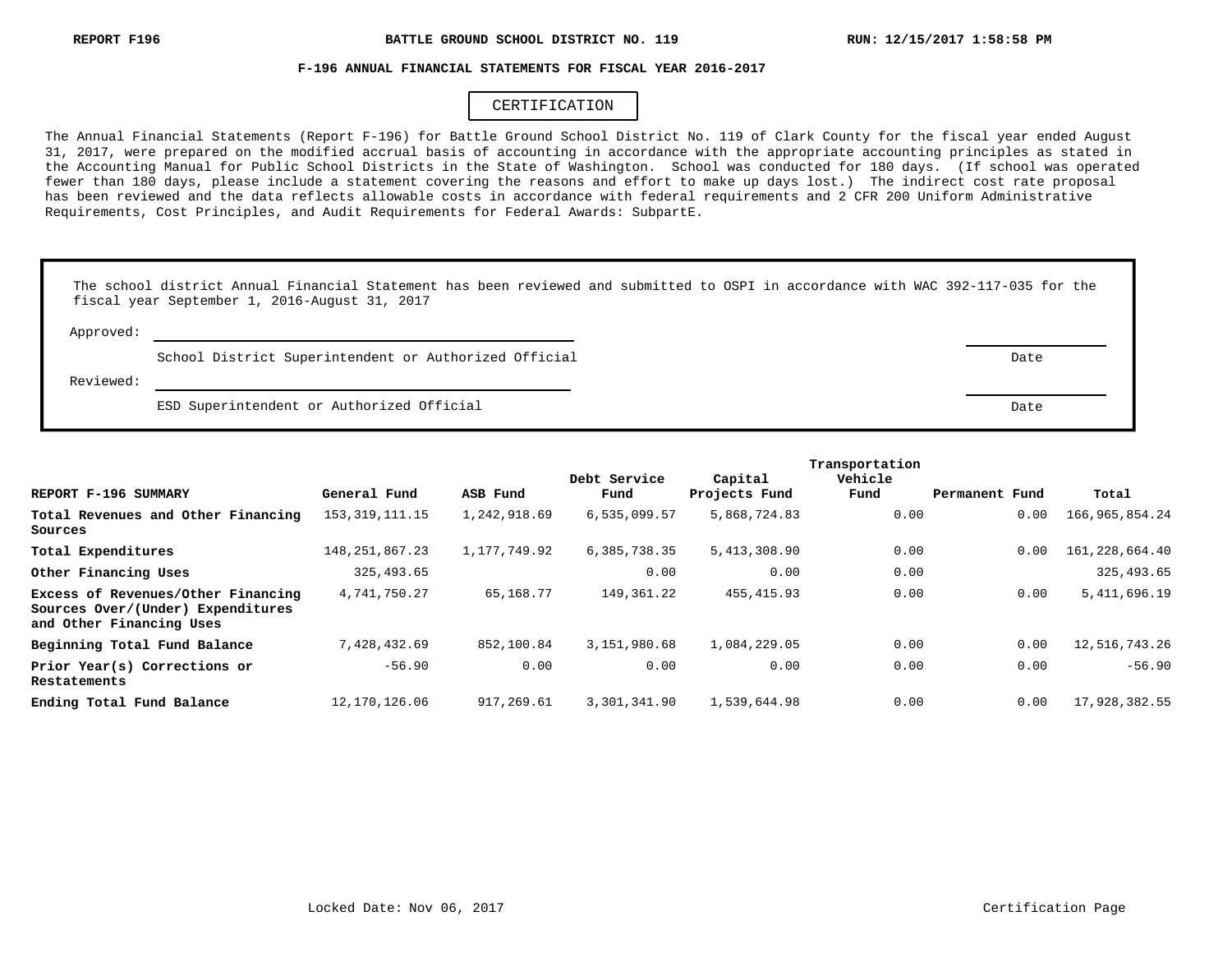**Battle Ground School District No. 119**

## **E.S.D. 112**

# **COUNTY: 06 Clark**

**Balance Sheet**

# **Governmental Funds**

**August 31, 2017**

|                                                   | General<br>Fund  | ASB<br>Fund   | Debt<br>Service<br>Fund | Capital<br>Projects<br>Fund | Transportation<br>Vehicle<br>Fund | Permanent<br>Fund | Total           |
|---------------------------------------------------|------------------|---------------|-------------------------|-----------------------------|-----------------------------------|-------------------|-----------------|
| ASSETS:                                           |                  |               |                         |                             |                                   |                   |                 |
| Cash and Cash Equivalents                         | 1,029,965.63     | 83,762.12     | 3,490.39                | 403,409.00                  | 0.00                              | 0.00              | 1,520,627.14    |
| Minus Warrants Outstanding                        | $-1,068,819.13$  | $-16, 246.53$ | 0.00                    | $-209.00$                   | 0.00                              | 0.00              | $-1,085,274.66$ |
| Taxes Receivable                                  | 12, 461, 322. 22 |               | 2,738,133.42            | 0.00                        | 0.00                              |                   | 15, 199, 455.64 |
| Due From Other Funds                              | 46,430.08        | 0.00          | 0.00                    | 86,678.00                   | 0.00                              | 0.00              | 133,108.08      |
| Due From Other Governmental<br>Units              | 937,775.59       | 0.00          | 0.00                    | 0.00                        | 0.00                              | 0.00              | 937,775.59      |
| Accounts Receivable                               | 336, 415.86      | 4,720.00      | 0.00                    | 0.00                        | 0.00                              | 0.00              | 341,135.86      |
| Interfund Loans Receivable                        | 0.00             |               |                         | 0.00                        |                                   |                   | 0.00            |
| Accrued Interest Receivable                       | 0.00             | 0.00          | 0.00                    | 0.00                        | 0.00                              | 0.00              | 0.00            |
| Inventory                                         | 219, 198.83      | 776.77        |                         | 0.00                        |                                   |                   | 219,975.60      |
| Prepaid Items                                     | 1,257.51         | 0.00          |                         |                             | 0.00                              | 0.00              | 1,257.51        |
| Investments                                       | 13,610,218.61    | 896, 163. 17  | 3, 297, 851.51          | 2,871,142.74                | 0.00                              | 0.00              | 20,675,376.03   |
| Investments/Cash With Trustee                     | 0.00             |               | 0.00                    | 0.00                        | 0.00                              | 0.00              | 0.00            |
| Investments-Deferred<br>Compensation              | 0.00             |               |                         | 0.00                        |                                   |                   | 0.00            |
| Self-Insurance Security<br>Deposit                | 0.00             |               |                         |                             |                                   |                   | 0.00            |
| TOTAL ASSETS                                      | 27,573,765.20    | 969,175.53    | 6,039,475.32            | 3,361,020.74                | 0.00                              | 0.00              | 37,943,436.79   |
| DEFERRED OUTFLOWS OF<br><b>RESOURCES:</b>         |                  |               |                         |                             |                                   |                   |                 |
| Deferred Outflows of<br>Resources - Other         | 0.00             |               | 0.00                    | 0.00                        | 0.00                              |                   | 0.00            |
| TOTAL DEFERRED OUTFLOWS OF<br><b>RESOURCES</b>    | 0.00             | 0.00          | 0.00                    | 0.00                        | 0.00                              | 0.00              | 0.00            |
| TOTAL ASSETS AND DEFERRED<br>OUTFLOW OF RESOURCES | 27,573,765.20    | 969,175.53    | 6,039,475.32            | 3,361,020.74                | 0.00                              | 0.00              | 37,943,436.79   |
| LIABILITIES:                                      |                  |               |                         |                             |                                   |                   |                 |
| Accounts Payable                                  | 1,574,269.96     | 1,660.32      | 0.00                    | 1,781,556.88                | 0.00                              | 0.00              | 3, 357, 487. 16 |
| Contracts Payable Current                         | 0.00             | 0.00          |                         | 0.00                        | 0.00                              | 0.00              | 0.00            |
| Accrued Interest Payable                          |                  |               | 0.00                    |                             |                                   |                   | 0.00            |
| Accrued Salaries                                  | 1,157,816.98     | 0.00          |                         | 0.00                        |                                   |                   | 1,157,816.98    |
| Anticipation Notes Payable                        | 0.00             |               | 0.00                    | 0.00                        | 0.00                              |                   | 0.00            |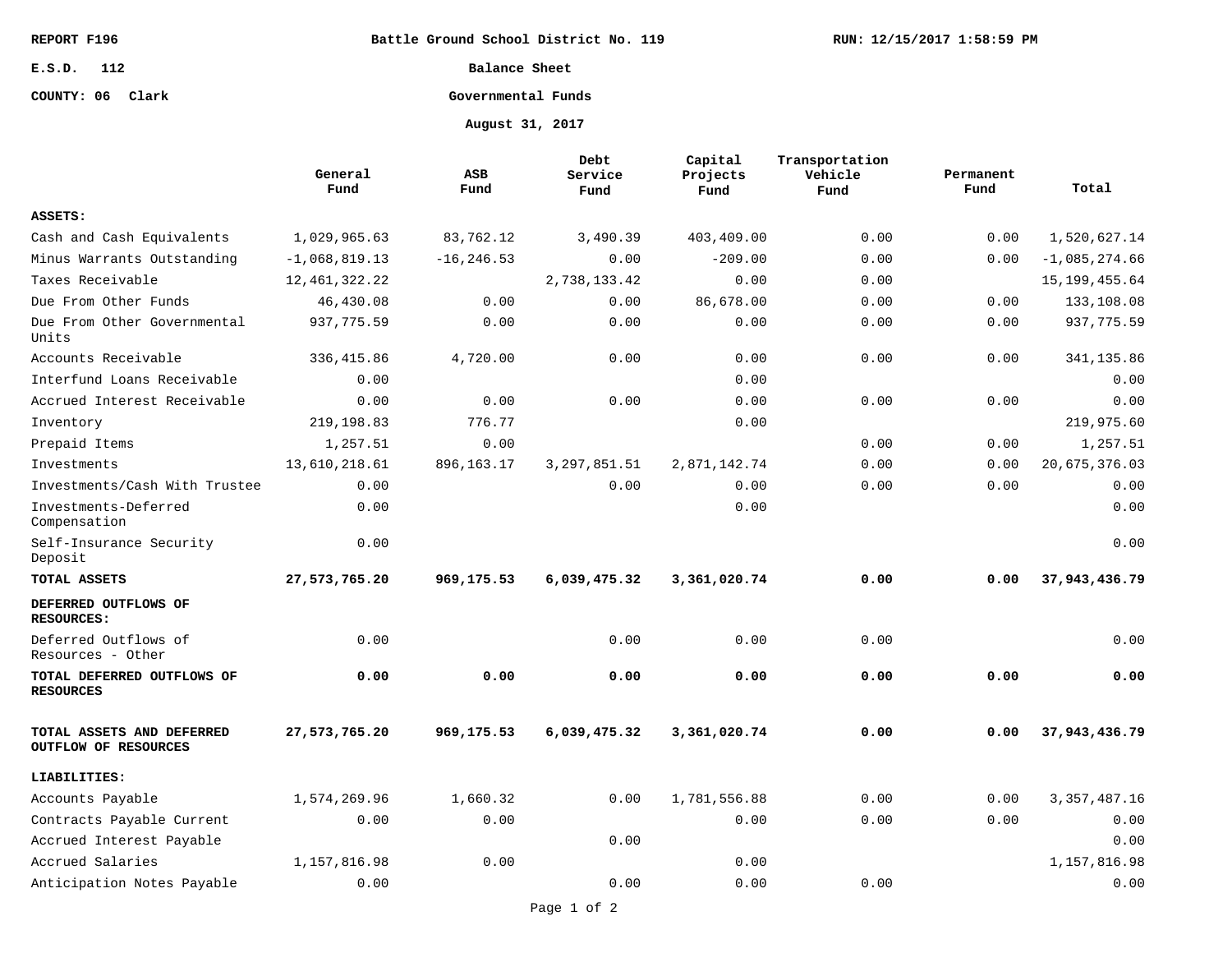| REPORT F196      | Battle Ground School District No. 119 | RUN: 12/15/2017 1:58:59 PM |
|------------------|---------------------------------------|----------------------------|
| E.S.D.<br>112    | Balance Sheet                         |                            |
| COUNTY: 06 Clark | Governmental Funds                    |                            |
|                  | August 31, 2017                       |                            |

|                                                                                | General<br>Fund  | ASB<br>Fund | <b>Debt</b><br>Service<br>Fund | Capital<br>Projects<br>Fund | Transportation<br>Vehicle<br>Fund | Permanent<br>Fund | Total           |
|--------------------------------------------------------------------------------|------------------|-------------|--------------------------------|-----------------------------|-----------------------------------|-------------------|-----------------|
| LIABILITIES:                                                                   |                  |             |                                |                             |                                   |                   |                 |
| Payroll Deductions and Taxes<br>Payable                                        | 5,151.97         | 0.00        |                                | 0.00                        |                                   |                   | 5,151.97        |
| Due To Other Governmental<br>Units                                             | 0.00             | 0.00        |                                | 0.00                        | 0.00                              | 0.00              | 0.00            |
| Deferred Compensation Payable                                                  | 0.00             |             |                                | 0.00                        |                                   |                   | 0.00            |
| Estimated Employee Benefits<br>Payable                                         | 0.00             |             |                                |                             |                                   |                   | 0.00            |
| Due To Other Funds                                                             | 86,678.00        | 6,611.20    | 0.00                           | 39,818.88                   | 0.00                              | 0.00              | 133,108.08      |
| Interfund Loans Payable                                                        | 0.00             |             | 0.00                           | 0.00                        | 0.00                              |                   | 0.00            |
| Deposits                                                                       | 0.00             | 0.00        |                                | 0.00                        |                                   |                   | 0.00            |
| Unearned Revenue                                                               | 118,186.01       | 43,634.40   | 0.00                           | 0.00                        | 0.00                              |                   | 161,820.41      |
| Matured Bonds Payable                                                          |                  |             | 0.00                           |                             |                                   |                   | 0.00            |
| Matured Bond Interest Payable                                                  |                  |             | 0.00                           |                             |                                   |                   | 0.00            |
| Arbitrage Rebate Payable                                                       | 0.00             |             | 0.00                           | 0.00                        | 0.00                              |                   | 0.00            |
| TOTAL LIABILITIES                                                              | 2,942,102.92     | 51,905.92   | 0.00                           | 1,821,375.76                | 0.00                              | 0.00              | 4,815,384.60    |
| DEFERRED INFLOWS OF<br><b>RESOURCES:</b>                                       |                  |             |                                |                             |                                   |                   |                 |
| Unavailable Revenue                                                            | 214.00           | 0.00        | 0.00                           | 0.00                        | 0.00                              | 0.00              | 214.00          |
| Unavailable Revenue - Taxes<br>Receivable                                      | 12, 461, 322. 22 |             | 2,738,133.42                   | 0.00                        | 0.00                              |                   | 15, 199, 455.64 |
| TOTAL DEFERRED INFLOWS OF<br><b>RESOURCES</b>                                  | 12,461,536.22    | 0.00        | 2,738,133.42                   | 0.00                        | 0.00                              | 0.00              | 15,199,669.64   |
| FUND BALANCE:                                                                  |                  |             |                                |                             |                                   |                   |                 |
| Nonspendable Fund Balance                                                      | 220, 456.34      | 0.00        | 0.00                           | 0.00                        | 0.00                              | 0.00              | 220,456.34      |
| Restricted Fund Balance                                                        | 384, 333.05      | 917,269.61  | 3,301,341.90                   | 1,539,644.98                | 0.00                              | 0.00              | 6, 142, 589. 54 |
| Committed Fund Balance                                                         | 0.00             | 0.00        | 0.00                           | 0.00                        | 0.00                              | 0.00              | 0.00            |
| Assigned Fund Balance                                                          | 5,712,524.01     | 0.00        | 0.00                           | 0.00                        | 0.00                              | 0.00              | 5,712,524.01    |
| Unassigned Fund Balance                                                        | 5,852,812.66     | 0.00        | 0.00                           | 0.00                        | 0.00                              | 0.00              | 5,852,812.66    |
| TOTAL FUND BALANCE                                                             | 12,170,126.06    | 917,269.61  | 3,301,341.90                   | 1,539,644.98                | 0.00                              | 0.00              | 17,928,382.55   |
| TOTAL LIABILITIES, DEFERRED<br>INFLOW OF RESOURCES, AND FUND<br><b>BALANCE</b> | 27,573,765.20    | 969,175.53  | 6,039,475.32                   | 3,361,020.74                | 0.00                              | 0.00              | 37,943,436.79   |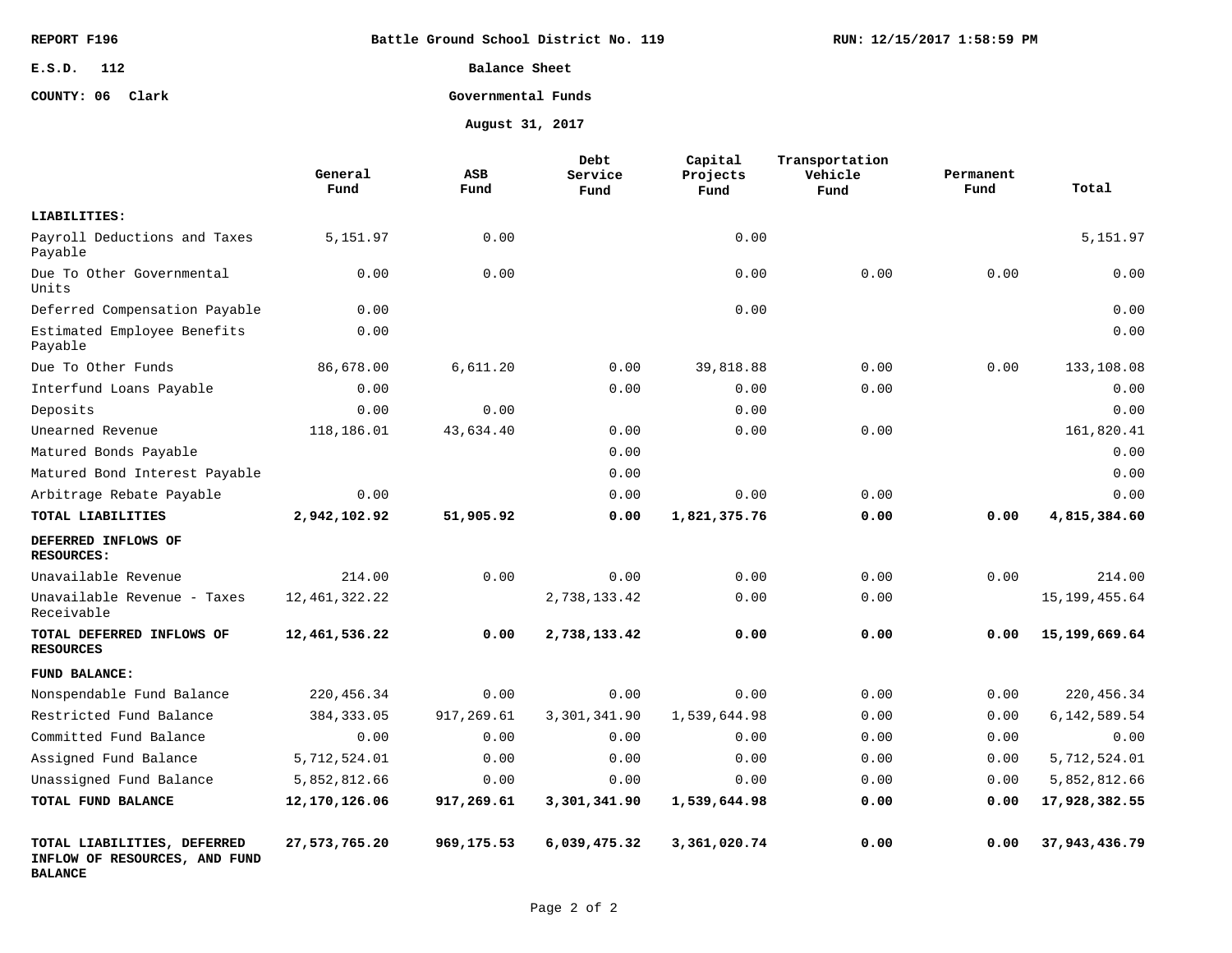**Battle Ground School District No. 119**

**112 E.S.D.**

**Statement of Revenues, Expenditures, and Changes in Fund Balance**

**COUNTY: 06 Clark**

```
Governmental Funds
```

|                                         | General<br>Fund   | ASB<br>Fund    | Debt<br>Service<br>Fund | Capital<br>Projects<br>Fund | Transportation<br>Vehicle<br>Fund | Permanent<br>Fund  | Total           |
|-----------------------------------------|-------------------|----------------|-------------------------|-----------------------------|-----------------------------------|--------------------|-----------------|
| <b>REVENUES:</b>                        |                   |                |                         |                             |                                   |                    |                 |
| Local                                   | 30, 250, 064.76   | 1,242,918.69   | 6,023,074.71            | 5,836,907.67                | 0.00                              |                    | 43, 352, 965.83 |
| State                                   | 114,786,280.59    |                | 186,531.21              | 31, 211.00                  | 0.00                              |                    | 115,004,022.80  |
| Federal                                 | 8, 191, 257. 31   |                | 0.00                    | 0.00                        | 0.00                              |                    | 8, 191, 257. 31 |
| Federal Stimulus                        | 0.00              |                |                         |                             |                                   |                    | 0.00            |
| Other                                   | 91,508.49         |                |                         | 606.16                      | 0.00                              | 0.00               | 92, 114.65      |
| TOTAL REVENUES                          | 153, 319, 111. 15 | 1,242,918.69   | 6,209,605.92            | 5,868,724.83                | 0.00                              | 0.00166,640,360.59 |                 |
| <b>EXPENDITURES:</b><br><b>CURRENT:</b> |                   |                |                         |                             |                                   |                    |                 |
| Regular Instruction                     | 84,013,952.85     |                |                         |                             |                                   |                    | 84,013,952.85   |
| Federal Stimulus                        | 0.00              |                |                         |                             |                                   |                    | 0.00            |
| Special Education                       | 18,303,960.43     |                |                         |                             |                                   |                    | 18,303,960.43   |
| Vocational Education                    | 5,895,338.45      |                |                         |                             |                                   |                    | 5,895,338.45    |
| Skill Center                            | 0.00              |                |                         |                             |                                   |                    | 0.00            |
| Compensatory Programs                   | 5,596,266.13      |                |                         |                             |                                   |                    | 5,596,266.13    |
| Other Instructional Programs            | 1,577,943.74      |                |                         |                             |                                   |                    | 1,577,943.74    |
| Community Services                      | 621,625.30        |                |                         |                             |                                   |                    | 621, 625.30     |
| Support Services                        | 31,440,522.96     |                |                         |                             |                                   |                    | 31,440,522.96   |
| Student Activities/Other                |                   | 1, 177, 749.92 |                         |                             |                                   | 0.00               | 1,177,749.92    |
| CAPITAL OUTLAY:                         |                   |                |                         |                             |                                   |                    |                 |
| Sites                                   |                   |                |                         | 1,972,198.90                |                                   |                    | 1,972,198.90    |
| Building                                |                   |                |                         | 3,004,434.53                |                                   |                    | 3,004,434.53    |
| Equipment                               |                   |                |                         | 318, 175. 47                |                                   |                    | 318, 175. 47    |
| Instructional Technology                |                   |                |                         | 0.00                        |                                   |                    | 0.00            |
| Energy                                  |                   |                |                         | 118,500.00                  |                                   |                    | 118,500.00      |
| Transportation Equipment                |                   |                |                         |                             | 0.00                              |                    | 0.00            |
| Sales and Lease                         |                   |                |                         | 0.00                        |                                   |                    | 0.00            |
| Other                                   | 636,762.54        |                |                         |                             |                                   |                    | 636,762.54      |
| DEBT SERVICE:                           |                   |                |                         |                             |                                   |                    |                 |
| Principal                               | 155, 371.66       |                | 4,706,388.60            | 0.00                        | 0.00                              |                    | 4,861,760.26    |
| Interest and Other Charges              | 10,123.17         |                | 1,679,349.75            | 0.00                        | 0.00                              |                    | 1,689,472.92    |
| Bond/Levy Issuance                      |                   |                |                         | 0.00                        | 0.00                              |                    | 0.00            |
| TOTAL EXPENDITURES                      | 148,251,867.23    | 1,177,749.92   | 6,385,738.35            | 5,413,308.90                | 0.00                              | 0.00161,228,664.40 |                 |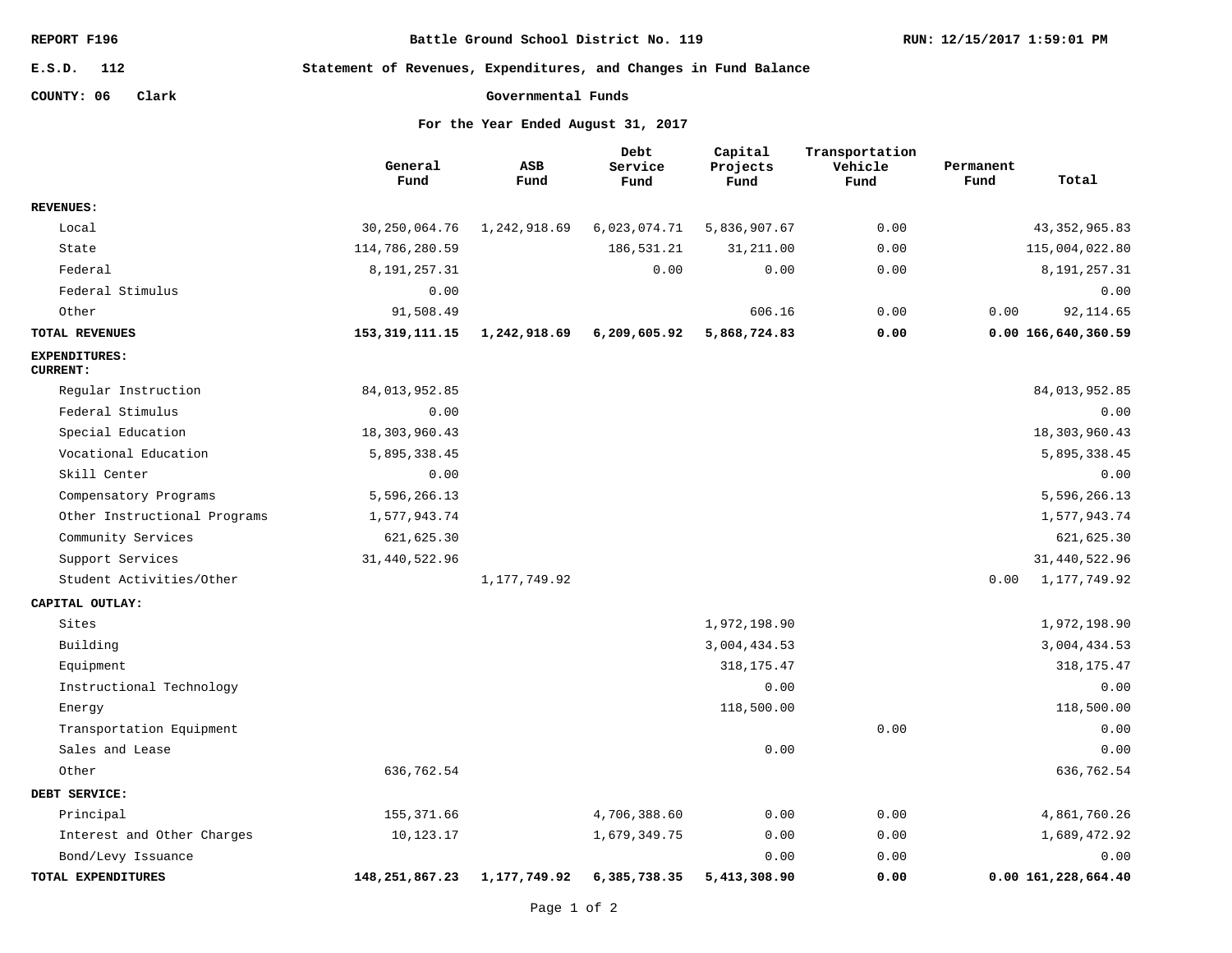**Battle Ground School District No. 119**

**RUN: 12/15/2017 1:59:01 PM**

**112 E.S.D.**

**Statement of Revenues, Expenditures, and Changes in Fund Balance**

**COUNTY: 06 Clark**

**Governmental Funds**

|                                                                                                     | General<br>Fund | ASB<br>Fund | Debt<br>Service<br>Fund | Capital<br>Projects<br>Fund | Transportation<br>Vehicle<br>Fund | Permanent<br>Fund | Total                      |
|-----------------------------------------------------------------------------------------------------|-----------------|-------------|-------------------------|-----------------------------|-----------------------------------|-------------------|----------------------------|
| DEBT SERVICE:                                                                                       |                 |             |                         |                             |                                   |                   |                            |
| REVENUES OVER (UNDER) EXPENDITURES                                                                  | 5,067,243.92    | 65,168.77   | $-176, 132.43$          | 455, 415.93                 | 0.00                              | 0.00              | 5, 411, 696.19             |
| OTHER FINANCING SOURCES (USES):                                                                     |                 |             |                         |                             |                                   |                   |                            |
| Bond Sales & Refunding Bond Sales                                                                   | 0.00            |             | 0.00                    | 0.00                        | 0.00                              |                   | 0.00                       |
| Long-Term Financing                                                                                 | 0.00            |             |                         | 0.00                        | 0.00                              |                   | 0.00                       |
| Transfers In                                                                                        | 0.00            |             | 325, 493.65             | 0.00                        | 0.00                              |                   | 325, 493.65                |
| Transfers Out (GL 536)                                                                              | $-325, 493.65$  |             | 0.00                    | 0.00                        | 0.00                              | 0.00              | $-325, 493.65$             |
| Other Financing Uses (GL 535)                                                                       | 0.00            |             | 0.00                    | 0.00                        | 0.00                              |                   | 0.00                       |
| Other                                                                                               | 0.00            |             | 0.00                    | 0.00                        | 0.00                              |                   | 0.00                       |
| TOTAL OTHER FINANCING SOURCES (USES)                                                                | $-325, 493.65$  |             | 325,493.65              | 0.00                        | 0.00                              | 0.00              | 0.00                       |
| EXCESS OF REVENUES/OTHER FINANCING SOURCES<br>OVER (UNDER) EXPENDITURES AND OTHER<br>FINANCING USES | 4,741,750.27    | 65,168.77   | 149,361.22              | 455, 415.93                 | 0.00                              | 0.00              | 5, 411, 696.19             |
| BEGINNING TOTAL FUND BALANCE                                                                        | 7,428,432.69    | 852,100.84  | 3,151,980.68            | 1,084,229.05                | 0.00                              |                   | $0.00 \quad 12,516,743.26$ |
| Prior Year(s) Corrections or<br>Restatements                                                        | $-56.90$        | 0.00        | 0.00                    | 0.00                        | 0.00                              | 0.00              | $-56.90$                   |
| ENDING TOTAL FUND BALANCE                                                                           | 12,170,126.06   | 917,269.61  | 3,301,341.90            | 1,539,644.98                | 0.00                              |                   | $0.00 \quad 17,928,382.55$ |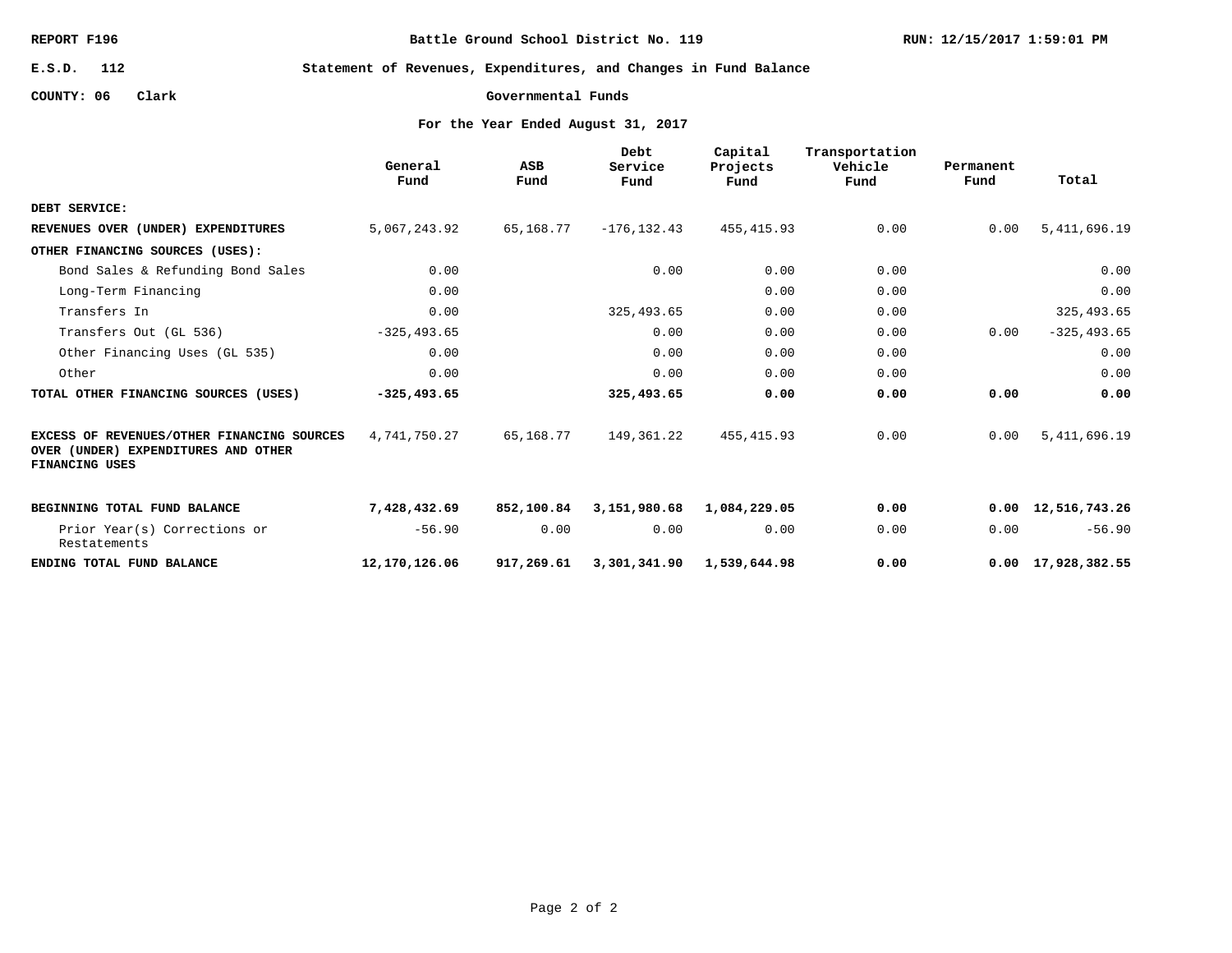| REPORT F196         | Battle Ground School District No. 119 | RUN: 12/15/2017 1:59:02 PM |
|---------------------|---------------------------------------|----------------------------|
| 112<br>E.S.D.       | Budgetary Comparison Schedule         |                            |
| COUNTY: 06<br>Clark | General Fund                          |                            |
|                     | For The Year Ended August 31, 2017    |                            |

| <b>REVENUES:</b>                   | FINAL BUDGET    | <b>ACTUAL</b>                     | Variance with<br>Final Budget<br><b>POSITIVE</b><br>(NEGATIVE) |
|------------------------------------|-----------------|-----------------------------------|----------------------------------------------------------------|
| Local                              | 33,091,733.00   | 30,250,064.76                     | $-2,841,668.24$                                                |
| State                              |                 | 115, 517, 977.00 114, 786, 280.59 | $-731,696.41$                                                  |
| Federal                            | 7,918,143.00    | 8,191,257.31                      | 273, 114.31                                                    |
| Federal Stimulus                   | 0.00            | 0.00                              | 0.00                                                           |
| Other                              | 28,200.00       | 91,508.49                         | 63,308.49                                                      |
| TOTAL REVENUES                     |                 | 156,556,053.00 153,319,111.15     | $-3,236,941.85$                                                |
| <b>EXPENDITURES</b>                |                 |                                   |                                                                |
| <b>CURRENT:</b>                    |                 |                                   |                                                                |
| Regular Instruction                | 87,975,549.00   | 84,013,952.85                     | 3,961,596.15                                                   |
| Federal Stimulus                   | 0.00            | 0.00                              | 0.00                                                           |
| Special Education                  | 18, 114, 780.00 | 18,303,960.43                     | $-189, 180.43$                                                 |
| Vocational Education               | 6, 277, 113.00  | 5,895,338.45                      | 381,774.55                                                     |
| Skill Center                       | 0.00            | 0.00                              | 0.00                                                           |
| Compensatory Programs              | 6,438,094.00    | 5,596,266.13                      | 841,827.87                                                     |
| Other Instructional Programs       | 2,839,899.00    | 1,577,943.74                      | 1,261,955.26                                                   |
| Community Services                 | 772,603.00      | 621,625.30                        | 150,977.70                                                     |
| Support Services                   | 32,679,696.00   | 31,440,522.96                     | 1,239,173.04                                                   |
| Student Activities/Other           |                 |                                   |                                                                |
| CAPITAL OUTLAY:                    |                 |                                   |                                                                |
| Sites                              |                 |                                   |                                                                |
| Building                           |                 |                                   |                                                                |
| Equipment                          |                 |                                   |                                                                |
| Energy                             |                 |                                   |                                                                |
| Transportation Equipment           |                 |                                   |                                                                |
| Other                              | 545,090.00      | 636,762.54                        | $-91,672.54$                                                   |
| DEBT SERVICE:                      |                 |                                   |                                                                |
| Principal                          | 33,763.00       | 155,371.66                        | $-121,608.66$                                                  |
| Interest and Other Charges         | 13,613.00       | 10,123.17                         | 3,489.83                                                       |
| TOTAL EXPENDITURES                 |                 | 155,690,200.00 148,251,867.23     | 7,438,332.77                                                   |
| REVENUES OVER (UNDER) EXPENDITURES | 865,853.00      | 5,067,243.92                      | 4,201,390.92                                                   |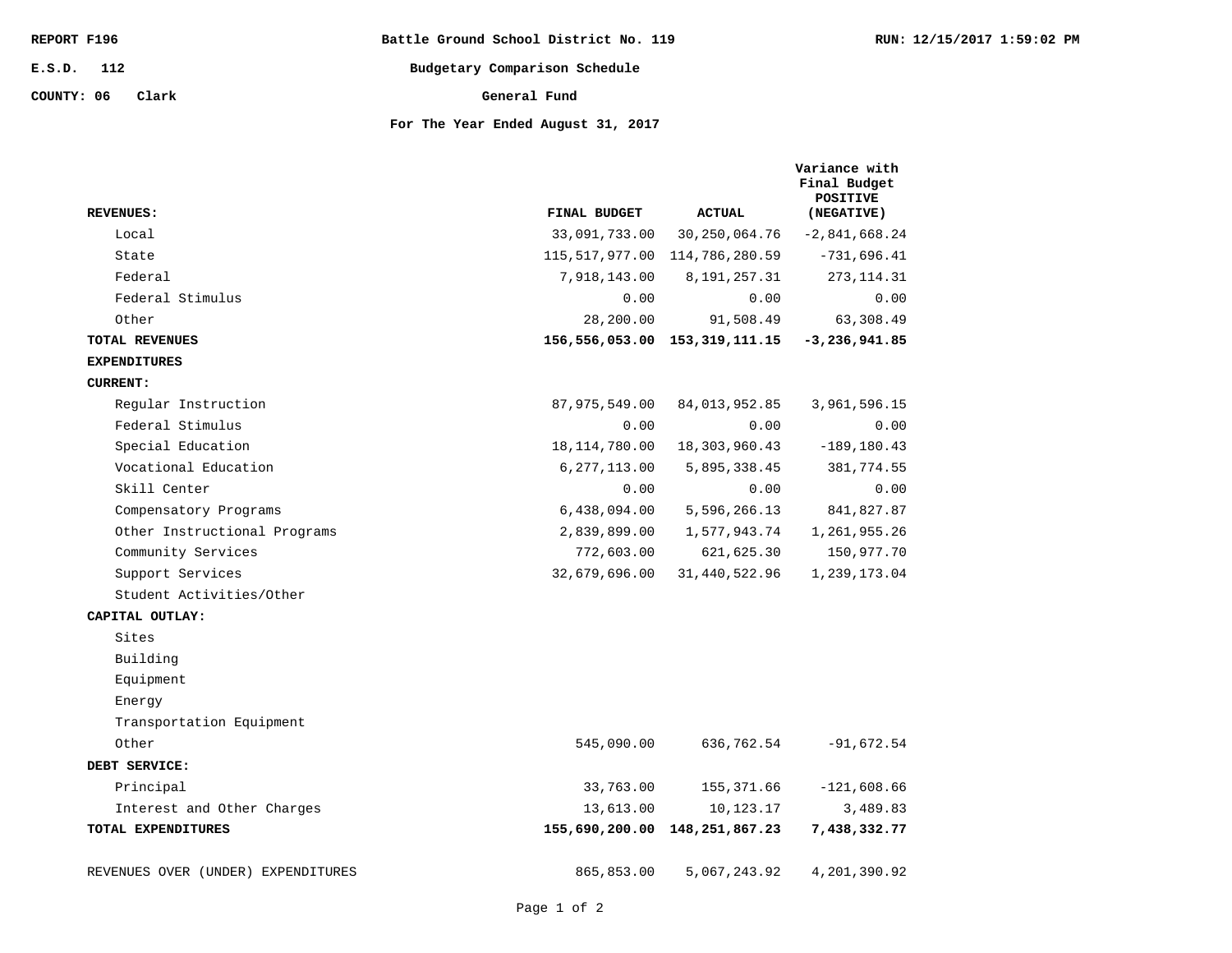| REPORT F196 |  |
|-------------|--|
|-------------|--|

**Battle Ground School District No. 119**

**112 E.S.D.**

#### **COUNTY: 06 Clark**

# **Budgetary Comparison Schedule General Fund**

| OTHER FINANCING SOURCES (USES)                                                                   | FINAL BUDGET  | ACTUAL                     | Variance with<br>Final Budget<br><b>POSITIVE</b><br>(NEGATIVE) |
|--------------------------------------------------------------------------------------------------|---------------|----------------------------|----------------------------------------------------------------|
| Bond Sales and Refunding Bond Sales                                                              | 0.00          | 0.00                       | 0.00                                                           |
| Long-Term Financing                                                                              | 0.00          | 0.00                       | 0.00                                                           |
| Transfers In                                                                                     | 0.00          | 0.00                       | 0.00                                                           |
| Transfers Out (GL 536)                                                                           | $-337,000.00$ | $-325, 493.65$             | 11,506.35                                                      |
| Other Financing Uses (GL 535)                                                                    | 0.00          | 0.00                       | 0.00                                                           |
| Other                                                                                            | 0.00          | 0.00                       | 0.00                                                           |
| TOTAL OTHER FINANCING SOURCES (USES)                                                             | $-337,000.00$ | $-325, 493.65$             | 11,506.35                                                      |
| EXCESS OF REVENUES/OTHER FINANCING SOURCES OVER (UNDER)<br>EXPENDITURES AND OTHER FINANCING USES | 528,853.00    | 4,741,750.27               | 4, 212, 897. 27                                                |
| BEGINNING TOTAL FUND BALANCE                                                                     | 5,375,000.00  | 7,428,432.69               | 2,053,432.69                                                   |
| Prior Year(s) Corrections or Restatements                                                        |               | $-56.90$                   | $-56.90$                                                       |
| ENDING TOTAL FUND BALANCE                                                                        |               | 5,903,853.00 12,170,126.06 | 6.266.273.06                                                   |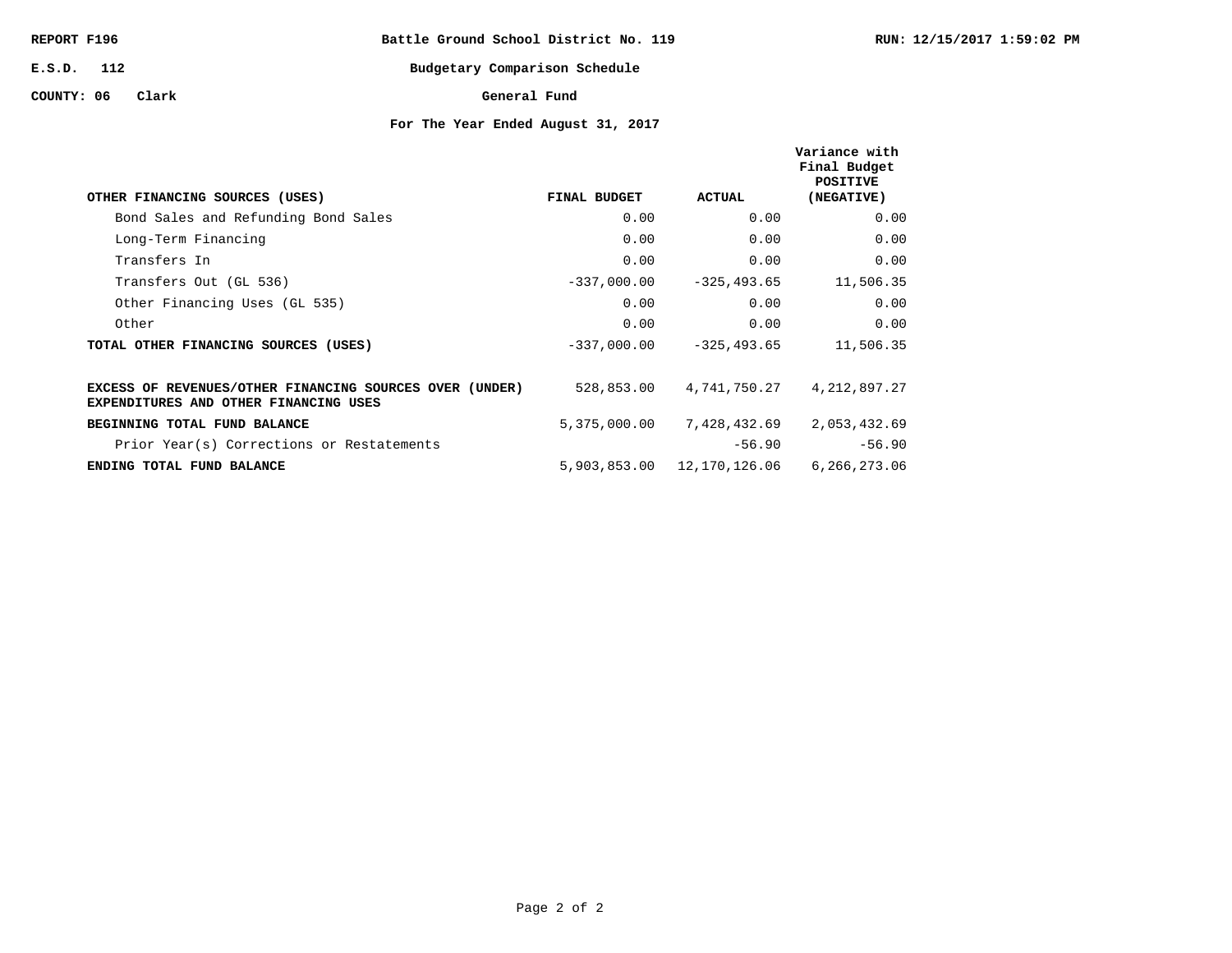| REPORT F196         | Battle Ground School District No. 119 | RUN: 12/15/2017 1:59:09 PM |
|---------------------|---------------------------------------|----------------------------|
| E.S.D. 112          | Budgetary Comparison Schedule         |                            |
| COUNTY: 06<br>Clark | Associated Student Body Fund          |                            |
|                     | For The Year Ended August 31, 2017    |                            |

| <b>REVENUES:</b>                   | FINAL BUDGET | <b>ACTUAL</b> | Variance with<br>Final Budget<br><b>POSITIVE</b><br>(NEGATIVE) |
|------------------------------------|--------------|---------------|----------------------------------------------------------------|
| Local                              | 2,838,020.00 | 1,242,918.69  | $-1, 595, 101.31$                                              |
| State                              |              |               |                                                                |
| Federal                            |              |               |                                                                |
| Federal Stimulus                   |              |               |                                                                |
| Other                              |              |               |                                                                |
| TOTAL REVENUES                     | 2,838,020.00 | 1,242,918.69  | $-1,595,101.31$                                                |
| <b>EXPENDITURES</b>                |              |               |                                                                |
| <b>CURRENT:</b>                    |              |               |                                                                |
| Regular Instruction                |              |               |                                                                |
| Federal Stimulus                   |              |               |                                                                |
| Special Education                  |              |               |                                                                |
| Vocational Education               |              |               |                                                                |
| Skill Center                       |              |               |                                                                |
| Compensatory Programs              |              |               |                                                                |
| Other Instructional Programs       |              |               |                                                                |
| Community Services                 |              |               |                                                                |
| Support Services                   |              |               |                                                                |
| Student Activities/Other           | 2,838,020.00 | 1,177,749.92  | 1,660,270.08                                                   |
| CAPITAL OUTLAY:                    |              |               |                                                                |
| Sites                              |              |               |                                                                |
| Building                           |              |               |                                                                |
| Equipment                          |              |               |                                                                |
| Energy                             |              |               |                                                                |
| Transportation Equipment           |              |               |                                                                |
| Other                              |              |               |                                                                |
| DEBT SERVICE:                      |              |               |                                                                |
| Principal                          |              |               |                                                                |
| Interest and Other Charges         |              |               |                                                                |
| TOTAL EXPENDITURES                 | 2,838,020.00 | 1,177,749.92  | 1,660,270.08                                                   |
| REVENUES OVER (UNDER) EXPENDITURES | 0.00         | 65,168.77     | 65,168.77                                                      |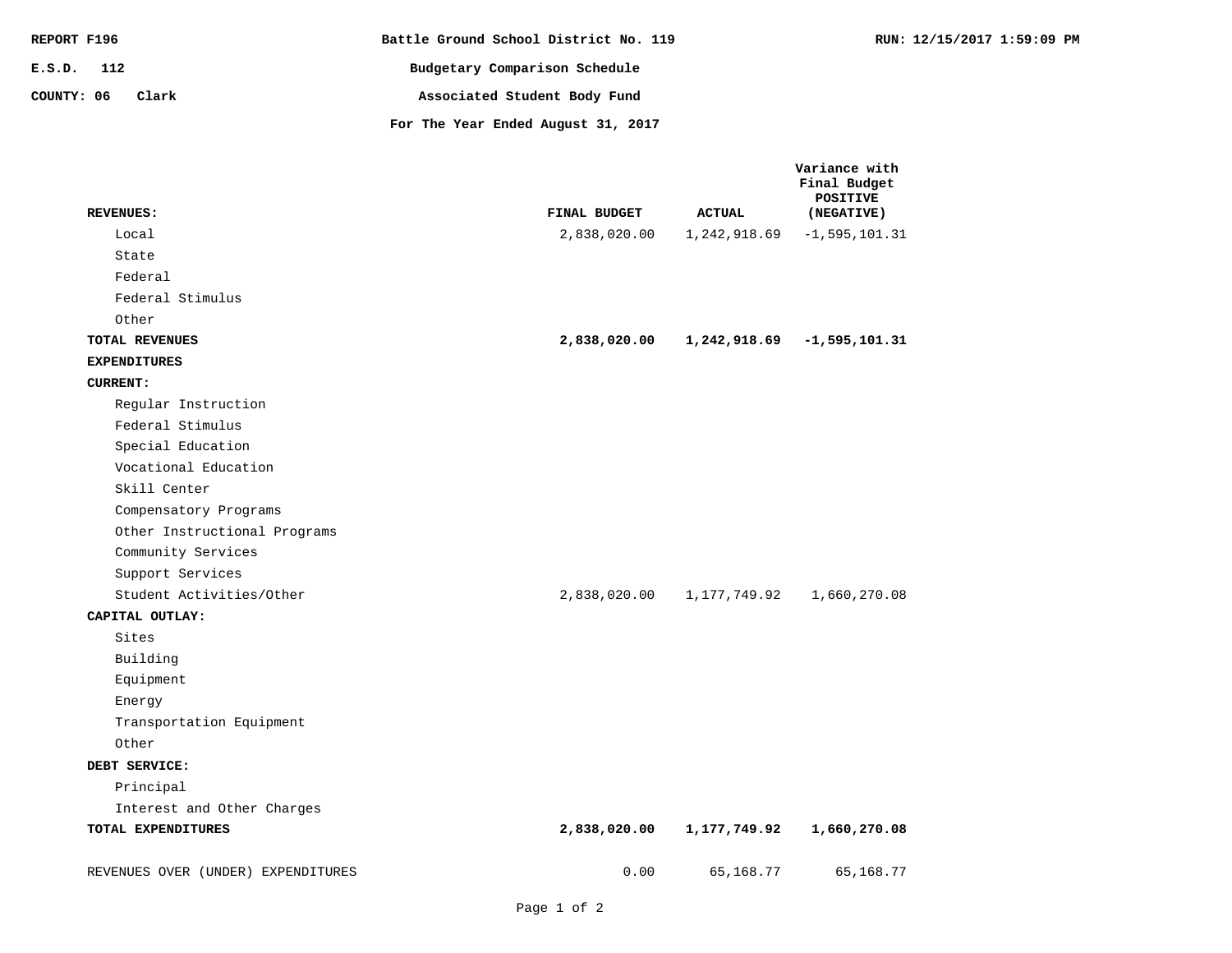| REPORT F196 |     |                                                                                                  | Battle Ground School District No. 119 |                              |              |               | <b>RUN: 12</b>                                                 |
|-------------|-----|--------------------------------------------------------------------------------------------------|---------------------------------------|------------------------------|--------------|---------------|----------------------------------------------------------------|
| E.S.D.      | 112 |                                                                                                  | Budgetary Comparison Schedule         |                              |              |               |                                                                |
| COUNTY: 06  |     | Clark                                                                                            |                                       | Associated Student Body Fund |              |               |                                                                |
|             |     |                                                                                                  | For The Year Ended August 31, 2017    |                              |              |               |                                                                |
|             |     | OTHER FINANCING SOURCES (USES)                                                                   |                                       |                              | FINAL BUDGET | <b>ACTUAL</b> | Variance with<br>Final Budget<br><b>POSITIVE</b><br>(NEGATIVE) |
|             |     | Bond Sales and Refunding Bond Sales                                                              |                                       |                              |              |               |                                                                |
|             |     | Long-Term Financing                                                                              |                                       |                              |              |               |                                                                |
|             |     | Transfers In                                                                                     |                                       |                              |              |               |                                                                |
|             |     |                                                                                                  |                                       |                              |              |               |                                                                |
|             |     | Transfers Out (GL 536)                                                                           |                                       |                              |              |               |                                                                |
|             |     | Other Financing Uses (GL 535)                                                                    |                                       |                              |              |               |                                                                |
|             |     | Other                                                                                            |                                       |                              |              |               |                                                                |
|             |     | TOTAL OTHER FINANCING SOURCES (USES)                                                             |                                       |                              |              |               |                                                                |
|             |     | EXCESS OF REVENUES/OTHER FINANCING SOURCES OVER (UNDER)<br>EXPENDITURES AND OTHER FINANCING USES |                                       |                              | 0.00         | 65,168.77     | 65,168.77                                                      |
|             |     | BEGINNING TOTAL FUND BALANCE                                                                     |                                       |                              | 925,000.00   |               | 852,100.84 -72,899.16                                          |
|             |     | Prior Year(s) Corrections or Restatements                                                        |                                       |                              |              | 0.00          | 0.00                                                           |
|             |     | ENDING TOTAL FUND BALANCE                                                                        |                                       |                              | 925,000.00   | 917,269.61    | $-7,730.39$                                                    |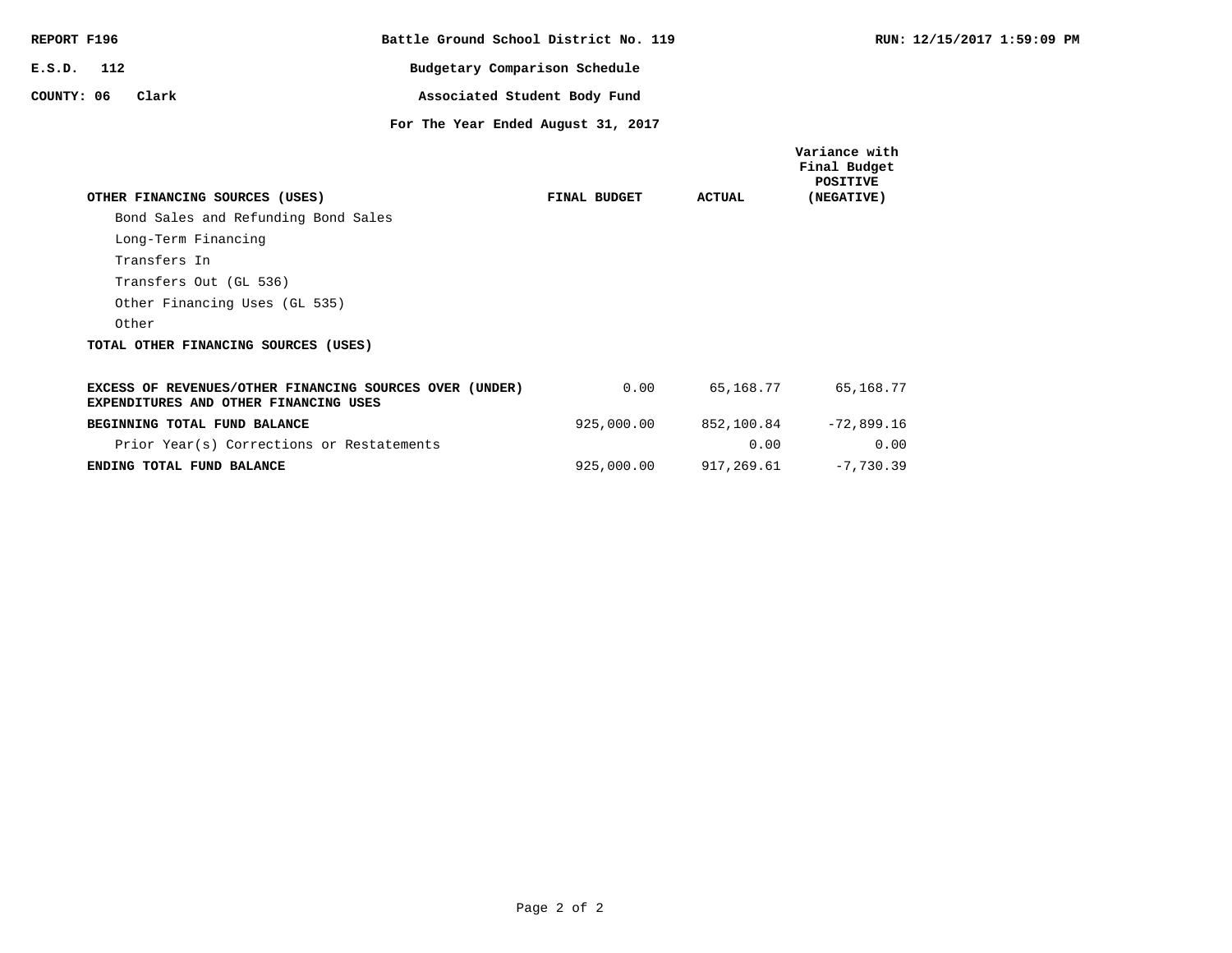| REPORT F196         | Battle Ground School District No. 119 | RUN: 12/15/2017 1:59:11 PM |
|---------------------|---------------------------------------|----------------------------|
| E.S.D. 112          | Budgetary Comparison Schedule         |                            |
| COUNTY: 06<br>Clark | Debt Service Fund                     |                            |
|                     | For The Year Ended August 31, 2017    |                            |

| <b>REVENUES:</b>                   | FINAL BUDGET  | <b>ACTUAL</b>  | Variance with<br>Final Budget<br><b>POSITIVE</b><br>(NEGATIVE) |
|------------------------------------|---------------|----------------|----------------------------------------------------------------|
| Local                              | 6,026,460.00  | 6,023,074.71   | $-3,385.29$                                                    |
| State                              | 100,000.00    | 186,531.21     | 86,531.21                                                      |
| Federal                            | 0.00          | 0.00           | 0.00                                                           |
| Federal Stimulus                   |               |                |                                                                |
| Other                              |               |                |                                                                |
| TOTAL REVENUES                     | 6,126,460.00  | 6,209,605.92   | 83,145.92                                                      |
| <b>EXPENDITURES</b>                |               |                |                                                                |
| <b>CURRENT:</b>                    |               |                |                                                                |
| Reqular Instruction                |               |                |                                                                |
| Federal Stimulus                   |               |                |                                                                |
| Special Education                  |               |                |                                                                |
| Vocational Education               |               |                |                                                                |
| Skill Center                       |               |                |                                                                |
| Compensatory Programs              |               |                |                                                                |
| Other Instructional Programs       |               |                |                                                                |
| Community Services                 |               |                |                                                                |
| Support Services                   |               |                |                                                                |
| Student Activities/Other           |               |                |                                                                |
| CAPITAL OUTLAY:                    |               |                |                                                                |
| Sites                              |               |                |                                                                |
| Building                           |               |                |                                                                |
| Equipment                          |               |                |                                                                |
| Energy                             |               |                |                                                                |
| Transportation Equipment           |               |                |                                                                |
| Other                              |               |                |                                                                |
| DEBT SERVICE:                      |               |                |                                                                |
| Principal                          | 4,800,000.00  | 4,706,388.60   | 93,611.40                                                      |
| Interest and Other Charges         | 1,700,000.00  | 1,679,349.75   | 20,650.25                                                      |
| TOTAL EXPENDITURES                 | 6,500,000.00  | 6,385,738.35   | 114,261.65                                                     |
| REVENUES OVER (UNDER) EXPENDITURES | $-373,540.00$ | $-176, 132.43$ | 197,407.57                                                     |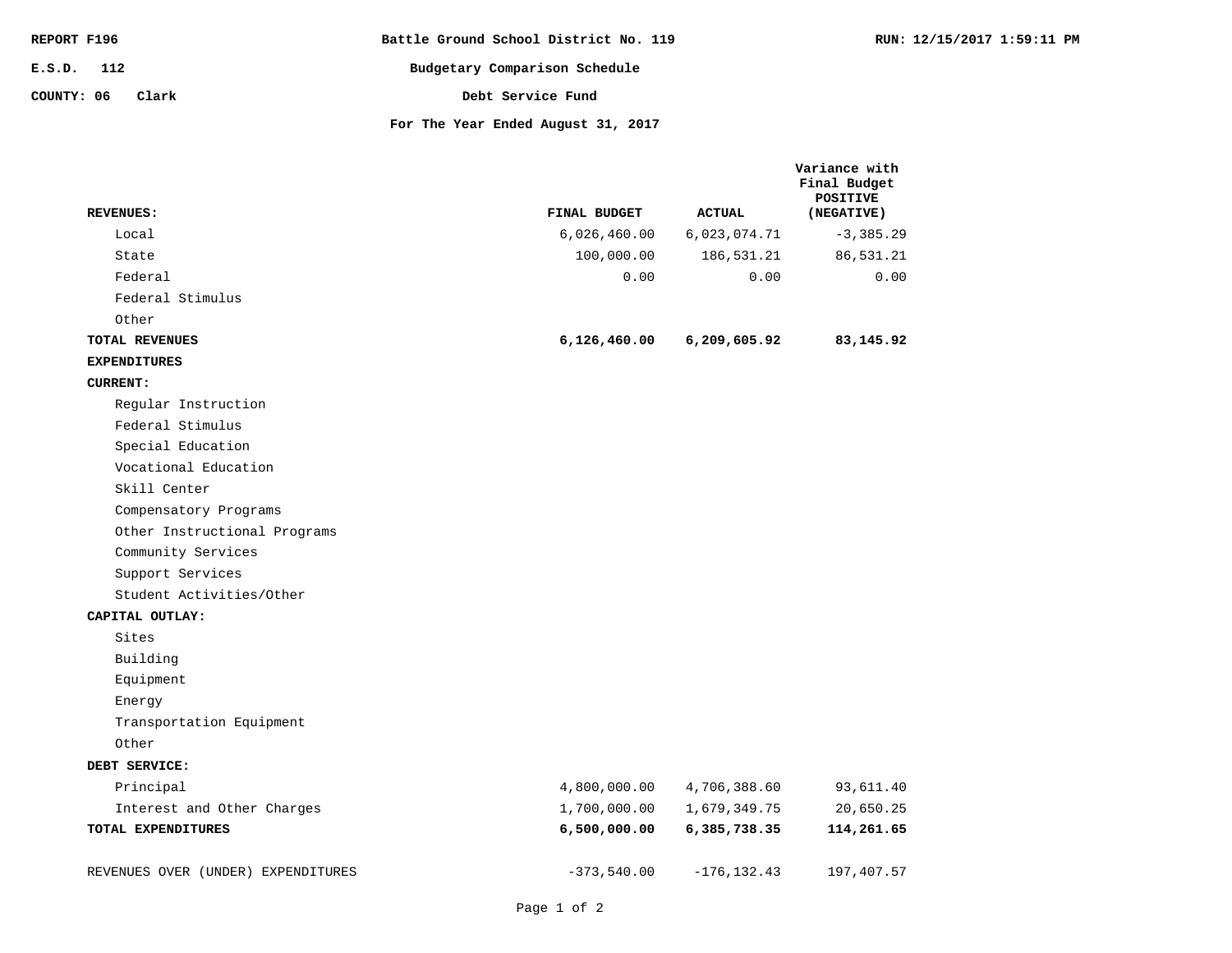| REPORT F196  |       |  | Battle Ground School District No. 119 |  |
|--------------|-------|--|---------------------------------------|--|
| $E.S.D.$ 112 |       |  | Budgetary Comparison Schedule         |  |
| COUNTY: 06   | Clark |  | Debt Service Fund                     |  |

| OTHER FINANCING SOURCES (USES)                                                                   | FINAL BUDGET | <b>ACTUAL</b> | Variance with<br>Final Budget<br><b>POSITIVE</b><br>(NEGATIVE) |
|--------------------------------------------------------------------------------------------------|--------------|---------------|----------------------------------------------------------------|
| Bond Sales and Refunding Bond Sales                                                              | 0.00         | 0.00          | 0.00                                                           |
| Long-Term Financing                                                                              |              |               |                                                                |
| Transfers In                                                                                     | 337,000.00   | 325,493.65    | $-11,506.35$                                                   |
| Transfers Out (GL 536)                                                                           | 0.00         | 0.00          | 0.00                                                           |
| Other Financing Uses (GL 535)                                                                    | 0.00         | 0.00          | 0.00                                                           |
| Other                                                                                            | 0.00         | 0.00          | 0.00                                                           |
| TOTAL OTHER FINANCING SOURCES (USES)                                                             | 337,000.00   | 325,493.65    | $-11,506.35$                                                   |
|                                                                                                  |              |               |                                                                |
| EXCESS OF REVENUES/OTHER FINANCING SOURCES OVER (UNDER)<br>EXPENDITURES AND OTHER FINANCING USES | $-36,540.00$ | 149,361.22    | 185,901.22                                                     |
| BEGINNING TOTAL FUND BALANCE                                                                     | 2,600,000.00 | 3,151,980.68  | 551,980.68                                                     |
| Prior Year(s) Corrections or Restatements                                                        |              | 0.00          | 0.00                                                           |
| ENDING TOTAL FUND BALANCE                                                                        | 2,563,460.00 | 3,301,341.90  | 737,881.90                                                     |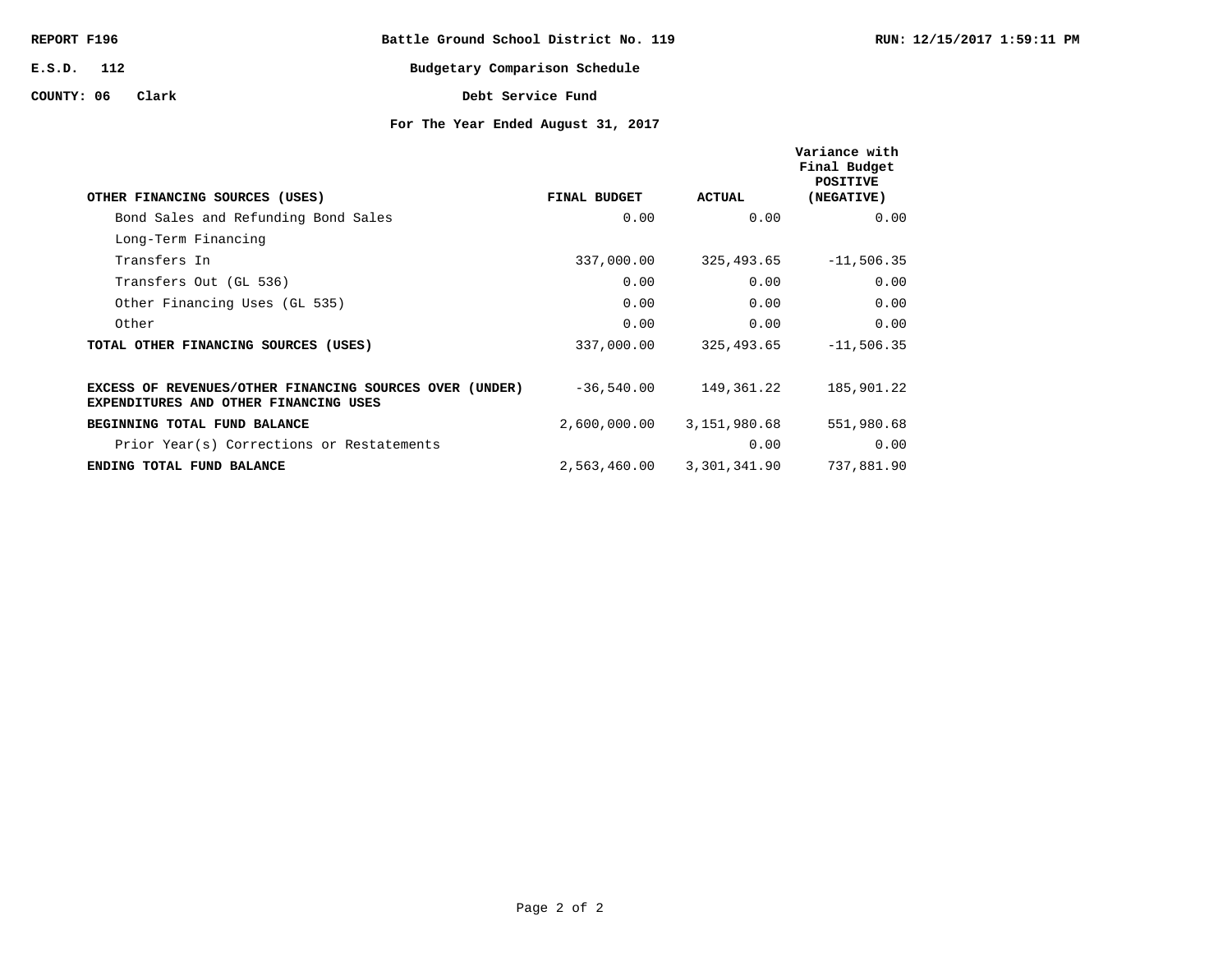| REPORT F196         | Battle Ground School District No. 119 |
|---------------------|---------------------------------------|
| E.S.D. 112          | Budgetary Comparison Schedule         |
| COUNTY: 06<br>Clark | Capital Projects Fund                 |
|                     | For The Year Ended August 31, 2017    |

**Variance with** 

|                              |              |               | Final Budget<br><b>POSITIVE</b> |
|------------------------------|--------------|---------------|---------------------------------|
| <b>REVENUES:</b>             | FINAL BUDGET | <b>ACTUAL</b> | (NEGATIVE)                      |
| Local                        | 5,287,771.00 | 5,836,907.67  | 549,136.67                      |
| State                        | 0.00         | 31,211.00     | 31, 211.00                      |
| Federal                      | 0.00         | 0.00          | 0.00                            |
| Federal Stimulus             |              |               |                                 |
| Other                        | 0.00         | 606.16        | 606.16                          |
| TOTAL REVENUES               | 5,287,771.00 | 5,868,724.83  | 580,953.83                      |
| <b>EXPENDITURES</b>          |              |               |                                 |
| <b>CURRENT:</b>              |              |               |                                 |
| Regular Instruction          |              |               |                                 |
| Federal Stimulus             |              |               |                                 |
| Special Education            |              |               |                                 |
| Vocational Education         |              |               |                                 |
| Skill Center                 |              |               |                                 |
| Compensatory Programs        |              |               |                                 |
| Other Instructional Programs |              |               |                                 |
| Community Services           |              |               |                                 |
| Support Services             |              |               |                                 |
| Student Activities/Other     |              |               |                                 |
| CAPITAL OUTLAY:              |              |               |                                 |
| Sites                        | 1,972,000.00 | 1,972,198.90  | $-198.90$                       |
| Building                     | 2,900,000.00 | 3,004,434.53  | $-104, 434.53$                  |
| Equipment                    | 900,000.00   | 318, 175.47   | 581,824.53                      |
| Instructional Technology     | 500,000.00   | 0.00          | 500,000.00                      |
| Energy                       | 100,000.00   | 118,500.00    | $-18,500.00$                    |
| Sales and Lease              | 0.00         | 0.00          | 0.00                            |
| Transportation Equipment     |              |               |                                 |
| Other                        |              |               |                                 |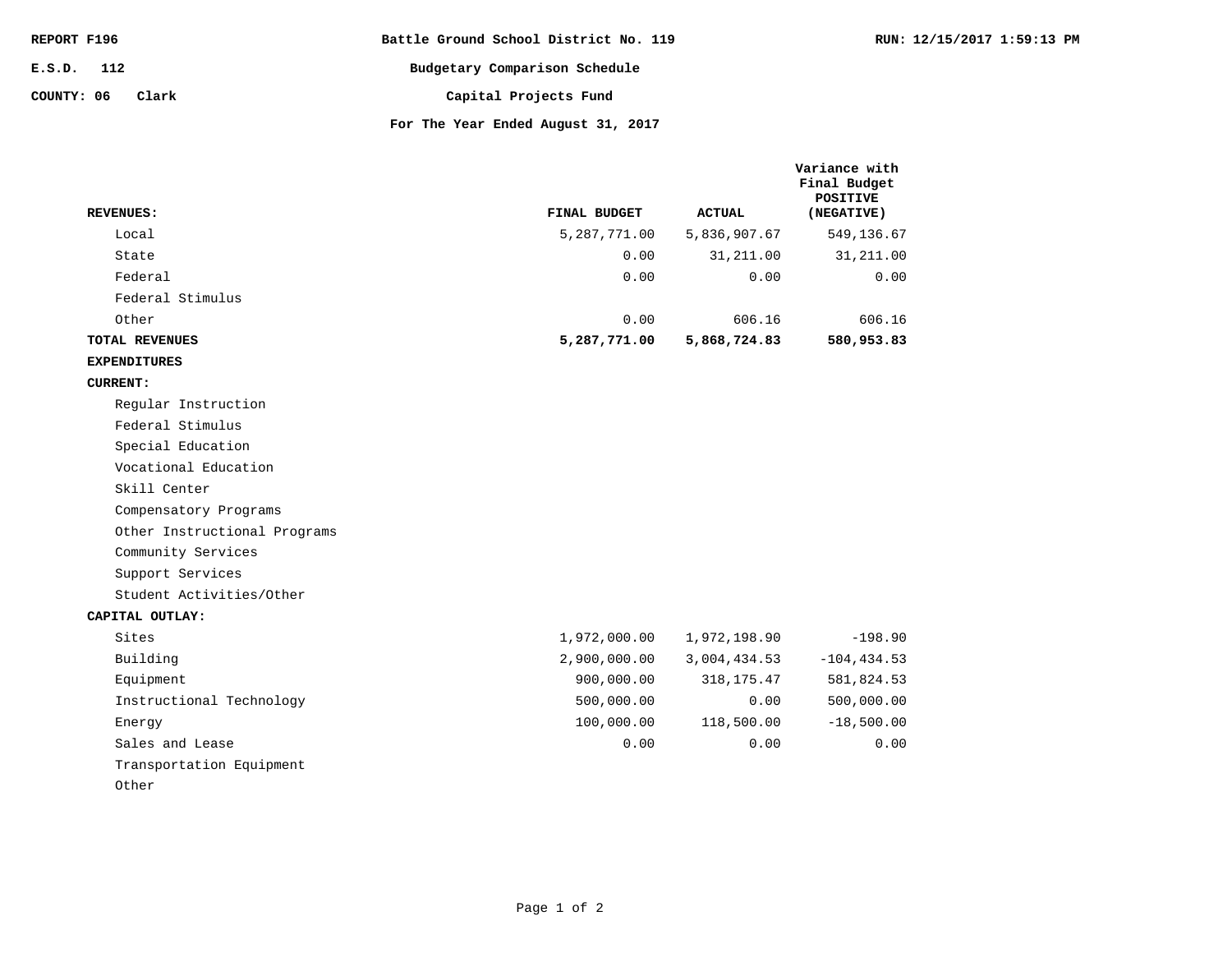| REPORT F196 |     |                                                                                                  | Battle Ground School District No. 119 |               |                                                  | RUN: 12/15/2017 1:59:13 PM |
|-------------|-----|--------------------------------------------------------------------------------------------------|---------------------------------------|---------------|--------------------------------------------------|----------------------------|
| E.S.D.      | 112 |                                                                                                  | Budgetary Comparison Schedule         |               |                                                  |                            |
| COUNTY: 06  |     | Clark                                                                                            | Capital Projects Fund                 |               |                                                  |                            |
|             |     |                                                                                                  | For The Year Ended August 31, 2017    |               |                                                  |                            |
|             |     | DEBT SERVICE:                                                                                    |                                       |               |                                                  |                            |
|             |     | Bond/Levy Issuance and/or Election                                                               | 0.00                                  | 0.00          | 0.00                                             |                            |
|             |     | Principal                                                                                        | 0.00                                  | 0.00          | 0.00                                             |                            |
|             |     | Interest and Other Charges                                                                       | 0.00                                  | 0.00          | 0.00                                             |                            |
|             |     | TOTAL EXPENDITURES                                                                               | 6,372,000.00                          | 5,413,308.90  | 958,691.10                                       |                            |
|             |     | REVENUES OVER (UNDER) EXPENDITURES                                                               | $-1,084,229.00$                       | 455,415.93    | 1,539,644.93                                     |                            |
|             |     |                                                                                                  |                                       |               | Variance with<br>Final Budget<br><b>POSITIVE</b> |                            |
|             |     |                                                                                                  |                                       |               |                                                  |                            |
|             |     | OTHER FINANCING SOURCES (USES)                                                                   | FINAL BUDGET                          | <b>ACTUAL</b> | (NEGATIVE)                                       |                            |
|             |     | Bond Sales and Refunding Bond Sales                                                              | 0.00                                  | 0.00          | 0.00                                             |                            |
|             |     | Long-Term Financing                                                                              | 0.00                                  | 0.00          | 0.00                                             |                            |
|             |     | Transfers In                                                                                     | 0.00                                  | 0.00          | 0.00                                             |                            |
|             |     | Transfers Out (GL 536)                                                                           | 0.00                                  | 0.00          | 0.00                                             |                            |
|             |     | Other Financing Uses (GL 535)                                                                    | 0.00                                  | 0.00          | 0.00                                             |                            |
|             |     | Other                                                                                            | 1,200,000.00                          | 0.00          | $-1, 200, 000.00$                                |                            |
|             |     | TOTAL OTHER FINANCING SOURCES (USES)                                                             | 1,200,000.00                          | 0.00          | $-1, 200, 000.00$                                |                            |
|             |     | EXCESS OF REVENUES/OTHER FINANCING SOURCES OVER (UNDER)<br>EXPENDITURES AND OTHER FINANCING USES | 115,771.00                            | 455,415.93    | 339,644.93                                       |                            |
|             |     | BEGINNING TOTAL FUND BALANCE                                                                     | 1,084,229.00                          | 1,084,229.05  | 0.05                                             |                            |
|             |     | Prior Year(s) Corrections or Restatements                                                        |                                       | 0.00          | 0.00                                             |                            |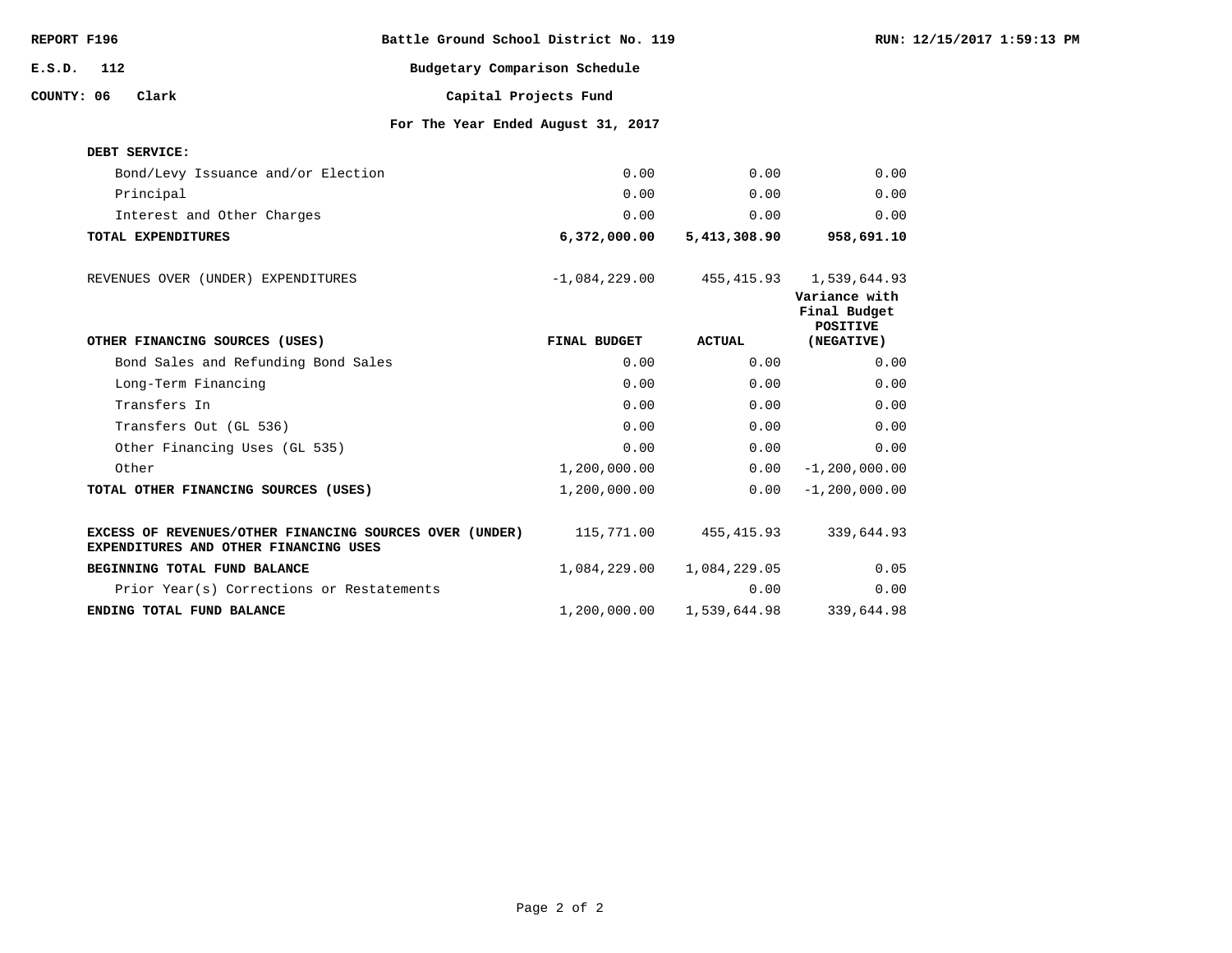| REPORT F196         | Battle Ground School District No. 119 |
|---------------------|---------------------------------------|
| $E.S.D.$ 112        | Budgetary Comparison Schedule         |
| COUNTY: 06<br>Clark | Transportation Vehicle Fund           |
|                     | For The Year Ended August 31, 2017    |

| - - - |  |  |  |
|-------|--|--|--|

**RUN: 12/15/2017 1:59:16 PM**

| <b>REVENUES:</b>                   | FINAL BUDGET | <b>ACTUAL</b> | Variance with<br>Final Budget<br><b>POSITIVE</b> |
|------------------------------------|--------------|---------------|--------------------------------------------------|
| Local                              | 0.00         | 0.00          | (NEGATIVE)                                       |
| State                              | 0.00         | 0.00          | 0.00<br>0.00                                     |
| Federal                            | 0.00         | 0.00          | 0.00                                             |
|                                    |              |               |                                                  |
| Federal Stimulus                   |              |               |                                                  |
| Other                              | 0.00<br>0.00 | 0.00<br>0.00  | 0.00<br>0.00                                     |
| TOTAL REVENUES                     |              |               |                                                  |
| <b>EXPENDITURES</b>                |              |               |                                                  |
| <b>CURRENT:</b>                    |              |               |                                                  |
| Regular Instruction                |              |               |                                                  |
| Federal Stimulus                   |              |               |                                                  |
| Special Education                  |              |               |                                                  |
| Vocational Education               |              |               |                                                  |
| Skill Center                       |              |               |                                                  |
| Compensatory Programs              |              |               |                                                  |
| Other Instructional Programs       |              |               |                                                  |
| Community Services                 |              |               |                                                  |
| Support Services                   |              |               |                                                  |
| Student Activities/Other           |              |               |                                                  |
| CAPITAL OUTLAY:                    |              |               |                                                  |
| Sites                              |              |               |                                                  |
| Building                           |              |               |                                                  |
| Equipment                          |              |               |                                                  |
| Energy                             |              |               |                                                  |
| Transportation Equipment           | 0.00         | 0.00          | 0.00                                             |
| Other                              |              |               |                                                  |
| DEBT SERVICE:                      |              |               |                                                  |
| Bond/Levy Issuance and/or Election | 0.00         | 0.00          | 0.00                                             |
| Principal                          | 0.00         | 0.00          | 0.00                                             |
| Interest and Other Charges         | 0.00         | 0.00          | 0.00                                             |
| TOTAL EXPENDITURES                 | 0.00         | 0.00          | 0.00                                             |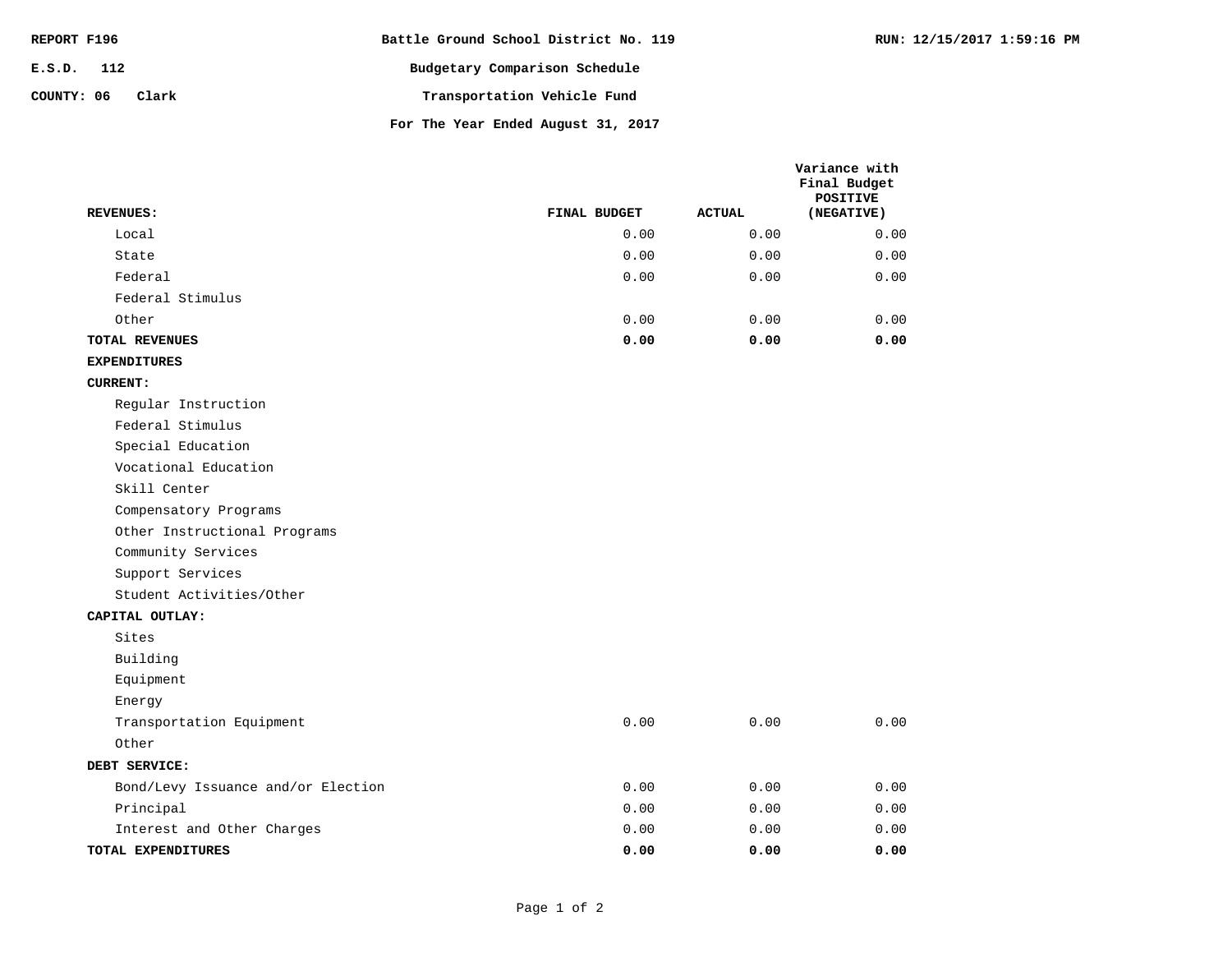| REPORT F196 |       | Battle Ground School District No. 119 |                             |  |
|-------------|-------|---------------------------------------|-----------------------------|--|
| E.S.D. 112  |       | Budgetary Comparison Schedule         |                             |  |
| COUNTY: 06  | Clark |                                       | Transportation Vehicle Fund |  |

| REVENUES OVER (UNDER) EXPENDITURES                                                                      | 0.00         | 0.00   | Variance with<br>Final Budget <sub>00</sub><br><b>POSITIVE</b> |
|---------------------------------------------------------------------------------------------------------|--------------|--------|----------------------------------------------------------------|
| OTHER FINANCING SOURCES (USES)                                                                          | FINAL BUDGET | ACTUAL | (NEGATIVE)                                                     |
| Bond Sales and Refunding Bond Sales                                                                     | 0.00         | 0.00   | 0.00                                                           |
| Long-Term Financing                                                                                     | 0.00         | 0.00   | 0.00                                                           |
| Transfers In                                                                                            | 0.00         | 0.00   | 0.00                                                           |
| Transfers Out (GL 536)                                                                                  | 0.00         | 0.00   | 0.00                                                           |
| Other Financing Uses (GL 535)                                                                           | 0.00         | 0.00   | 0.00                                                           |
| Other                                                                                                   | 0.00         | 0.00   | 0.00                                                           |
| TOTAL OTHER FINANCING SOURCES (USES)                                                                    | 0.00         | 0.00   | 0.00                                                           |
| EXCESS OF REVENUES/OTHER FINANCING SOURCES OVER (UNDER)<br><b>EXPENDITURES AND OTHER FINANCING USES</b> | 0.00         | 0.00   | 0.00                                                           |
| BEGINNING TOTAL FUND BALANCE                                                                            | 0.00         | 0.00   | 0.00                                                           |
| Prior Year(s) Corrections or Restatements                                                               |              | 0.00   | 0.00                                                           |
| ENDING TOTAL FUND BALANCE                                                                               | 0.00         | 0.00   | 0.00                                                           |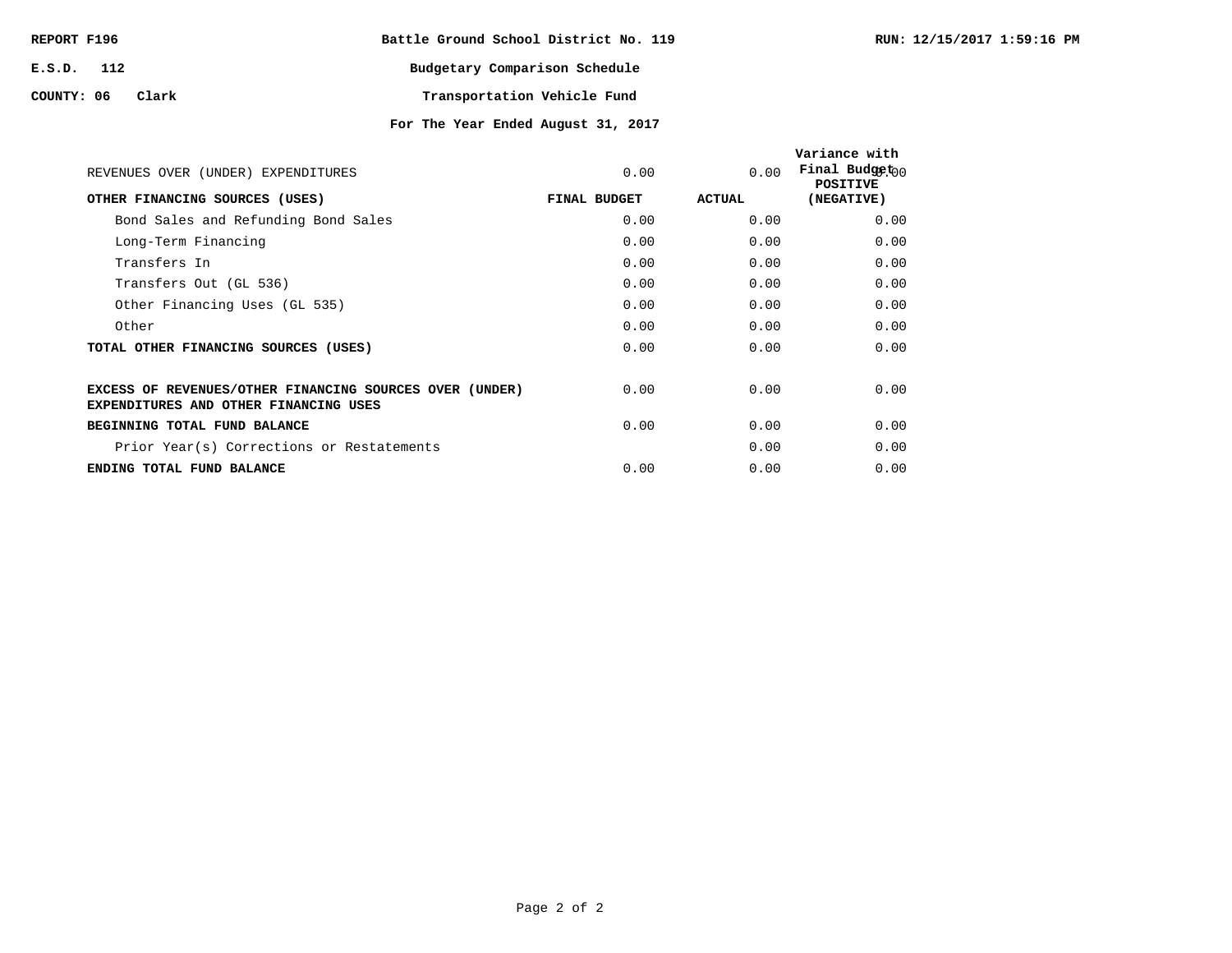| REPORT F196      | Battle Ground School District No. 119 |  |  |
|------------------|---------------------------------------|--|--|
| E.S.D. 112       | Statement Of Fiduciary Net Position   |  |  |
| COUNTY: 06 Clark | Fiduciary Funds                       |  |  |
|                  | August 31, 2017                       |  |  |

|                                                             | Private<br>Purpose | Other |
|-------------------------------------------------------------|--------------------|-------|
| ASSETS:                                                     | Trust              | Trust |
| Imprest Cash                                                | 5,067.95           | 0.00  |
| Cash On Hand                                                | 0.00               | 0.00  |
| Cash On Deposit with Cty Treas                              | 0.00               | 0.00  |
| Minus Warrants Outstanding                                  | 0.00               | 0.00  |
| Due From Other Funds                                        | 0.00               | 0.00  |
| Accounts Receivable                                         | 0.00               | 0.00  |
| Accrued Interest Receivable                                 | 0.00               | 0.00  |
| Investments                                                 | 6,818.42           | 0.00  |
| Investments/Cash With Trustee                               | 0.00               | 0.00  |
| Other Assets                                                | 0.00               |       |
| Capital Assets, Land                                        | 0.00               |       |
| Capital Assets, Buildings                                   | 0.00               |       |
| Capital Assets, Equipment                                   | 0.00               | 0.00  |
| Accum Depreciation, Buildings                               | 0.00               |       |
| Accum Depreciation, Equipment                               | 0.00               | 0.00  |
| TOTAL ASSETS                                                | 11,886.37          | 0.00  |
| LIABILITIES:                                                |                    |       |
| Accounts Payable                                            | 0.00               | 0.00  |
| Due To Other Funds                                          | 2,500.00           | 0.00  |
| TOTAL LIABILITIES                                           | 2,500.00           | 0.00  |
| NET POSITION:                                               |                    |       |
| Held in trust for:                                          |                    |       |
| Held In Trust For Intact Trust Principal                    | 0.00               | 0.00  |
| Held In Trust For Private Purposes                          | 9,386.37           |       |
| Held In Trust For Pension Or Other Post-Employment Benefits |                    | 0.00  |
| Held In Trust For Other Purposes                            | 0.00               | 0.00  |
| TOTAL NET POSITION                                          | 9,386.37           | 0.00  |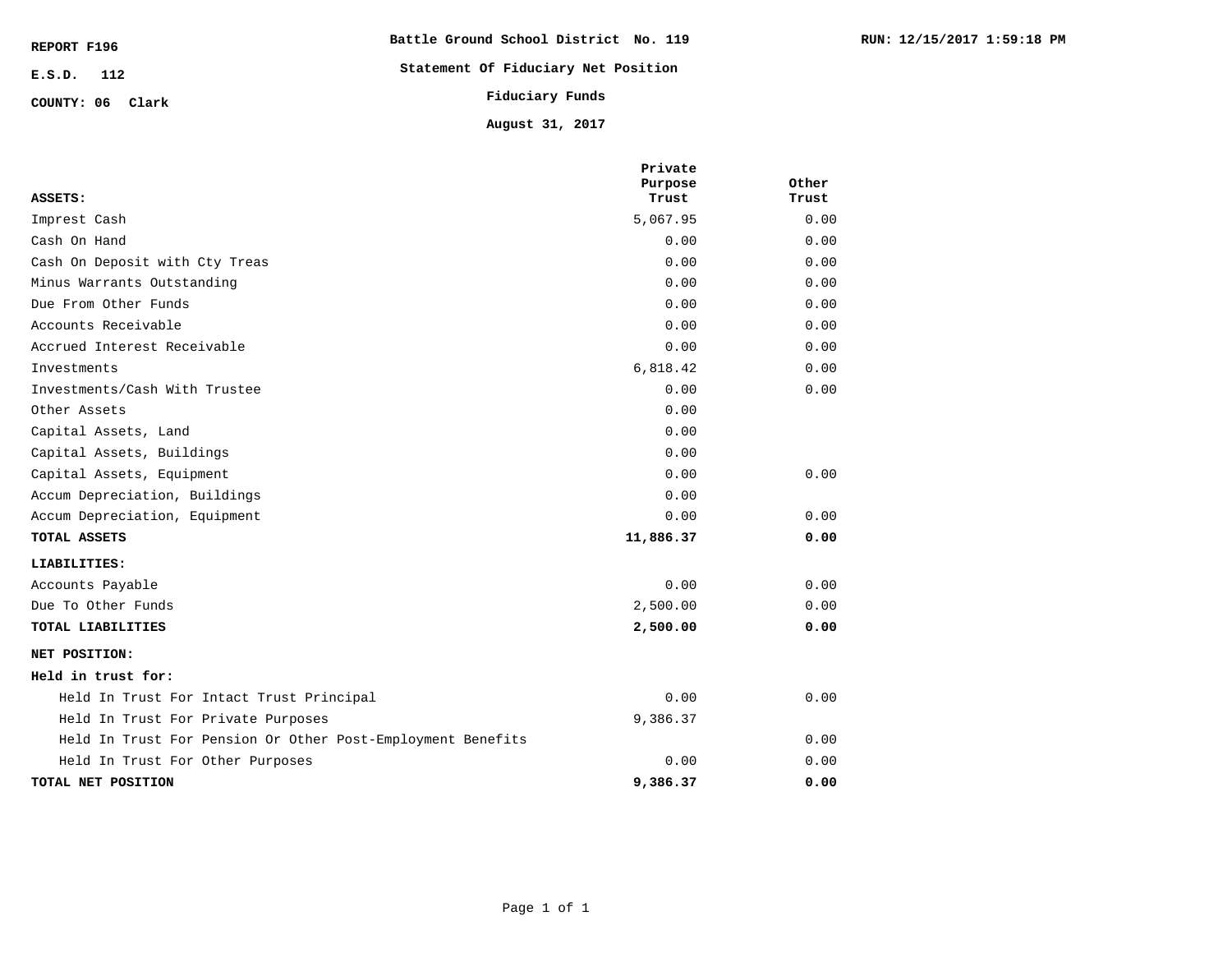| REPORT F196      | Battle Ground School District No. 119          |
|------------------|------------------------------------------------|
| E.S.D. 112       | Statement of Changes in Fiduciary Net Position |
| COUNTY: 06 Clark | Fiduciary Funds                                |

**TOTAL DEDUCTIONS** Other

|                                               | Private   |       |
|-----------------------------------------------|-----------|-------|
| ADDITIONS:                                    | Purpose   | Other |
| Contributions:                                | Trust     | Trust |
| Private Donations                             | 5,359.00  | 0.00  |
| Employer                                      |           | 0.00  |
| Members                                       |           | 0.00  |
| Other                                         | 0.00      | 0.00  |
| TOTAL CONTRIBUTIONS                           | 5,359.00  | 0.00  |
| Investment Income:                            |           |       |
| Net Appreciation (Depreciation) in Fair Value | 0.00      | 0.00  |
| Interest and Dividends                        | 58.42     | 0.00  |
| Less Investment Expenses                      | 0.00      | 0.00  |
| Net Investment Income                         | 58.42     | 0.00  |
| Other Additions:                              |           |       |
| Rent or Lease Revenue                         | 0.00      | 0.00  |
| Total Other Additions                         | 0.00      | 0.00  |
| TOTAL ADDITIONS                               | 5,417.42  | 0.00  |
| DEDUCTIONS:                                   |           |       |
| Benefits                                      |           | 0.00  |
| Refund of Contributions                       | 0.00      | 0.00  |
| Administrative Expenses                       | 0.00      | 0.00  |
| Scholarships                                  | 0.00      |       |
| Other                                         | 11,395.03 | 0.00  |

**For the Year Ended August 31, 2017**

**9,386.37 0.00** 0.00 0.00 15,363.98 0.00 0.00 0.00 15,363.98 0.00 -5,977.61 0.00 **NET POSITION--ENDING** Prior Year(s) Corrections or Restatements Net Position - Total Prior Year F-196 Manual Revision Net Position--Prior Year August Beginning Net Increase (Decrease)

**11,395.03 0.00**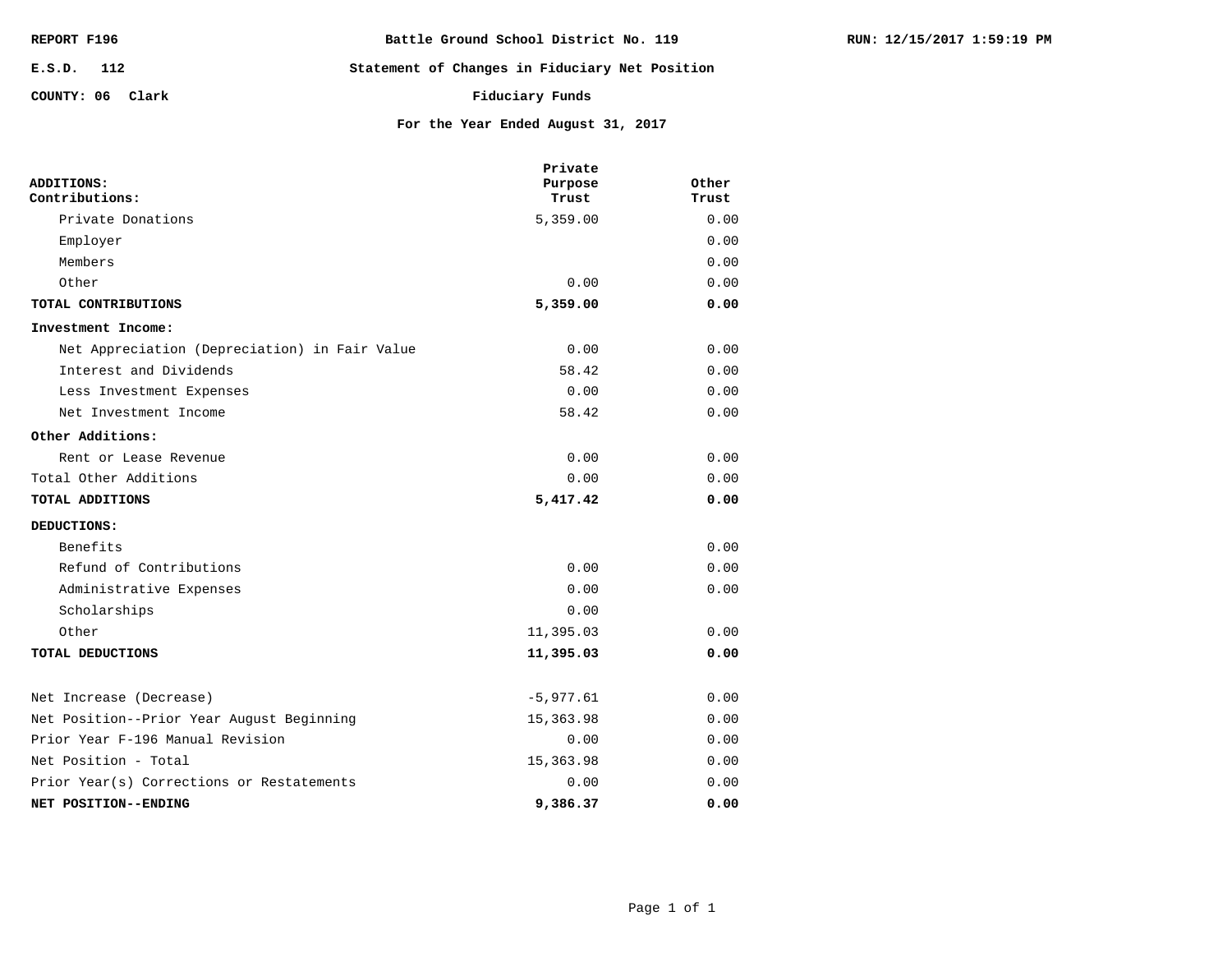| REPORT F196      | Battle Ground School District No. 119 | RUN: 12/15/2017 1:59:20 PM |
|------------------|---------------------------------------|----------------------------|
| E.S.D.<br>112    | Schedule of Long-Term Liabilities     |                            |
| COUNTY: 06 Clark | For the Year Ended August 31, 2017    |                            |

| Description                                    | Beginning<br>Outstanding Debt<br>September 1,<br>2016 | Amount Issued /<br>Increased | Amount<br>Redeemed /<br>Decreased | Ending<br>Outstanding Debt<br>August 31, 2017 | Amount Due<br>Within One Year |
|------------------------------------------------|-------------------------------------------------------|------------------------------|-----------------------------------|-----------------------------------------------|-------------------------------|
| Voted Debt                                     |                                                       |                              |                                   |                                               |                               |
| Voted Bonds                                    | 44,130,000.00                                         | 0.00                         | 4,215,000.00                      | 39,915,000.00                                 | 4,480,000.00                  |
| LOCAL Program Proceeds Issued in Lieu of Bonds | 0.00                                                  | 0.00                         | 0.00                              | 0.00                                          | 0.00                          |
| Non-Voted Debt and Liabilities                 |                                                       |                              |                                   |                                               |                               |
| Non-Voted Bonds                                | 3,178,114.00                                          | 0.00                         | 408,114.00                        | 2,770,000.00                                  | 320,000.00                    |
| LOCAL Program Proceeds                         | 82,191.00                                             | 0.00                         | 82,191.00                         | 0.00                                          | 0.00                          |
| Capital Leases                                 | 815,070.00                                            | 0.00                         | 284,483.00                        | 530,587.00                                    | 260,847.00                    |
| Contracts Payable                              | 0.00                                                  | 0.00                         | 0.00                              | 0.00                                          | 0.00                          |
| Non-Cancellable Operating Leases               | 0.00                                                  | 0.00                         | 0.00                              | 0.00                                          | 0.00                          |
| Claims & Judgements                            | 0.00                                                  | 0.00                         | 0.00                              | 0.00                                          | 0.00                          |
| Compensated Absences                           | 2,850,725.00                                          | 0.00                         | 4,009.00                          | 2,846,716.00                                  | 217,836.00                    |
| Long-Term Notes                                | 0.00                                                  | 0.00                         | 0.00                              | 0.00                                          | 0.00                          |
| Anticipation Notes Payable                     | 0.00                                                  | 0.00                         | 0.00                              | 0.00                                          | 0.00                          |
| Lines of Credit                                | 0.00                                                  | 0.00                         | 0.00                              | 0.00                                          | 0.00                          |
| Other Non-Voted Debt                           | 0.00                                                  | 0.00                         | 0.00                              | 0.00                                          | 0.00                          |
| Other Liabilities                              |                                                       |                              |                                   |                                               |                               |
| Non-Voted Notes Not Recorded as Debt           | 0.00                                                  | 0.00                         | 0.00                              | 0.00                                          | 0.00                          |
| Net Pension Liabilities:                       |                                                       |                              |                                   |                                               |                               |
| Net Pension Liabilities TRS 1                  | 35,964,957.00                                         | 438,913.00                   | 0.00                              | 36,403,870.00                                 |                               |
| Net Pension Liabilities TRS 2/3                | 14,328,238.00                                         | 0.00                         | 3,307,439.00                      | 11,020,799.00                                 |                               |
| Net Pension Liabilities SERS 2/3               | 5, 471, 716.00                                        | 0.00                         | 663,630.00                        | 4,808,086.00                                  |                               |
| Net Pension Liabilities PERS 1                 | 6,902,099.00                                          | 671,530.00                   | 0.00                              | 7,573,629.00                                  |                               |
| Total Long-Term Liabilities                    | 113, 723, 110.00                                      | 1,110,443.00                 | 8,964,866.00                      | 105,868,687.00                                | 5,278,683.00                  |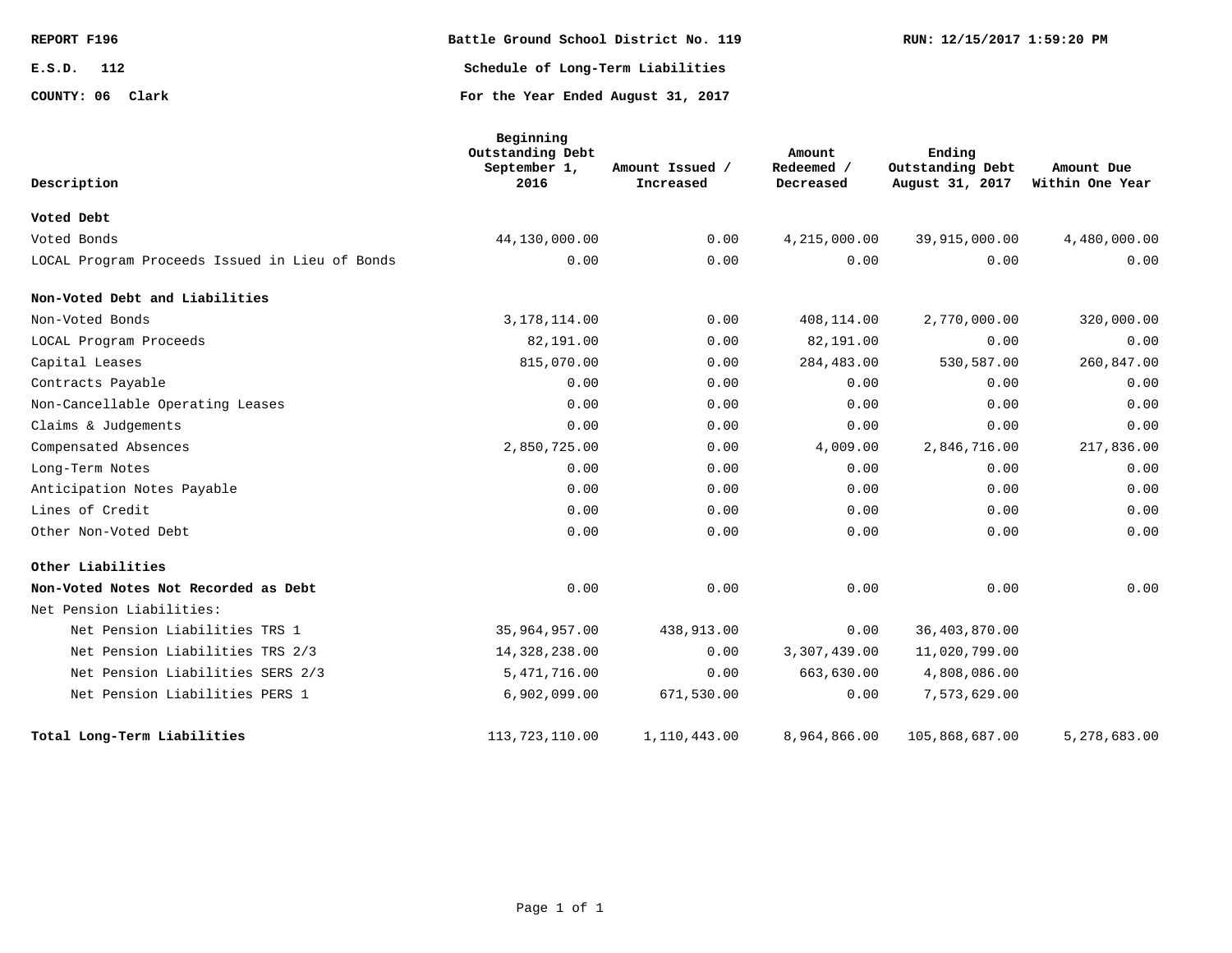| REPORT F196      | Battle Ground School District No. 119 | RUN: 12/15/2017 1:59:21 PM |
|------------------|---------------------------------------|----------------------------|
| E.S.D.<br>112    | Schedule of Long-Term Liabilities     |                            |
| COUNTY: 06 Clark | For the Year Ended August 31, 2017    |                            |

| Description                                    | Beginning<br>Outstanding Debt<br>September 1,<br>2016 | Amount Issued /<br>Increased | Amount<br>Redeemed /<br>Decreased | Ending<br>Outstanding Debt<br>August 31, 2017 | Amount Due<br>Within One Year |
|------------------------------------------------|-------------------------------------------------------|------------------------------|-----------------------------------|-----------------------------------------------|-------------------------------|
| Voted Debt                                     |                                                       |                              |                                   |                                               |                               |
| Voted Bonds                                    | 0.00                                                  | 0.00                         | 0.00                              | 0.00                                          | 0.00                          |
| LOCAL Program Proceeds Issued in Lieu of Bonds | 0.00                                                  | 0.00                         | 0.00                              | 0.00                                          | 0.00                          |
| Non-Voted Debt                                 |                                                       |                              |                                   |                                               |                               |
| Non-Voted Bonds                                | 0.00                                                  | 0.00                         | 0.00                              | 0.00                                          | 0.00                          |
| LOCAL Program Proceeds                         | 0.00                                                  | 0.00                         | 0.00                              | 0.00                                          | 0.00                          |
|                                                |                                                       |                              |                                   |                                               |                               |
| Total Long-Term Liabilities                    | 0.00                                                  | 0.00                         | 0.00                              | 0.00                                          | 0.00                          |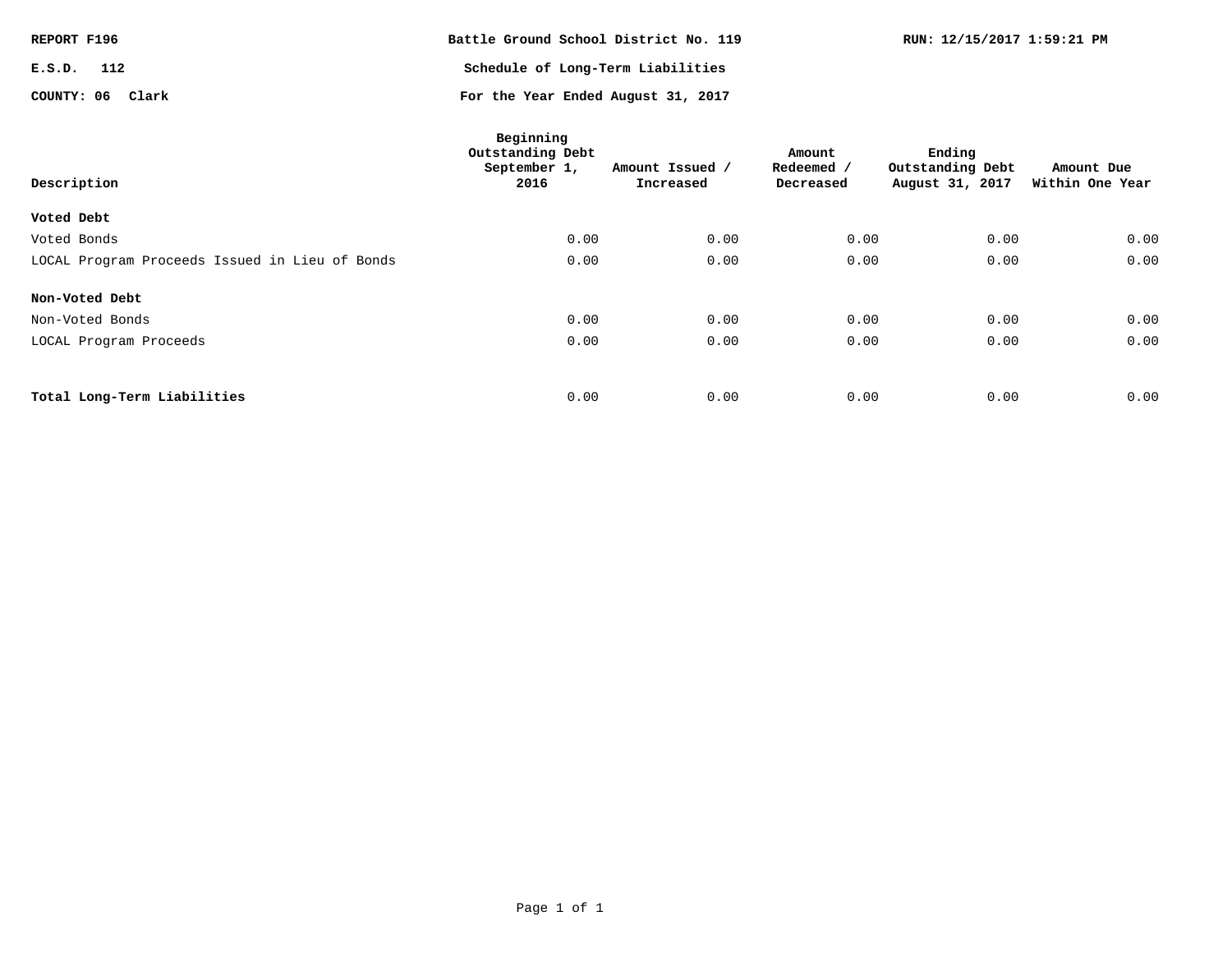| REPORT F196      | Battle Ground School District No. 119 | RUN: 12/15/2017 1:59:22 PM |
|------------------|---------------------------------------|----------------------------|
| 112<br>E.S.D.    | Schedule of Long-Term Liabilities     |                            |
| COUNTY: 06 Clark | For the Year Ended August 31, 2017    |                            |

| Description                          | Beginning<br>Outstanding Debt<br>September 1,<br>2016 | Amount Issued /<br>Increased | Amount<br>Redeemed /<br>Decreased | Ending<br>Outstanding Debt<br>August 31, 2017 | Amount Due<br>Within One Year |
|--------------------------------------|-------------------------------------------------------|------------------------------|-----------------------------------|-----------------------------------------------|-------------------------------|
| Non-Voted Debt and Liabilities       |                                                       |                              |                                   |                                               |                               |
| Capital Leases                       | 0.00                                                  | 0.00                         | 0.00                              | 0.00                                          | 0.00                          |
| Contracts Payable                    | 0.00                                                  | 0.00                         | 0.00                              | 0.00                                          | 0.00                          |
| Claims & Judgements                  | 0.00                                                  | 0.00                         | 0.00                              | 0.00                                          | 0.00                          |
| Compensated Absences                 | 0.00                                                  | 0.00                         | 0.00                              | 0.00                                          | 0.00                          |
| Long-Term Notes                      | 0.00                                                  | 0.00                         | 0.00                              | 0.00                                          | 0.00                          |
| Anticipation Notes Payable           | 0.00                                                  | 0.00                         | 0.00                              | 0.00                                          | 0.00                          |
| Lines of Credit                      | 0.00                                                  | 0.00                         | 0.00                              | 0.00                                          | 0.00                          |
| Other Non-Voted Debt                 | 0.00                                                  | 0.00                         | 0.00                              | 0.00                                          | 0.00                          |
| Other Liabilities                    |                                                       |                              |                                   |                                               |                               |
| Non-Voted Notes Not Recorded as Debt | 0.00                                                  | 0.00                         | 0.00                              | 0.00                                          | 0.00                          |
| Total Long-Term Liabilities          | 0.00                                                  | 0.00                         | 0.00                              | 0.00                                          | 0.00                          |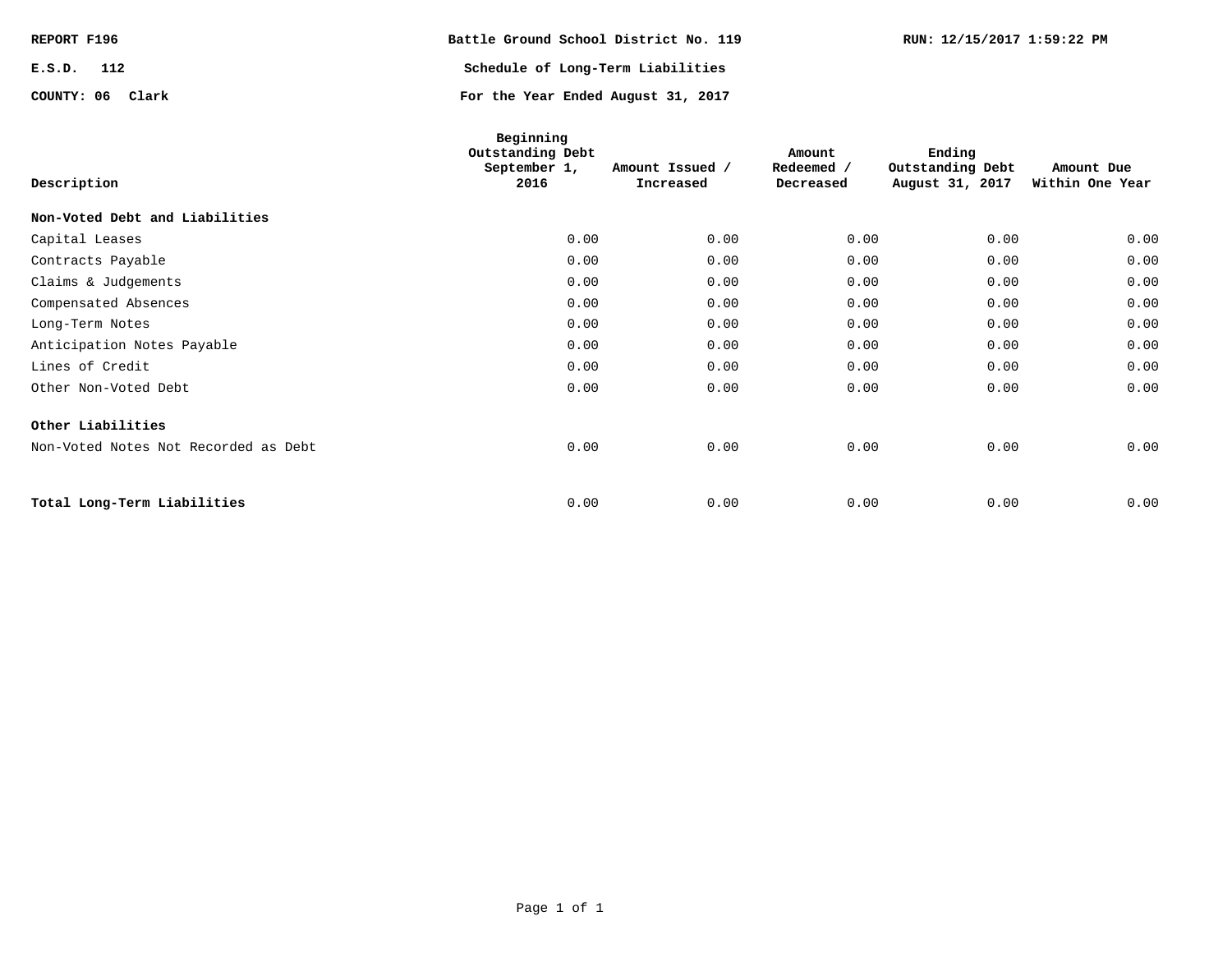| REPORT F196      | Battle Ground School District No. 119 | RUN: 12/15/2017 1:59:24 PM |
|------------------|---------------------------------------|----------------------------|
| E.S.D.<br>112    | Schedule of Long-Term Liabilities     |                            |
| COUNTY: 06 Clark | For the Year Ended August 31, 2017    |                            |

| Description                          | Beginning<br>Outstanding Debt<br>September 1,<br>2016 | Amount Issued /<br>Increased | Amount<br>Redeemed /<br>Decreased | Ending<br>Outstanding Debt<br>August 31, 2017 | Amount Due<br>Within One Year |
|--------------------------------------|-------------------------------------------------------|------------------------------|-----------------------------------|-----------------------------------------------|-------------------------------|
| Non-Voted Debt and Liabilities       |                                                       |                              |                                   |                                               |                               |
| Capital Leases                       | 0.00                                                  | 0.00                         | 0.00                              | 0.00                                          | 0.00                          |
| Contracts Payable                    | 0.00                                                  | 0.00                         | 0.00                              | 0.00                                          | 0.00                          |
| Long-Term Notes                      | 0.00                                                  | 0.00                         | 0.00                              | 0.00                                          | 0.00                          |
| Anticipation Notes Payable           | 0.00                                                  | 0.00                         | 0.00                              | 0.00                                          | 0.00                          |
| Lines of Credit                      | 0.00                                                  | 0.00                         | 0.00                              | 0.00                                          | 0.00                          |
| Other Non-Voted Debt                 | 0.00                                                  | 0.00                         | 0.00                              | 0.00                                          | 0.00                          |
| Other Liabilities                    |                                                       |                              |                                   |                                               |                               |
| Non-Voted Notes Not Recorded as Debt | 0.00                                                  | 0.00                         | 0.00                              | 0.00                                          | 0.00                          |
|                                      |                                                       |                              |                                   |                                               |                               |
| Total Long-Term Liabilities          | 0.00                                                  | 0.00                         | 0.00                              | 0.00                                          | 0.00                          |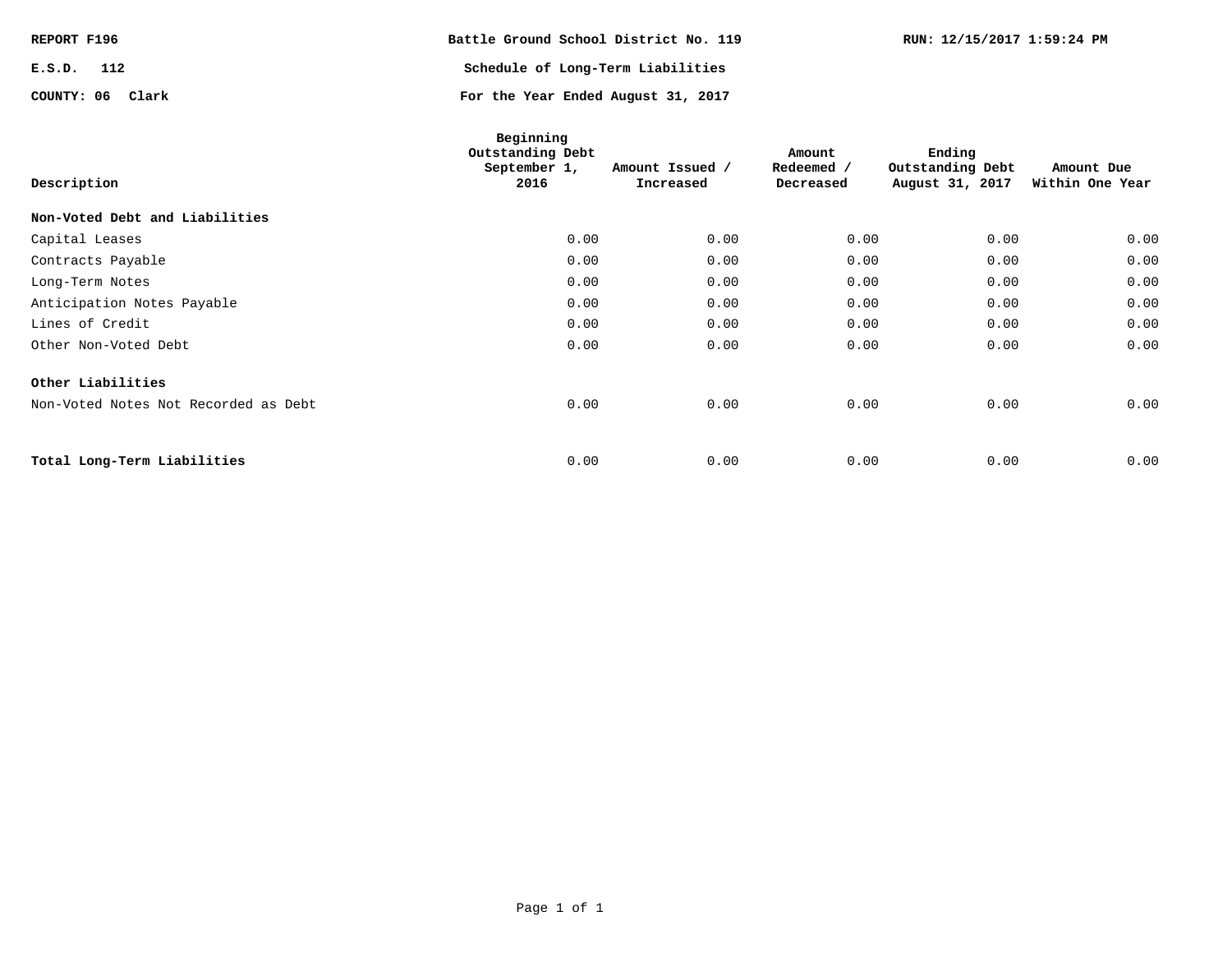**E.S.D. 112**

#### **Report of Revenues and Other Financing Sources**

**COUNTY: 06**

|                                                                          | General<br>Fund | Debt<br>Service<br>Fund | Capital<br>Projects<br>Fund | Transportation<br>Vehicle<br>Fund |
|--------------------------------------------------------------------------|-----------------|-------------------------|-----------------------------|-----------------------------------|
| LOCAL TAXES                                                              |                 |                         |                             |                                   |
| 1100 Local Property Tax                                                  | 26,814,412.60   | 5, 911, 190. 31         | 0.00                        | 0.00                              |
| 1300 Sale of Tax Title Property                                          | 0.00            | 0.00                    | 0.00                        | 0.00                              |
| 1400 Local in Lieu of Taxes                                              | 0.00            | 0.00                    | 0.00                        | 0.00                              |
| 1500 Timber Excise Tax                                                   | 203,334.86      | 89,995.73               | 0.00                        | 0.00                              |
| 1600 County-Administered Forests                                         | 0.00            | 0.00                    | 0.00                        | 0.00                              |
| 1900 Other Local Taxes                                                   | 0.00            | 0.00                    | 0.00                        | 0.00                              |
| 1000 TOTAL LOCAL TAXES                                                   | 27,017,747.46   | 6,001,186.04            | 0.00                        | 0.00                              |
| LOCAL SUPPORT NONTAX                                                     |                 |                         |                             |                                   |
| 2100 Tuition and Fees, Unassigned                                        | 6,022.91        |                         |                             |                                   |
| 2122 Special Ed. - Infants and Toddlers - Tuition and Fees               | 0.00            |                         |                             |                                   |
| 2131 Secondary Vocational Education - Tuition                            | 42, 481.87      |                         |                             |                                   |
| 2145 Skill Center Tuitions and Fees                                      | 0.00            |                         |                             |                                   |
| 2171 Traffic Safety Education Fees                                       | 0.00            |                         |                             |                                   |
| 2173 Summer School Tuitions and Fees                                     | 0.00            |                         |                             |                                   |
| 2186 Community School Tuitions and Fees                                  | 419, 116.38     |                         |                             |                                   |
| 2188 Child Care Tuitions and Fees                                        | 75,759.40       |                         |                             |                                   |
| 2200 Sales of Goods, Supplies and Services, Unassigned                   | 320, 389.64     |                         | 0.00                        | 0.00                              |
| 2231 Secondary Voc. Ed., Sales of Goods, Supplies and<br>Services        | 77,796.11       |                         |                             |                                   |
| 2245 Skill Center, Sales of Goods, Supplies and Services                 | 0.00            |                         |                             |                                   |
| 2288 Child Care Sales of Goods, Supplies, and Services                   | 0.00            |                         |                             |                                   |
| 2289 Other Community Services? Sales of Goods, Supplies, and<br>Services | 55,174.00       |                         |                             |                                   |
| 2298 School Food Services--Sales of Goods, Supplies, and<br>Services     | 1,086,327.91    |                         |                             |                                   |
| 2300 Investment Earnings                                                 | 105,429.49      | 21,888.67               | 15,499.67                   | 0.00                              |
| 2400 Interfund Loan Interest Earnings                                    | 0.00            |                         | 0.00                        |                                   |
| 2500 Gifts and Donations                                                 | 406,697.41      |                         | 0.00                        | 0.00                              |
| 2600 Fines and Damages                                                   | 14,250.32       |                         | 0.00                        | 0.00                              |
| 2700 Rentals and Leases                                                  | 153,999.96      | 0.00                    | 0.00                        | 0.00                              |
| 2800 Insurance Recoveries                                                | 19,464.28       |                         | 0.00                        | 0.00                              |
| 2900 Local Support Nontax, Unassigned                                    | 120,705.68      | 0.00                    | 5,821,408.00                | 0.00                              |
| 2910 E-Rate                                                              | 328,701.94      |                         | 0.00                        |                                   |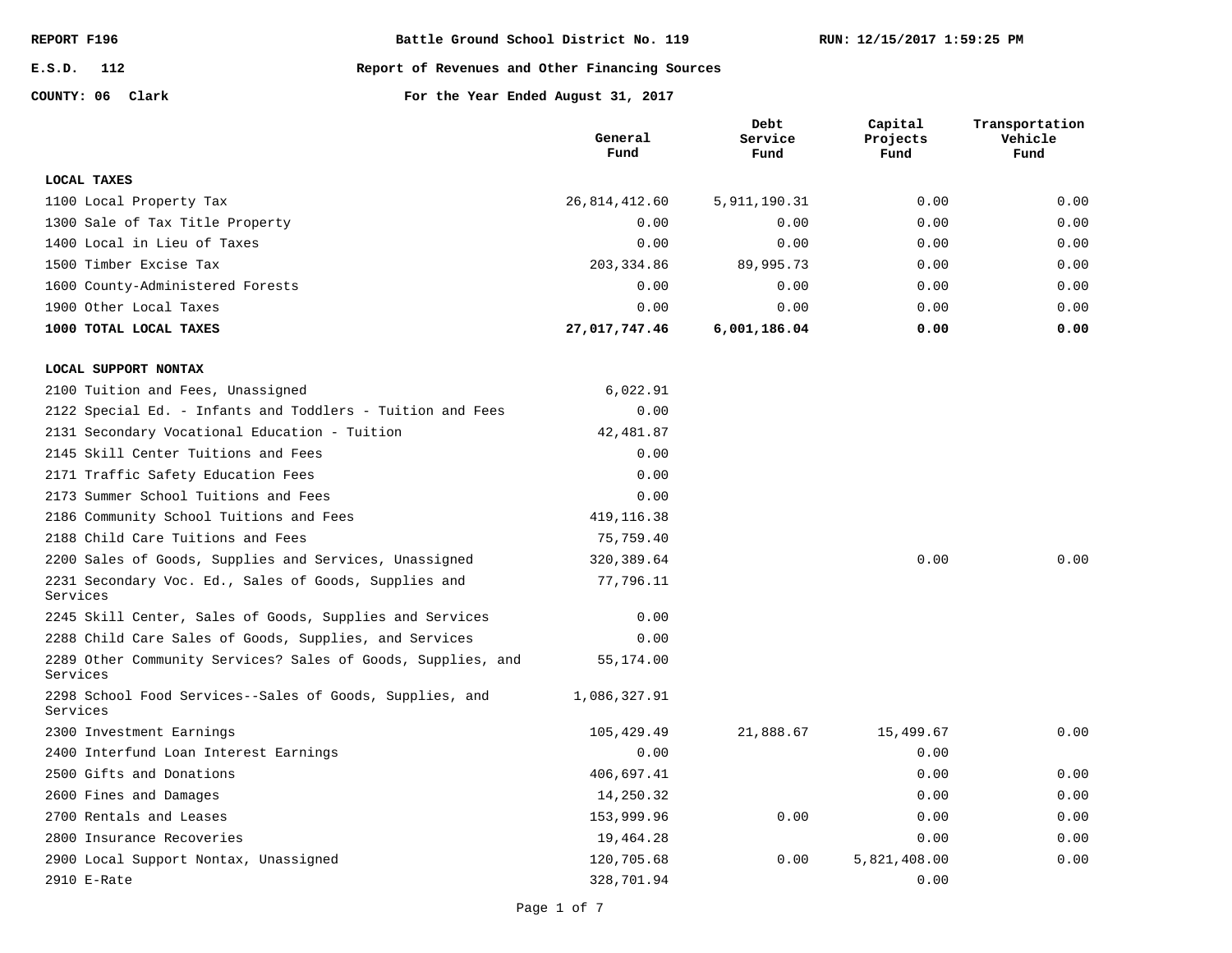**E.S.D. 112**

**REPORT F196 Battle Ground School District No. 119**

**Report of Revenues and Other Financing Sources**

**COUNTY: 06**

|                                                                                  | General<br>Fund | Debt<br>Service<br>Fund | Capital<br>Projects<br>Fund | Transportation<br>Vehicle<br>Fund |
|----------------------------------------------------------------------------------|-----------------|-------------------------|-----------------------------|-----------------------------------|
| LOCAL SUPPORT NONTAX                                                             |                 |                         |                             |                                   |
| 2000 TOTAL LOCAL SUPPORT NONTAX                                                  | 3,232,317.30    | 21,888.67               | 5,836,907.67                | 0.00                              |
| STATE, GENERAL PURPOSE                                                           |                 |                         |                             |                                   |
| 3100 Apportionment                                                               | 82,009,626.40   |                         |                             |                                   |
| 3121 Special Education - General Apportionment                                   | 2, 203, 541.59  |                         |                             |                                   |
| 3300 Local Effort Assistance                                                     | 6,694,454.72    |                         |                             |                                   |
| 3600 State Forests                                                               | 847,149.42      | 186,531.21              | 0.00                        | 0.00                              |
| 3900 Other State General Purpose, Unassigned                                     | 0.00            | 0.00                    | 0.00                        |                                   |
| 3000 TOTAL STATE, GENERAL PURPOSE                                                | 91,754,772.13   | 186,531.21              | 0.00                        | 0.00                              |
| STATE, SPECIAL PURPOSE                                                           |                 |                         |                             |                                   |
| 4100 Special Purpose, Unassigned                                                 | 0.00            |                         | 0.00                        | 0.00                              |
| 4121 Special Education                                                           | 10,966,811.84   |                         |                             |                                   |
| 4122 Special Education - Infants and Toddlers - State                            | 322, 294.45     |                         |                             |                                   |
| 4126 State Institutions, Special Education                                       | 0.00            |                         |                             |                                   |
| 4130 State Funding Assistance-Paid Direct to District                            |                 |                         | 31,211.00                   |                                   |
| 4155 Learning Assistance                                                         | 2, 272, 722.52  |                         |                             |                                   |
| 4156 State Institutions, Centers and Homes, Delinquent                           | 0.00            |                         |                             |                                   |
| 4158 Special and Pilot Programs                                                  | 404,894.90      |                         |                             |                                   |
| 4159 Juveniles in Adult Jails                                                    | 0.00            | 0.00                    |                             |                                   |
| 4165 Transitional Bilingual                                                      | 919,089.19      |                         |                             |                                   |
| 4174 Highly Capable                                                              | 132,973.01      |                         |                             |                                   |
| 4188 Child Care                                                                  | 0.00            |                         |                             |                                   |
| 4198 School Food Service                                                         | 58,172.00       |                         |                             |                                   |
| 4199 Transportation - Operations                                                 | 7,951,330.35    |                         |                             |                                   |
| 4230 State Funding Assistance-Paid Direct to Contractor                          |                 |                         | 0.00                        |                                   |
| 4300 Other State Agencies, Unassigned                                            | 0.00            |                         | 0.00                        | 0.00                              |
| 4321 Special Education - Other State Agencies                                    | 0.00            |                         |                             |                                   |
| 4322 Special Education - Infants and Toddlers - State                            | 0.00            |                         |                             |                                   |
| 4326 State Institutions - Special Education - Other State<br>Agencies            | 0.00            |                         |                             |                                   |
| 4330 State Funding Assistance-Other                                              |                 |                         | 0.00                        |                                   |
| 4356 State Institutions, Centers and Homes, Delinquent -<br>Other State Agencies | 0.00            |                         |                             |                                   |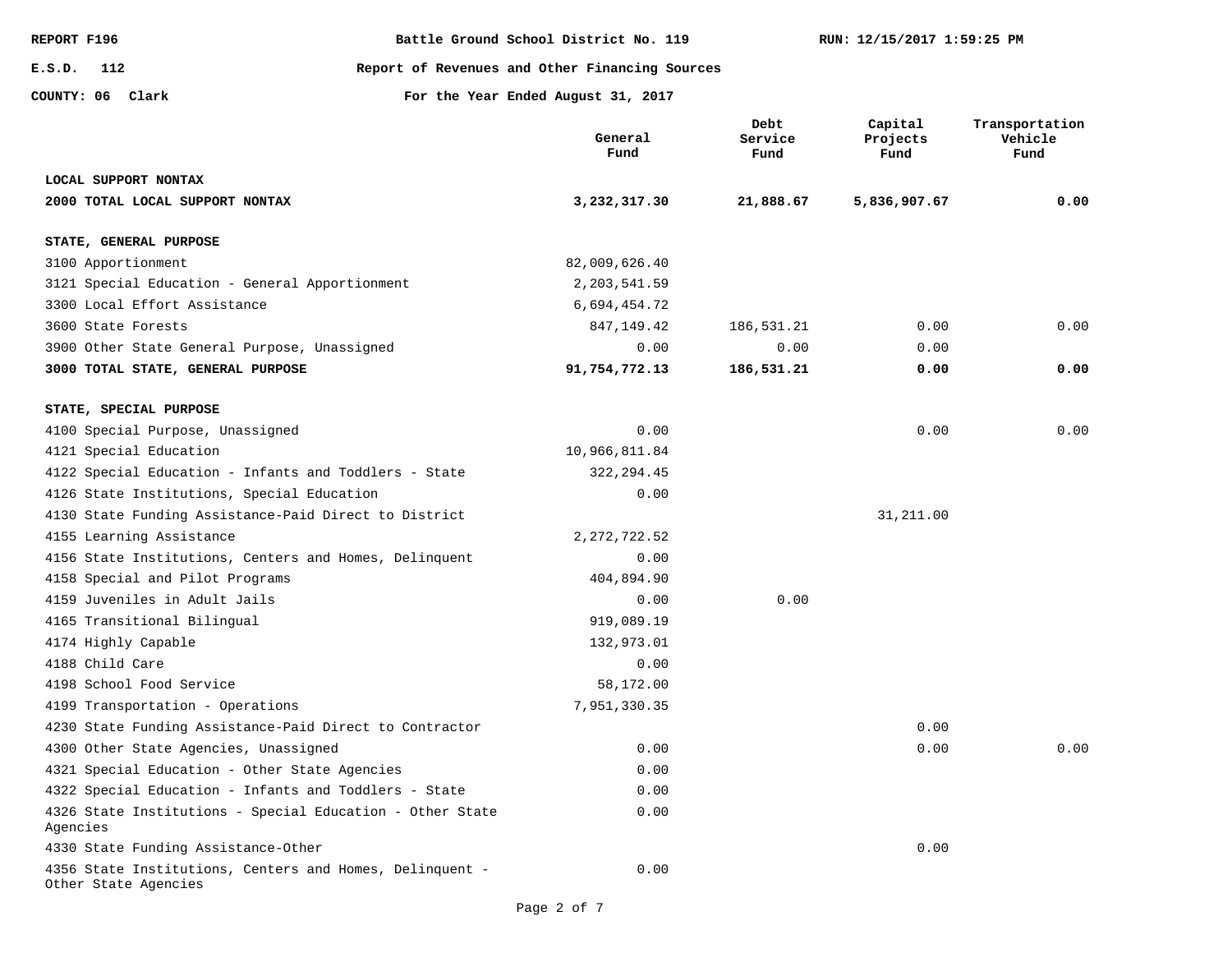| REPORT F196 |  |
|-------------|--|
|-------------|--|

**COUNTY: 06**

**E.S.D. 112**

#### **Report of Revenues and Other Financing Sources**

|                                                                            | General<br>Fund | Debt<br>Service<br>Fund | Capital<br>Projects<br>Fund | Transportation<br>Vehicle<br>Fund |
|----------------------------------------------------------------------------|-----------------|-------------------------|-----------------------------|-----------------------------------|
| STATE, SPECIAL PURPOSE                                                     |                 |                         |                             |                                   |
| 4358 Special and Pilot Programs - Other State Agencies                     | 0.00            |                         |                             |                                   |
| 4365 Transitional Bilingual - Other State Agencies                         | 0.00            |                         |                             |                                   |
| 4388 Child Care - Other State Agencies                                     | 3,220.20        |                         |                             |                                   |
| 4398 School Food Service - Other State Agencies                            | 0.00            |                         |                             |                                   |
| 4399 Transportation Operations - Other State Agencies                      | 0.00            |                         |                             |                                   |
| 4499 Transportation Reimbursement - Depreciation                           |                 |                         |                             | 0.00                              |
| 4000 TOTAL STATE, SPECIAL PURPOSE                                          | 23,031,508.46   |                         | 31,211.00                   | 0.00                              |
| FEDERAL, GENERAL PURPOSE                                                   |                 |                         |                             |                                   |
| 5200 General Purpose Direct Federal Grants, Unassigned                     | 0.00            | 0.00                    | 0.00                        | 0.00                              |
| 5300 Impact Aid, Maintenance and Operation                                 | 0.00            | 0.00                    | 0.00                        | 0.00                              |
| 5329 Impact Aid, Special Education Funding                                 | 0.00            |                         |                             |                                   |
| 5400 Federal in Lieu of Taxes                                              | 0.00            | 0.00                    | 0.00                        | 0.00                              |
| 5500 Federal Forests                                                       | 32.50           | 0.00                    | 0.00                        |                                   |
| 5600 Oualified Bond Interest Credit                                        | 0.00            | 0.00                    | 0.00                        | 0.00                              |
| 5000 TOTAL FEDERAL, GENERAL PURPOSE                                        | 32.50           | 0.00                    | 0.00                        | 0.00                              |
| FEDERAL, SPECIAL PURPOSE                                                   |                 |                         |                             |                                   |
| 6100 Special Purpose, OSPI, Unassigned                                     | 910,673.25      |                         |                             | 0.00                              |
| 6111 Federal Stimulus-Title I                                              | 0.00            |                         |                             |                                   |
| 6112 Federal Stimulus-School Improvement                                   | 0.00            |                         |                             |                                   |
| 6113 Federal Stimulus-State Fiscal Stabilization Fund                      | 0.00            |                         |                             |                                   |
| 6114 Federal Stimulus-IDEA                                                 | 0.00            |                         |                             |                                   |
| 6118 Federal Stimulus-Competitive Grants                                   | 0.00            |                         |                             |                                   |
| 6119 Federal Stimulus-Other                                                | 0.00            |                         |                             |                                   |
| 6121 Special Education, Medicaid Reimbursement                             | 0.00            |                         |                             |                                   |
| 6122 Special Education - Infants and Toddlers - Medicaid<br>Reimbursements | 0.00            |                         |                             |                                   |
| 6124 Special Education, Supplemental                                       | 2,671,719.78    |                         |                             |                                   |
| 6125 Special Education - Infants and Toddlers - Federal                    | 0.00            |                         |                             |                                   |
| 6138 Secondary Vocational Education                                        | 159,917.56      |                         |                             |                                   |
| 6140 Impact Aid-Construction                                               |                 |                         | 0.00                        |                                   |
| 6146 Skill Center                                                          | 0.00            |                         |                             |                                   |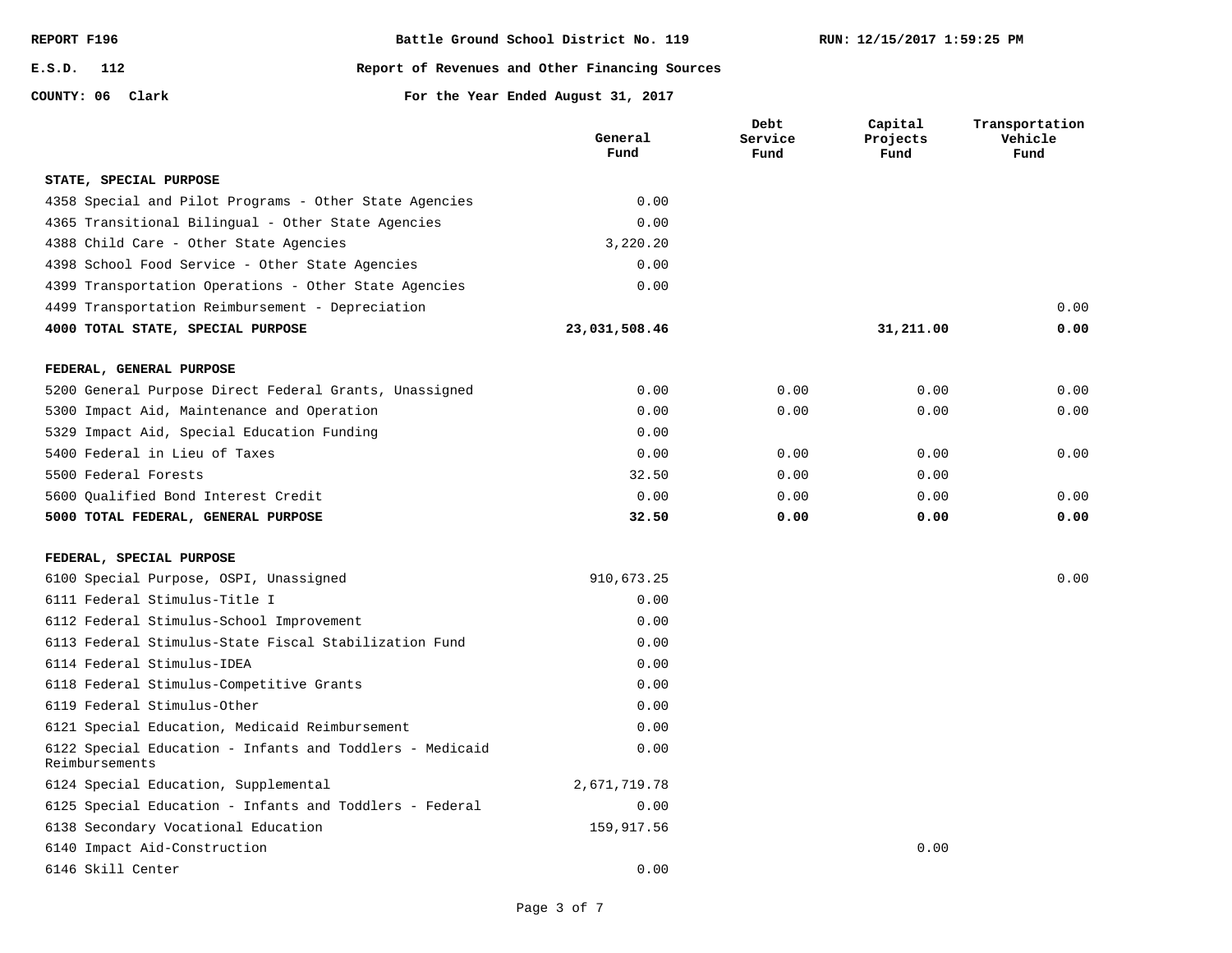| REPORT F196      | Battle Ground School District No. 119          |
|------------------|------------------------------------------------|
| E.S.D. 112       | Report of Revenues and Other Financing Sources |
| COUNTY: 06 Clark | For the Year Ended August 31, 2017             |

|                                                                            | General<br>Fund | Service<br>Fund | Projects<br>Fund | Vehicle<br>Fund |
|----------------------------------------------------------------------------|-----------------|-----------------|------------------|-----------------|
| FEDERAL, SPECIAL PURPOSE                                                   |                 |                 |                  |                 |
| 6151 ESEA Disadvantaged, Fed                                               | 1,588,437.39    |                 |                  |                 |
| 6152 Other Title, ESEA Fed                                                 | 374,665.54      |                 |                  |                 |
| 6153 ESEA Migrant, Federal                                                 | 0.00            |                 |                  |                 |
| 6154 Reading First, Federal                                                | 0.00            |                 |                  |                 |
| 6157 Institutions, Neglected and Delinquent                                | 0.00            |                 |                  |                 |
| 6161 Head Start                                                            | 0.00            |                 |                  |                 |
| 6162 Math and Science - Professional Development                           | 0.00            |                 |                  |                 |
| 6164 Limited English Proficiency                                           | 138,321.30      |                 |                  |                 |
| 6167 Indian Education, JOM                                                 | 0.00            |                 |                  |                 |
| 6168 Indian Education, ED                                                  | 0.00            |                 |                  |                 |
| 6176 Targeted Assistance                                                   | 0.00            |                 |                  |                 |
| 6178 Youth Training Programs                                               | 0.00            |                 |                  |                 |
| 6188 Child Care                                                            | 2,695.03        |                 |                  |                 |
| 6189 Other Community Services                                              | 18,046.99       |                 |                  |                 |
| 6198 School Food Services                                                  | 1,734,664.62    |                 |                  |                 |
| 6199 Transportation - Operations                                           | 0.00            |                 |                  |                 |
| 6200 Direct Special Purpose Grants                                         | 0.00            |                 | 0.00             | 0.00            |
| 6211 Federal Stimulus-Title I                                              | 0.00            |                 |                  |                 |
| 6212 Federal Stimulus-School Improvement                                   | 0.00            |                 |                  |                 |
| 6213 Federal Stimulus-State Fiscal Stabilization Fund                      | 0.00            |                 |                  |                 |
| 6214 Federal Stimulus-IDEA                                                 | 0.00            |                 |                  |                 |
| 6218 Federal Stimulus-Competitive Grants                                   | 0.00            |                 |                  |                 |
| 6219 Federal Stimulus-Other                                                | 0.00            |                 |                  |                 |
| 6221 Special Education - Medicaid Reimbursement                            | 0.00            |                 |                  |                 |
| 6222 Special Education - Infants and Toddlers - Medicaid<br>Reimbursements | 0.00            |                 |                  |                 |
| 6224 Special Education - Supplemental                                      | 0.00            |                 |                  |                 |
| 6225 Special Education - Infants and Toddlers - Federal                    | 0.00            |                 |                  |                 |
| 6238 Secondary Vocational Education                                        | 0.00            |                 |                  |                 |
| 6240 Impact Aid                                                            |                 |                 | 0.00             |                 |
| 6246 Skill Center                                                          | 0.00            |                 |                  |                 |
| 6251 ESEA Disadvantaged, Fed                                               | 0.00            |                 |                  |                 |
| 6252 Other Title, ESEA Fed                                                 | 0.00            |                 |                  |                 |

**RUN: 12/15/2017 1:59:25 PM**

**Capital** 

**Transportation** 

**Debt**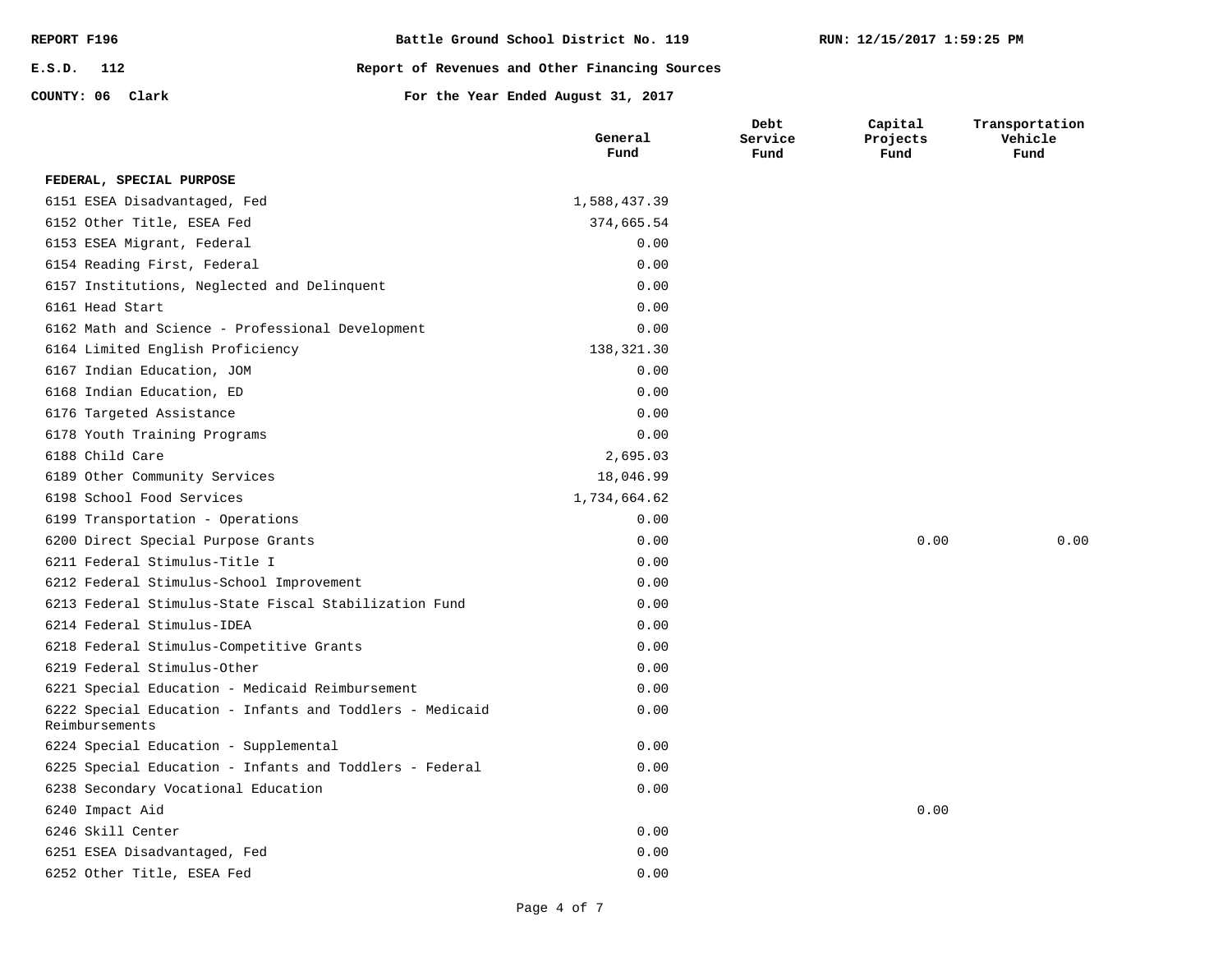| REPORT F196      |  | Battle Ground School District No. 119          |
|------------------|--|------------------------------------------------|
| $E.S.D.$ 112     |  | Report of Revenues and Other Financing Sources |
| COUNTY: 06 Clark |  | For the Year Ended August 31, 2017             |

6353 ESEA Migrant, Federal 6352 Other Title, ESEA Fed 6351 ESEA Disadvantaged, Fed

6340 Impact Aid Construction

6319 Federal Stimulus-Other

6314 Federal Stimulus-IDEA

6311 Federal Stimulus-Title I 6310 Medicaid Administrative Match

6299 Transportation - Operations

6278 Youth Training, Direct Grants

6298 School Food Services 6289 Other Community Services

6276 Targeted Assistance 6268 Indian Education - ED 6267 Indian Education - JOM 6264 Limited English Proficiency

6254 Reading First, Federal 6253 ESEA Migrant, Federal **FEDERAL, SPECIAL PURPOSE**

6288 Child Care

6261 Head Start

6338 Secondary Vocational Education

6324 Special Education - Supplemental

6318 Federal Stimulus-Competitive Grants

6312 Federal Stimulus-School Improvement

6325 Special Education - Infants and Toddlers - Federal

6322 Special Education - Infants and Toddlers - Medicaid

6313 Federal Stimulus-State Fiscal Stabilization Fund

6300 Federal Grants Through Other Agencies, Unassigned

6262 Math and Science - Professional Development

6257 Institutions, Neglected and Delinquent

6321 Special Education - Medicaid Reimbursement

6346 Skill Center

Reimbursements

**Capital Projects Fund**

0.00 0.00 0.00

**Transportation Vehicle Fund**

0.00

0.00 0.00 0.00 0.00

0.00 0.00 0.00

0.00

0.00 0.00 0.00 0.00 0.00 0.00

192,681.72

160,623.63

0.00 0.00 0.00 0.00 0.00 0.00 0.00 0.00 0.00 0.00 0.00 0.00 0.00 0.00

**General Fund**

**Debt Service Fund**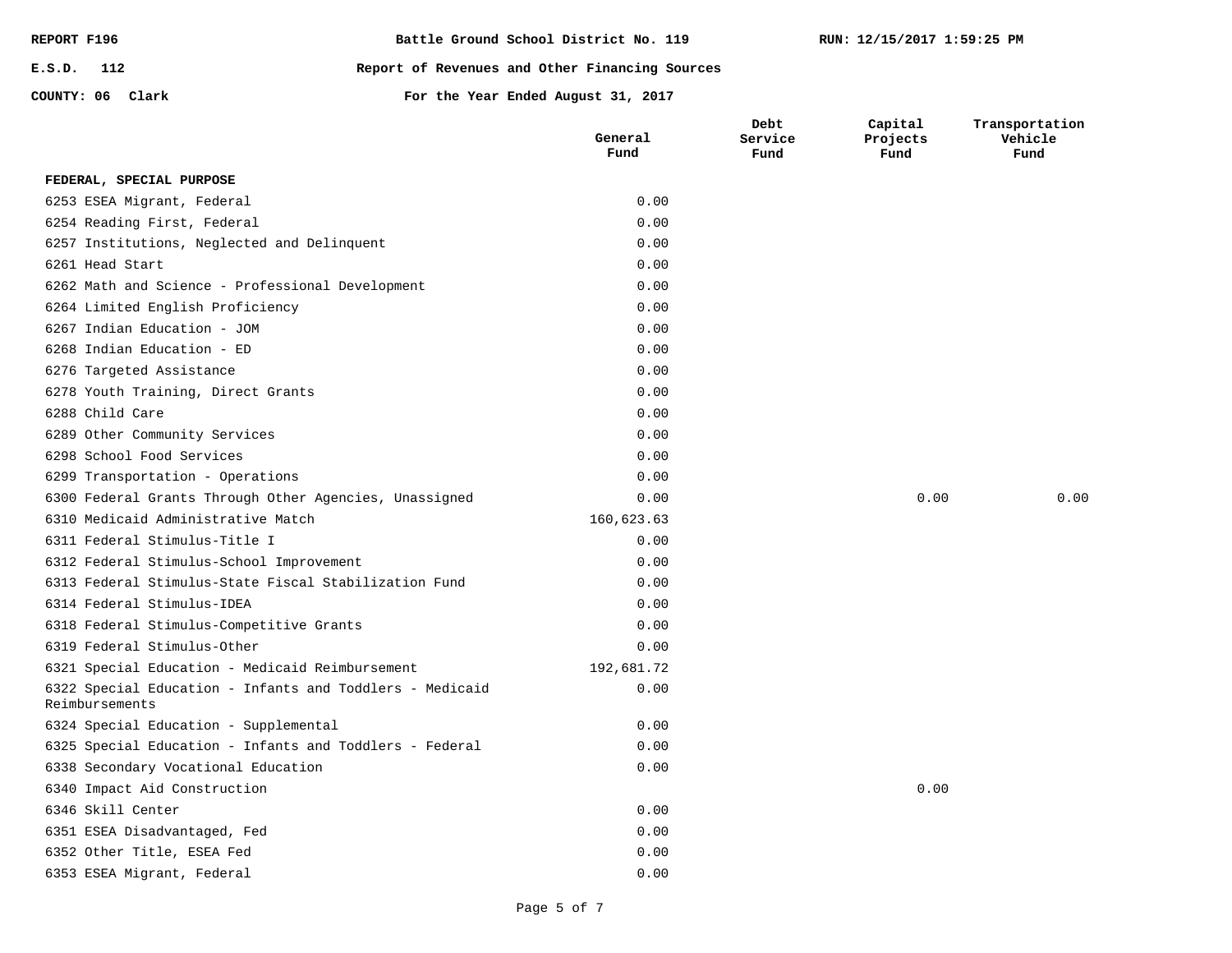| REPORT F196      | Battle Ground School District No. 119          |
|------------------|------------------------------------------------|
| E.S.D. 112       | Report of Revenues and Other Financing Sources |
| COUNTY: 06 Clark | For the Year Ended August 31, 2017             |

|                                                  | General<br>Fund | Debt<br>Service<br>Fund | Capital<br>Projects<br>Fund | Transportation<br>Vehicle<br>Fund |
|--------------------------------------------------|-----------------|-------------------------|-----------------------------|-----------------------------------|
| FEDERAL, SPECIAL PURPOSE                         |                 |                         |                             |                                   |
| 6354 Reading First, Federal                      | 0.00            |                         |                             |                                   |
| 6357 Institutions, Neglected and Delinquent      | 0.00            |                         |                             |                                   |
| 6361 Head Start                                  | 0.00            |                         |                             |                                   |
| 6362 Math and Science - Professional Development | 0.00            |                         |                             |                                   |
| 6364 Limited English Proficiency                 | 0.00            |                         |                             |                                   |
| 6367 Indian Education - JOM                      | 0.00            |                         |                             |                                   |
| 6368 Indian Education - ED                       | 0.00            |                         |                             |                                   |
| 6376 Targeted Assistance                         | 0.00            |                         |                             |                                   |
| 6378 Youth Training                              | 0.00            |                         |                             |                                   |
| 6388 Child Care                                  | 0.00            |                         |                             |                                   |
| 6389 Other Community Services                    | 0.00            |                         |                             |                                   |
| 6398 School Food Services                        | 0.00            |                         |                             |                                   |
| 6399 Transportation - Operations                 | 0.00            |                         |                             |                                   |
| 6998 USDA Commodities                            | 238,778.00      |                         |                             |                                   |
| 6000 TOTAL FEDERAL, SPECIAL PURPOSE              | 8, 191, 224.81  |                         | 0.00                        | 0.00                              |
| REVENUES FROM OTHER SCHOOL DISTRICTS             |                 |                         |                             |                                   |
| 7100 Program Participation, Unassigned           | 1,662.50        |                         | 0.00                        |                                   |
| 7121 Special Education                           | 0.00            |                         |                             |                                   |
| 7122 Special Education - Infants and Toddlers    | 0.00            |                         |                             |                                   |
| 7131 Vocational Education                        | 0.00            |                         |                             |                                   |
| 7145 Skill Center                                | 0.00            |                         |                             |                                   |
| 7189 Other Community Services                    | 0.00            |                         |                             |                                   |
| 7197 Support Services                            | 1,800.00        |                         |                             |                                   |
| 7198 School Food Services                        | 35,964.40       |                         |                             |                                   |
| 7199 Transportation                              | 0.00            |                         |                             |                                   |
| 7301 Nonhigh Participation                       | 44,399.47       |                         |                             |                                   |
| 7000 TOTAL REVENUES FROM OTHER SCHOOL DISTRICTS  | 83,826.37       |                         | 0.00                        |                                   |
| REVENUES FROM OTHER ENTITITES                    |                 |                         |                             |                                   |
| 8100 Governmental Entities                       | 0.00            |                         | 606.16                      | 0.00                              |
| 8188 Child Care                                  | 0.00            |                         |                             |                                   |
| 8189 Community Services                          | 0.00            |                         |                             |                                   |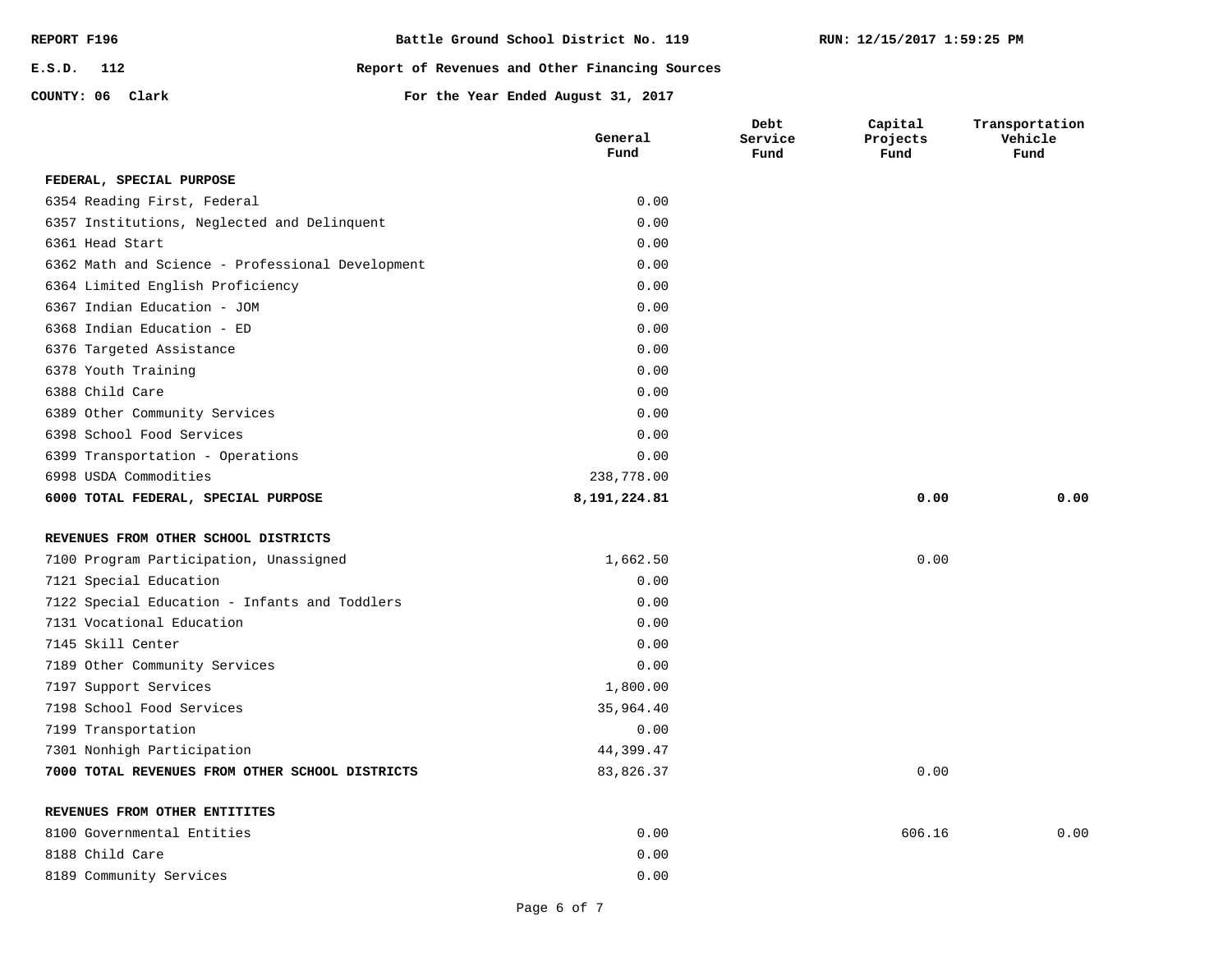| REPORT F196      | Battle Ground School District No. 119          |
|------------------|------------------------------------------------|
| E.S.D. 112       | Report of Revenues and Other Financing Sources |
| COUNTY: 06 Clark | For the Year Ended August 31, 2017             |

|                                                                                  | General<br>Fund   | Debt<br>Service<br>Fund | Capital<br>Projects<br>Fund | Transportation<br>Vehicle<br>Fund |
|----------------------------------------------------------------------------------|-------------------|-------------------------|-----------------------------|-----------------------------------|
| REVENUES FROM OTHER ENTITITES                                                    |                   |                         |                             |                                   |
| 8198 School Food Services                                                        | 0.00              |                         |                             |                                   |
| 8199 Transportation                                                              | 0.00              |                         |                             |                                   |
| 8200 Private Foundations                                                         | 7,682.12          |                         |                             |                                   |
| 8500 Nonfederal, ESD                                                             | 0.00              |                         | 0.00                        | 0.00                              |
| 8521 Educational Service Districts - Special Education                           | 0.00              |                         |                             |                                   |
| 8522 Educational Service Districts - Special Education -<br>Infants and Toddlers | 0.00              |                         |                             |                                   |
| 8000 TOTAL REVENUES FROM OTHER ENTITIES                                          | 7,682.12          |                         | 606.16                      | 0.00                              |
| OTHER FINANCING SOURCES                                                          |                   |                         |                             |                                   |
| 9100 Sale of Bonds                                                               | 0.00              | 0.00                    | 0.00                        | 0.00                              |
| 9200 Sale of Real Property                                                       | 0.00              | 0.00                    | 0.00                        |                                   |
| 9300 Sale of Equipment                                                           | 0.00              |                         |                             | 0.00                              |
| 9400 Compensated Loss of Fixed Assets                                            | 0.00              |                         | 0.00                        | 0.00                              |
| 9500 Long-Term Financing                                                         | 0.00              |                         | 0.00                        | 0.00                              |
| 9600 Sale of Refunding Bonds                                                     |                   | 0.00                    |                             |                                   |
| 9900 Transfers                                                                   | 0.00              | 325,493.65              | 0.00                        | 0.00                              |
| 9000 TOTAL OTHER FINANCING SOURCES                                               | 0.00              | 325,493.65              | 0.00                        | 0.00                              |
| TOTAL REVENUES AND OTHER FINANCING SOURCES                                       | 153, 319, 111. 15 | 6,535,099.57            | 5,868,724.83                | 0.00                              |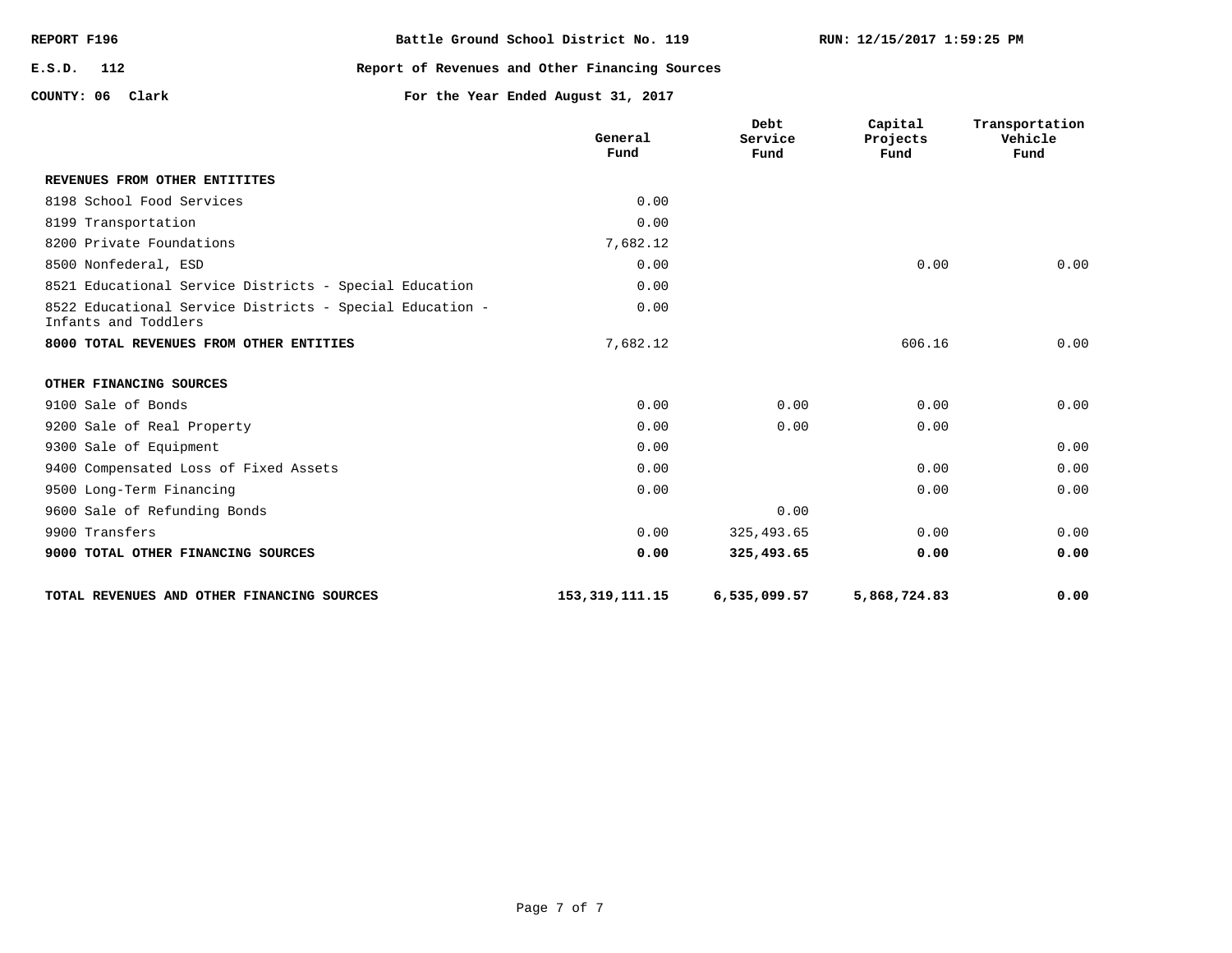**E.S.D. 112**

**COUNTY: 06**

**Battle Ground School District No. 119**

**Program/Activity/Object Report**

| PROGRAM EXPENDITURE SUMMARY                      |               | ACTIVITY EXPENDITURE SUMMARY |                  | OBJECT EXPENDITURE SUMMARY |                   |  |  |
|--------------------------------------------------|---------------|------------------------------|------------------|----------------------------|-------------------|--|--|
| NO. PROGRAM TITLE                                | AMOUNT        | NO. ACTIVITY TITLE           | AMOUNT           | NO. OBJECT TITLE           | AMOUNT            |  |  |
| 01 Basic Education                               | 74,797,509.24 | 11 Bd of Dir                 | 352,360.37       | 0 Debit Transfer           | 150,014.59        |  |  |
| 02 ALE                                           | 9,134,387.26  | 12 Supt Off                  | 603,043.22       | 1 Credit Transfer          | $-150,014.59$     |  |  |
| 03 Basic Education - Dropout                     | 145,466.40    | 13 Busns Off                 | 1,646,792.78     | 2 Cert. Salaries           | 64, 342, 532.86   |  |  |
| Reengagement                                     |               | 14 HR                        | 1,145,897.02     | 3 Class. Salaries          | 20, 348, 608.81   |  |  |
| 11 Stim, Title I                                 | .00           | 15 Pblc Rltn                 | 232, 143. 71     | 4 Employee Benefits        | 31,493,859.81     |  |  |
| 12 Stim, Schl Imprv                              | .00           | 21 Supv Inst                 | 3,983,664.88     | 5 Supplies / Materials     | 6,667,927.80      |  |  |
| 13 Federal Stimulus - SFSF<br>and Education Jobs | .00           | 22 Lrn Resrc                 | 1,406,814.99     | 6                          | .00               |  |  |
| 14 Stim, IDEA                                    | .00           | 23 Princ Off                 | 9,633,277.08     | 7 Purchased Services       | 24, 413, 930. 25  |  |  |
| 18 Stim, Compt Grants                            | .00           | 24 Guid/Coun                 | 2,811,357.37     | 8 Travel                   | 348,245.16        |  |  |
| 19 Stim, Other                                   | .00           | 25 Pupil M/S                 | 1,142,380.14     | 9 Capital Outlay           | 636,762.54        |  |  |
| 21 Sp Ed, Sup, St                                | 15,390,067.06 | 26 Health                    | 5,350,706.99     | TOTAL ALL OBJECTS          | 148, 251, 867. 23 |  |  |
| 22 Sp Ed, Infants and                            | 312,740.37    | 27 Teaching                  | 86, 363, 800. 77 |                            |                   |  |  |
| Toddlers, State                                  |               | 28 Extracur                  | 924,013.77       |                            |                   |  |  |
| 24 Sp Ed, Sup, Fed                               | 2,607,128.07  | 29 Pmt to SD                 | 885,120.19       |                            |                   |  |  |
| 25 Sp Ed, Infants and                            | .00           | 31 InstProDev                | 2,917,581.28     |                            |                   |  |  |
| Toddlers, Federal                                |               | 32 Inst Tech                 | 58,753.24        |                            |                   |  |  |
| 26 Sp Ed, Inst, St                               | .00           | 33 Curriculum                | 1,296,575.85     |                            |                   |  |  |
| 29 Sp Ed, Oth, Fed                               | .00           | 41 Supervisn                 | 23, 145. 40      |                            |                   |  |  |
| 31 Voc, Basic, St                                | 5,481,943.08  | 42 Food                      | 241,854.00       |                            |                   |  |  |
| 34 MidSchCar/Tec                                 | 359,756.44    | 44 Operation                 | 2,958,211.47     |                            |                   |  |  |
| 38 Voc, Fed                                      | 59, 119. 43   | 49 Transfers                 | $-16, 469.49$    |                            |                   |  |  |
| 39 Voc, Other                                    | .00           | 51 Supervisn                 | 146,646.66       |                            |                   |  |  |
| 45 Skil Cnt, Bas, St                             | .00           | 52 Operation                 | 7,704,532.47     |                            |                   |  |  |
| 46 Skill Cntr, Fed                               | .00           | 53 Maintnce                  | .00              |                            |                   |  |  |
| 51 ESEA Disadvantaged, Fed                       | 1,547,732.39  | 56 Insurance                 | .00              |                            |                   |  |  |
| 52 Other Title, ESEA, Fed                        | 365,064.35    | 59 Transfers                 | .00              |                            |                   |  |  |
| 53 ESEA Migrant, Federal                         | .00           | 61 Supv Bldg                 | 654,266.05       |                            |                   |  |  |
| 54 Read First, Fed                               | .00           | 62 Grnd Mnt                  | 596,901.57       |                            |                   |  |  |
| 55 LAP                                           | 2,306,153.31  | 63 Oper Bldg                 | 5,005,944.80     |                            |                   |  |  |
| 56 St In, Ctr/Hm, D                              | .00           | 64 Maintnce                  | 3,557,078.63     |                            |                   |  |  |
| 57 St In, N/D, Fed                               | .00           | 65 Utilities                 | 3, 422, 196. 72  |                            |                   |  |  |
| 58 Sp/Plt Pgm, St                                | 372,171.50    | 67 Bldg Secu                 | .00              |                            |                   |  |  |
| 59 Inst. JAJ                                     | .00           | 68 Insurance                 | 1,040,059.80     |                            |                   |  |  |
| 61 Head Start, Fed                               | .00           | 72 Info Sys                  | 1,064,479.36     |                            |                   |  |  |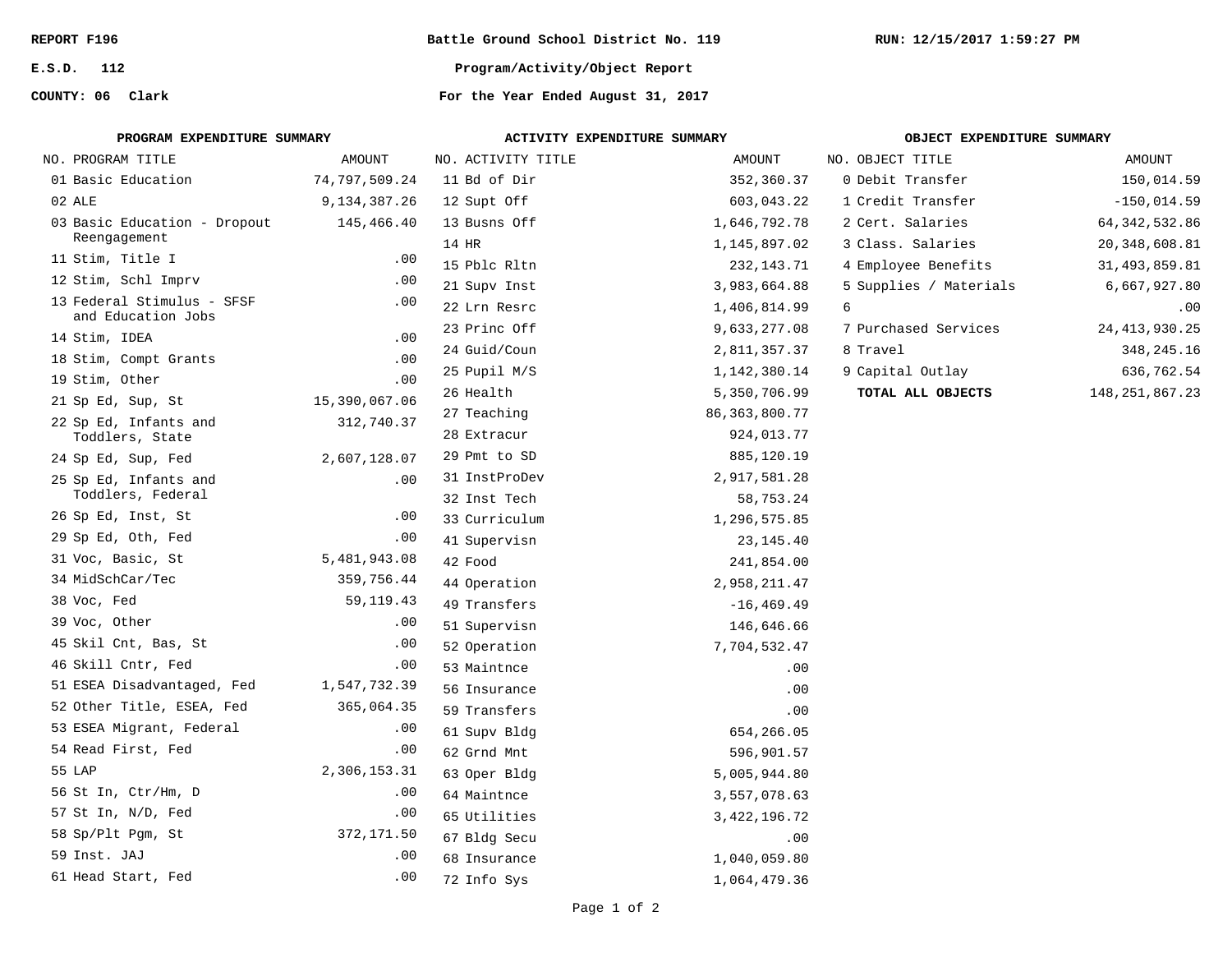| REPORT F196 |  |
|-------------|--|
|-------------|--|

**E.S.D. 112**

**COUNTY: 06**

## **Battle Ground School District No. 119**

## **Program/Activity/Object Report**

| PROGRAM EXPENDITURE SUMMARY |                   |                      | ACTIVITY EXPENDITURE SUMMARY |                   |
|-----------------------------|-------------------|----------------------|------------------------------|-------------------|
| NO. PROGRAM TITLE           | AMOUNT            | NO. ACTIVITY TITLE   |                              | AMOUNT            |
| 62 MS, Pro Dv, Fed          | .00               | 73 Printing          |                              | 122,847.79        |
| 64 LEP, Fed                 | 135,609.13        | 74 Warehouse         |                              | 626,959.84        |
| 65 Tran Biling, St          | 890,644.34        | 75 Mtr Pool          |                              | 166,964.19        |
| 67 Ind Ed, Fd, JOM          | .00               | 83 Interest          |                              | 10,123.17         |
| 68 Ind Ed, Fd, ED           | .00               | 84 Principal         |                              | 155,371.66        |
| 69 Comp, Othr               | .00               | 85 Debt Expn         |                              | .00               |
| 71 Traffic Safety           | .00               | 91 Publ Actv         |                              | 16,469.49         |
| 73 Summer School            | .00               | TOTAL ALL ACTIVITIES |                              | 148, 251, 867. 23 |
| 74 Highly Capable           | 129,820.30        |                      |                              |                   |
| 75 Prof Dev, State          | .00               |                      |                              |                   |
| 76 Target Asst, Fed         | .00               |                      |                              |                   |
| 78 Yth Trg Pm, Fed          | .00               |                      |                              |                   |
| 79 Inst Pgm, Othr           | 1,475,567.75      |                      |                              |                   |
| 81 Public Radio/TV          | .00               |                      |                              |                   |
| 86 Comm Schools             | 439,453.60        |                      |                              |                   |
| 88 Child Care               | 98,381.60         |                      |                              |                   |
| 89 Othr Comm Srv            | 83,790.10         |                      |                              |                   |
| 97 Distwide Suppt           | 20,767,328.72     |                      |                              |                   |
| 98 Schl Food Serv           | 3, 206, 741.38    |                      |                              |                   |
| 99 Pupil Transp             | 8,145,291.41      |                      |                              |                   |
| TOTAL ALL PROGRAMS          | 148, 251, 867. 23 |                      |                              |                   |
|                             |                   |                      |                              |                   |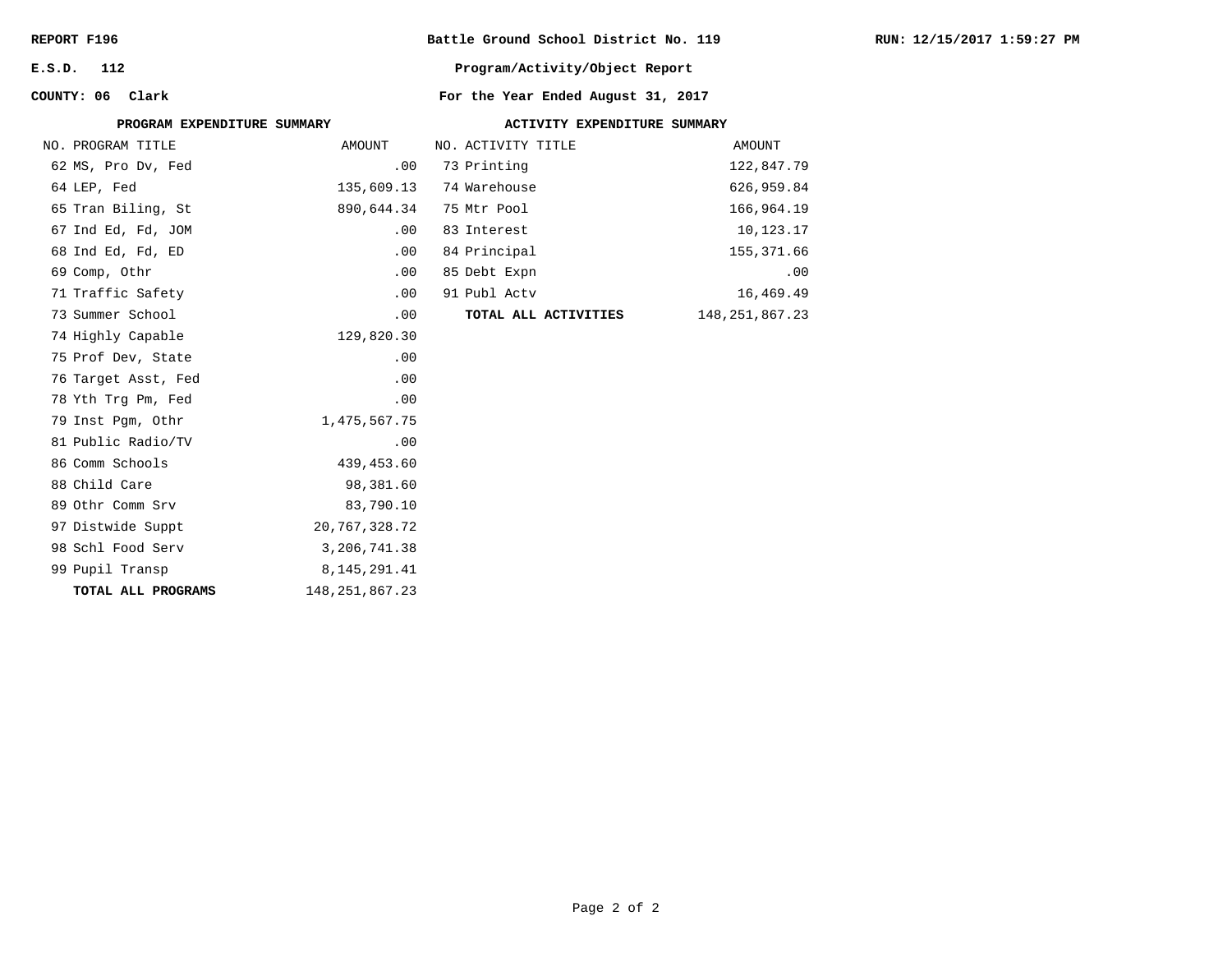**E.S.D. 112**

**COUNTY: 06**

**F-196 Annual Financial Statements**

**Clark Fiscal Year 2016-2017**

#### **SUPPLEMENTAL REPORTS AND SCHEDULES**

Program Matrix

Data Requirements for Supplemental Reports

Data Requirements for End of Year Reporting to Apportionment and State Recovery Rate

Data Requirements for Calculating Federal Indirect Cost Rate Including Fixed With Carry-Forward Distorting Items

Data Requirements for Calculating Federal Indirect Cost Rate Including Fixed With Carry-Forward Indirect Expenditures

Schedule for Determining School District Federal Restricted and Unrestricted Indirect Cost Rate Including Fixed With Carry-Forward Calculation

Resource to Program Expenditure Report

Preliminary Special Education Maintenance of Effort

Preliminary Federal Cross-Cutting Maintenance of Effort

Preliminary Vocational Education Maintenance of Effort

Edit/Error Report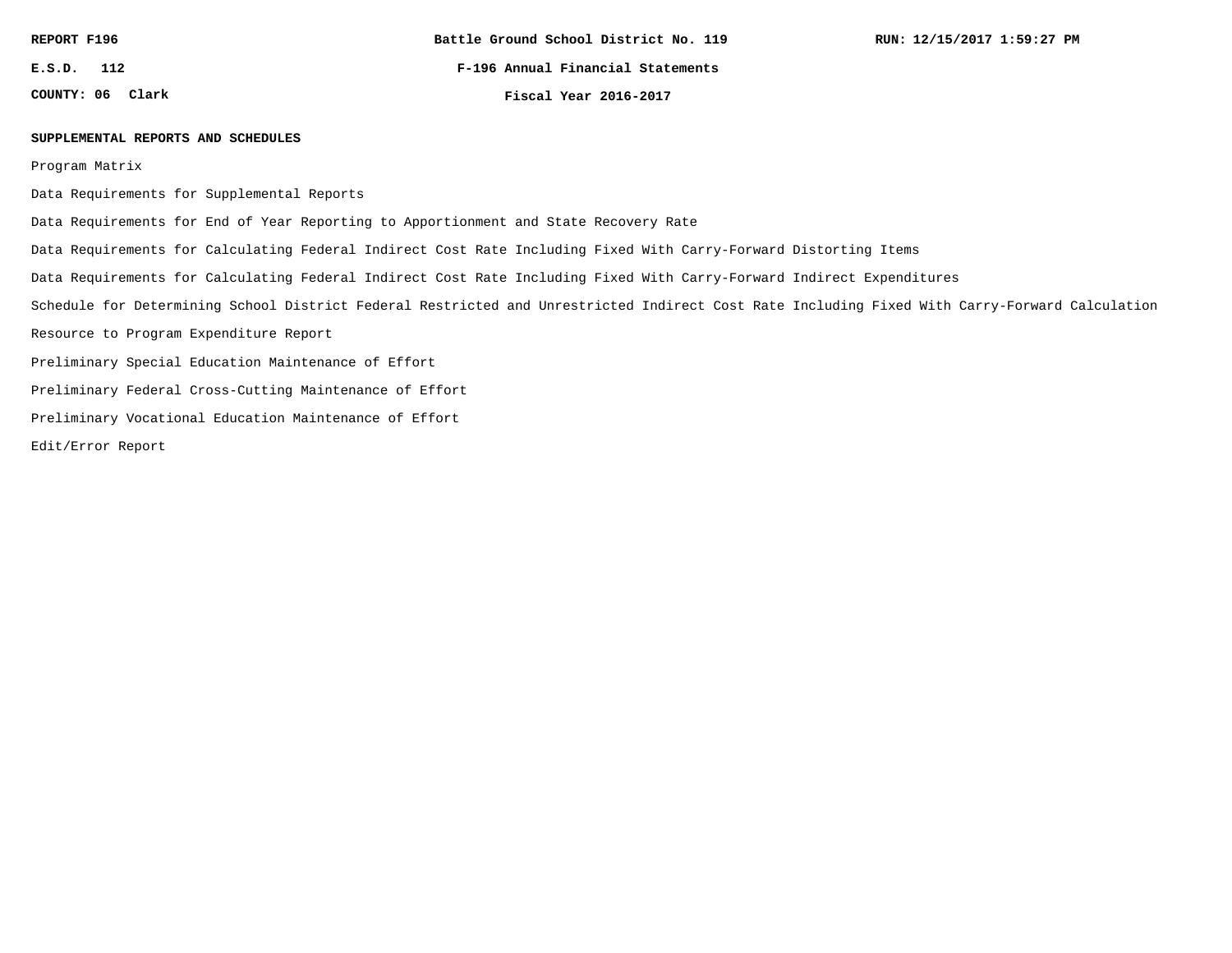#### **REPORT F196 Battle Ground School District No. 119 RUN: 12/15/2017 1:59:29 PM**

# **E.S.D. 112 PROGRAM 01 - Basic Education**

# **COUNTY: 06 Clark For the Year Ended August 31, 2017**

|               |               | (0)        | (1)      | (2)                                                                | (3)          | (4)          | (5)                    | (7)          | (8)       | (9)       |
|---------------|---------------|------------|----------|--------------------------------------------------------------------|--------------|--------------|------------------------|--------------|-----------|-----------|
|               |               | Debit      | Credit   | Cert.                                                              | Class.       | Employee     | Supplies /             | Purchased    |           | Capital   |
| Activity      | Total         | Transfer   | Transfer | Salaries                                                           | Salaries     | Benefits     | Materials              | Services     | Travel    | Outlay    |
| 21 Supv Inst  | 2,189,809.69  | 1,044.09   |          | 802,919.25                                                         | 829,252.22   | 509,176.25   | 18,176.04              | 27,448.07    | 1,793.77  | 0.00      |
| 22 Lrn Resrc  | 1,385,706.10  | 0.00       |          | 1,007,490.57                                                       | 0.00         | 346,747.57   | 31,467.96              | 0.00         | 0.00      | 0.00      |
| 23 Princ Off  | 8,053,334.96  | 0.00       |          | 4,032,730.19                                                       | 1,882,758.51 | 2,059,627.04 | 42,101.22              | 35,890.60    | 227.40    | 0.00      |
| 24 Guid/Coun  | 1,837,199.68  | 0.00       |          | 1,194,998.18                                                       | 142,718.31   | 498,906.98   | 576.21                 | 0.00         | 0.00      | 0.00      |
| 25 Pupil M/S  | 483,983.35    | 0.00       |          | 0.00                                                               | 256,910.07   | 137,067.28   | 0.00                   | 90,006.00    | 0.00      | 0.00      |
| 26 Health     | 1,952,388.68  | 0.00       |          | 1,077,037.11                                                       | 301,927.85   | 520,912.93   | 5,787.41               | 32,316.50    | 0.00      | 14,406.88 |
| 27 Teaching   | 56,290,447.33 | 106,623.98 |          | 35,627,946.22 1,591,175.28 13,738,022.93 2,015,346.81              |              |              |                        | 3,134,313.11 | 31,182.66 | 45,836.34 |
| 28 Extracur   | 854,724.50    | 0.00       |          | 0.00                                                               | 692,865.64   | 151,947.20   | 5,696.70               | 1,174.78     | 3,040.18  | 0.00      |
| 31 InstProDev | 617,221.55    | 0.00       |          | 433,611.62                                                         | 32.06        | 103,095.71   | 5,826.20               | 71,005.49    | 3,650.47  | 0.00      |
| 32 Inst Tech  | 7,777.68      | 0.00       |          |                                                                    | 0.00         | 0.00         | 7,777.68               | 0.00         | 0.00      | 0.00      |
| 33 Curriculum | 1,124,915.72  | 0.00       |          | 0.00                                                               | 34,628.21    |              | 17,946.80 1,067,211.71 | 5,129.00     | 0.00      | 0.00      |
| 01 TOTAL      | 74,797,509.24 | 107,668.07 |          | 44,176,733.14 5,732,268.15 18,083,450.69 3,199,967.94 3,397,283.55 |              |              |                        |              | 39,894.48 | 60,243.22 |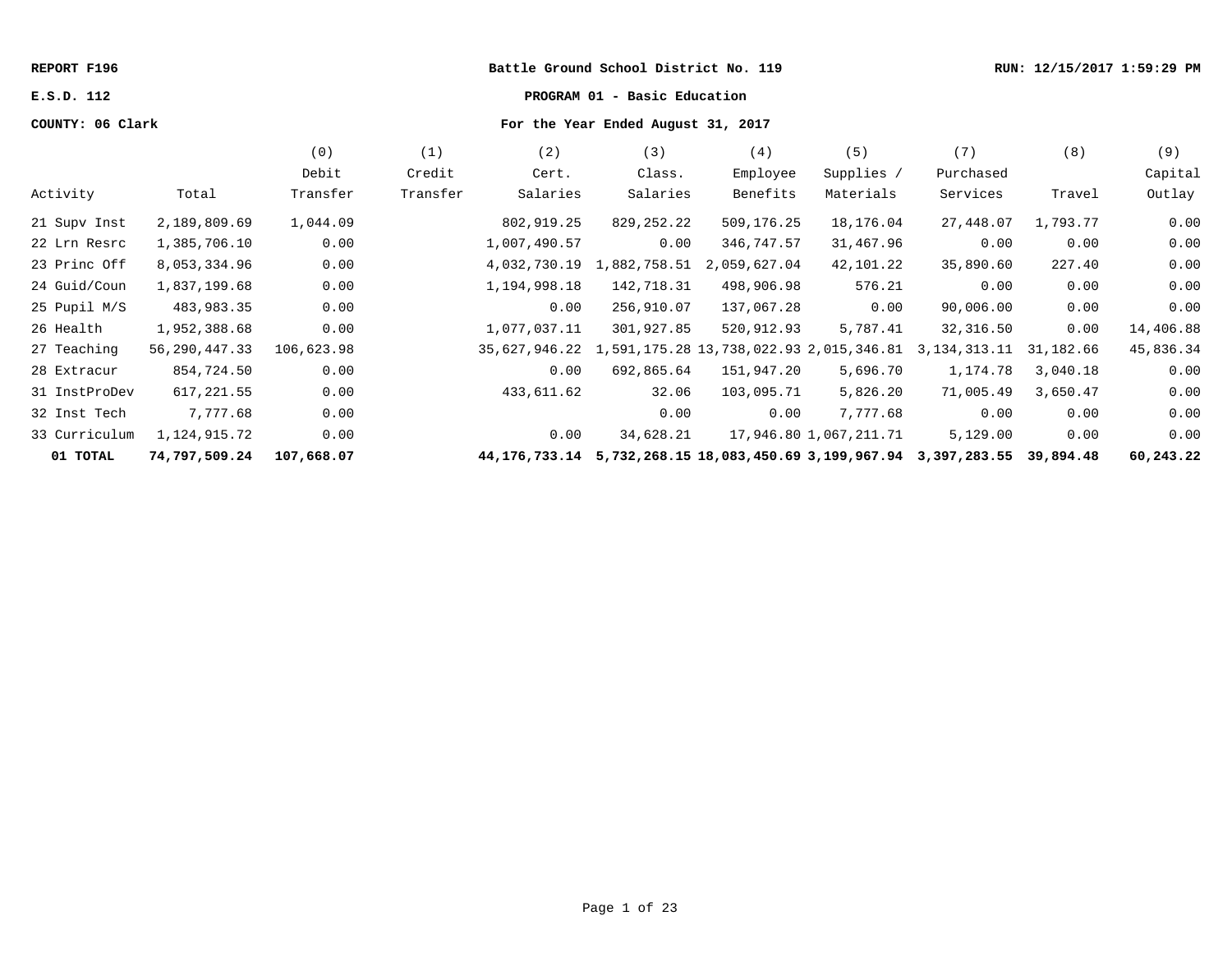# **REPORT F196 Battle Ground School District No. 119 RUN: 12/15/2017 1:59:29 PM**

# **E.S.D. 112 PROGRAM 02 - Alternative Learning Experience**

# **COUNTY: 06 Clark For the Year Ended August 31, 2017**

|               |              | (0)       | (1)      | (2)          | (3)        | (4)                     | (5)        | (7)       | (8)      | (9)      |
|---------------|--------------|-----------|----------|--------------|------------|-------------------------|------------|-----------|----------|----------|
|               |              | Debit     | Credit   | Cert.        | Class.     | Employee                | Supplies / | Purchased |          | Capital  |
| Activity      | Total        | Transfer  | Transfer | Salaries     | Salaries   | Benefits                | Materials  | Services  | Travel   | Outlay   |
| 21 Supv Inst  | 129,278.47   | 0.00      |          | 97,534.50    | 0.00       | 31,743.97               | 0.00       | 0.00      | 0.00     | 0.00     |
| 23 Princ Off  | 1,470,846.02 | 0.00      |          | 507,392.65   | 566,675.40 | 396,127.58              | 650.39     | 0.00      | 0.00     | 0.00     |
| 24 Guid/Coun  | 277,018.54   | 0.00      |          | 196,411.52   | 9,176.94   | 71,430.08               | 0.00       | 0.00      | 0.00     | 0.00     |
| 26 Health     | 60,701.48    | 0.00      |          | 39,905.10    | 5,076.30   | 15,720.08               | 0.00       | 0.00      | 0.00     | 0.00     |
| 27 Teaching   | 7,093,105.00 | 11,198.88 |          | 4,875,399.35 | 287,891.41 | 1,748,803.65            | 117,921.96 | 46,259.12 | 2,463.80 | 3,166.83 |
| 28 Extracur   | 1,906.88     | 0.00      |          | 0.00         | 1,547.36   | 359.52                  | 0.00       | 0.00      | 0.00     | 0.00     |
| 31 InstProDev | 23,616.59    | 0.00      |          | 31.00        | 0.00       | 6.36                    | 0.00       | 18,903.26 | 4,675.97 | 0.00     |
| 32 Inst Tech  | 4,970.30     | 0.00      |          |              | 0.00       | 0.00                    | 4,970.30   | 0.00      | 0.00     | 0.00     |
| 33 Curriculum | 72,943.98    | 0.00      |          | 0.00         | 0.00       | 0.00                    | 64,371.17  | 8,572.81  | 0.00     | 0.00     |
| 02 TOTAL      | 9,134,387.26 | 11,198.88 |          | 5,716,674.12 |            | 870,367.41 2,264,191.24 | 187,913.82 | 73,735.19 | 7,139.77 | 3,166.83 |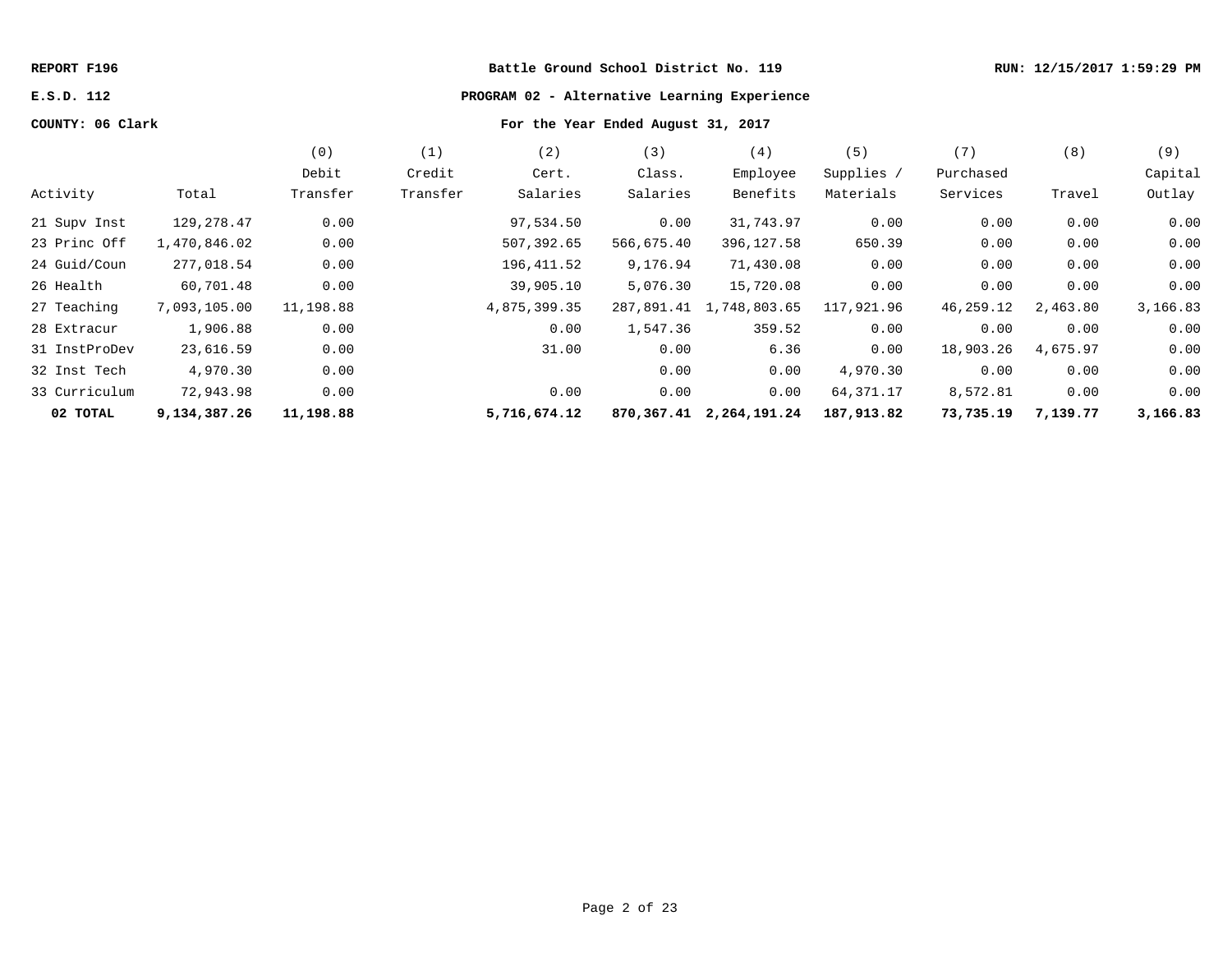| REPORT F196                                            | Battle Ground School District No. 119               |          |          |          |          |          |            |            |        | RUN: 12/15/2017 1:59:29 PM |
|--------------------------------------------------------|-----------------------------------------------------|----------|----------|----------|----------|----------|------------|------------|--------|----------------------------|
| E.S.D. 112                                             | PROGRAM 03 - Basic Education - Dropout Reengagement |          |          |          |          |          |            |            |        |                            |
| For the Year Ended August 31, 2017<br>COUNTY: 06 Clark |                                                     |          |          |          |          |          |            |            |        |                            |
|                                                        |                                                     | (0)      | (1)      | (2)      | (3)      | (4)      | (5)        | (7)        | (8)    | (9)                        |
|                                                        |                                                     | Debit    | Credit   | Cert.    | Class.   | Employee | Supplies / | Purchased  |        | Capital                    |
| Activity                                               | Total                                               | Transfer | Transfer | Salaries | Salaries | Benefits | Materials  | Services   | Travel | Outlay                     |
| 27 Teaching                                            | 145,466.40                                          | 0.00     |          | 0.00     | 0.00     | 0.00     | 0.00       | 145,466.40 | 0.00   | 0.00                       |
| 03 TOTAL                                               | 145,466.40                                          | 0.00     |          | 0.00     | 0.00     | 0.00     | 0.00       | 145,466.40 | 0.00   | 0.00                       |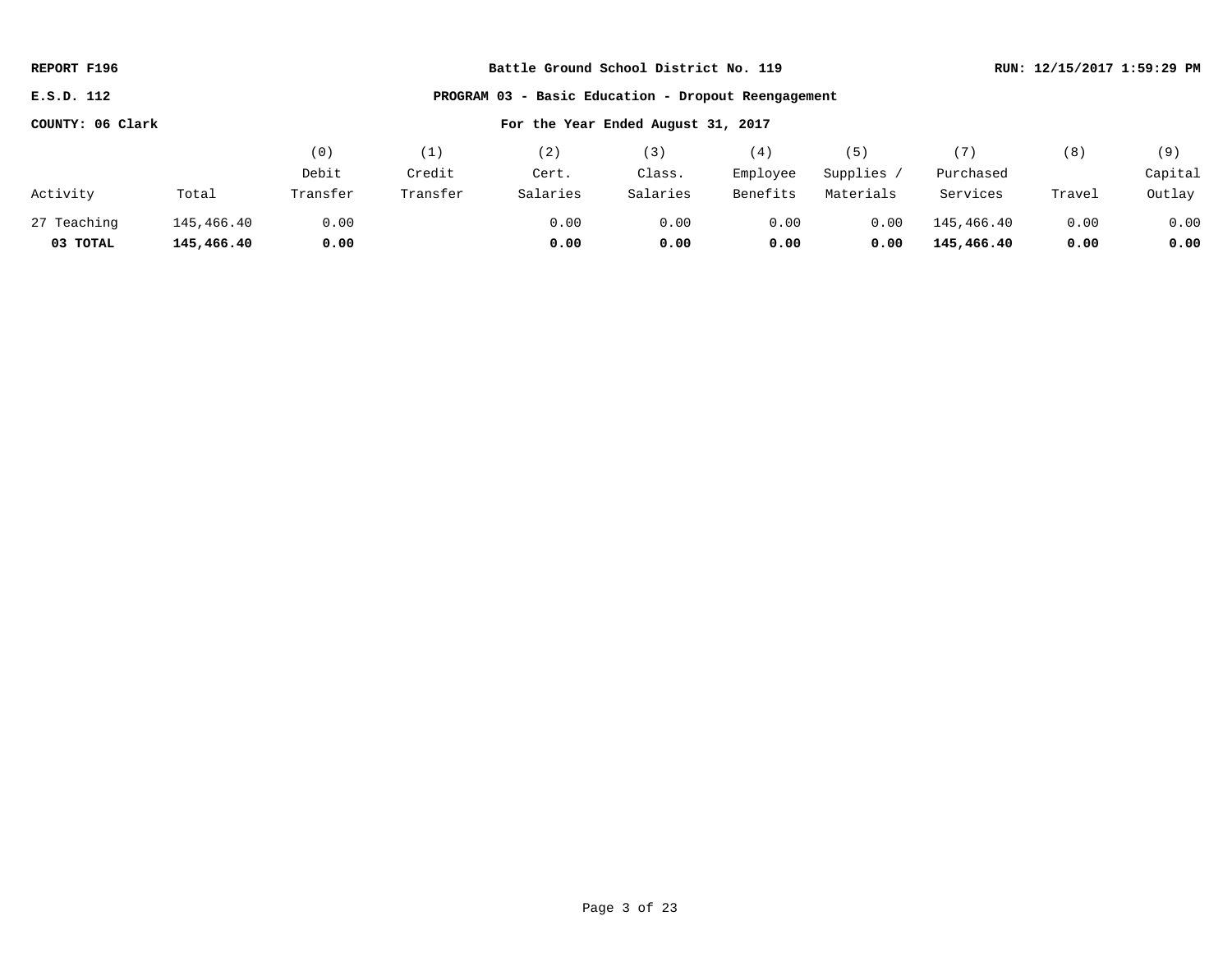#### **REPORT F196 Battle Ground School District No. 119 RUN: 12/15/2017 1:59:29 PM**

**E.S.D. 112 PROGRAM 21 - Special Education, Supplemental, State**

# **COUNTY: 06 Clark For the Year Ended August 31, 2017**

|               |                | (0)      | (1)      | (2)            | (3)                                    | (4)          | (5)        | (7)                    | (8)       | (9)      |
|---------------|----------------|----------|----------|----------------|----------------------------------------|--------------|------------|------------------------|-----------|----------|
|               |                | Debit    | Credit   | Cert.          | Class.                                 | Employee     | Supplies / | Purchased              |           | Capital  |
| Activity      | Total          | Transfer | Transfer | Salaries       | Salaries                               | Benefits     | Materials  | Services               | Travel    | Outlay   |
| 21 Supv Inst  | 699,616.91     | 0.00     |          | 377,552.23     | 148,298.24                             | 166,382.29   | 0.00       | 7,384.15               | 0.00      | 0.00     |
| 26 Health     | 3, 317, 839.54 | 0.00     |          | 2, 233, 528.97 | 109,146.63                             | 865,590.68   | 0.00       | 109,573.26             | 0.00      | 0.00     |
| 27 Teaching   | 10,775,833.73  | 469.77   |          | 4,851,524.72   | 2, 113, 749. 29                        | 2,820,196.74 | 68,446.76  | 901,662.65 13,808.73   |           | 5,975.07 |
| 29 Pmt to SD  | 580,822.54     |          |          |                |                                        |              |            | 580,822.54             |           |          |
| 31 InstProDev | 12,639.30      | 0.00     |          | 5,132.66       | 0.00                                   | 1,052.28     | 0.00       | 4, 147. 33             | 2,307.03  | 0.00     |
| 33 Curriculum | 3,315.04       | 0.00     |          | 0.00           | 0.00                                   | 0.00         | 3,315.04   | 0.00                   | 0.00      | 0.00     |
| 21 TOTAL      | 15,390,067.06  | 469.77   |          |                | 7,467,738.58 2,371,194.16 3,853,221.99 |              |            | 71,761.80 1,603,589.93 | 16,115.76 | 5,975.07 |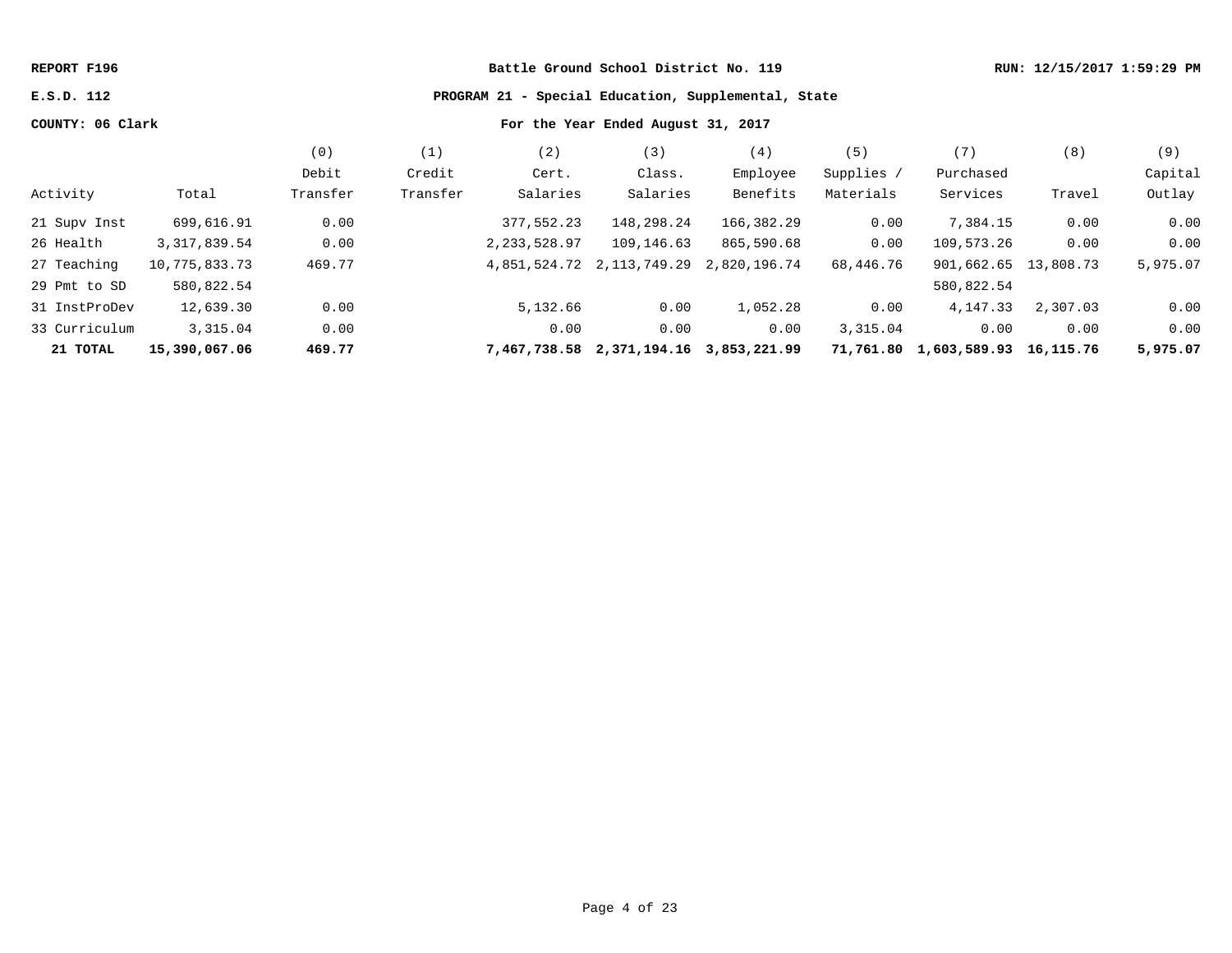**E.S.D. 112 PROGRAM 22 - Special Education - Infants and Toddlers - State**

|              |            | $\left( 0\right)$ |          | $\overline{2}$ | ' 3 )    | $\left( 4\right)$ | (5)       |            | (8)    | (9)     |
|--------------|------------|-------------------|----------|----------------|----------|-------------------|-----------|------------|--------|---------|
|              |            | Debit             | Credit   | Cert.          | Class.   | Employee          | Supplies  | Purchased  |        | Capital |
| Activity     | Total      | Transfer          | Transfer | Salaries       | Salaries | Benefits          | Materials | Services   | Travel | Outlay  |
| 21 Supv Inst | 18,710.29  | 0.00              |          | 13,256.16      | 1,220.63 | 4,233.50          | 0.00      | 0.00       | 0.00   | 0.00    |
| 26 Health    | 19,777.29  | 0.00              |          | 14,390.86      | 0.00     | 5,386.43          | 0.00      | 0.00       | 0.00   | 0.00    |
| 27 Teaching  | 274,252.79 | 0.00              |          | 0.00           | 0.00     | 0.00              | 0.00      | 274,252.79 | 0.00   | 0.00    |
| 22 TOTAL     | 312,740.37 | 0.00              |          | 27,647.02      | 1,220.63 | 9,619.93          | 0.00      | 274,252.79 | 0.00   | 0.00    |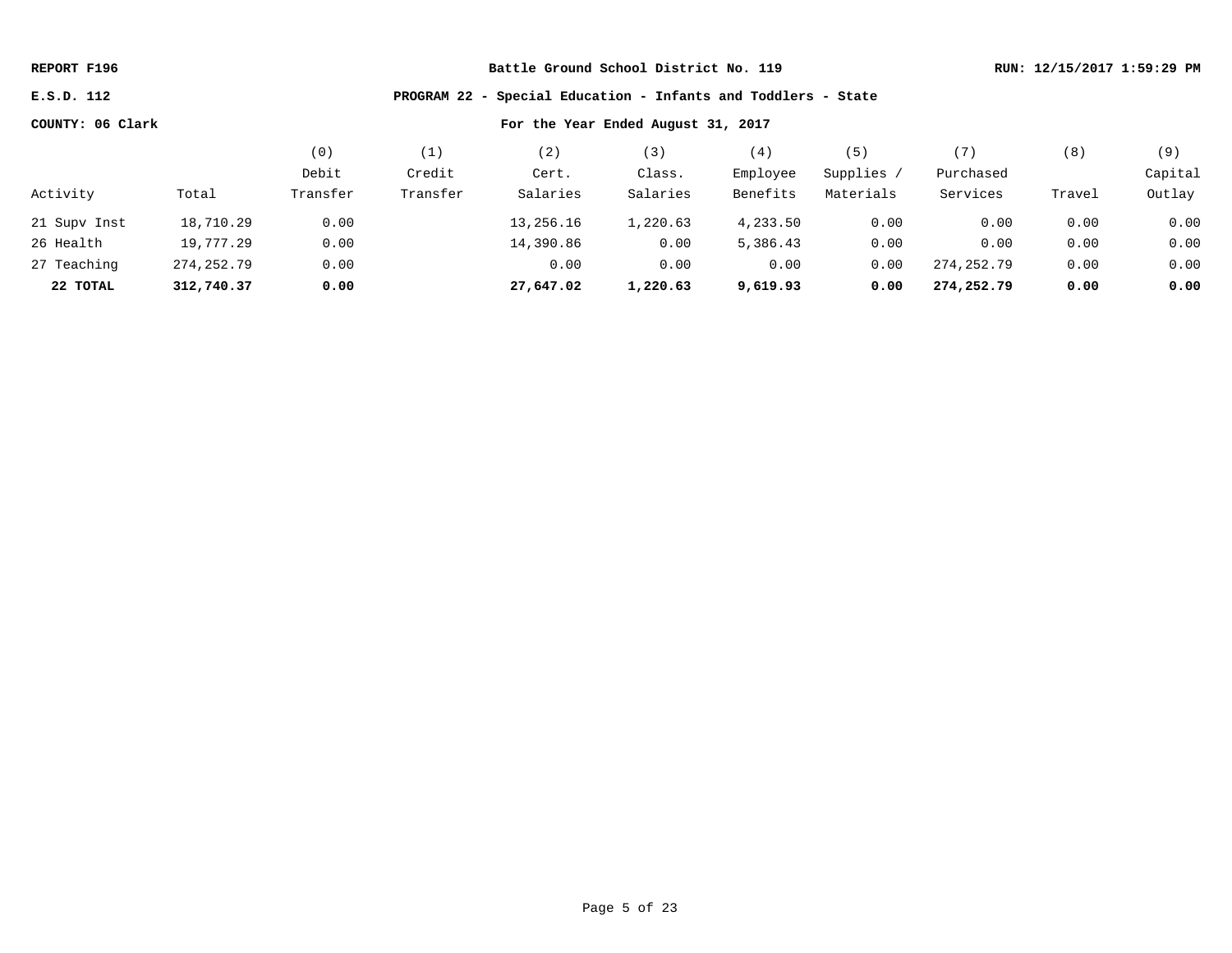**E.S.D. 112 PROGRAM 24 - Special Education, Supplemental, Federal**

|               |              | (0)      |          | $\overline{2}$ | $\overline{3}$         | (4)         |            | 〔7〕        | (8)    | (9)     |
|---------------|--------------|----------|----------|----------------|------------------------|-------------|------------|------------|--------|---------|
|               |              | Debit    | Credit   | Cert.          | Class.                 | Employee    | Supplies / | Purchased  |        | Capital |
| Activity      | Total        | Transfer | Transfer | Salaries       | Salaries               | Benefits    | Materials  | Services   | Travel | Outlay  |
| 21 Supv Inst  | 54,636.97    | 0.00     |          | 0.00           | 36,768.75              | 17,868.22   | 0.00       | 0.00       | 0.00   | 0.00    |
| 27 Teaching   | 2,382,854.69 | 0.00     |          |                | 20,832.58 1,477,285.97 | 817,447.63  | 1,703.51   | 65,585.00  | 0.00   | 0.00    |
| 29 Pmt to SD  | 167,683.46   |          |          |                |                        |             |            | 167,683.46 |        |         |
| 33 Curriculum | 1,952.95     | 0.00     |          | 0.00           | 0.00                   | 0.00        | 1,952.95   | 0.00       | 0.00   | 0.00    |
| 24 TOTAL      | 2,607,128.07 | 0.00     |          |                | 20,832.58 1,514,054.72 | 835, 315.85 | 3,656.46   | 233,268.46 | 0.00   | 0.00    |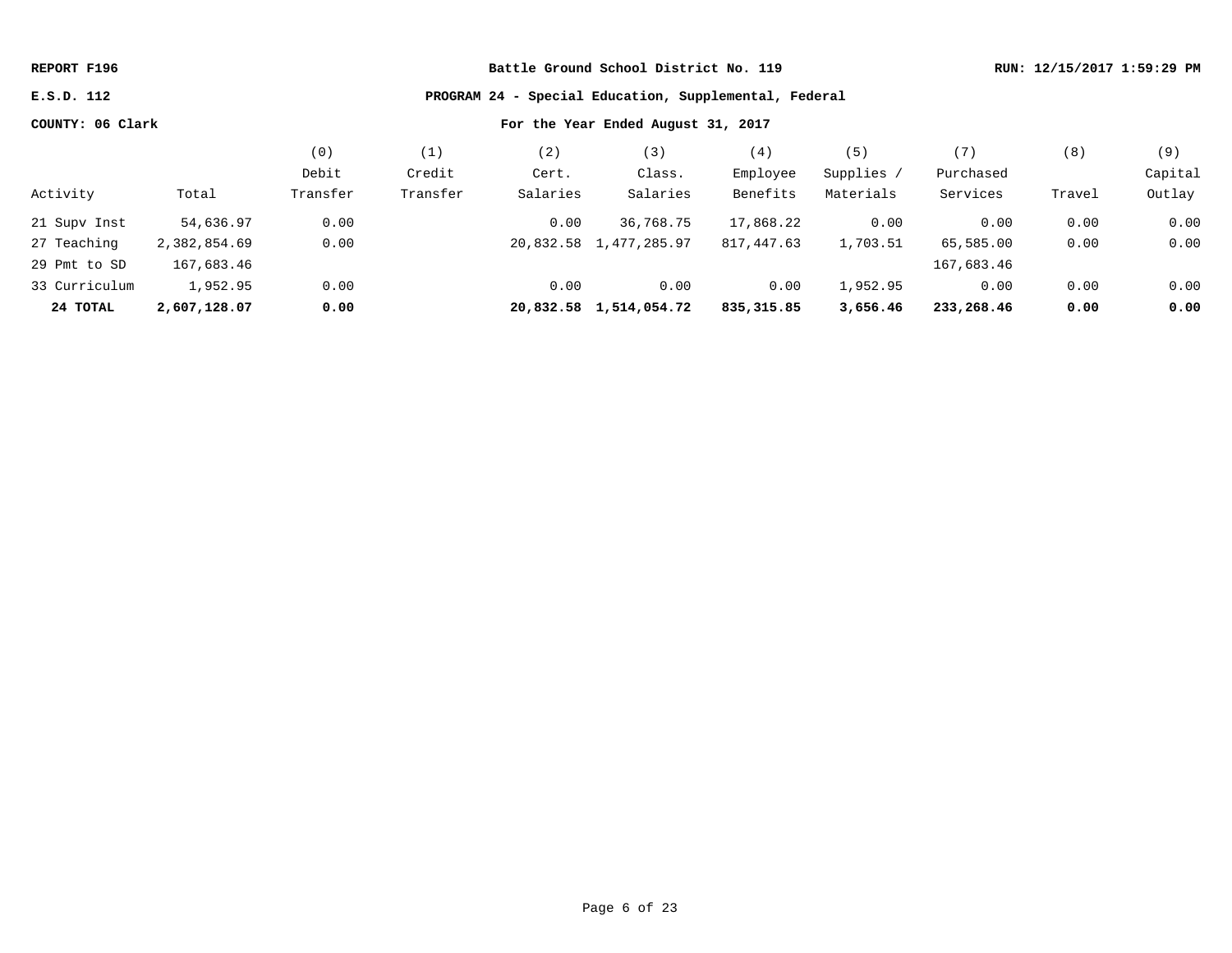| REPORT F196      |              |            |                                       | Battle Ground School District No. 119 |                                    | RUN: 12/15/2017 1:59:29 PM |              |                      |                       |          |
|------------------|--------------|------------|---------------------------------------|---------------------------------------|------------------------------------|----------------------------|--------------|----------------------|-----------------------|----------|
| E.S.D. 112       |              |            | PROGRAM 31 - Vocational, Basic, State |                                       |                                    |                            |              |                      |                       |          |
| COUNTY: 06 Clark |              |            |                                       |                                       | For the Year Ended August 31, 2017 |                            |              |                      |                       |          |
|                  |              | (0)        | (1)                                   | (2)                                   | (3)                                | (4)                        | (5)          | (7)                  | (8)                   | (9)      |
|                  |              | Debit      | Credit                                | Cert.                                 | Class.                             | Employee                   | Supplies /   | Purchased            |                       | Capital  |
| Activity         | Total        | Transfer   | Transfer                              | Salaries                              | Salaries                           | Benefits                   | Materials    | Services             | Travel                | Outlay   |
| 21 Supv Inst     | 443,193.92   | 4, 114. 73 |                                       | 118,109.32                            | 111,284.07                         | 78,620.19                  | 84,406.05    |                      | 26, 787.32 14, 391.74 | 5,480.50 |
| 24 Guid/Coun     | 289,835.41   | 0.00       |                                       | 157,846.32                            | 62,324.22                          | 67,570.21                  | 1,243.91     | 451.74               | 399.01                | 0.00     |
| 27 Teaching      | 4,700,482.74 | 0.00       |                                       | 2,852,116.05                          |                                    | 179,563.73 1,117,595.54    | 239, 146. 14 | 278,410.59           | 33,650.69             | 0.00     |
| 31 InstProDev    | 20,221.17    | 0.00       |                                       | 0.00                                  | 0.00                               | 0.00                       | 0.00         | 15,680.00            | 4,541.17              | 0.00     |
| 32 Inst Tech     | 1,006.35     | 0.00       |                                       |                                       | 0.00                               | 0.00                       | 1,006.35     | 0.00                 | 0.00                  | 0.00     |
| 33 Curriculum    | 27,203.49    | 0.00       |                                       | 0.00                                  | 0.00                               | 0.00                       | 27,203.49    | 0.00                 | 0.00                  | 0.00     |
| 31 TOTAL         | 5,481,943.08 | 4,114.73   |                                       | 3,128,071.69                          |                                    | 353, 172.02 1, 263, 785.94 | 353,005.94   | 321,329.65 52,982.61 |                       | 5,480.50 |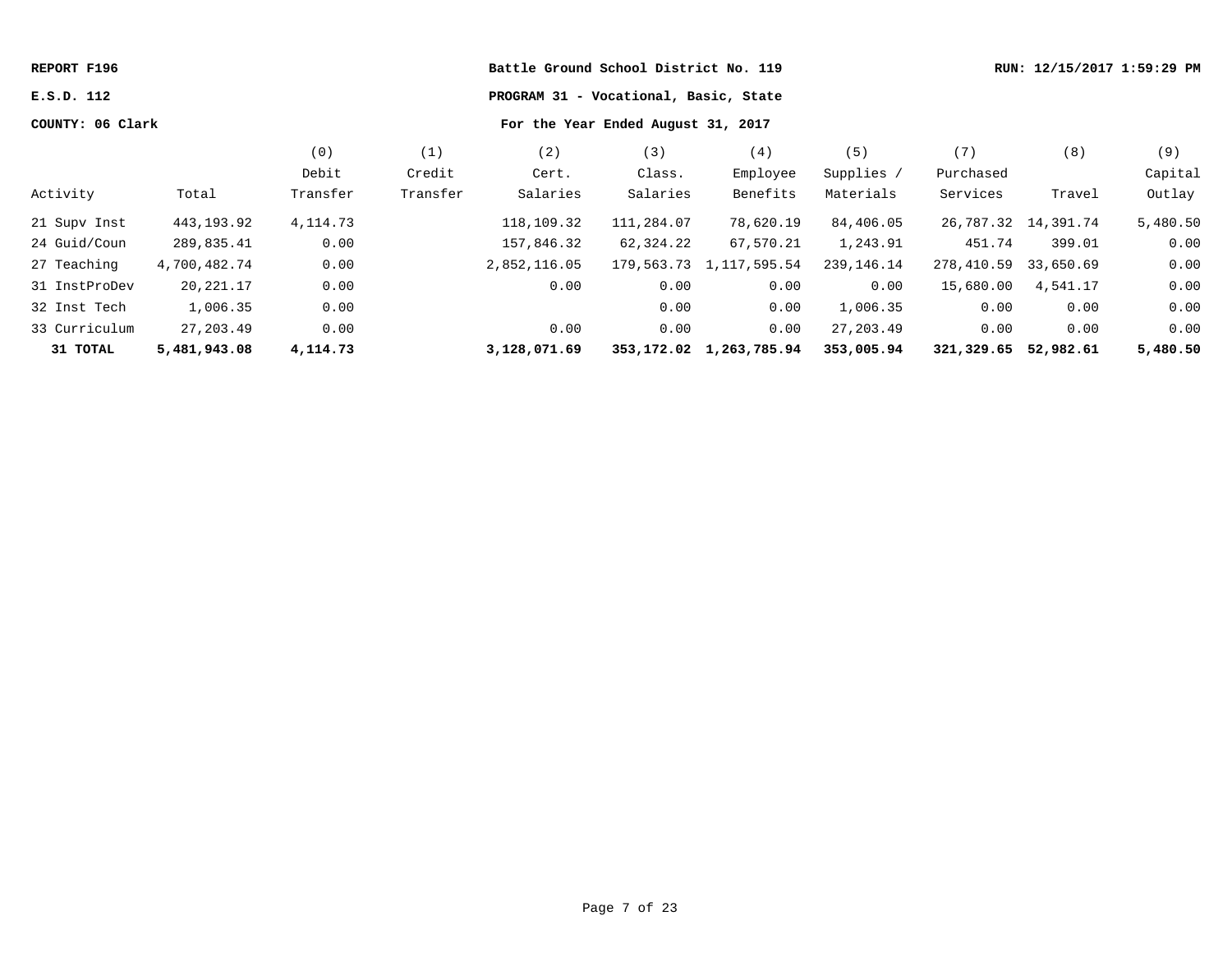### **E.S.D. 112 PROGRAM 34 - Middle School Career and Technical Education, State**

|               |             | (0)      | (1)      | (2)         | (3)       | (4)       | (5)        | '7        | (8)    | (9)     |
|---------------|-------------|----------|----------|-------------|-----------|-----------|------------|-----------|--------|---------|
|               |             | Debit    | Credit   | Cert.       | Class.    | Employee  | Supplies / | Purchased |        | Capital |
| Activity      | Total       | Transfer | Transfer | Salaries    | Salaries  | Benefits  | Materials  | Services  | Travel | Outlay  |
| 21 Supv Inst  | 26, 295. 27 | 0.00     |          | 12,432.48   | 5,887.64  | 5,738.38  | 2,236.77   | 0.00      | 0.00   | 0.00    |
| 24 Guid/Coun  | 84,505.72   | 0.00     |          | 0.00        | 59,875.66 | 23,836.47 | 366.10     | 0.00      | 427.49 | 0.00    |
| 27 Teaching   | 248,205.45  | 0.00     |          | 160, 325.41 | 0.00      | 69,593.31 | 18,286.73  | 0.00      | 0.00   | 0.00    |
| 33 Curriculum | 750.00      | 0.00     |          | 0.00        | 0.00      | 0.00      | 0.00       | 750.00    | 0.00   | 0.00    |
| 34 TOTAL      | 359,756.44  | 0.00     |          | 172,757.89  | 65,763.30 | 99,168.16 | 20,889.60  | 750.00    | 427.49 | 0.00    |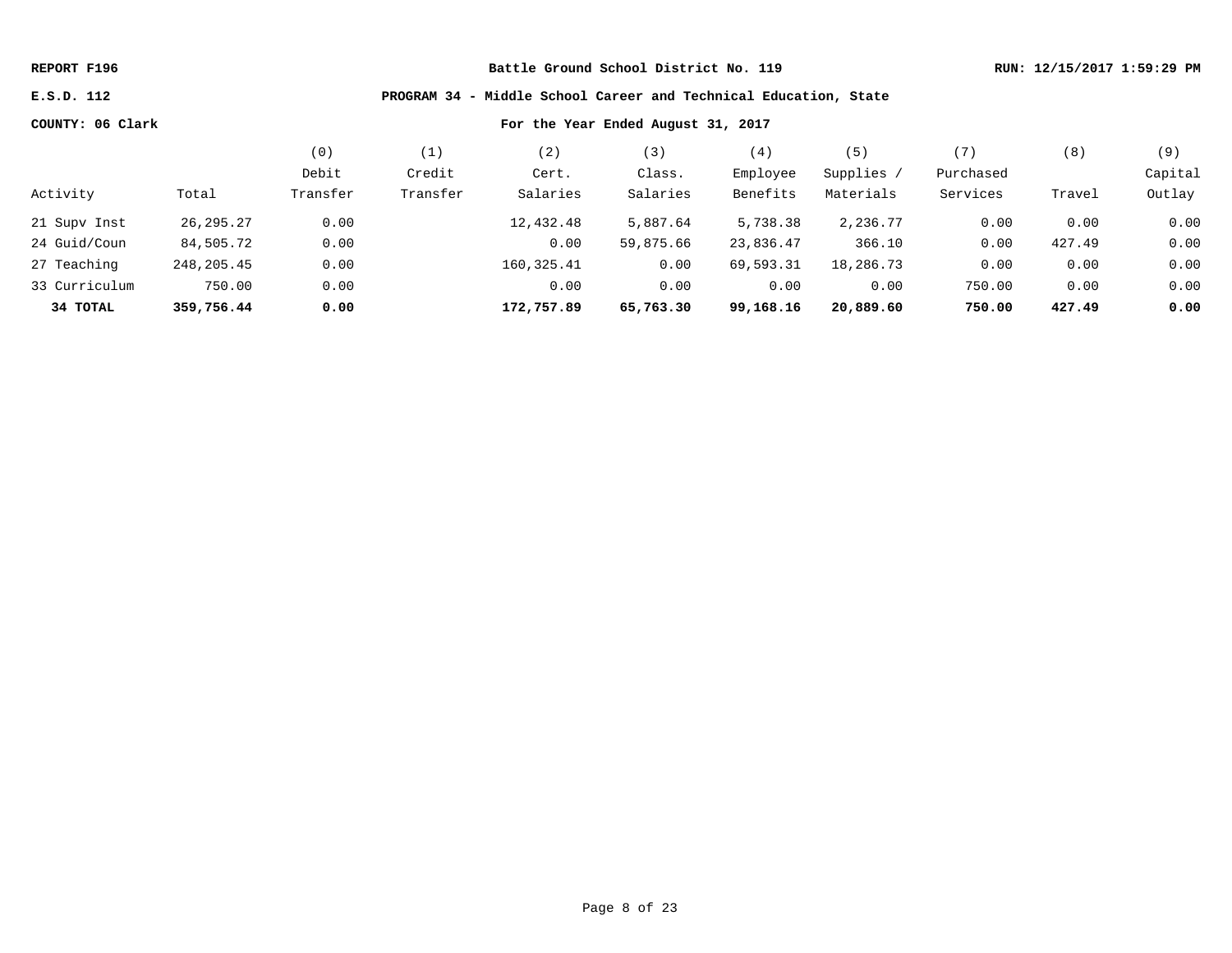| REPORT F196      |           |          | Battle Ground School District No. 119 |                                    |          |          |            |           |          | RUN: 12/15/2017 1:59:29 PM |
|------------------|-----------|----------|---------------------------------------|------------------------------------|----------|----------|------------|-----------|----------|----------------------------|
| E.S.D. 112       |           |          |                                       | PROGRAM 38 - Vocational, Federal   |          |          |            |           |          |                            |
| COUNTY: 06 Clark |           |          |                                       | For the Year Ended August 31, 2017 |          |          |            |           |          |                            |
|                  |           | (0)      | (1)                                   | (2)                                | (3)      | (4)      | (5)        | (7)       | (8)      | (9)                        |
|                  |           | Debit    | Credit                                | Cert.                              | Class.   | Employee | Supplies / | Purchased |          | Capital                    |
| Activity         | Total     | Transfer | Transfer                              | Salaries                           | Salaries | Benefits | Materials  | Services  | Travel   | Outlay                     |
| 27 Teaching      | 26,756.09 | 0.00     |                                       | 0.00                               | 0.00     | 0.00     | 14,626.19  | 11,235.54 | 894.36   | 0.00                       |
| 31 InstProDev    | 32,363.34 | 0.00     |                                       | 0.00                               | 0.00     | 0.00     | 3,232.56   | 24,058.00 | 5,072.78 | 0.00                       |
| 38 TOTAL         | 59,119.43 | 0.00     |                                       | 0.00                               | 0.00     | 0.00     | 17,858.75  | 35,293.54 | 5,967.14 | 0.00                       |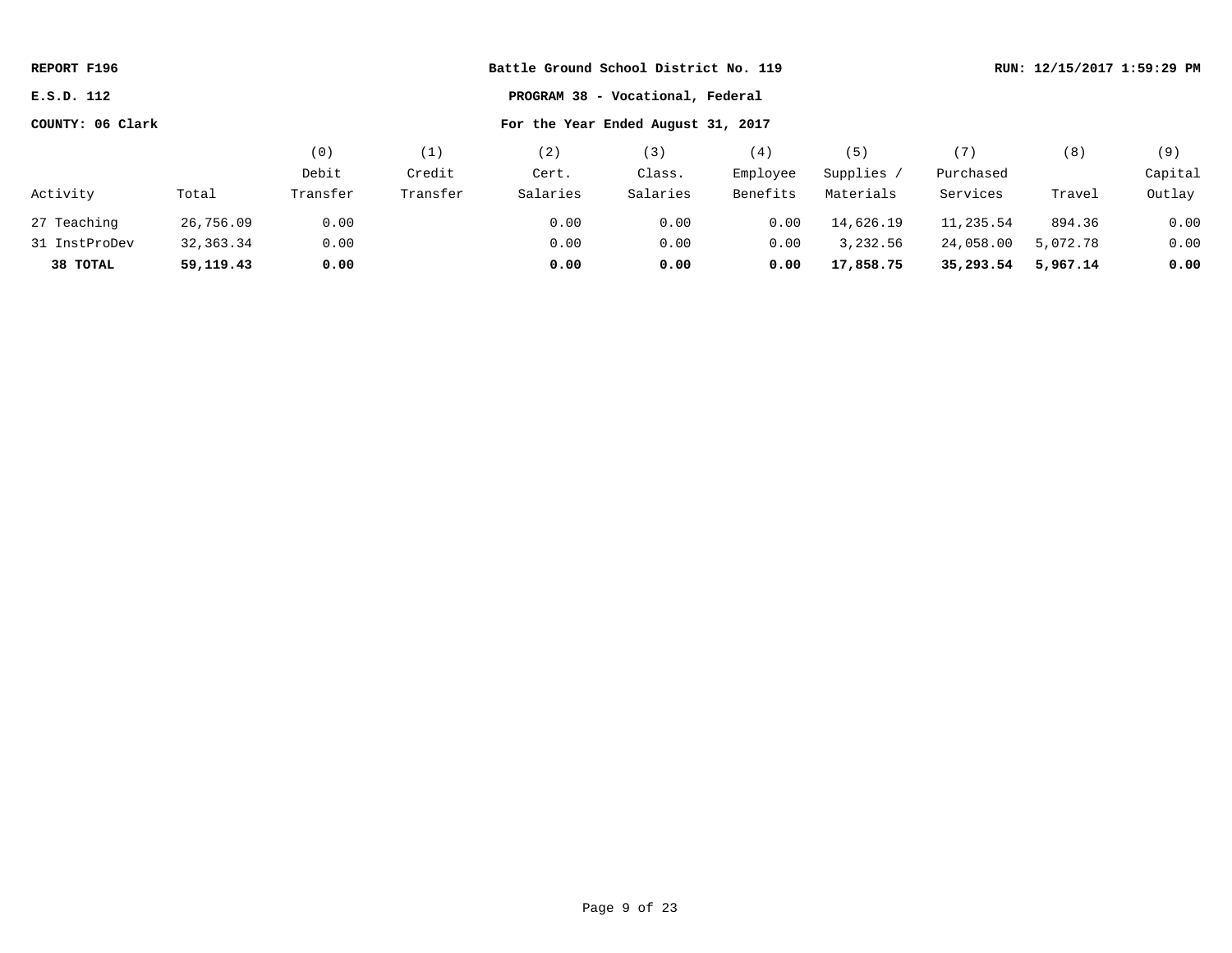### **E.S.D. 112 PROGRAM 51 - Disadvantaged (formerly Remediation) ESEA Disadvantaged, Federal**

|               |              | (0)      | $\perp$  | 2)         | (3)        | (4,        | 5)         | (7)       | (8)                 | (9)     |
|---------------|--------------|----------|----------|------------|------------|------------|------------|-----------|---------------------|---------|
|               |              | Debit    | Credit   | Cert.      | Class.     | Employee   | Supplies / | Purchased |                     | Capital |
| Activity      | Total        | Transfer | Transfer | Salaries   | Salaries   | Benefits   | Materials  | Services  | Travel              | Outlay  |
| 21 Supv Inst  | 94,441.68    | 0.00     |          | 37,652.34  | 32,756.46  | 24,032.88  | 0.00       | 0.00      | 0.00                | 0.00    |
| 27 Teaching   | 1,101,361.13 | 1,458.85 |          | 322,382.52 | 417,111.42 | 266,186.89 | 47,365.80  | 45,231.23 | 1,624.42            | 0.00    |
| 31 InstProDev | 324,085.13   | 0.00     |          | 167,994.88 | 37,966.40  | 81,553.42  | 8,068.06   | 15,368.95 | 13, 133. 42         | 0.00    |
| 32 Inst Tech  | 4,547.37     | 0.00     |          |            | 0.00       | 0.00       | 4,547.37   | 0.00      | 0.00                | 0.00    |
| 33 Curriculum | 23,297.08    | 0.00     |          | 0.00       | 0.00       | 0.00       | 23, 297.08 | 0.00      | 0.00                | 0.00    |
| 51 TOTAL      | 1,547,732.39 | 1,458.85 |          | 528,029.74 | 487,834.28 | 371,773.19 | 83,278.31  |           | 60,600.18 14,757.84 | 0.00    |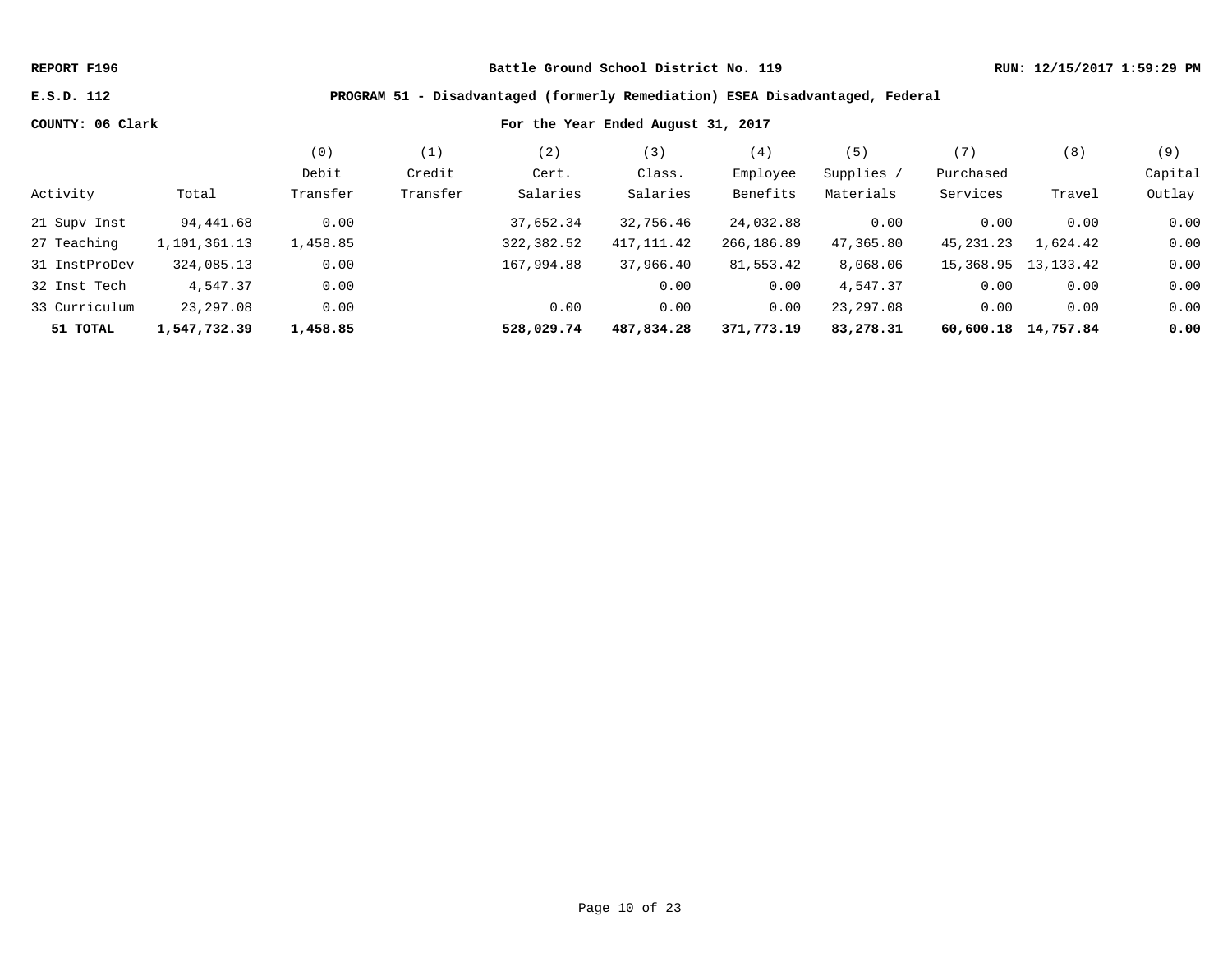| REPORT F196      |            |          |          | Battle Ground School District No. 119                | RUN: 12/15/2017 1:59:29 PM |           |            |            |           |         |
|------------------|------------|----------|----------|------------------------------------------------------|----------------------------|-----------|------------|------------|-----------|---------|
| E.S.D. 112       |            |          |          | PROGRAM 52 - Other Title Grants Under ESEA - Federal |                            |           |            |            |           |         |
| COUNTY: 06 Clark |            |          |          | For the Year Ended August 31, 2017                   |                            |           |            |            |           |         |
|                  |            | (0)      | (1)      | (2)                                                  | (3)                        | (4)       | (5)        | (7)        | (8)       | (9)     |
|                  |            | Debit    | Credit   | Cert.                                                | Class.                     | Employee  | Supplies / | Purchased  |           | Capital |
| Activity         | Total      | Transfer | Transfer | Salaries                                             | Salaries                   | Benefits  | Materials  | Services   | Travel    | Outlay  |
| 31 InstProDev    | 365,064.35 | 0.00     |          | 174,532.81                                           | 0.00                       | 46,767.22 | 2,922.82   | 104,391.27 | 36,450.23 | 0.00    |
| 52 TOTAL         | 365,064.35 | 0.00     |          | 174,532.81                                           | 0.00                       | 46,767.22 | 2,922.82   | 104,391.27 | 36,450.23 | 0.00    |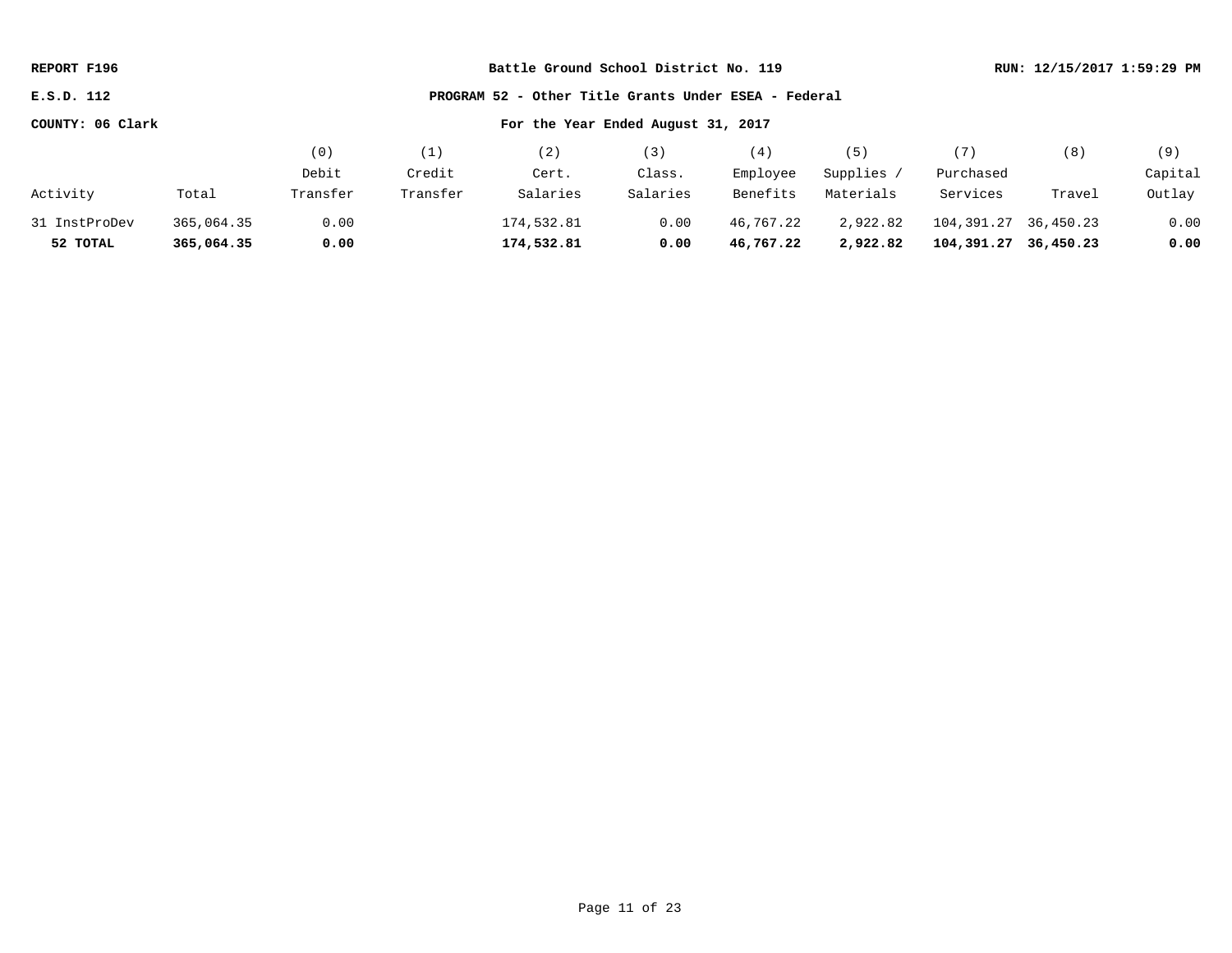# **E.S.D. 112 PROGRAM 55 - Learning Assistance Program (LAP), State**

|               |              | (0)      | (1)      | (2)          | (3)          | (4)        | (5)        | (7)       | (8)       | (9)     |
|---------------|--------------|----------|----------|--------------|--------------|------------|------------|-----------|-----------|---------|
|               |              | Debit    | Credit   | Cert.        | Class.       | Employee   | Supplies / | Purchased |           | Capital |
| Activity      | Total        | Transfer | Transfer | Salaries     | Salaries     | Benefits   | Materials  | Services  | Travel    | Outlay  |
| 21 Supv Inst  | 24,938.64    | 0.00     |          | 0.00         | 17,253.86    | 7,684.78   | 0.00       | 0.00      | 0.00      | 0.00    |
| 27 Teaching   | 1,280,862.48 | 161.22   |          | 395,683.30   | 463, 227. 15 | 390,325.90 | 28,372.59  | 3,057.08  | 35.24     | 0.00    |
| 31 InstProDev | 969,744.27   | 0.00     |          | 660,544.81   | 1,169.86     | 224,995.54 | 2,445.69   | 52,767.00 | 27,821.37 | 0.00    |
| 32 Inst Tech  | 14,127.37    | 0.00     |          |              | 0.00         | 0.00       | 14,127.37  | 0.00      | 0.00      | 0.00    |
| 33 Curriculum | 16,480.55    | 0.00     |          | 0.00         | 0.00         | 0.00       | 16,480.55  | 0.00      | 0.00      | 0.00    |
| 55 TOTAL      | 2,306,153.31 | 161.22   |          | 1,056,228.11 | 481,650.87   | 623,006.22 | 61,426.20  | 55,824.08 | 27,856.61 | 0.00    |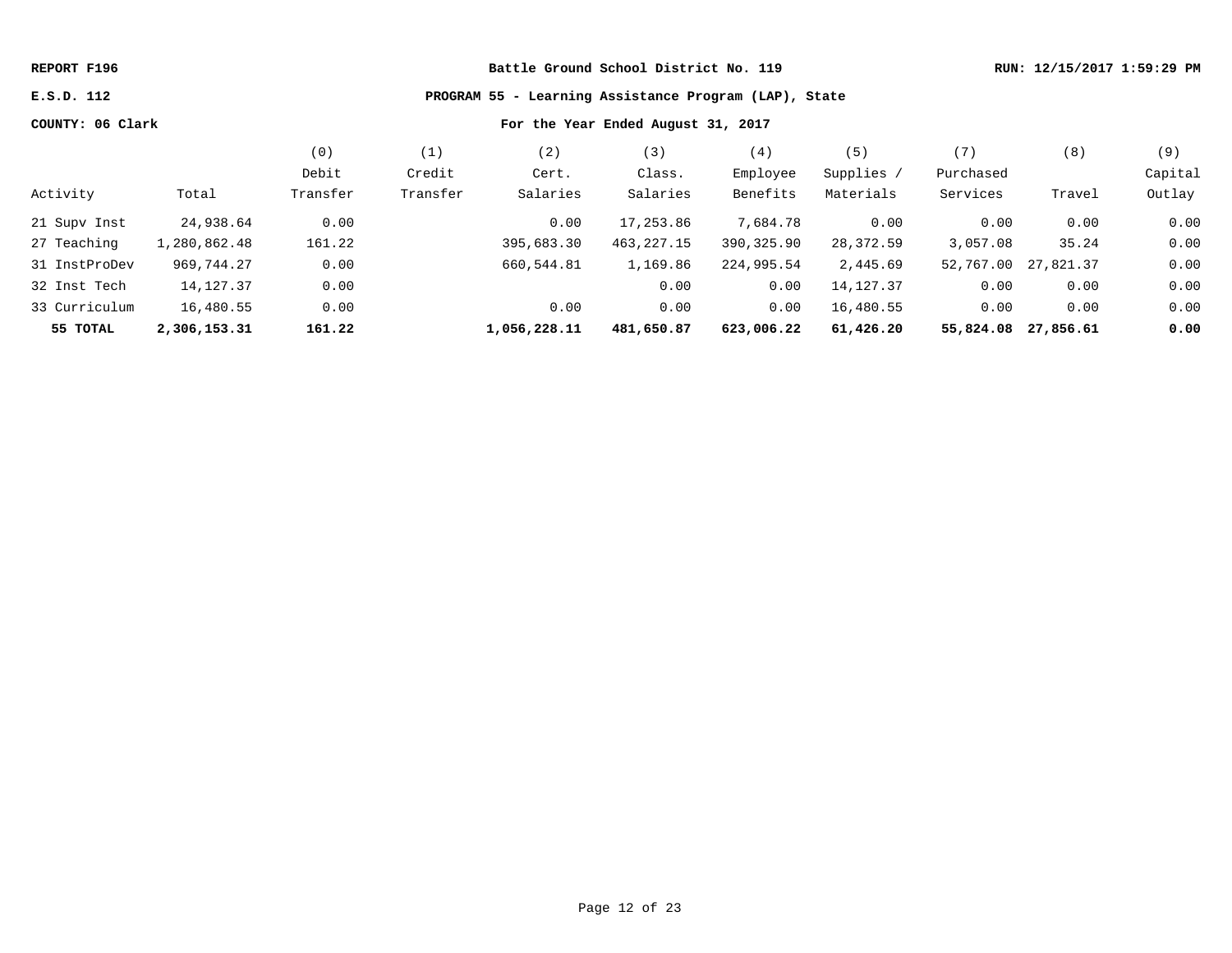| REPORT F196      |             |          |          |                                                |          | RUN: 12/15/2017 1:59:29 PM |            |            |          |           |
|------------------|-------------|----------|----------|------------------------------------------------|----------|----------------------------|------------|------------|----------|-----------|
| E.S.D. 112       |             |          |          | PROGRAM 58 - Special and Pilot Programs, State |          |                            |            |            |          |           |
| COUNTY: 06 Clark |             |          |          | For the Year Ended August 31, 2017             |          |                            |            |            |          |           |
|                  |             | (0)      | (1)      | (2)                                            | (3)      | (4)                        | (5)        | (7)        | (8)      | (9)       |
|                  |             | Debit    | Credit   | Cert.                                          | Class.   | Employee                   | Supplies / | Purchased  |          | Capital   |
| Activity         | Total       | Transfer | Transfer | Salaries                                       | Salaries | Benefits                   | Materials  | Services   | Travel   | Outlay    |
| 22 Lrn Resrc     | 21,108.89   | 0.00     |          | 0.00                                           | 0.00     | 0.00                       | 0.00       | 0.00       | 0.00     | 21,108.89 |
| 27 Teaching      | 267, 327.47 | 0.00     |          | 199,354.82                                     | 0.00     | 40,376.80                  | 4,301.87   | 23, 255.95 | 38.03    | 0.00      |
| 31 InstProDev    | 83,735.14   | 0.00     |          | 39,196.79                                      | 0.00     | 7,408.07                   | 22,732.10  | 11,170.00  | 3,228.18 | 0.00      |
| 58 TOTAL         | 372,171.50  | 0.00     |          | 238,551.61                                     | 0.00     | 47,784.87                  | 27,033.97  | 34,425.95  | 3,266.21 | 21,108.89 |
|                  |             |          |          |                                                |          |                            |            |            |          |           |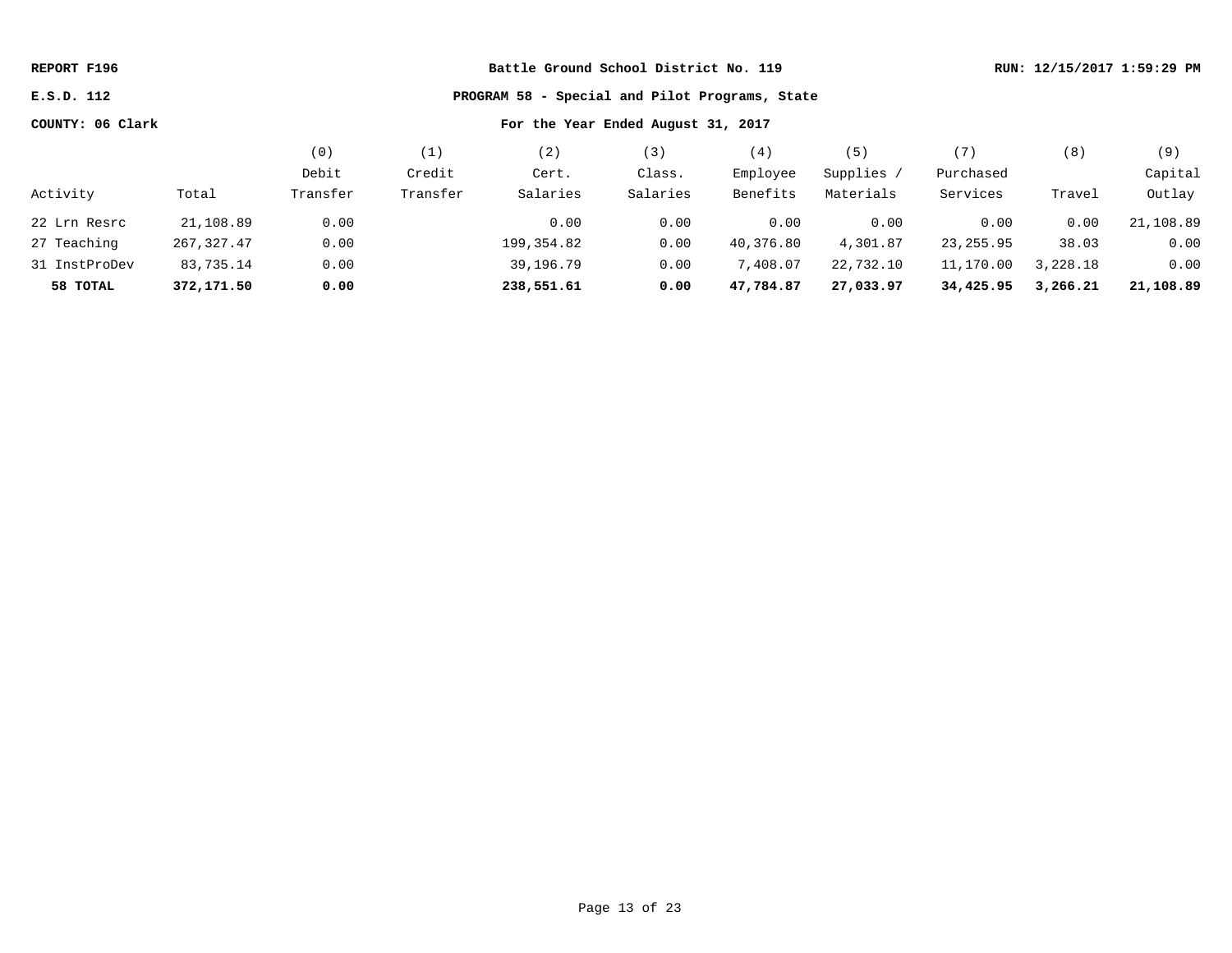| REPORT F196      |            |          |          | Battle Ground School District No. 119             | RUN: 12/15/2017 1:59:29 PM |           |            |           |                    |         |
|------------------|------------|----------|----------|---------------------------------------------------|----------------------------|-----------|------------|-----------|--------------------|---------|
| E.S.D. 112       |            |          |          | PROGRAM 64 - Limited English Proficiency, Federal |                            |           |            |           |                    |         |
| COUNTY: 06 Clark |            |          |          | For the Year Ended August 31, 2017                |                            |           |            |           |                    |         |
|                  |            | (0)      | (1)      | (2)                                               | (3)                        | (4)       | (5)        | (7)       | (8)                | (9)     |
|                  |            | Debit    | Credit   | Cert.                                             | Class.                     | Employee  | Supplies / | Purchased |                    | Capital |
| Activity         | Total      | Transfer | Transfer | Salaries                                          | Salaries                   | Benefits  | Materials  | Services  | Travel             | Outlay  |
| 31 InstProDev    | 135,609.13 | 0.00     |          | 83,438.95                                         | 0.00                       | 20,723.11 | 10,705.66  |           | 8,630.00 12,111.41 | 0.00    |
| 64 TOTAL         | 135,609.13 | 0.00     |          | 83,438.95                                         | 0.00                       | 20,723.11 | 10,705.66  |           | 8,630.00 12,111.41 | 0.00    |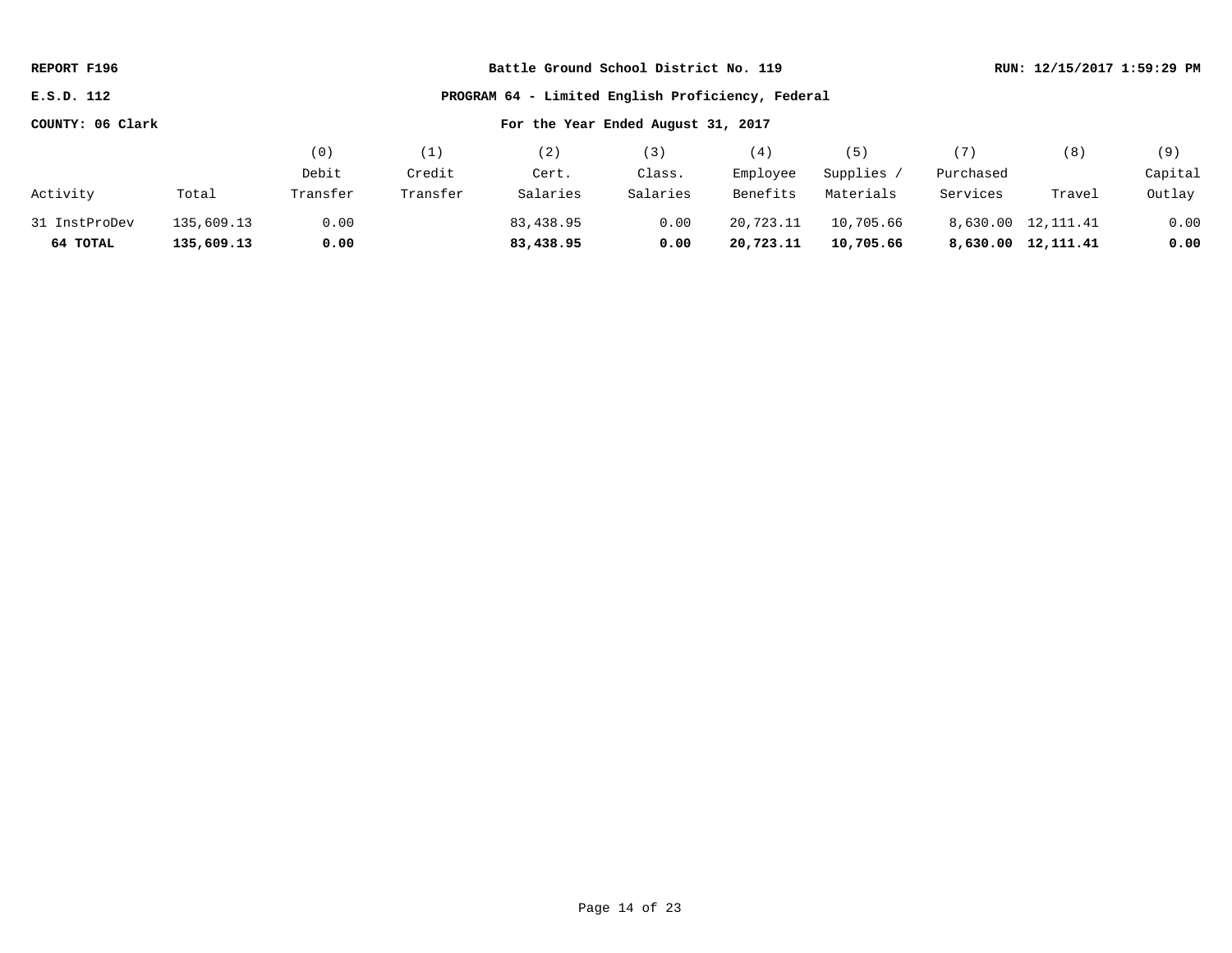| REPORT F196      |            |                                            |          |            | RUN: 12/15/2017 1:59:29 PM         |            |             |           |          |         |
|------------------|------------|--------------------------------------------|----------|------------|------------------------------------|------------|-------------|-----------|----------|---------|
| E.S.D. 112       |            | PROGRAM 65 - Transitional Bilingual, State |          |            |                                    |            |             |           |          |         |
| COUNTY: 06 Clark |            |                                            |          |            | For the Year Ended August 31, 2017 |            |             |           |          |         |
|                  |            | (0)                                        | (1)      | (2)        | (3)                                | (4)        | (5)         | (7)       | (8)      | (9)     |
|                  |            | Debit                                      | Credit   | Cert.      | Class.                             | Employee   | Supplies /  | Purchased |          | Capital |
| Activity         | Total      | Transfer                                   | Transfer | Salaries   | Salaries                           | Benefits   | Materials   | Services  | Travel   | Outlay  |
| 21 Supv Inst     | 148,929.83 | 0.00                                       |          | 64,297.00  | 40,837.04                          | 43,795.79  | 0.00        | 0.00      | 0.00     | 0.00    |
| 27 Teaching      | 685,168.92 | 117.75                                     |          | 273,206.51 | 169,790.69                         | 174,584.22 | 61, 123. 15 | 5,638.54  | 708.06   | 0.00    |
| 31 InstProDev    | 37, 355.61 | 0.00                                       |          | 23, 146.83 | 251.55                             | 4,653.76   | 4,404.78    | 3,063.00  | 1,835.69 | 0.00    |
| 32 Inst Tech     | 19,189.98  | 0.00                                       |          |            | 0.00                               | 0.00       | 19,189.98   | 0.00      | 0.00     | 0.00    |
| 65 TOTAL         | 890,644.34 | 117.75                                     |          | 360,650.34 | 210,879.28                         | 223,033.77 | 84,717.91   | 8,701.54  | 2,543.75 | 0.00    |
|                  |            |                                            |          |            |                                    |            |             |           |          |         |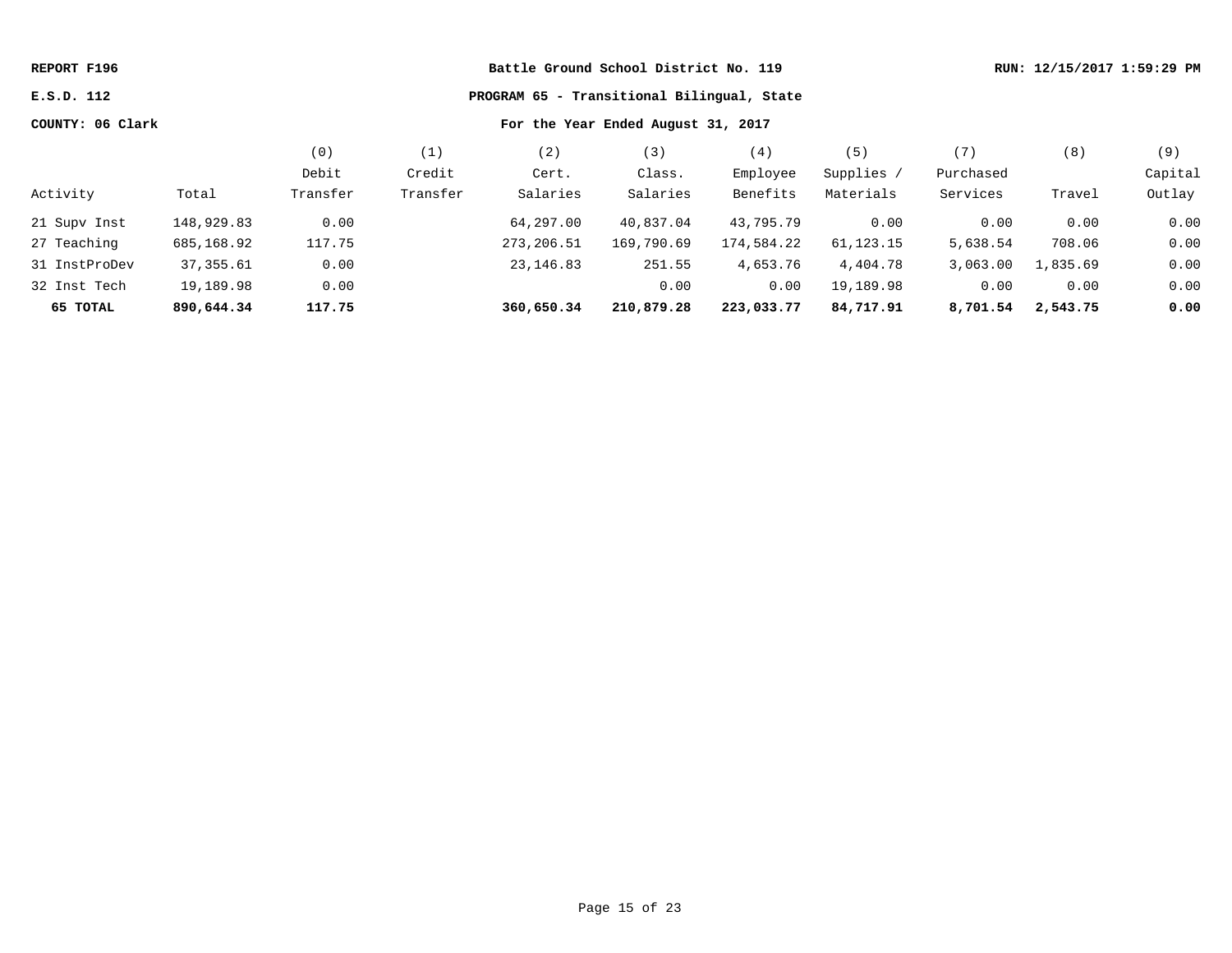| REPORT F196                               |            |          |                                    | Battle Ground School District No. 119 |          |           |            |           |        | RUN: 12/15/2017 1:59:29 PM |
|-------------------------------------------|------------|----------|------------------------------------|---------------------------------------|----------|-----------|------------|-----------|--------|----------------------------|
| PROGRAM 74 - Highly Capable<br>E.S.D. 112 |            |          |                                    |                                       |          |           |            |           |        |                            |
| COUNTY: 06 Clark                          |            |          | For the Year Ended August 31, 2017 |                                       |          |           |            |           |        |                            |
|                                           |            | (0)      | (1)                                | (2)                                   | (3)      | (4)       | (5)        | (7)       | (8)    | (9)                        |
|                                           |            | Debit    | Credit                             | Cert.                                 | Class.   | Employee  | Supplies / | Purchased |        | Capital                    |
| Activity                                  | Total      | Transfer | Transfer                           | Salaries                              | Salaries | Benefits  | Materials  | Services  | Travel | Outlay                     |
| 27 Teaching                               | 122,646.11 | 6.06     |                                    | 86,872.18                             | 4,596.44 | 28,290.26 | 1,149.23   | 1,317.23  | 414.71 | 0.00                       |
| 31 InstProDev                             | 40.00      | 0.00     |                                    | 0.00                                  | 0.00     | 0.00      | 0.00       | 40.00     | 0.00   | 0.00                       |
| 32 Inst Tech                              | 7,134.19   | 0.00     |                                    |                                       | 0.00     | 0.00      | 7,134.19   | 0.00      | 0.00   | 0.00                       |
| 74 TOTAL                                  | 129,820.30 | 6.06     |                                    | 86,872.18                             | 4,596.44 | 28,290.26 | 8,283.42   | 1,357.23  | 414.71 | 0.00                       |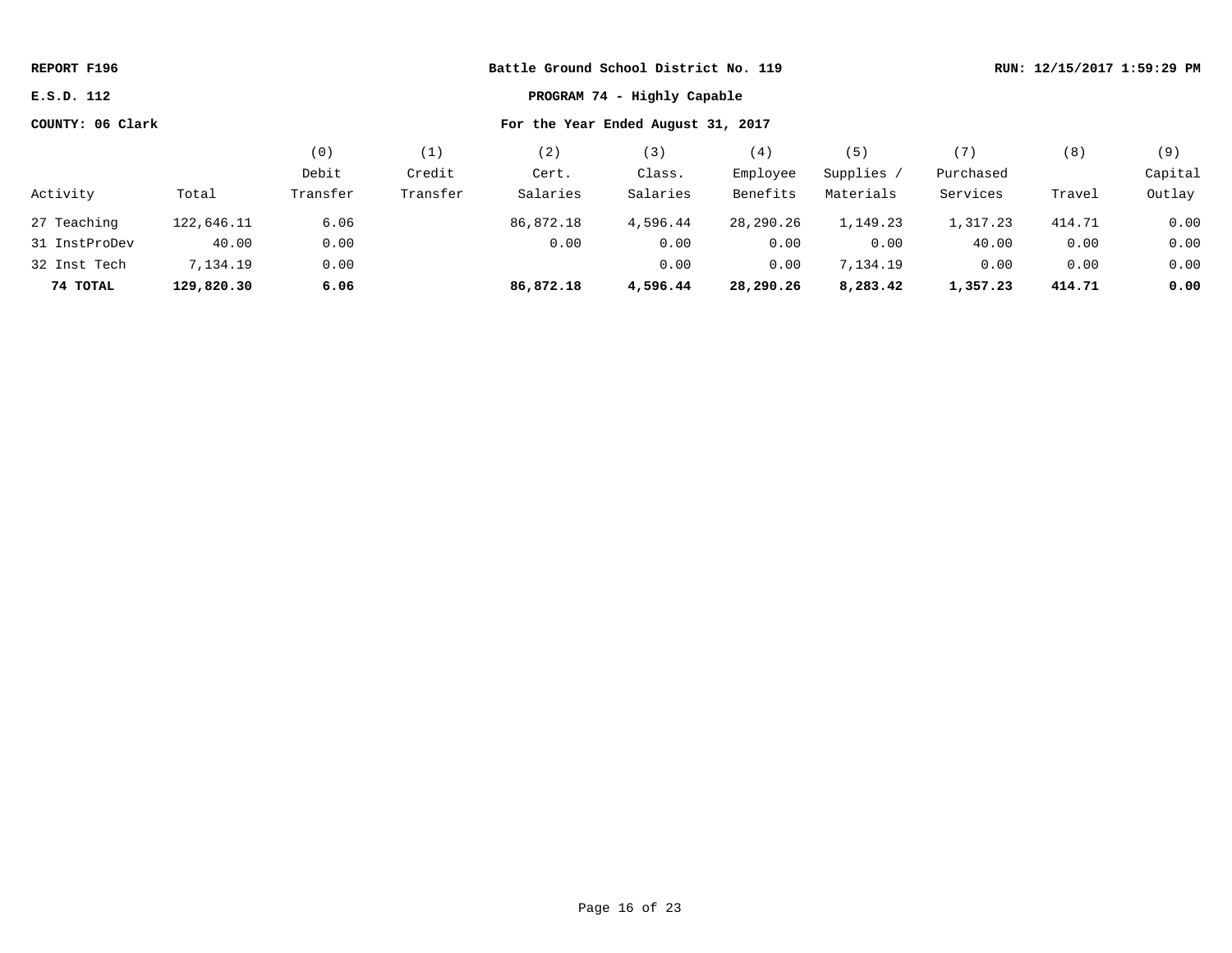# **E.S.D. 112 PROGRAM 79 - Instructional Programs, Other**

|               |              | (0)      | (1)      | (2)        | (3)          | (4)        | (5)        | (7)                   | (8)       | (9)       |
|---------------|--------------|----------|----------|------------|--------------|------------|------------|-----------------------|-----------|-----------|
|               |              | Debit    | Credit   | Cert.      | Class.       | Employee   | Supplies / | Purchased             |           | Capital   |
| Activity      | Total        | Transfer | Transfer | Salaries   | Salaries     | Benefits   | Materials  | Services              | Travel    | Outlay    |
| 21 Supv Inst  | 95,878.11    | 2,352.22 |          | 0.00       | 63,235.21    | 17,716.68  | 11,162.66  | 0.00                  | 1,411.34  | 0.00      |
| 23 Princ Off  | 411.50       | 0.00     |          | 0.00       | 0.00         | 0.03       | 411.47     | 0.00                  | 0.00      | 0.00      |
| 24 Guid/Coun  | 322,798.02   | 0.00     |          | 0.00       | 220, 126.56  | 96,209.95  | 6,452.55   | 0.00                  | 8.96      | 0.00      |
| 27 Teaching   | 597,814.94   | 343.75   |          | 31,888.70  | 26,727.09    | 8,859.72   | 402,914.24 | 25,818.04             | 92,248.02 | 9,015.38  |
| 28 Extracur   | 61.78        | 0.00     |          | 0.00       | 60.50        | 1.28       | 0.00       | 0.00                  | 0.00      | 0.00      |
| 29 Pmt to SD  | 136,614.19   |          |          |            |              |            |            | 136,614.19            |           |           |
| 31 InstProDev | 295,885.70   | 0.00     |          | 178,996.45 | $-122.53$    | 54,740.19  | 23,325.53  | 27, 176.89 11, 769.17 |           | 0.00      |
| 33 Curriculum | 25,717.04    | 0.00     |          | 0.00       | 0.00         | 0.00       | 7,288.11   | 0.00                  | 0.00      | 18,428.93 |
| 63 Oper Bldg  | 386.47       | 0.00     |          |            | 314.30       | 72.17      | 0.00       | 0.00                  | 0.00      | 0.00      |
| 79 TOTAL      | 1,475,567.75 | 2,695.97 |          | 210,885.15 | 310, 341. 13 | 177,600.02 | 451,554.56 | 189,609.12 105,437.49 |           | 27,444.31 |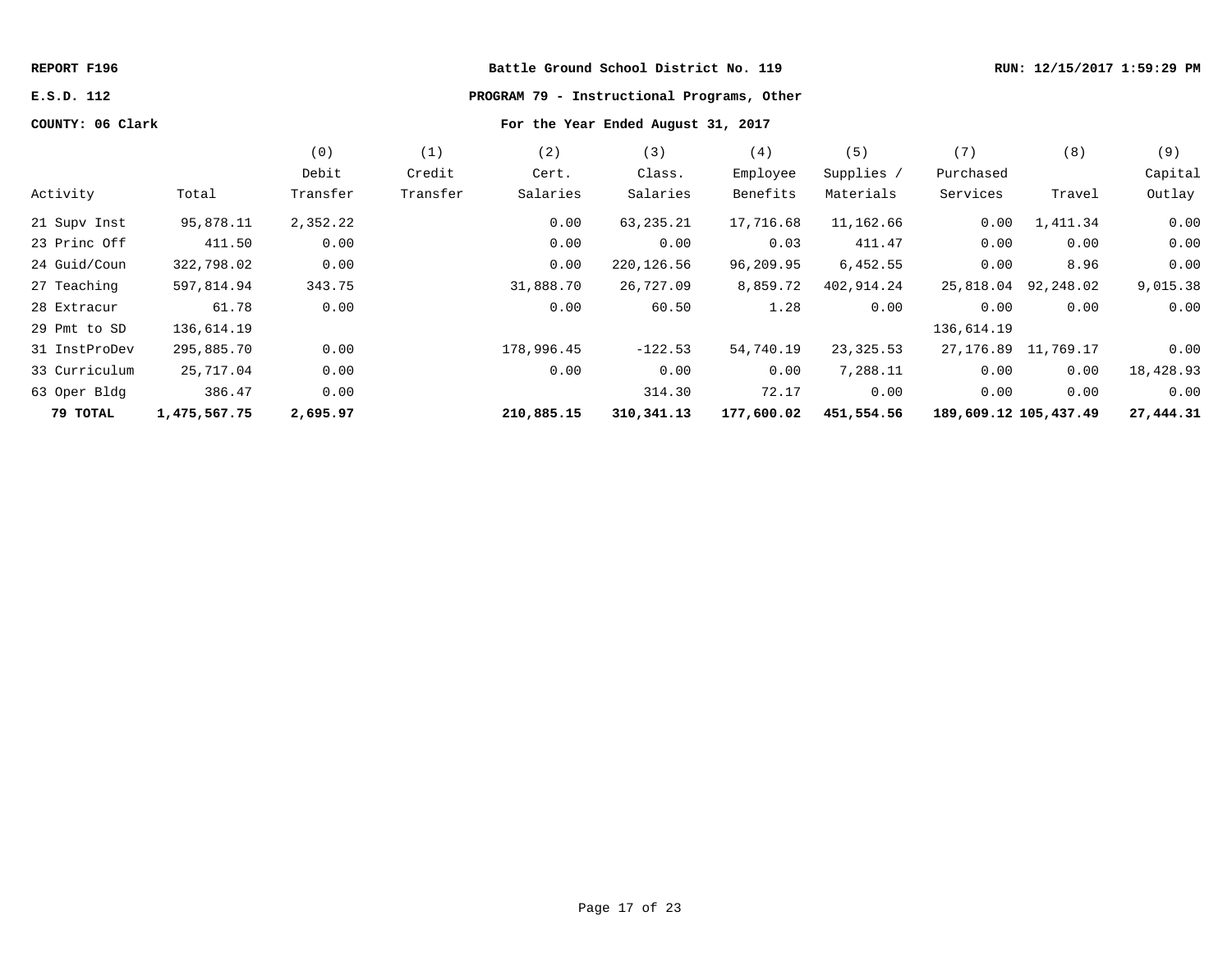| Battle Ground School District No. 119<br>REPORT F196<br>PROGRAM 86 - Community Schools<br>E.S.D. 112 |            |          |                                    |           |            |           |            | RUN: 12/15/2017 1:59:29 PM |        |         |  |
|------------------------------------------------------------------------------------------------------|------------|----------|------------------------------------|-----------|------------|-----------|------------|----------------------------|--------|---------|--|
|                                                                                                      |            |          |                                    |           |            |           |            |                            |        |         |  |
| COUNTY: 06 Clark                                                                                     |            |          | For the Year Ended August 31, 2017 |           |            |           |            |                            |        |         |  |
|                                                                                                      |            | (0)      | (1)                                | (2)       | (3)        | (4)       | (5)        | (7)                        | (8)    | (9)     |  |
|                                                                                                      |            | Debit    | Credit                             | Cert.     | Class.     | Employee  | Supplies / | Purchased                  |        | Capital |  |
| Activity                                                                                             | Total      | Transfer | Transfer                           | Salaries  | Salaries   | Benefits  | Materials  | Services                   | Travel | Outlay  |  |
| 21 Supv Inst                                                                                         | 57,935.10  | 0.00     |                                    | 0.00      | 42,326.90  | 15,608.20 | 0.00       | 0.00                       | 0.00   | 0.00    |  |
| 23 Princ Off                                                                                         | 108,684.60 | 0.00     |                                    | 0.00      | 71,496.33  | 27,848.70 | 95.29      | 9,244.28                   | 0.00   | 0.00    |  |
| 27 Teaching                                                                                          | 272,833.90 | 327.24   |                                    | 27,963.64 | 71,654.25  | 24,962.26 | 14,558.85  | 132,663.26                 | 704.40 | 0.00    |  |
| 86 TOTAL                                                                                             | 439,453.60 | 327.24   |                                    | 27,963.64 | 185,477.48 | 68,419.16 | 14,654.14  | 141,907.54                 | 704.40 | 0.00    |  |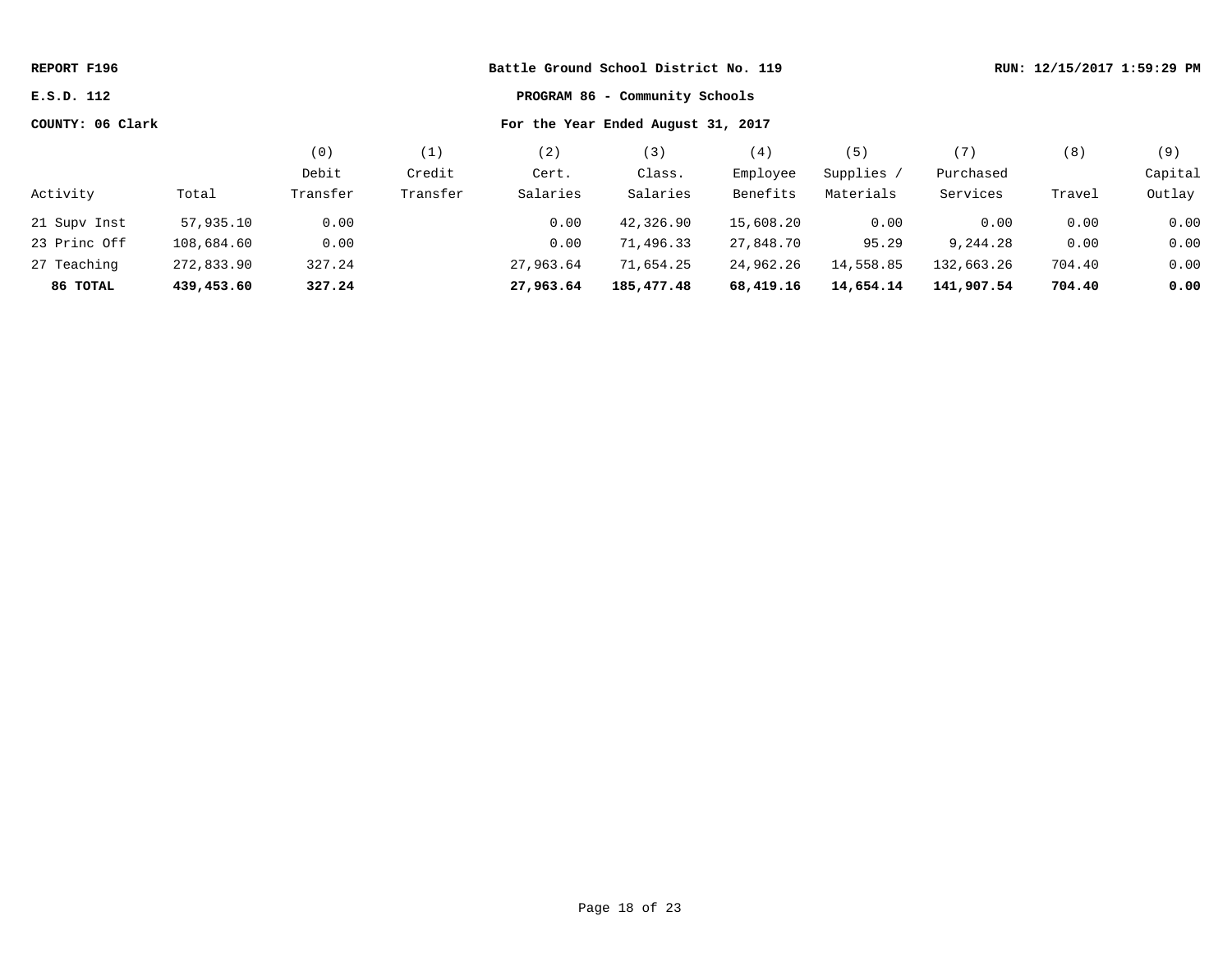| REPORT F196                                            |           |          |          | Battle Ground School District No. 119 |                         |           |            |           | RUN: 12/15/2017 1:59:29 PM |         |
|--------------------------------------------------------|-----------|----------|----------|---------------------------------------|-------------------------|-----------|------------|-----------|----------------------------|---------|
| E.S.D. 112                                             |           |          |          |                                       | PROGRAM 88 - Child Care |           |            |           |                            |         |
| For the Year Ended August 31, 2017<br>COUNTY: 06 Clark |           |          |          |                                       |                         |           |            |           |                            |         |
|                                                        |           | (0)      | (1)      | (2)                                   | (3)                     | (4)       | (5)        | (7)       | (8)                        | (9)     |
|                                                        |           | Debit    | Credit   | Cert.                                 | Class.                  | Employee  | Supplies / | Purchased |                            | Capital |
| Activity                                               | Total     | Transfer | Transfer | Salaries                              | Salaries                | Benefits  | Materials  | Services  | Travel                     | Outlay  |
| 27 Teaching                                            | 98,381.60 | 0.00     |          | 0.00                                  | 60,006.66               | 35,737.97 | 2,636.97   | 0.00      | 0.00                       | 0.00    |
| 88 TOTAL                                               | 98,381.60 | 0.00     |          | 0.00                                  | 60,006.66               | 35,737.97 | 2,636.97   | 0.00      | 0.00                       | 0.00    |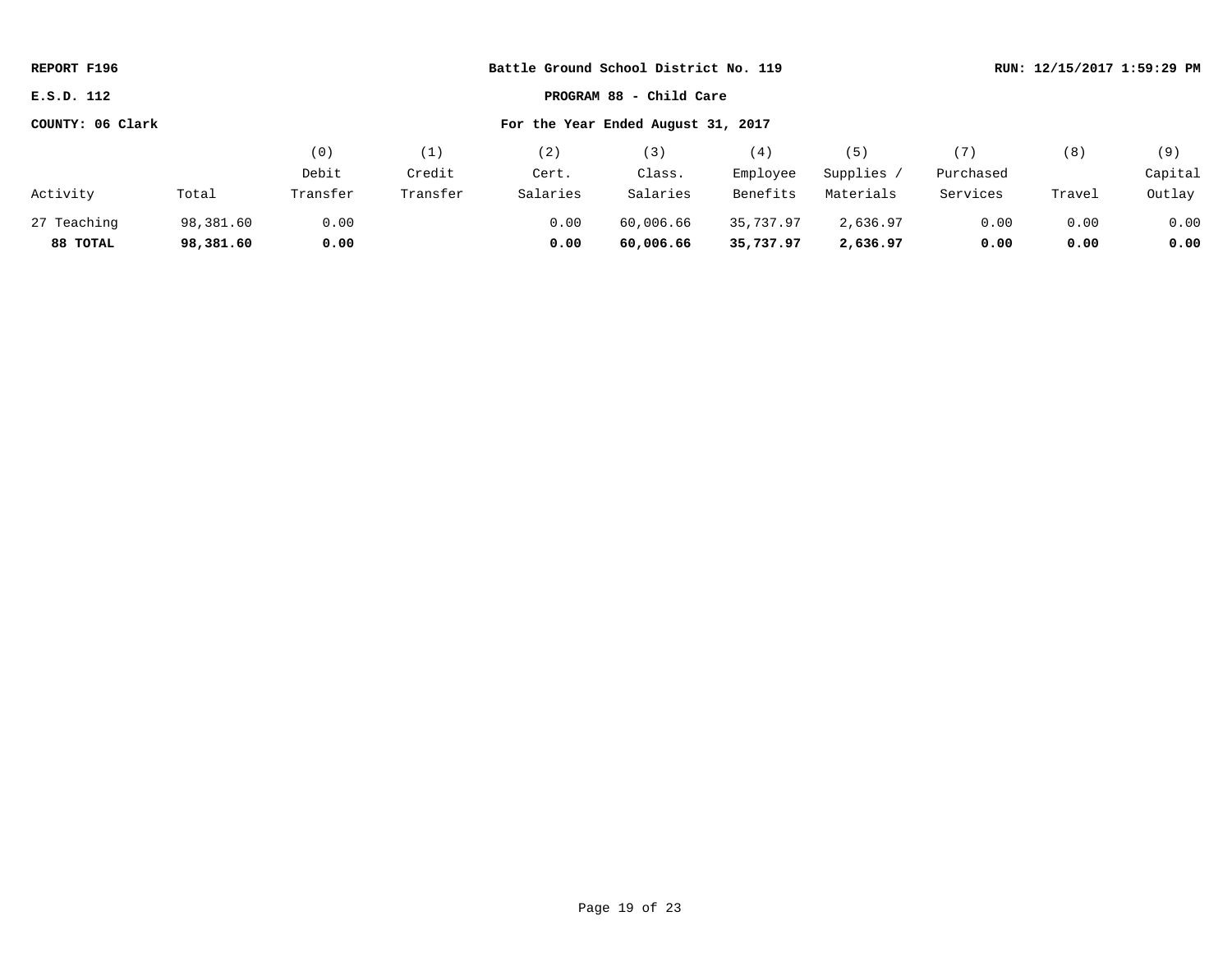| REPORT F196                                         |           |           |          | Battle Ground School District No. 119 |                                    | RUN: 12/15/2017 1:59:29 PM |            |              |        |         |
|-----------------------------------------------------|-----------|-----------|----------|---------------------------------------|------------------------------------|----------------------------|------------|--------------|--------|---------|
| E.S.D. 112<br>PROGRAM 89 - Other Community Services |           |           |          |                                       |                                    |                            |            |              |        |         |
| COUNTY: 06 Clark                                    |           |           |          |                                       | For the Year Ended August 31, 2017 |                            |            |              |        |         |
|                                                     |           | (0)       | (1)      | (2)                                   | (3)                                | (4)                        | (5)        | (7)          | (8)    | (9)     |
|                                                     |           | Debit     | Credit   | Cert.                                 | Class.                             | Employee                   | Supplies / | Purchased    |        | Capital |
| Activity                                            | Total     | Transfer  | Transfer | Salaries                              | Salaries                           | Benefits                   | Materials  | Services     | Travel | Outlay  |
| 28 Extracur                                         | 67,320.61 | 0.00      |          | 0.00                                  | 37,418.44                          | 6,902.80                   | 28,283.06  | $-5, 283.69$ | 0.00   | 0.00    |
| 91 Publ Actv                                        | 16,469.49 | 16,469.49 | 0.00     | 0.00                                  | 0.00                               | 0.00                       | 0.00       | 0.00         | 0.00   | 0.00    |
| 89 TOTAL                                            | 83,790.10 | 16,469.49 | 0.00     | 0.00                                  | 37,418.44                          | 6,902.80                   | 28,283.06  | $-5,283.69$  | 0.00   | 0.00    |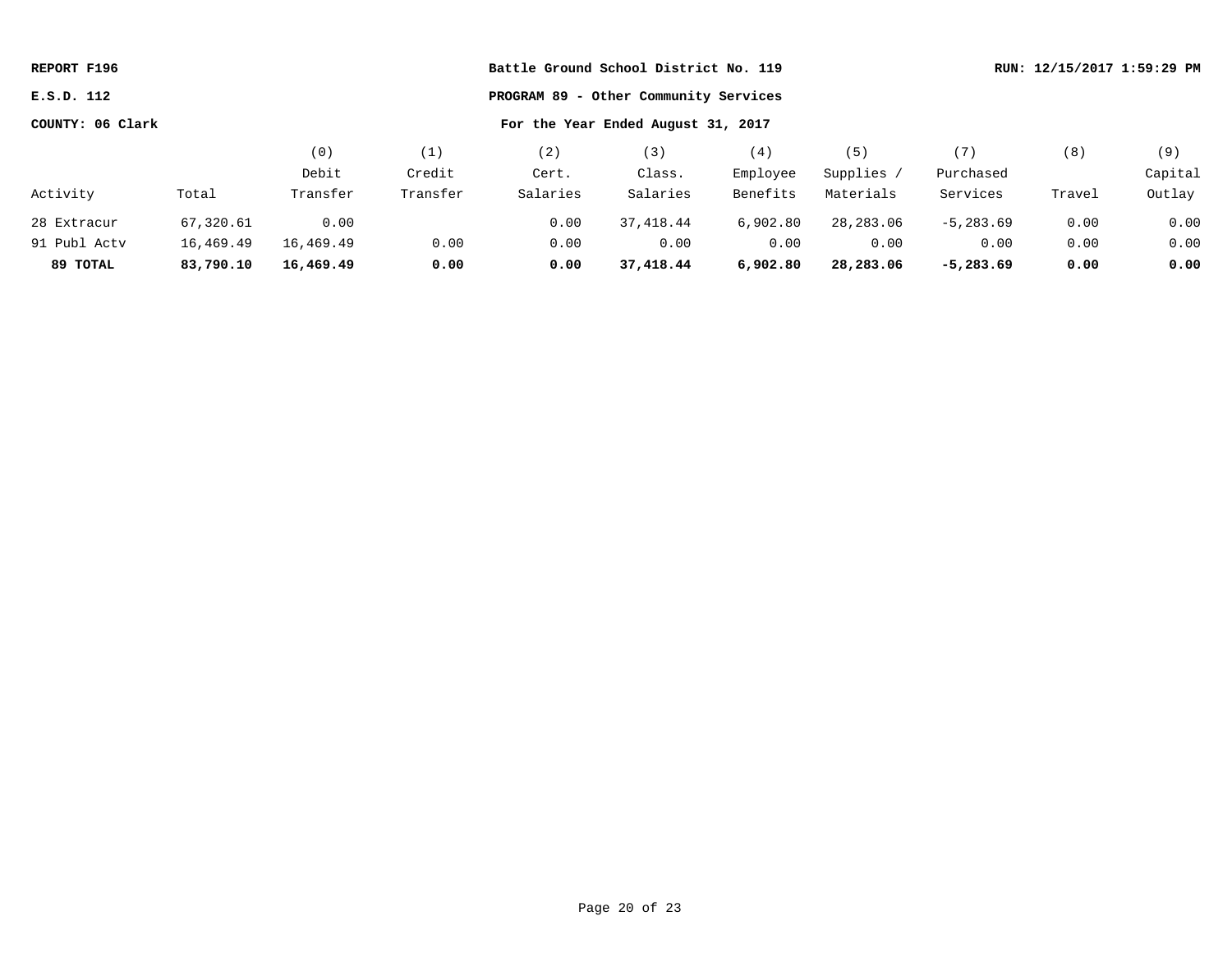# **E.S.D. 112 PROGRAM 97 - District-wide Support**

|              |                 | (0)      | (1)            | (2)          | (3)          | (4)                                                            | (5)         | (7)            | (8)       | (9)        |
|--------------|-----------------|----------|----------------|--------------|--------------|----------------------------------------------------------------|-------------|----------------|-----------|------------|
|              |                 | Debit    | Credit         | Cert.        | Class.       | Employee                                                       | Supplies /  | Purchased      |           | Capital    |
| Activity     | Total           | Transfer | Transfer       | Salaries     | Salaries     | Benefits                                                       | Materials   | Services       | Travel    | Outlay     |
| 11 Bd of Dir | 352,360.37      | 3.49     |                |              | 91,727.50    | 24,758.53                                                      | 3,405.40    | 229,101.95     | 3,363.50  | 0.00       |
| 12 Supt Off  | 603,043.22      | 36.78    |                | 449,765.19   | 0.00         | 94,696.00                                                      | 5,422.40    | 24,299.49      | 2,311.49  | 26,511.87  |
| 13 Busns Off | 1,646,792.78    | 174.86   |                | 0.00         | 843,674.47   | 344, 121.93                                                    | 100,866.01  | 239,493.25     | 5,931.10  | 112,531.16 |
| 14 HR        | 1,145,897.02    | 438.67   |                | 290, 255. 12 | 523,784.93   | 282,110.65                                                     | 30,309.35   | 13, 215.35     | 3,731.19  | 2,051.76   |
| 15 Pblc Rltn | 232, 143. 71    | 192.33   |                | 0.00         | 135,099.20   | 39,033.20                                                      | 8,682.66    | 48,000.07      | 1,136.25  | 0.00       |
| 25 Pupil M/S | 364, 284.51     | 0.00     |                | 93,678.76    | 81,055.52    | 45,092.26                                                      | 38,597.09   | 103, 252. 71   | 2,608.17  | 0.00       |
| 61 Supv Bldg | 654,266.05      | 132.50   |                | 0.00         | 461,100.32   | 185,388.48                                                     | 2,315.31    | 4,206.22       | 1,123.22  | 0.00       |
| 62 Grnd Mnt  | 596,901.57      | 0.00     |                |              | 354,524.84   | 154,759.93                                                     | 59,859.05   | 10,442.45      | 0.00      | 17,315.30  |
| 63 Oper Bldg | 5,005,558.33    | 0.00     |                |              | 2,870,236.43 | 1,325,610.65                                                   | 261, 425.74 | 531,669.29     | 1,144.56  | 15,471.66  |
| 64 Maintnce  | 3,557,078.63    | 19.71    | 0.00           |              | 986,052.30   | 432,972.45                                                     | 521,704.78  | 1,524,726.05   | 0.00      | 91,603.34  |
| 65 Utilities | 3, 422, 196. 72 | 0.00     | 0.00           |              | 29,390.40    | 17,150.48                                                      | 76,421.37   | 3, 179, 493.94 | 0.00      | 119,740.53 |
| 68 Insurance | 1,040,059.80    | 344.90   |                |              |              |                                                                | 3,319.62    | 1,036,395.28   |           | 0.00       |
| 72 Info Sys  | 1,064,479.36    | 0.00     | 0.00           | 0.00         | 417, 153. 23 | 170,750.94                                                     | 0.00        | 476,575.19     | 0.00      | 0.00       |
| 73 Printing  | 122,847.79      | 0.00     | $-133, 545.10$ | 0.00         | 81,539.52    | 27,264.16                                                      | 48,052.17   | 99,537.04      | 0.00      | 0.00       |
| 74 Warehouse | 626,959.84      | 9.78     | 0.00           | 0.00         | 433,698.51   | 176, 118.12                                                    | 3,341.91    | 12,965.74      | 825.78    | 0.00       |
| 75 Mtr Pool  | 166,964.19      | 0.00     | 0.00           | 0.00         | 32,576.20    | 11,139.35                                                      | 22,433.98   | 13,791.12      | 0.00      | 87,023.54  |
| 83 Interest  | 10,123.17       |          |                |              |              |                                                                |             | 10,123.17      |           |            |
| 84 Principal | 155,371.66      |          |                |              |              |                                                                |             | 155, 371.66    |           |            |
| 97 TOTAL     | 20,767,328.72   | 1,353.02 | $-133,545.10$  |              |              | 833,699.07 7,341,613.37 3,330,967.13 1,186,156.84 7,712,659.97 |             |                | 22,175.26 | 472,249.16 |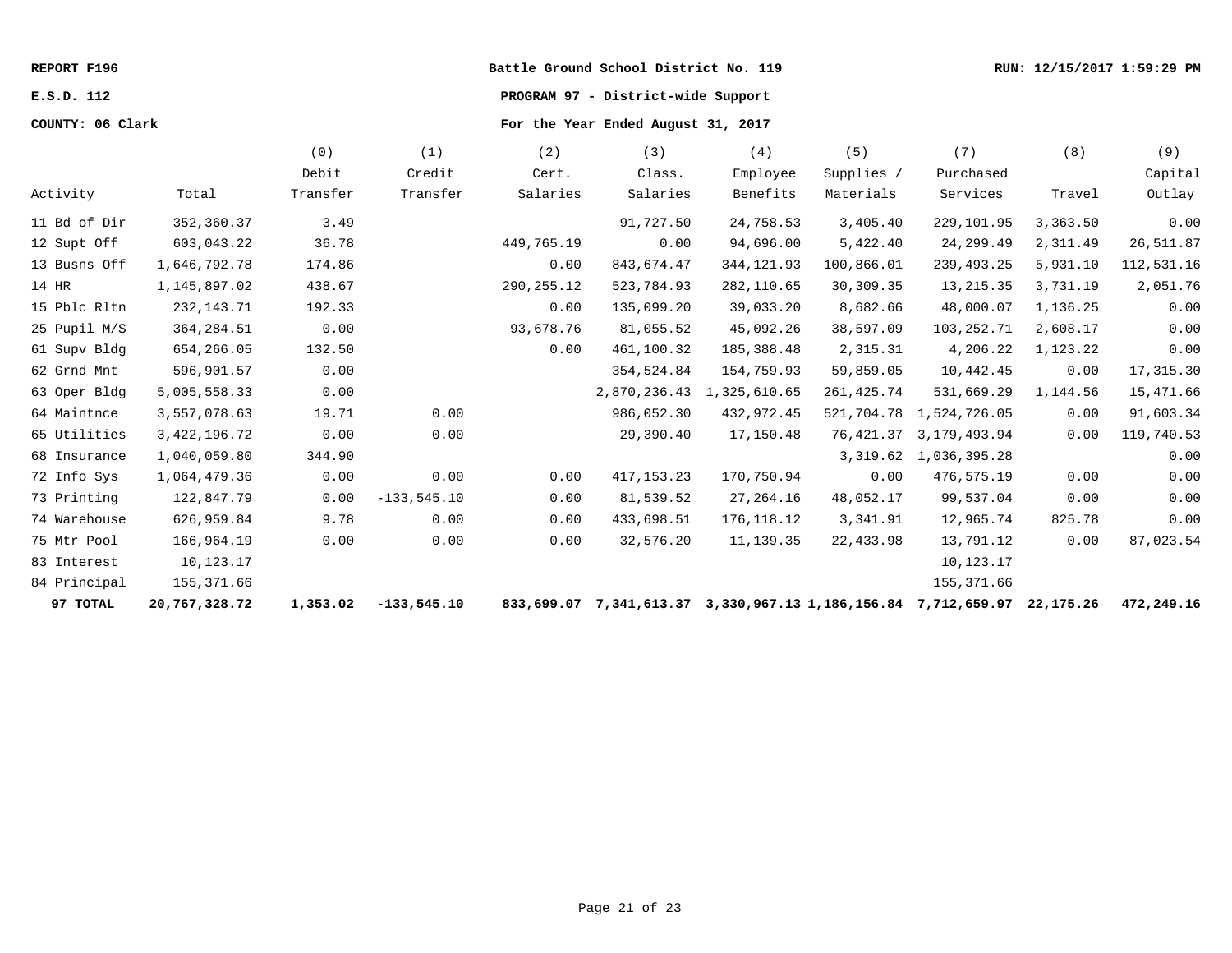| REPORT F196      |               |          |               | Battle Ground School District No. 119 |                                    |          |            |                         | RUN: 12/15/2017 1:59:29 PM |           |  |
|------------------|---------------|----------|---------------|---------------------------------------|------------------------------------|----------|------------|-------------------------|----------------------------|-----------|--|
| E.S.D. 112       |               |          |               |                                       | PROGRAM 98 - School Food Services  |          |            |                         |                            |           |  |
| COUNTY: 06 Clark |               |          |               |                                       | For the Year Ended August 31, 2017 |          |            |                         |                            |           |  |
|                  |               | (0)      | (1)           | (2)                                   | (3)                                | (4)      | (5)        | (7)                     | (8)                        | (9)       |  |
|                  |               | Debit    | Credit        | Cert.                                 | Class.                             | Employee | Supplies / | Purchased               |                            | Capital   |  |
| Activity         | Total         | Transfer | Transfer      | Salaries                              | Salaries                           | Benefits | Materials  | Services                | Travel                     | Outlay    |  |
| 41 Supervisn     | 23,145.40     | 3,969.94 |               | 0.00                                  | 11,413.91                          | 4,693.02 | 1,099.85   | 1,968.68                | 0.00                       | 0.00      |  |
| 42 Food          | 241,854.00    | 0.00     |               |                                       |                                    |          | 241,854.00 | 0.00                    |                            |           |  |
| 44 Operation     | 2,958,211.47  | 0.00     |               |                                       | 0.00                               | 0.00     |            | 33,079.48 2,884,037.43  | 0.00                       | 41,094.56 |  |
| 49 Transfers     | $-16, 469.49$ |          | $-16, 469.49$ |                                       |                                    |          |            |                         |                            |           |  |
| 98 TOTAL         | 3,206,741.38  | 3,969.94 | $-16, 469.49$ | 0.00                                  | 11,413.91                          | 4,693.02 |            | 276,033.33 2,886,006.11 | 0.00                       | 41,094.56 |  |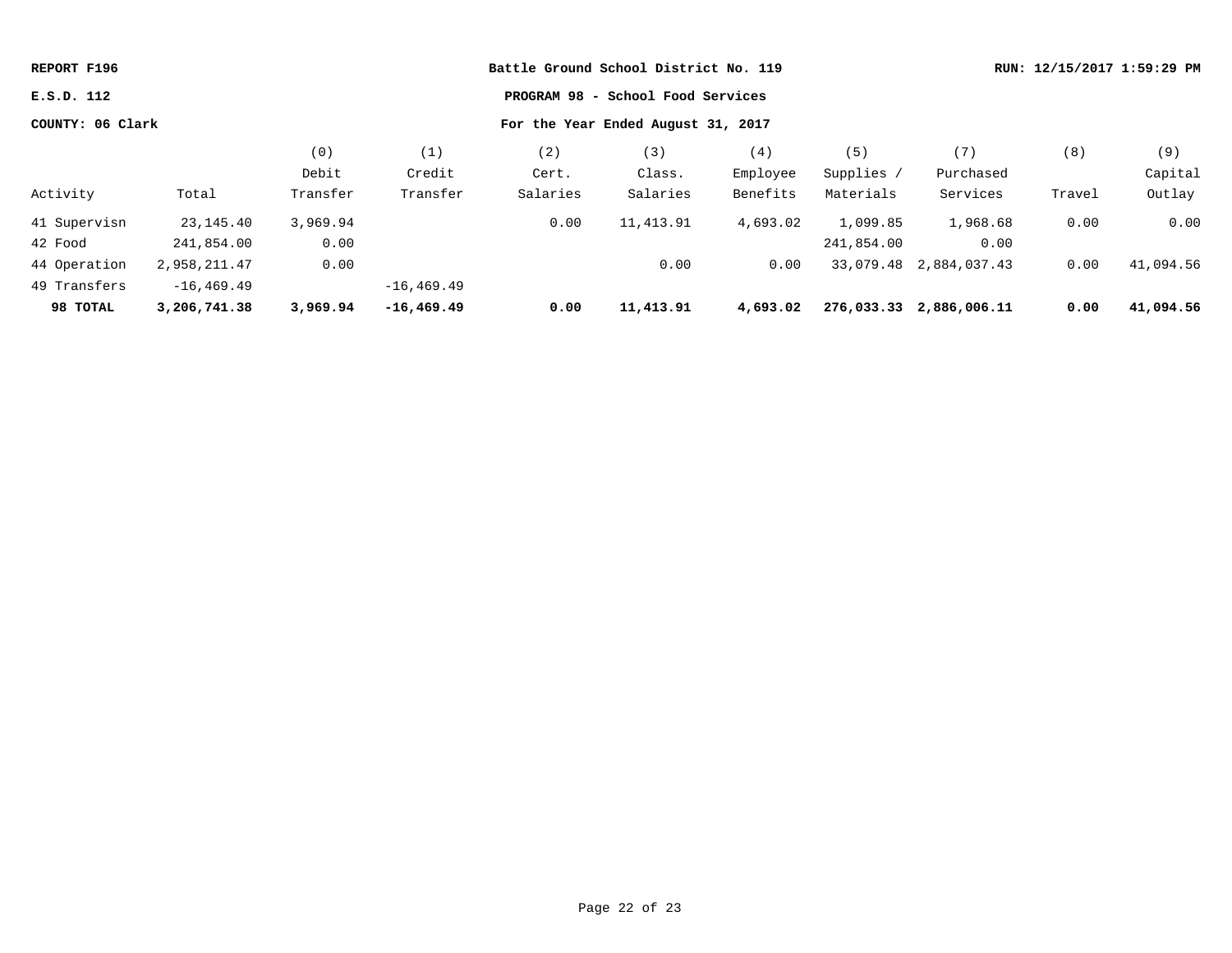| REPORT F196                                            |              |          |          |           | Battle Ground School District No. 119 |           |            |                            |        | RUN: 12/15/2017 1:59:29 PM |
|--------------------------------------------------------|--------------|----------|----------|-----------|---------------------------------------|-----------|------------|----------------------------|--------|----------------------------|
| PROGRAM 99 - Pupil Transportation<br>E.S.D. 112        |              |          |          |           |                                       |           |            |                            |        |                            |
| COUNTY: 06 Clark<br>For the Year Ended August 31, 2017 |              |          |          |           |                                       |           |            |                            |        |                            |
|                                                        |              | (0)      | (1)      | (2)       | (3)                                   | (4)       | (5)        | (7)                        | (8)    | (9)                        |
|                                                        |              | Debit    | Credit   | Cert.     | Class.                                | Employee  | Supplies / | Purchased                  |        | Capital                    |
| Activity                                               | Total        | Transfer | Transfer | Salaries  | Salaries                              | Benefits  | Materials  | Services                   | Travel | Outlay                     |
| 25 Pupil M/S                                           | 294,112.28   | 0.00     |          | 0.00      | 234,552.68                            | 58,870.73 | 0.00       | 688.87                     | 0.00   | 0.00                       |
| 51 Supervisn                                           | 146,646.66   | 0.00     |          | 31,226.24 | 74,783.88                             | 40,536.54 | 0.00       | 100.00                     | 0.00   | 0.00                       |
| 52 Operation                                           | 7,704,532.47 | 3.60     |          |           | 0.00                                  | 0.00      |            | 575, 186.30 7, 129, 342.57 | 0.00   | 0.00                       |
| 99 TOTAL                                               | 8,145,291.41 | 3.60     |          | 31,226.24 | 309,336.56                            | 99,407.27 |            | 575, 186.30 7, 130, 131.44 | 0.00   | 0.00                       |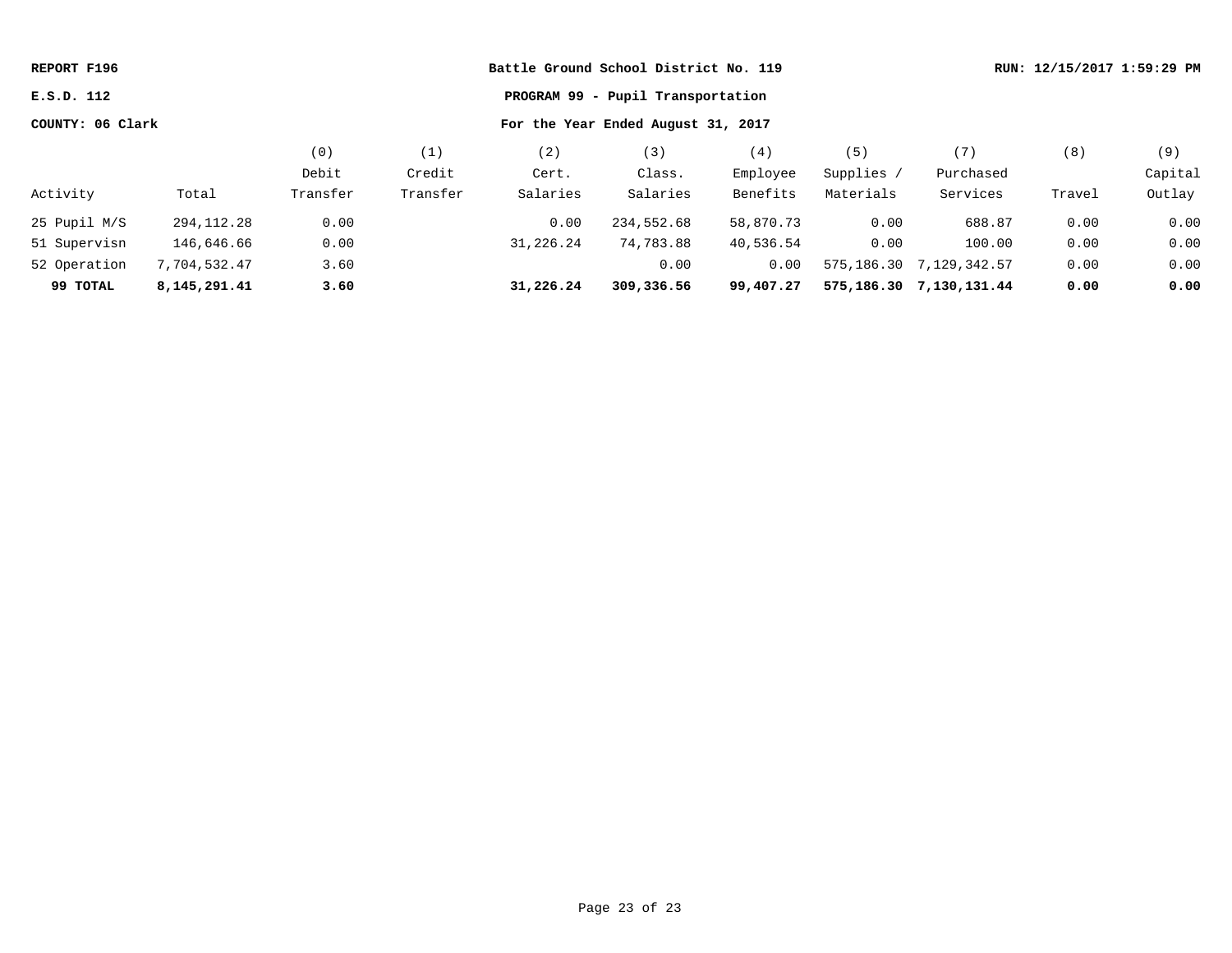| REPORT F196      | Battle Ground School District No. 119      |  | RUN: 12/15/2017 1:59:31 PM |
|------------------|--------------------------------------------|--|----------------------------|
| E.S.D.<br>112    | Data Requirements for Supplemental Reports |  |                            |
| COUNTY: 06 Clark | For the Year Ended August 31, 2017         |  |                            |

### **Other Data Requirements and Certifications**

| А. | Enter the amount of E-Rate received by the school district either as the total discount or<br>as a reimbursement amount which was coded in Revenue 2910. This amount may be a<br>combination of both and should be displayed on the award by utility. | 328,701.94   |
|----|-------------------------------------------------------------------------------------------------------------------------------------------------------------------------------------------------------------------------------------------------------|--------------|
| в. | Enter the amount of revenue received this year of Growth Management Act impact fees<br>imposed under the authority of RCW 82.02.050 through 82.02.090                                                                                                 | 5,821,408.00 |
| C. | Enter the amount of revenue received this year of State Environmental Policy Act<br>mitigation fees imposed under the authority of RCW 43.21C.060.                                                                                                    | 0.00         |
| D. | Under RCW 28A.400.205 the district must certify "that it has spent the funds provided for<br>cost-of-living increases on salaries and salary-related benefits."                                                                                       | Yes          |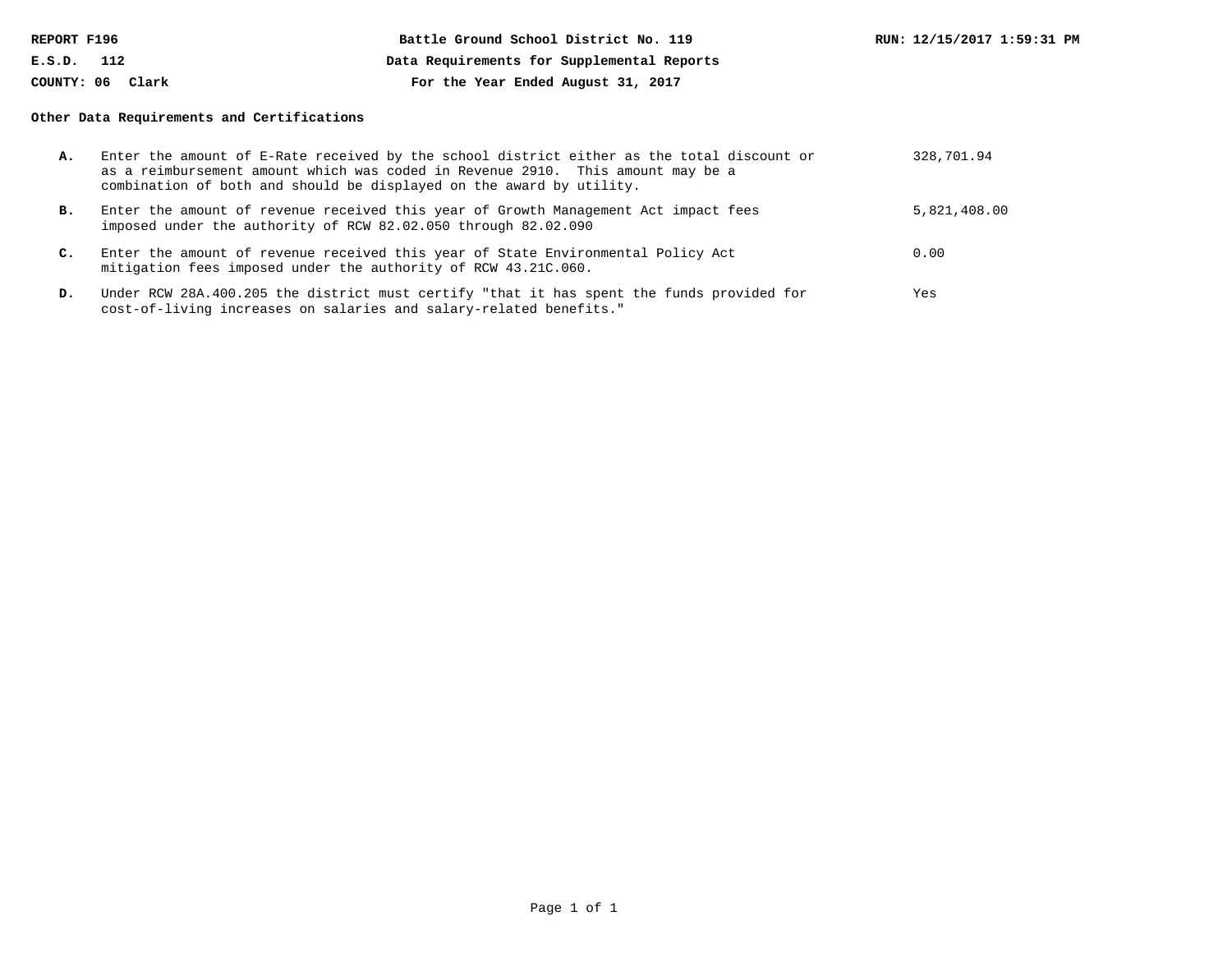| REPORT F196                                                             | Battle Ground School District No. 119                                                                                                                                                                                                                                                                                                                                                                                                                                                                                                                                                                  | RUN: 12/15/2017 1:59:32 PM |
|-------------------------------------------------------------------------|--------------------------------------------------------------------------------------------------------------------------------------------------------------------------------------------------------------------------------------------------------------------------------------------------------------------------------------------------------------------------------------------------------------------------------------------------------------------------------------------------------------------------------------------------------------------------------------------------------|----------------------------|
| $E.S.D.$ 112                                                            | Data Requirements for End of Year Reporting to<br>Apportionment and State Recovery Rate                                                                                                                                                                                                                                                                                                                                                                                                                                                                                                                |                            |
| COUNTY: 06 Clark                                                        | For the Year Ended August 31, 2017                                                                                                                                                                                                                                                                                                                                                                                                                                                                                                                                                                     |                            |
| 1. Fire District Payment RCW 52.30.020                                  |                                                                                                                                                                                                                                                                                                                                                                                                                                                                                                                                                                                                        |                            |
| not required to make an entry in this item number.                      | Total expenditures paid to fire protection districts for fire protection services. Eligible<br>school districts received reimbursement in the July apportionment payment (Revenue Account 3100)<br>for fire protection services purchased during the calendar year (see Report 1191, line C.7. for<br>the amount of payment). Fire district reimbursement is provided solely for the purpose of paying<br>for fire protection services. Therefore, any such reimbursement not used to pay for fire<br>protection services must be recovered by OSPI. School districts that did not receive payment are | 15,019.55                  |
| 2. Indirect Rate for State Revenue Recoveries (b/c) (SYSTEM CALCULATED) |                                                                                                                                                                                                                                                                                                                                                                                                                                                                                                                                                                                                        | 0.163                      |
| a) Total All Programs (SYSTEM CALCULATED)                               |                                                                                                                                                                                                                                                                                                                                                                                                                                                                                                                                                                                                        | 148, 251, 867. 23          |
| b) Total Program 97 Districtwide Support (SYSTEM CALCULATED)            |                                                                                                                                                                                                                                                                                                                                                                                                                                                                                                                                                                                                        | 20,767,328.72              |

127,484,538.51

c) Total All Programs less Program 97 Districtwide Support (a-b) (SYSTEM CALCULATED)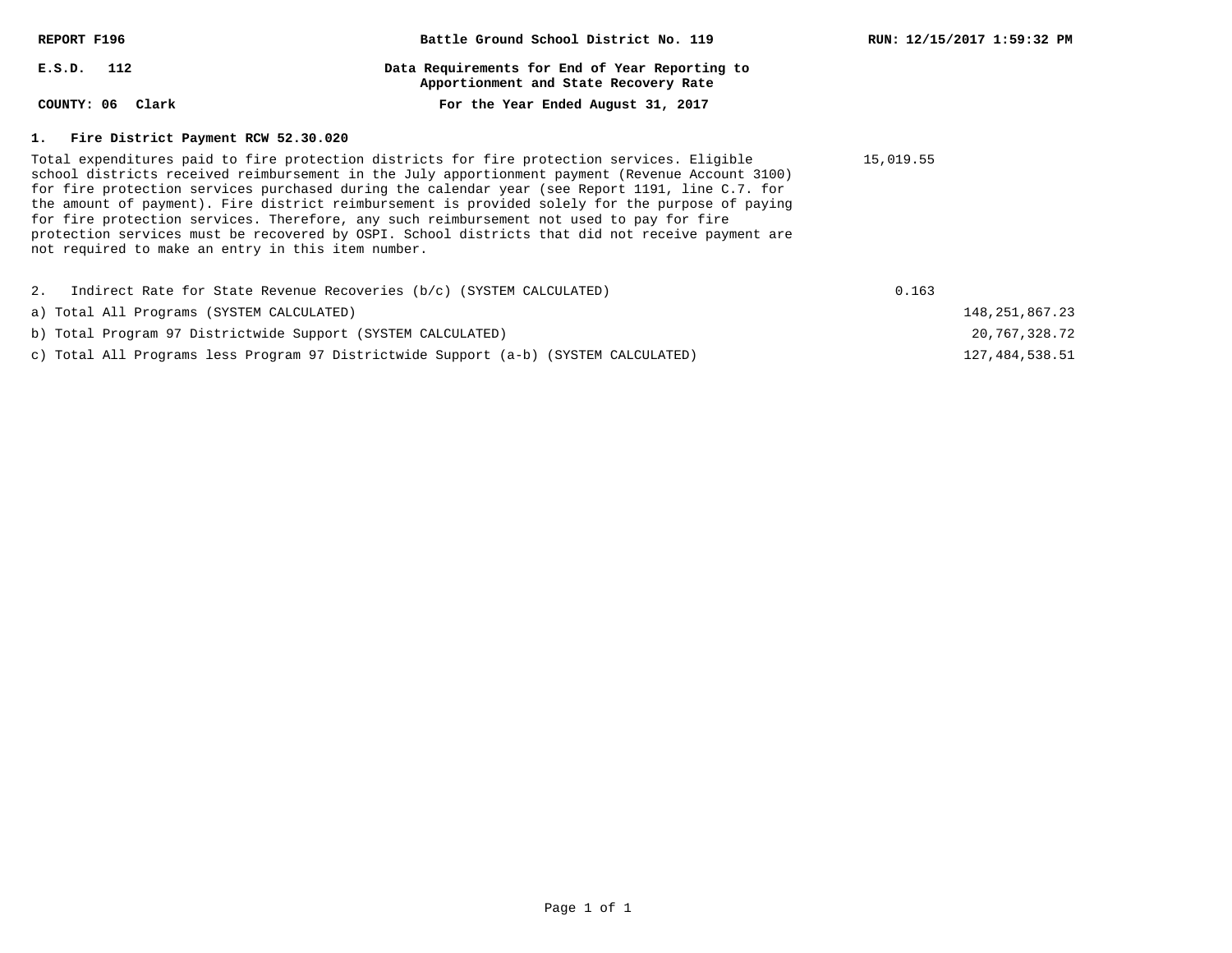| REPORT F196                          | Battle Ground School District No. 119                                                              | RUN: 12/15/2017 1:59:33 PM |
|--------------------------------------|----------------------------------------------------------------------------------------------------|----------------------------|
| E.S.D.<br>112<br>COUNTY: 06<br>Clark | Data Requirements for Calculating Federal Indirect Cost Rate<br>Including Fixed with Carry-Forward |                            |
|                                      | For the Year Ended August 31, 2017                                                                 |                            |

#### **DISTORTING ITEMS**

1. Flow-through funds for program 01-89, 98, and 99

0.00

2. Flow-through funds or contingencies or election expenses or alterations or renovations or fines and penalties charged in Activity 11, Board of Directors.

0.00

3. Flow-through funds or contingencies or election expenses or alterations or renovations or fines and penalties charged in Activity 12, Superintendents Office.

0.00

4. Flow-through funds or contingencies or election expenses or alterations or renovations or fines and penalties charged in Activity 13, Business Office.

0.00

5. Flow-through funds or contingencies or election expenses or alterations or renovations or fines and penalties charged in Activity 14, Human Resources.

0.00

6. Flow-through funds or contingencies or election expenses or alterations or renovations or fines and penalties charged in Program 97, Activity 25, Pupil Management & Safety.

0.00

7. Flow-through funds or contingencies or election expenses or alterations or renovations or fines and penalties charged in Program 97, Activity 61, Supervision.

0.00

8. Flow-through funds or contingencies or election expenses or alterations or renovations or fines and penalties charged in Program 97, Activity 62, Grounds Maintenance.

0.00

9. Flow-through funds or contingencies or election expenses or alterations or renovations or fines and penalties charged in Program 97, Activity 63, Operation of Buildings.

0.00

10. Flow-through funds or contingencies or election expenses or alterations or renovations or fines and penalties charged in Program 97, Activity 64, Maintenance.

0.00

11. Flow-through funds or contingencies or election expenses or alterations or renovations or fines and penalties charged in Program 97, Activity 65, Utilities.

0.00

12. Flow-through funds or contingencies or election expenses or alterations or renovations or fines and penalties charged in Program 97, Activity 67, Buildings and Property Security.

0.00

13. Flow-through funds or contingencies or election expenses or alterations or renovations or fines and penalties charged in Program 97, Activity 68, Insurance.

0.00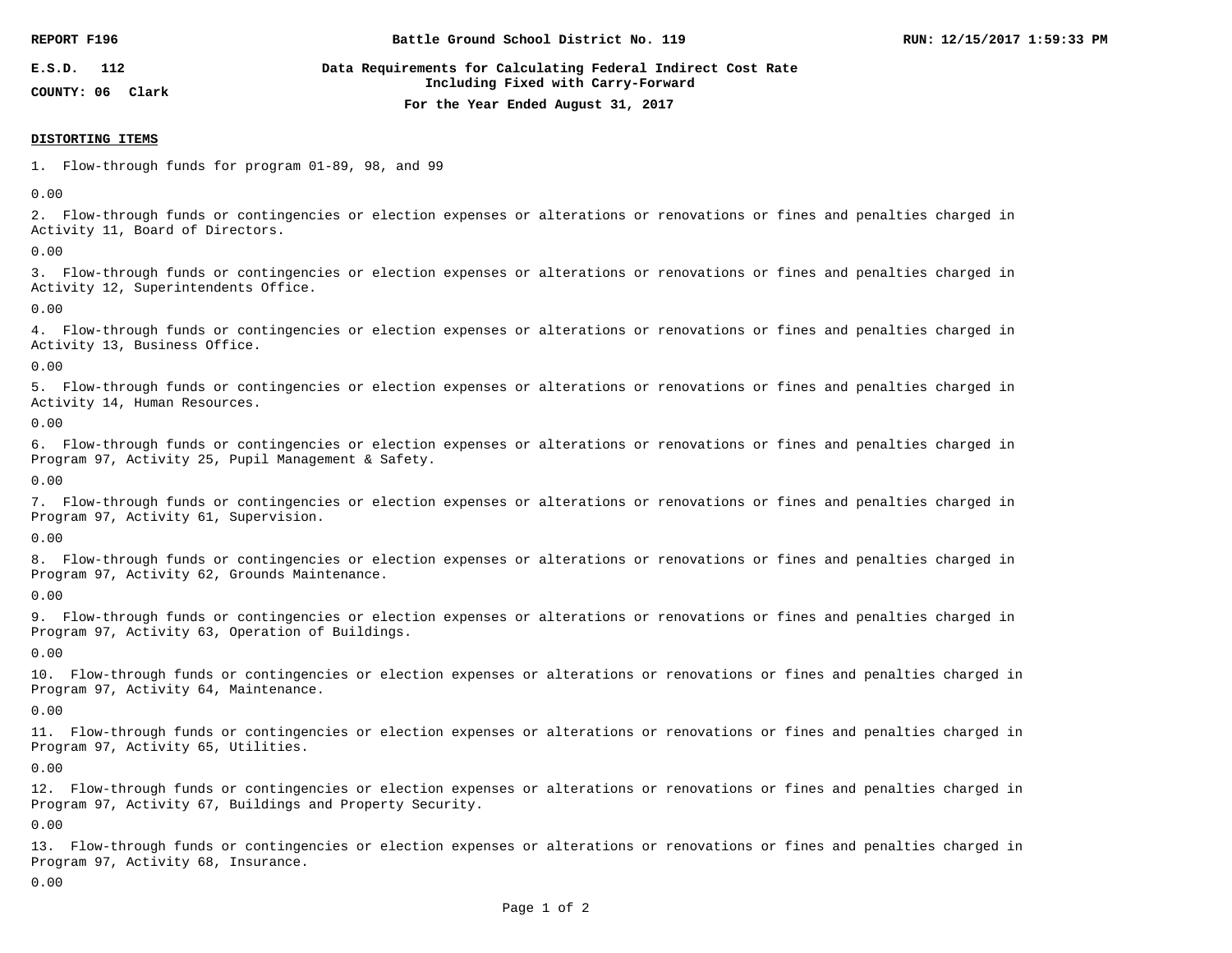| REPORT F196                       | Battle Ground School District No. 119                                                              | RUN: 12/15/2017 1:59:33 PM |
|-----------------------------------|----------------------------------------------------------------------------------------------------|----------------------------|
| E.S.D.<br>112<br>COUNTY: 06 Clark | Data Requirements for Calculating Federal Indirect Cost Rate<br>Including Fixed with Carry-Forward |                            |
|                                   | For the Year Ended August 31, 2017                                                                 |                            |

#### **DISTORTING ITEMS**

14. Flow-through funds or contingencies or election expenses or alterations or renovations or fines and penalties charged in Activity 72, Information Systems.

0.00

15. Flow-through funds or contingencies or election expenses or alterations or renovations or fines and penalties charged in Activity 73, Printing.

0.00

16. Flow-through funds or contingencies or election expenses or alterations or renovations or fines and penalties charged in Activity 74, Warehousing.

0.00

17. Flow-through funds or contingencies or election expenses or alterations or renovations or fines and penalties charged in Activity 75, Motor Pool.

0.00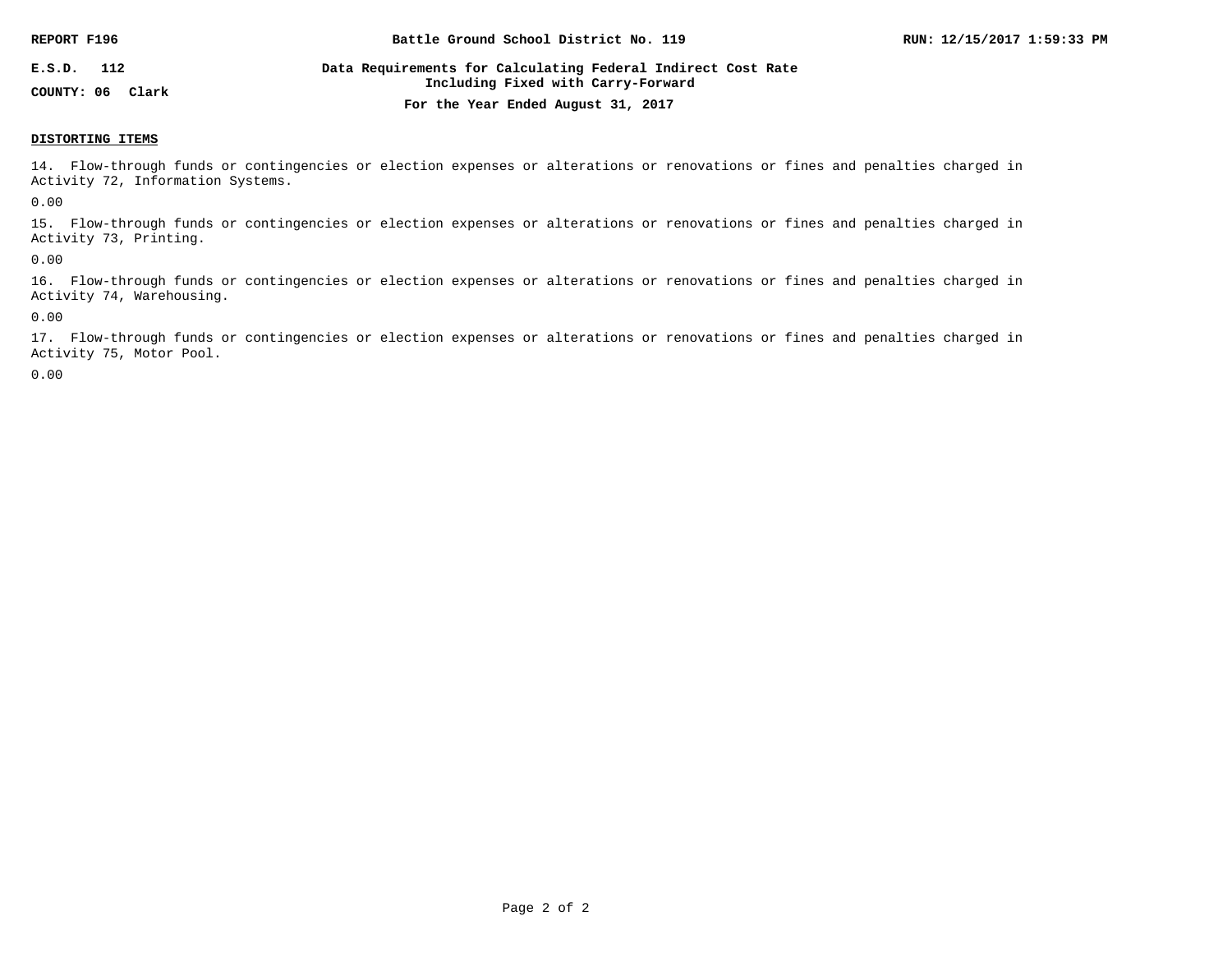| REPORT F196      | Battle Ground School District No. 119                                                              | RUN: 12/15/2017 1:59:34 PM |
|------------------|----------------------------------------------------------------------------------------------------|----------------------------|
| 112<br>E.S.D.    | Data Requirements for Calculating Federal Indirect Cost Rate<br>Including Fixed with Carry-Forward |                            |
| COUNTY: 06 Clark | For the Year Ended August 31, 2017                                                                 |                            |

### **INDIRECT EXPENDITURES**

18. Audit costs recorded in Program 97, Activity 11, Board of Directors, and not directly charged to another program.

31,258.36

19. Legal costs, associated with interpretation of laws and regulations, recorded in Program 97, Activity 11, Board of Directors but not specifically associated with the Board of Directors.

71,264.00

20. Costs recorded in Program 97, Activity 12, for the Superintendent, Deputy Superintendent, or Assistant Superintendent, and their secretary whose responsibilities are allocable to indirect cost Activities 13, 14 and 72 thru 75. These positions are required to maintain supporting documentation if a portion of their responsibilities are allocable to these indirect cost activities. Include the salary and benefits, supplies, travel, printing, warehousing, motor pool, and information systems as related to the above mentioned staff if allocable to Activities 13, 14, and 72 thru 75. DO NOT INCLUDE CAPITAL OUTLAY (Object 9).

0.00

21. The cost of Public Relations activities recorded in Program 97, Activity 15, excluding capital outlay (Object 9), and not directly charged to another program for the following: Cost for liaison with the news media and government relations officers as a means of informing the general public on matters of public concern, such as notice of Federal awards, financial matters, etc. DO NOT INCLUDE COSTS DESIGNED SOLEY TO PROMOTE THE GOVERNMENTAL UNIT. \*Expenditures in this Activity will not be included in the indirect pool if this manual input item is blank.

116,071.85

22. Termination Leave costs for federally supported staff which have been charged to a state or local program. Do not include Termination Leave costs for federally supported staff charged to Program 97, Activity 13 or 14, as they are already included in the indirect calculation. These costs should not be charged directly to the federal award, but may be considered an indirect expenditure.

0.00

23. Costs recorded in Program 97, Activity 72, for districtwide Information Systems Activities. Do not include expenditures for any student records, such as student records fees, software, or student records staff. DO NOT INCLUDE CAPITAL OUTLAY (Object 9). \*Expenditures in this Activity will not be included in the indirect pool if this manual input item is blank.

228,700.47

24. General administration (organization-wide) expenditures charged in Program 97, Activity 25, Pupil Management & Safety, which is allocable to Activities 13 or 14, if a cost allocation plan supports the allocation. DO NOT INCLUDE CAPITAL OUTLAY (Object 9).

0.00

25. Space and occupancy costs for general administration (organization-wide) charged in Program 97, Activity 61, Supervision, which is allocable to Activities 13, 14, and Activity 12 if applicable, if a space plan supports the allocation. DO NOT INCLUDE CAPITAL OUTLAY (Object 9).

0.00

26. Space and occupancy costs for general administration (organization-wide) charged in Program 97, Activity 62, Grounds Maintenance, which is allocable to Activities 13, 14, and Activity 12 if applicable, if a space plan supports the allocation. DO NOT INCLUDE CAPITAL OUTLAY (Object 9).

0.00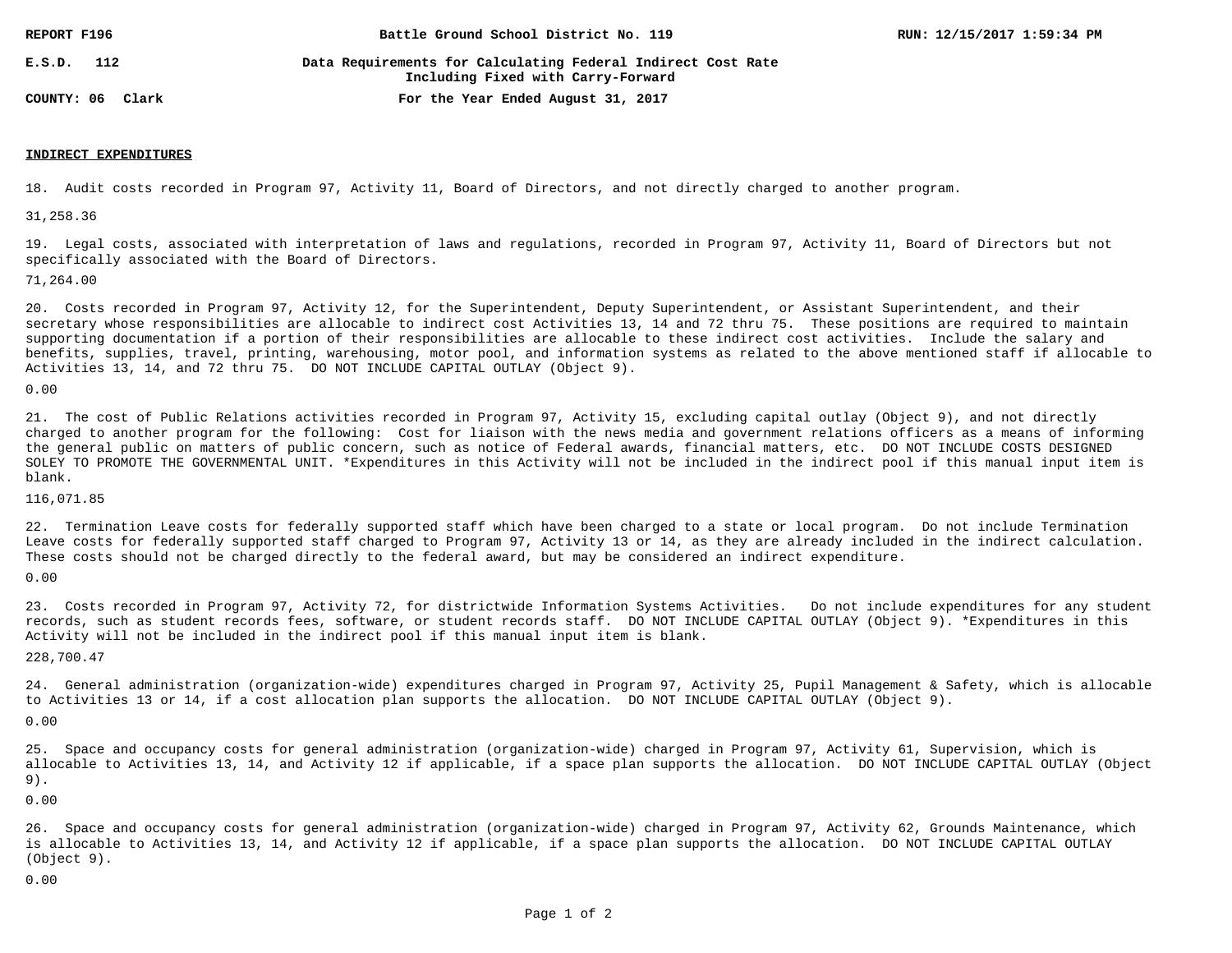| REPORT F196      | Battle Ground School District No. 119                                                              | RUN: 12/15/2017 1:59:34 PM |
|------------------|----------------------------------------------------------------------------------------------------|----------------------------|
| E.S.D.<br>112    | Data Requirements for Calculating Federal Indirect Cost Rate<br>Including Fixed with Carry-Forward |                            |
| COUNTY: 06 Clark | For the Year Ended August 31, 2017                                                                 |                            |

#### **INDIRECT EXPENDITURES**

27. Space and occupancy costs for general administration (organization-wide) charged in Program 97, Activity 63, Operation of Buildings, which is allocable to Activities 13, 14, and Activity 12 if applicable, if a space plan supports the allocation. DO NOT INCLUDE CAPITAL OUTLAY (Object 9).

0.00

28. Space and occupancy costs for general administration (organization-wide) charged in Program 97, Activity 64, Maintenance, which is allocable to Activities 13, 14, and Activity 12 if applicable, if a space plan supports the allocation. DO NOT INCLUDE CAPITAL OUTLAY (Object 9).

0.00

29. Space and occupancy costs for general administration (organization-wide) charged in Program 97, Activity 65, Utilities, which is allocable to Activities 13, 14, and Activity 12 if applicable, if a space plan supports the allocation. DO NOT INCLUDE CAPITAL OUTLAY (Object 9).

7,102.18

30. Space and occupancy costs for general administration (organization-wide) charged in Program 97, Activity 67, Building and Property Security, which is allocable to Activities 13, 14, and Activity 12 if applicable, if a space plan supports the allocation. DO NOT INCLUDE CAPITAL OUTLAY (Object 9).

0.00

31. Space and occupancy costs for general administration (organization-wide) charged in Program 97, Activity 68, Insurance, which is allocable to Activities 13, 14, and Activity 12 if applicable, if a space plan supports the allocation. DO NOT INCLUDE CAPITAL OUTLAY (Object 9).

3,134.65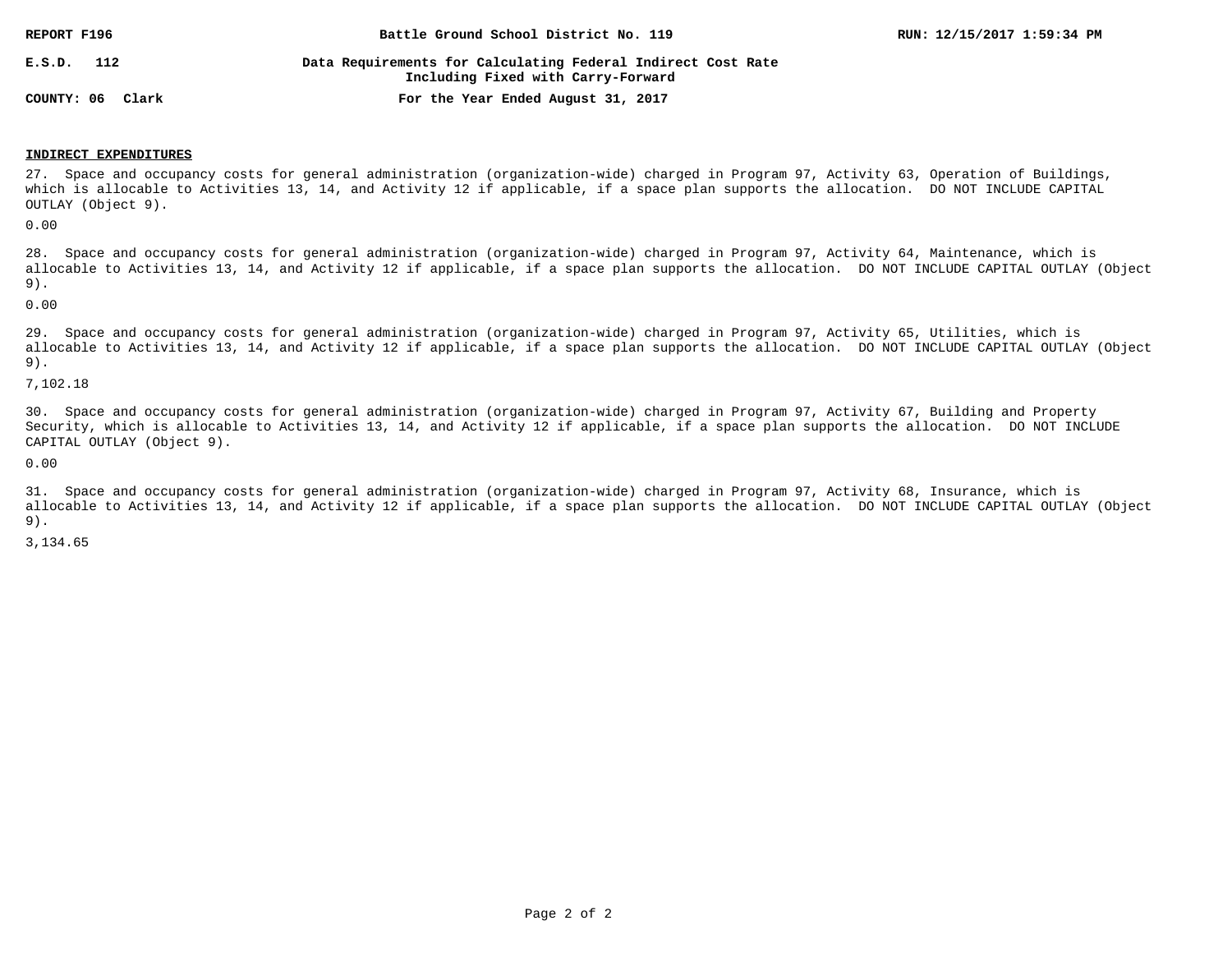**COUNTY: 06 Clark**

#### **Fiscal Year 2016-2017**

### **Schedule for Determining School District Federal Restricted Indirect Cost Rate Including Fixed With Carry-Forward Calculation for Fiscal Year 2018-19**

|                                      |                                               | <b>EXCLUDED</b>                 |                               |                                   |                                       |                                                        |                                                |
|--------------------------------------|-----------------------------------------------|---------------------------------|-------------------------------|-----------------------------------|---------------------------------------|--------------------------------------------------------|------------------------------------------------|
|                                      | <b>TOTAL</b><br>PROGRAM<br><b>EXPENDITURE</b> | <b>CAPITAL</b><br><b>OUTLAY</b> | <b>DEBT</b><br><b>SERVICE</b> | <b>DISTORTING</b><br><b>ITEMS</b> | (ADDED TO BASE)<br><b>UNALLOWABLE</b> | $($ POOL $)$<br><b>INDIRECT</b><br><b>EXPENDITURES</b> | (BASE)<br><b>DIRECT</b><br><b>EXPENDITURES</b> |
| PROGRAM AND ACTIVITY TITLES          |                                               |                                 |                               |                                   |                                       |                                                        |                                                |
| TOTAL PROGRAMS 01-89, 98, 99         | 127,484,538.51                                | 164,513.38                      |                               | 241,854.00                        |                                       |                                                        | 127,078,171.13                                 |
| PROGRAM 97 ACTIVITIES                |                                               |                                 |                               |                                   |                                       |                                                        |                                                |
| 11 Board of Directors                | 352,360.37                                    | 0.00                            |                               | 0.00                              | 249,838.01                            | 102,522.36                                             |                                                |
| 12 Superintendent's Office           | 603,043.22                                    | 26,511.87                       |                               | 0.00                              | 576,531.35                            | 0.00                                                   |                                                |
| 13 Business Office                   | 1,646,792.78                                  | 112,531.16                      |                               | 0.00                              |                                       | 1,534,261.62                                           |                                                |
| 14 Human Resources                   | 1,145,897.02                                  | 2,051.76                        |                               | 0.00                              |                                       | 1, 143, 845. 26                                        |                                                |
| 15 Public Relations                  | 232, 143. 71                                  | 0.00                            |                               |                                   | 116,071.86                            | 116,071.85                                             |                                                |
| 25 Pupil Management and Safety       | 364, 284.51                                   | 0.00                            |                               | 0.00                              | 364, 284.51                           | 0.00                                                   |                                                |
| 61 Supervision                       | 654,266.05                                    | 0.00                            |                               | 0.00                              | 654,266.05                            | 0.00                                                   |                                                |
| 62 Grounds Maintenance               | 596,901.57                                    | 17,315.30                       |                               | 0.00                              | 579,586.27                            | 0.00                                                   |                                                |
| 63 Operation of Buildings            | 5,005,558.33                                  | 15,471.66                       |                               | 0.00                              | 4,990,086.67                          | 0.00                                                   |                                                |
| 64 Maintenance                       | 3,557,078.63                                  | 91,603.34                       |                               | 0.00                              | 3, 465, 475. 29                       | 0.00                                                   |                                                |
| 65 Utilities                         | 3, 422, 196.72                                | 119,740.53                      |                               | 0.00                              | 3, 295, 354.01                        | 7,102.18                                               |                                                |
| 67 Building and Property<br>Security | 0.00                                          | 0.00                            |                               | 0.00                              | 0.00                                  | 0.00                                                   |                                                |
| 68 Insurance                         | 1,040,059.80                                  | 0.00                            |                               | 0.00                              | 1,036,925.15                          | 3,134.65                                               |                                                |
| 72 Information Systems               | 1,064,479.36                                  | 0.00                            |                               | 0.00                              | 835,778.89                            | 228,700.47                                             |                                                |
| 73 Printing                          | 122,847.79                                    | 0.00                            |                               | 0.00                              |                                       | 122,847.79                                             |                                                |
| 74 Warehousing                       | 626,959.84                                    | 0.00                            |                               | 0.00                              |                                       | 626,959.84                                             |                                                |
| 75 Motor Pool                        | 166,964.19                                    | 87,023.54                       |                               | 0.00                              |                                       | 79,940.65                                              |                                                |
| 83 Interest                          | 10,123.17                                     | 0.00                            | 10,123.17                     |                                   |                                       |                                                        |                                                |
| 84 Principal                         | 155, 371.66                                   | 0.00                            | 155, 371.66                   |                                   |                                       |                                                        |                                                |
| 85 Debt-Related Expenditures         | 0.00                                          | 0.00                            | 0.00                          |                                   |                                       |                                                        |                                                |
| Total Program 97                     | 20,767,328.72                                 | 472,249.16                      | 165,494.83                    | 0.00                              | 16,164,198.06                         | 3,965,386.67                                           |                                                |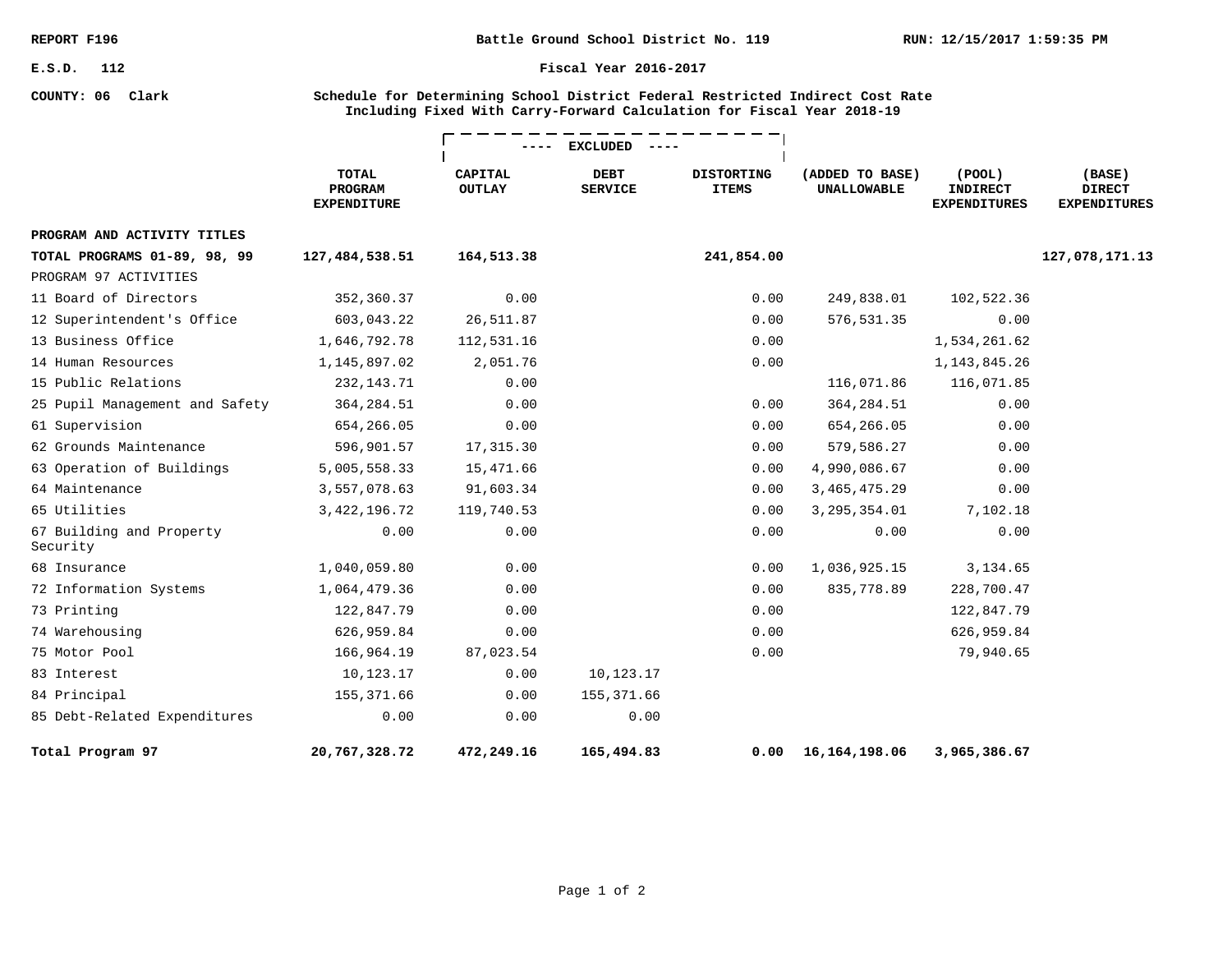| Battle Ground School District No. 119<br>REPORT F196                                          |                                               |                                                                       |                                                                                                                                                          |                                   |                                       | RUN: 12/15/2017 1:59:35 PM                             |                                                |  |  |
|-----------------------------------------------------------------------------------------------|-----------------------------------------------|-----------------------------------------------------------------------|----------------------------------------------------------------------------------------------------------------------------------------------------------|-----------------------------------|---------------------------------------|--------------------------------------------------------|------------------------------------------------|--|--|
| Fiscal Year 2016-2017<br>$_{\tt E.S.D.}$<br>112                                               |                                               |                                                                       |                                                                                                                                                          |                                   |                                       |                                                        |                                                |  |  |
| COUNTY: 06 Clark                                                                              |                                               |                                                                       | Schedule for Determining School District Federal Restricted Indirect Cost Rate<br>Including Fixed With Carry-Forward Calculation for Fiscal Year 2018-19 |                                   |                                       |                                                        |                                                |  |  |
|                                                                                               |                                               |                                                                       | EXCLUDED                                                                                                                                                 |                                   |                                       |                                                        |                                                |  |  |
|                                                                                               | <b>TOTAL</b><br>PROGRAM<br><b>EXPENDITURE</b> | CAPITAL<br><b>OUTLAY</b>                                              | DEBT<br><b>SERVICE</b>                                                                                                                                   | <b>DISTORTING</b><br><b>ITEMS</b> | (ADDED TO BASE)<br><b>UNALLOWABLE</b> | $($ POOL $)$<br><b>INDIRECT</b><br><b>EXPENDITURES</b> | (BASE)<br><b>DIRECT</b><br><b>EXPENDITURES</b> |  |  |
| Sub-Total All Programs                                                                        | 148, 251, 867. 23                             | 636,762.54                                                            | 165,494.83                                                                                                                                               | 241,854.00                        |                                       |                                                        | 3,965,386.67 127,078,171.13                    |  |  |
| Unallowable Costs                                                                             |                                               |                                                                       |                                                                                                                                                          |                                   | $-16, 164, 198.06$                    |                                                        | 16, 164, 198.06                                |  |  |
| TOTALS                                                                                        | 148,251,867.23                                | 636,762.54                                                            | 165,494.83                                                                                                                                               | 241,854.00                        |                                       |                                                        | 3,965,386.67 143,242,369.19                    |  |  |
|                                                                                               |                                               | *** FIXED WITH CARRY-FORWARD RESTRICTED INDIRECT RATE CALCULATION *** |                                                                                                                                                          |                                   |                                       |                                                        |                                                |  |  |
|                                                                                               | FY 14-15                                      |                                                                       |                                                                                                                                                          |                                   |                                       |                                                        |                                                |  |  |
| 1. FY 14-15 INDIRECT EXPENDITURES                                                             |                                               |                                                                       |                                                                                                                                                          | 3,869,577.84                      |                                       |                                                        |                                                |  |  |
| 2. FY 14-15 DIRECT EXPENDITURES                                                               |                                               |                                                                       |                                                                                                                                                          | 126,860,553.40                    |                                       |                                                        |                                                |  |  |
| 3. FY 14-15 OVER/UNDER RECOVERY (CALCULATED)                                                  |                                               |                                                                       |                                                                                                                                                          | $-535, 310.57$                    |                                       |                                                        |                                                |  |  |
| 4. FY 14-15 TOTAL POOL (LINE 1 + LINE 3)                                                      |                                               |                                                                       |                                                                                                                                                          | 3, 334, 267. 27                   |                                       |                                                        |                                                |  |  |
| 5. CALCULATED FY 14-15 RESTRICTED INDIRECT RATE TO BE USED IN FY 16-17                        |                                               |                                                                       |                                                                                                                                                          |                                   | 0.0263                                |                                                        |                                                |  |  |
|                                                                                               | FY 16-17                                      |                                                                       |                                                                                                                                                          |                                   |                                       |                                                        |                                                |  |  |
| 6. FY 16-17 INDIRECT EXPENDITURES FROM COLUMN 6                                               |                                               |                                                                       |                                                                                                                                                          | 3,965,386.67                      |                                       |                                                        |                                                |  |  |
| 7. FY 14-15 OVER/UNDER RECOVERY (LINE 3)                                                      |                                               |                                                                       |                                                                                                                                                          | $-535, 310.57$                    |                                       |                                                        |                                                |  |  |
| 8. FY 16-17 ADJUSTED IND POOL (LINE 6 + LINE 7)                                               |                                               |                                                                       |                                                                                                                                                          | 3,430,076.10                      |                                       |                                                        |                                                |  |  |
| 9. FY 16-17 DIRECT EXPENDITURES FROM COLUMN 7                                                 |                                               |                                                                       |                                                                                                                                                          | 143, 242, 369. 19                 |                                       |                                                        |                                                |  |  |
| 10. FY 16-17 RESTRICTED INDIRECT RATE (LINE 5)                                                |                                               |                                                                       |                                                                                                                                                          |                                   | 0.0263                                |                                                        |                                                |  |  |
| 11. FY 16-17 AMOUNT RECOVERED (LINE 9 * LINE 10)                                              |                                               |                                                                       |                                                                                                                                                          | 3,767,274.31                      |                                       |                                                        |                                                |  |  |
| 12. FY 16-17 OVER/UNDER RECOVER (LINE 8 - LINE 11)                                            |                                               |                                                                       |                                                                                                                                                          | $-337, 198.21$                    |                                       |                                                        |                                                |  |  |
| 13. FY 16-17 TOTAL POOL (LINE 6 + LINE 12)                                                    |                                               |                                                                       |                                                                                                                                                          | 3,628,188.46                      |                                       |                                                        |                                                |  |  |
| 14. CALCULATED FY 16-17 RESTRICTED INDIRECT RATE TO BE USED IN FY 18-19<br>(LINE 13 / LINE 9) |                                               |                                                                       |                                                                                                                                                          |                                   | 0.0253                                |                                                        |                                                |  |  |
|                                                                                               |                                               |                                                                       |                                                                                                                                                          |                                   |                                       |                                                        |                                                |  |  |
|                                                                                               |                                               |                                                                       |                                                                                                                                                          |                                   |                                       |                                                        |                                                |  |  |
|                                                                                               |                                               |                                                                       |                                                                                                                                                          |                                   |                                       |                                                        |                                                |  |  |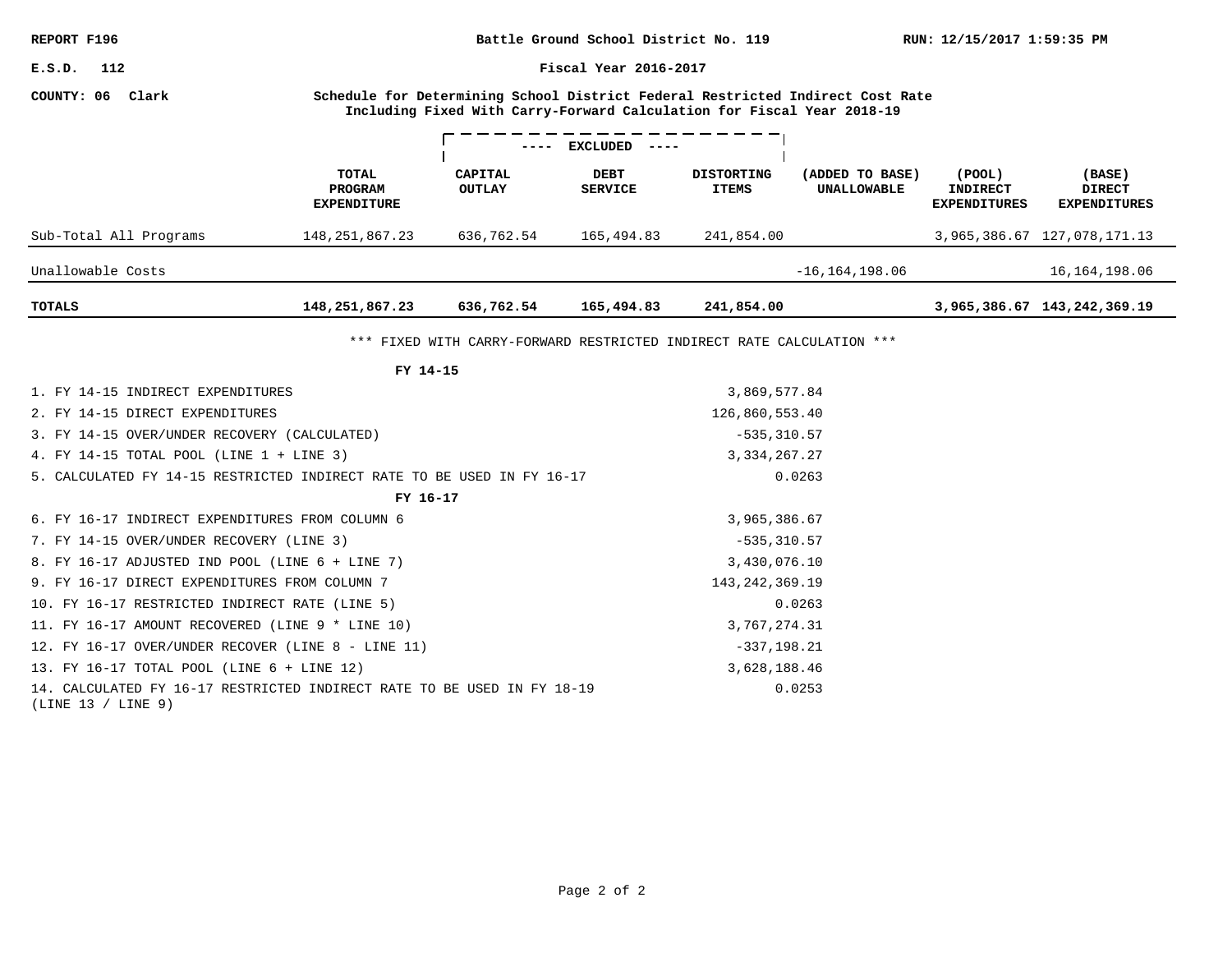**COUNTY: 06 Clark**

**Battle Ground School District No. 119**

#### **Fiscal Year 2016-2017**

### **Schedule for Determining School District Federal Unrestricted Indirect Cost Rate Including Fixed With Carry-Forward Calculation for FY 2018-19**

|                                      |                                               | <b>EXCLUDED</b>          |                               |                                   |                                       |                                                        |                                                |
|--------------------------------------|-----------------------------------------------|--------------------------|-------------------------------|-----------------------------------|---------------------------------------|--------------------------------------------------------|------------------------------------------------|
|                                      | <b>TOTAL</b><br>PROGRAM<br><b>EXPENDITURE</b> | CAPITAL<br><b>OUTLAY</b> | <b>DEBT</b><br><b>SERVICE</b> | <b>DISTORTING</b><br><b>ITEMS</b> | (ADDED TO BASE)<br><b>UNALLOWABLE</b> | $($ POOL $)$<br><b>INDIRECT</b><br><b>EXPENDITURES</b> | (BASE)<br><b>DIRECT</b><br><b>EXPENDITURES</b> |
| PROGRAM AND ACTIVITY TITLES          |                                               |                          |                               |                                   |                                       |                                                        |                                                |
| Total Programs 01-89, 98, 99         | 127,484,538.51                                | 164,513.38               |                               | 241,854.00                        |                                       |                                                        | 127,078,171.13                                 |
| PROGRAM 97 ACTIVITIES                |                                               |                          |                               |                                   |                                       |                                                        |                                                |
| 11 Board of Directors                | 352,360.37                                    | 0.00                     |                               | 0.00                              | 249,838.01                            | 102,522.36                                             |                                                |
| 12 Superintendents Office            | 603,043.22                                    | 26,511.87                |                               | 0.00                              |                                       | 576,531.35                                             |                                                |
| 13 Business Office                   | 1,646,792.78                                  | 112,531.16               |                               | 0.00                              |                                       | 1,534,261.62                                           |                                                |
| 14 Human Resources                   | 1,145,897.02                                  | 2,051.76                 |                               | 0.00                              |                                       | 1, 143, 845. 26                                        |                                                |
| 15 Public Relations                  | 232, 143. 71                                  | 0.00                     |                               |                                   | 116,071.86                            | 116,071.85                                             |                                                |
| 25 Pupil Management and Safety       | 364, 284.51                                   | 0.00                     |                               | 0.00                              |                                       | 364, 284.51                                            |                                                |
| 61 Supervision                       | 654,266.05                                    | 0.00                     |                               | 0.00                              |                                       | 654,266.05                                             |                                                |
| 62 Grounds Maintenance               | 596,901.57                                    | 17,315.30                |                               | 0.00                              |                                       | 579,586.27                                             |                                                |
| 63 Operation of Buildings            | 5,005,558.33                                  | 15,471.66                |                               | 0.00                              |                                       | 4,990,086.67                                           |                                                |
| 64 Maintenance                       | 3,557,078.63                                  | 91,603.34                |                               | 0.00                              |                                       | 3, 465, 475. 29                                        |                                                |
| 65 Utilities                         | 3, 422, 196. 72                               | 119,740.53               |                               | 0.00                              |                                       | 3,302,456.19                                           |                                                |
| 67 Building and Property<br>Security | 0.00                                          | 0.00                     |                               | 0.00                              |                                       | 0.00                                                   |                                                |
| 68 Insurance                         | 1,040,059.80                                  | 0.00                     |                               | 0.00                              |                                       | 1,040,059.80                                           |                                                |
| 72 Information Systems               | 1,064,479.36                                  | 0.00                     |                               | 0.00                              |                                       | 1,064,479.36                                           |                                                |
| 73 Printing                          | 122,847.79                                    | 0.00                     |                               | 0.00                              |                                       | 122,847.79                                             |                                                |
| 74 Warehousing                       | 626,959.84                                    | 0.00                     |                               | 0.00                              |                                       | 626,959.84                                             |                                                |
| 75 Motor Pool                        | 166,964.19                                    | 87,023.54                |                               | 0.00                              |                                       | 79,940.65                                              |                                                |
| 83 Interest                          | 10,123.17                                     | 0.00                     | 10,123.17                     |                                   |                                       |                                                        |                                                |
| 84 Principal                         | 155,371.66                                    | 0.00                     | 155, 371.66                   |                                   |                                       |                                                        |                                                |
| 85 Debt-Related Expenditures         | 0.00                                          | 0.00                     | 0.00                          |                                   |                                       |                                                        |                                                |
| Total Program 97                     | 20,767,328.72                                 | 472,249.16               | 165,494.83                    | 0.00                              | 365,909.87                            | 19,763,674.86                                          |                                                |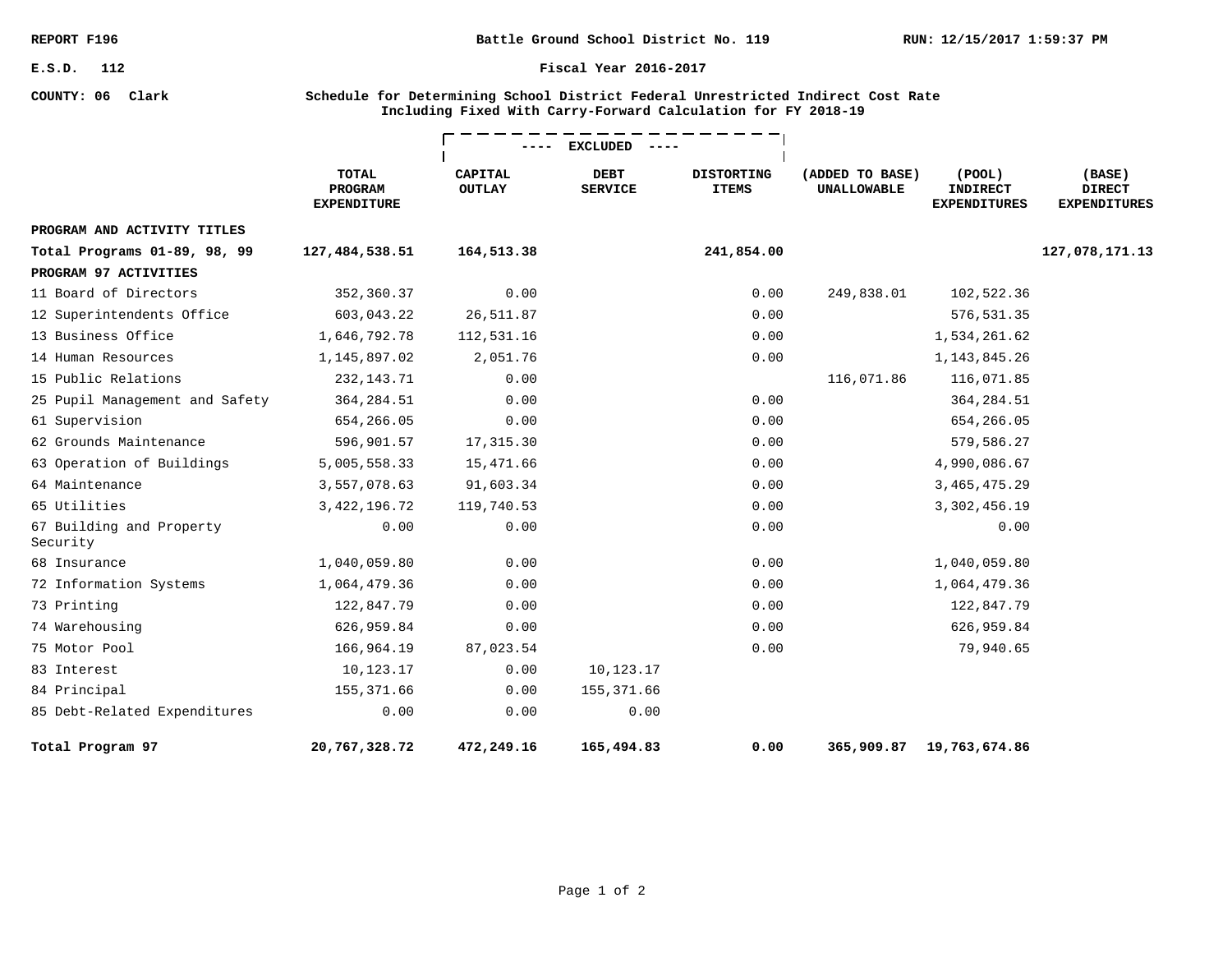| REPORT F196                                                                                                                                                           |                               | RUN: 12/15/2017 1:59:37 PM |                                                                         |                   |                    |                                        |                                      |  |  |
|-----------------------------------------------------------------------------------------------------------------------------------------------------------------------|-------------------------------|----------------------------|-------------------------------------------------------------------------|-------------------|--------------------|----------------------------------------|--------------------------------------|--|--|
| Fiscal Year 2016-2017<br>E.S.D.<br>112                                                                                                                                |                               |                            |                                                                         |                   |                    |                                        |                                      |  |  |
| COUNTY: 06 Clark<br>Schedule for Determining School District Federal Unrestricted Indirect Cost Rate<br>Including Fixed With Carry-Forward Calculation for FY 2018-19 |                               |                            |                                                                         |                   |                    |                                        |                                      |  |  |
|                                                                                                                                                                       | TOTAL                         | <b>CAPITAL</b>             | EXCLUDED<br><b>DEBT</b>                                                 | <b>DISTORTING</b> | (ADDED TO BASE)    | (POOL)                                 | (BASE)                               |  |  |
|                                                                                                                                                                       | PROGRAM<br><b>EXPENDITURE</b> | <b>OUTLAY</b>              | <b>SERVICE</b>                                                          | <b>ITEMS</b>      | <b>UNALLOWABLE</b> | <b>INDIRECT</b><br><b>EXPENDITURES</b> | <b>DIRECT</b><br><b>EXPENDITURES</b> |  |  |
| Sub-Total All Programs                                                                                                                                                | 148, 251, 867. 23             | 636,762.54                 | 165,494.83                                                              | 241,854.00        |                    |                                        | 19, 763, 674.86 127, 078, 171.13     |  |  |
| Unallowable Costs                                                                                                                                                     |                               |                            |                                                                         |                   | $-365,909.87$      |                                        | 365,909.87                           |  |  |
| Totals                                                                                                                                                                | 148,251,867.23                | 636,762.54                 | 165,494.83                                                              | 241,854.00        |                    |                                        | 19,763,674.86 127,444,081.00         |  |  |
|                                                                                                                                                                       |                               |                            | *** FIXED WITH CARRY-FORWARD UNRESTRICTED INDIRECT RATE CALCULATION *** |                   |                    |                                        |                                      |  |  |
|                                                                                                                                                                       | FY 14-15                      |                            |                                                                         |                   |                    |                                        |                                      |  |  |
| 1. FY 14-15 INDIRECT EXPENDITURES                                                                                                                                     |                               |                            |                                                                         | 17,816,386.42     |                    |                                        |                                      |  |  |
| 2. FY 14-15 DIRECT EXPENDITURES                                                                                                                                       |                               |                            |                                                                         | 112, 913, 744.82  |                    |                                        |                                      |  |  |
| 3. FY 14-15 OVER (UNDER) RECOVERY                                                                                                                                     |                               |                            |                                                                         | $-232,800.80$     |                    |                                        |                                      |  |  |
| 4. FY 14-15 TOTAL POOL (LINE 1 + LINE 3)                                                                                                                              |                               |                            |                                                                         | 17,583,585.62     |                    |                                        |                                      |  |  |
| 5. CALCULATED FY 14-15 UNRESTRICTED INDIRECT RATE TO BE USED IN FY 16-17                                                                                              |                               |                            |                                                                         |                   | 0.1557             |                                        |                                      |  |  |
|                                                                                                                                                                       | FY 16-17                      |                            |                                                                         |                   |                    |                                        |                                      |  |  |
| 6. FY 16-17 INDIRECT EXPENDITURES FROM COLUMN 6                                                                                                                       |                               |                            |                                                                         | 19,763,674.86     |                    |                                        |                                      |  |  |
| 7. FY 14-15 OVER (UNDER) RECOVERY (LINE 3)                                                                                                                            |                               |                            |                                                                         | $-232,800.80$     |                    |                                        |                                      |  |  |
| 8. FY 16-17 ADJUSTED INDIRECT POOL (LINE 6 + LINE 7)                                                                                                                  |                               |                            |                                                                         | 19,530,874.06     |                    |                                        |                                      |  |  |
| 9. FY 16-17 DIRECT EXPENDITURES FROM COLUMN 7                                                                                                                         |                               |                            |                                                                         | 127, 444, 081.00  |                    |                                        |                                      |  |  |
| 10. FY 16-17 UNRESTRICTED INDIRECT RATE (LINE 5)                                                                                                                      |                               |                            |                                                                         |                   | 0.1557             |                                        |                                      |  |  |
| 11. FY 16-17 AMOUNT RECOVERED (LINE 9 * LINE 10)<br>19,843,043.41                                                                                                     |                               |                            |                                                                         |                   |                    |                                        |                                      |  |  |
| 12. FY 16-17 OVER (UNDER) RECOVER (LINE 8 - LINE 11)<br>$-312, 169.36$                                                                                                |                               |                            |                                                                         |                   |                    |                                        |                                      |  |  |
| 13. FY 16-17 TOTAL POOL (LINE 6 + LINE 12)                                                                                                                            |                               |                            |                                                                         | 19, 451, 505.50   |                    |                                        |                                      |  |  |
| 14. CALCULATED FY 16-17 UNRESTRICTED INDIRECT RATE TO BE USED IN FY 18-19<br>(LINE 13 / LINE 9)                                                                       |                               |                            |                                                                         |                   | 0.1526             |                                        |                                      |  |  |
|                                                                                                                                                                       |                               |                            |                                                                         |                   |                    |                                        |                                      |  |  |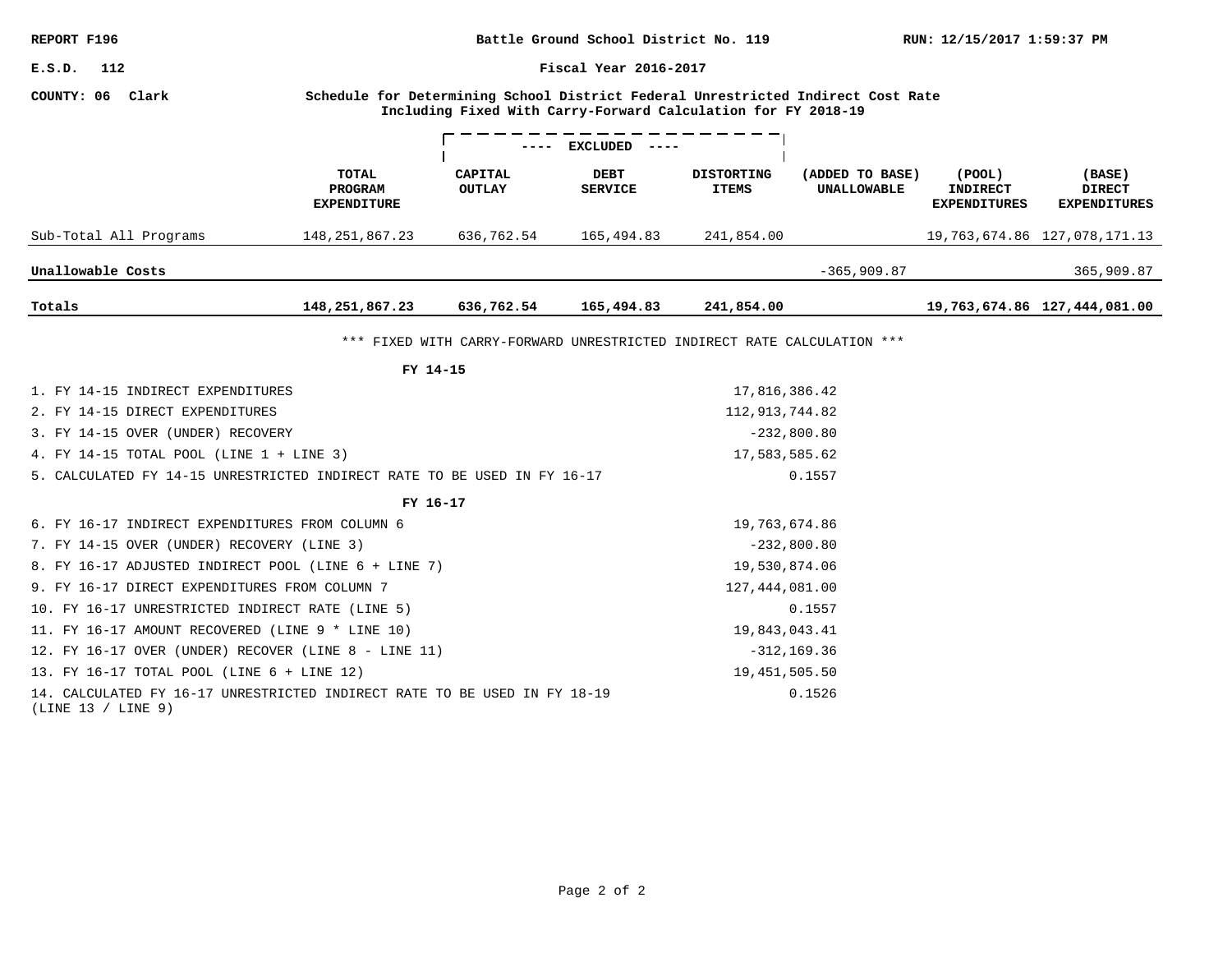**COUNTY: 06 Clark**

#### **General Fund**

### **Resource to Program Expenditure Report**

### **For the Year Ended August 31, 2017**

|    |                                                    | Program<br>Expenditures | State<br>Resources | Federal<br>Resources | Other<br>Resources |
|----|----------------------------------------------------|-------------------------|--------------------|----------------------|--------------------|
|    | <b>BASIC EDUCATION PROGRAMS</b>                    |                         |                    |                      |                    |
| 01 | Basic Education                                    | 74,797,509.24           | 58, 424, 724.00    | 54, 573. 20          | 16, 318, 212.04    |
| 02 | Alternative Learning Experience (ALE)              | 9, 134, 387. 26         | 9,121,043.49       | 0.00                 | 13,343.77          |
| 03 | Dropout Reengagement                               | 145,466.40              | 145,466.40         | 0.00                 | 0.00               |
| 31 | Vocational-Basic, State                            | 5,481,943.08            | 5,304,903.68       | 99, 243. 29          | 77,796.11          |
| 34 | Middle School Career and Technical Ed, State       | 359,756.44              | 359,756.44         | 0.00                 | 0.00               |
| 45 | Skill Center-Basic, State                          | 0.00                    | 0.00               | 0.00                 | 0.00               |
| 97 | Districtwide Support                               | 20, 767, 328. 72        | 16, 126, 694. 48   | 0.00                 | 4,640,634.24       |
|    | TOTAL BASIC EDUCATIONAL PROGRAMS                   | 110,686,391.14          | 89,482,588.49      | 153,816.49           | 21,049,986.16      |
|    | OTHER INSTRUCTIONAL PROGRAMS                       |                         |                    |                      |                    |
| 11 | Federal Stimulus - Title I                         | 0.00                    | 0.00               | 0.00                 | 0.00               |
| 12 | Federal Stimulus - School Improvement              | 0.00                    | 0.00               | 0.00                 | 0.00               |
| 13 | Federal Stimulus - State Fiscal Stabilization Fund | 0.00                    | 0.00               | 0.00                 | 0.00               |
| 14 | Federal Stimulus - IDEA                            | 0.00                    | 0.00               | 0.00                 | 0.00               |
| 18 | Federal Stimulus - Competitive Grants              | 0.00                    | 0.00               | 0.00                 | 0.00               |
| 19 | Federal Stimulus - Other                           | 0.00                    | 0.00               | 0.00                 | 0.00               |
| 21 | Special Education-Supplemental, State              | 15,390,067.06           | 13, 179, 897.51    | 257, 273.43          | 1,952,896.12       |
| 22 | Special Education - Infants and Toddlers - State   | 312,740.37              | 312,740.37         | 0.00                 | 0.00               |
| 24 | Special Education-Supplemental, Federal            | 2,607,128.07            | 0.00               | 2,607,128.07         | 0.00               |
| 25 | Special Education - Infants and Toddlers - Federal | 0.00                    | 0.00               | 0.00                 | 0.00               |
| 26 | Special Education-Institutions, State              | 0.00                    | 0.00               | 0.00                 | 0.00               |
| 29 | Special Education-Other, Federal                   | 0.00                    | 0.00               | 0.00                 | 0.00               |
| 38 | Vocational, Federal                                | 59, 119. 43             | 0.00               | 59, 119. 43          | 0.00               |
| 39 | Vocational, Other Categorical                      | 0.00                    | 0.00               | 0.00                 | 0.00               |
| 46 | Skill Center, Federal                              | 0.00                    | 0.00               | 0.00                 | 0.00               |
| 51 | ESEA Disadvantaged, Federal                        | 1,547,732.39            | 0.00               | 1,547,732.39         | 0.00               |
| 52 | Other Title Grants Under ESEA, Federal             | 365,064.35              | 0.00               | 365,064.35           | 0.00               |
| 53 | ESEA Migrant, Federal                              | 0.00                    | 0.00               | 0.00                 | 0.00               |
| 54 | Reading First, Federal                             | 0.00                    | 0.00               | 0.00                 | 0.00               |
| 55 | Learning Assistance, State                         | 2,306,153.31            | 2, 272, 722.52     | 0.00                 | 33,430.79          |
| 56 | State Inst, Centers and Homes                      | 0.00                    | 0.00               | 0.00                 | 0.00               |
| 57 | State Inst, Neglected and Delinquent, Federal      | 0.00                    | 0.00               | 0.00                 | 0.00               |
| 58 | Special and Pilot Programs, State                  | 372,171.50              | 372,171.50         | 0.00                 | 0.00               |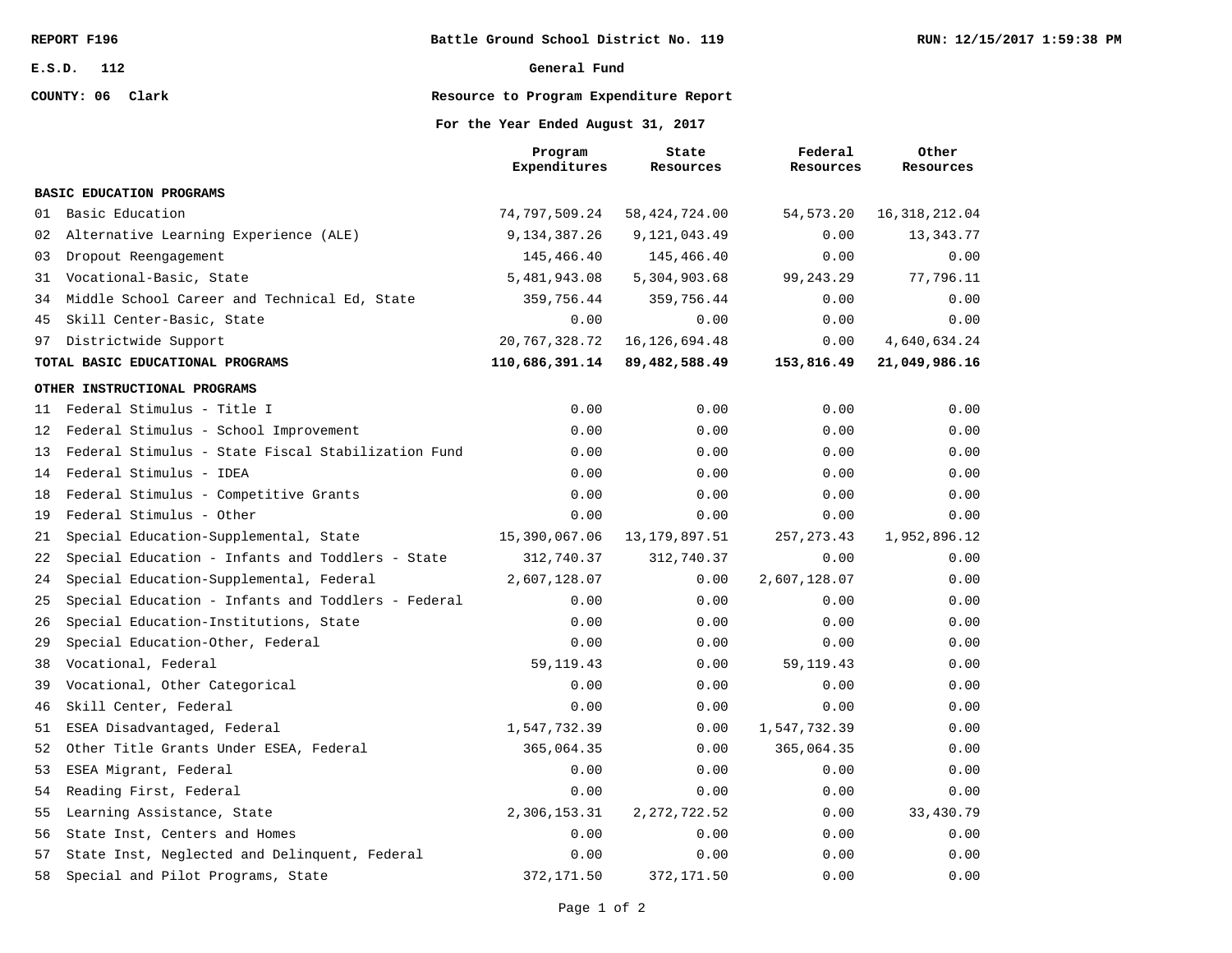**COUNTY: 06 Clark**

### **General Fund**

# **Resource to Program Expenditure Report**

### **For the Year Ended August 31, 2017**

|    |                                            | Program<br>Expenditures | State<br>Resources                  | Federal<br>Resources | Other<br>Resources |
|----|--------------------------------------------|-------------------------|-------------------------------------|----------------------|--------------------|
|    | OTHER INSTRUCTIONAL PROGRAMS               |                         |                                     |                      |                    |
| 59 | Institutions - Juveniles in Adult Jails    | 0.00                    | 0.00                                | 0.00                 | 0.00               |
| 61 | Head Start, Federal                        | 0.00                    | 0.00                                | 0.00                 | 0.00               |
| 62 | Math & Science, Professional Dev., Federal | 0.00                    | 0.00                                | 0.00                 | 0.00               |
| 64 | Limited English Proficiency, Federal       | 135,609.13              | 0.00                                | 135,609.13           | 0.00               |
| 65 | Transitional Bilingual, State              | 890,644.34              | 890,644.34                          | 0.00                 | 0.00               |
| 67 | Indian Education, Federal, JOM             | 0.00                    | 0.00                                | 0.00                 | 0.00               |
| 68 | Indian Education, Federal, ED              | 0.00                    | 0.00                                | 0.00                 | 0.00               |
| 69 | Compensatory, Other                        | 0.00                    | 0.00                                | 0.00                 | 0.00               |
| 71 | Traffic Safety                             | 0.00                    | 0.00                                | 0.00                 | 0.00               |
| 73 | Summer School                              | 0.00                    | 0.00                                | 0.00                 | 0.00               |
| 74 | Highly Capable                             | 129,820.30              | 129,820.30                          | 0.00                 | 0.00               |
| 75 | Professional Development, State            | 0.00                    | 0.00                                | 0.00                 | 0.00               |
| 76 | Targeted Assistance, Federal               | 0.00                    | 0.00                                | 0.00                 | 0.00               |
| 78 | Youth Training Programs, Federal           | 0.00                    | 0.00                                | 0.00                 | 0.00               |
| 79 | Instructional Programs, Other              | 1,475,567.75            | 132,973.01                          | 1,071,296.88         | 271, 297.86        |
|    | TOTAL OTHER INSTRUCTIONAL PROGRAMS         | 25,591,818.00           | 17,290,969.55                       | 6,043,223.68         | 2,257,624.77       |
|    | OTHER PROGRAMS                             |                         |                                     |                      |                    |
| 81 | Public Radio/Television                    | 0.00                    | 0.00                                | 0.00                 | 0.00               |
| 86 | Community Schools                          | 439, 453.60             | 0.00                                | 0.00                 | 439,453.60         |
| 88 | Child Care                                 | 98,381.60               | 3,220.20                            | 2,695.03             | 92,466.37          |
| 89 | Other Community Services                   | 83,790.10               | 0.00                                | 18,046.99            | 65,743.11          |
| 98 | School Food Services                       | 3,206,741.38            | 58,172.00                           | 1,973,442.62         | 1, 175, 126.76     |
| 99 | Pupil Transportation                       | 8, 145, 291.41          | 7,951,330.35                        | 0.00                 | 193,961.06         |
|    | TOTAL OTHER PROGRAMS                       | 11,973,658.09           | 8,012,722.55                        | 1,994,184.64         | 1,966,750.90       |
|    | <b>TOTALS</b>                              |                         | 148, 251, 867. 23 114, 786, 280. 59 | 8,191,224.81         | 25, 274, 361.83    |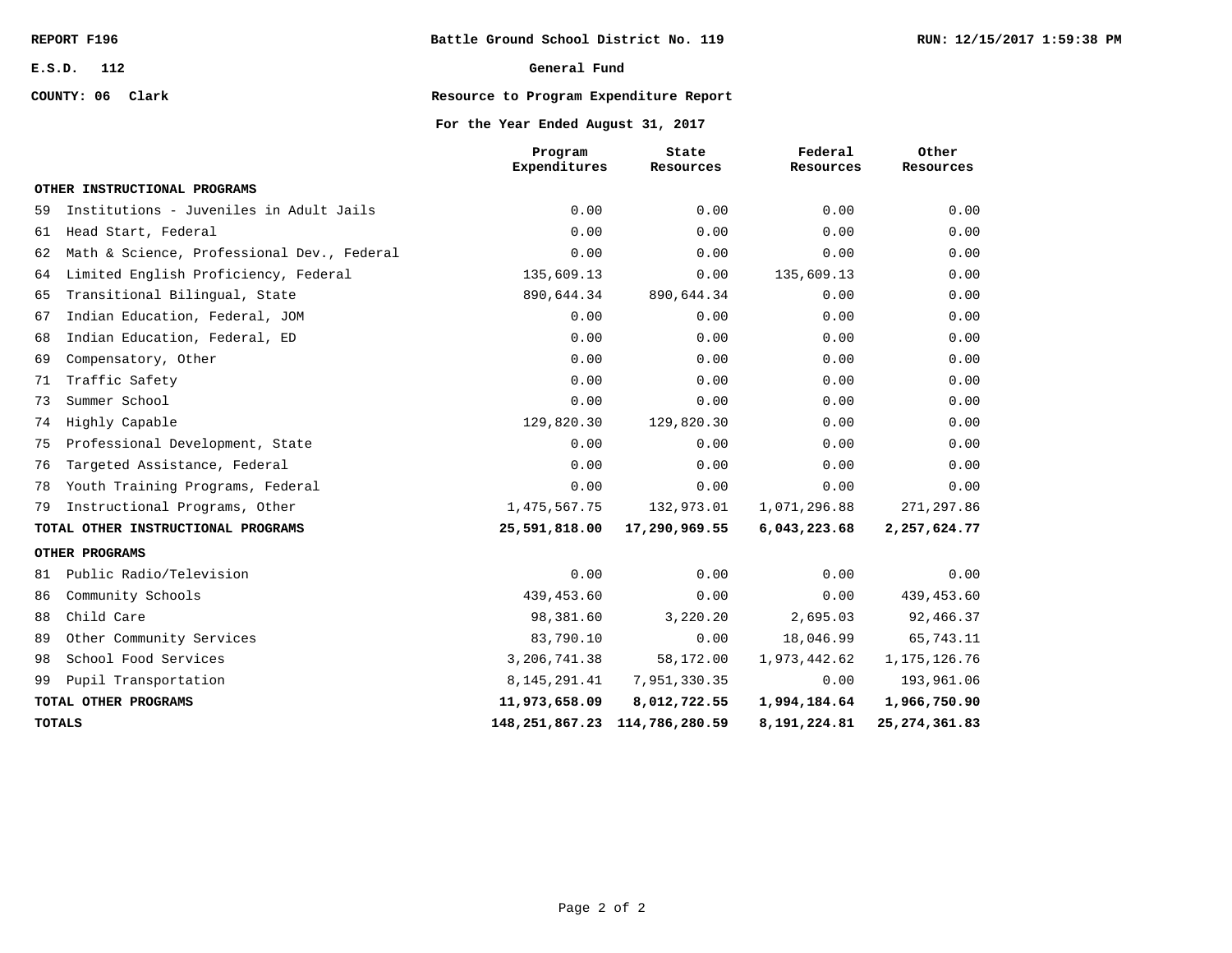**REPORT F196**

**Battle Ground School District No. 119**

**E.S.D. 112**

# **Preliminary Special Education Maintenance of Effort**

**COUNTY: 06**

**Clark Fiscal Year 2016-2017**

This Special Education MOE test is preliminary and does not incorporate any provisions for reducing local effort pursuant to IDEA regulations. Adjustments may be made to the data below through December following the fiscal year end. Therefore, this may change the results to the final test completed after the December adjustments.

| Preliminary FY 2016-2017 to FY 2015-2016 Aggregate Maintenance of Effort Test                                                                                                 | $FY$ 15 - 16<br>Actual (A) | $FY$ 16 - 17<br>Actual (B) |
|-------------------------------------------------------------------------------------------------------------------------------------------------------------------------------|----------------------------|----------------------------|
| 1. Program 21 direct expenditures: Program 21 expenditures must include expenditure amounts related to                                                                        | 13,970,409.56              | 15,390,067.06              |
| Revenue Account 4121 and 3121 redirected through the apportionment process to another school district or<br>ESD.                                                              |                            |                            |
| 2. Minus Revenue 7121 Payments From Other Districts.                                                                                                                          | 0.00                       | 0.00                       |
| 3. Minus Revenue 6321 Special Education-Medicaid Reimbursements.                                                                                                              | 134,378.07                 | 192,681.72                 |
| 4. Equals aggregate special education expenditures for resident special education students.                                                                                   | 13,836,031.49              | 15,197,385.34              |
| 5. Preliminary Aggregate Maintenance of Effort Test (4B minus 4A). (A positive amount means the test was<br>passed and a negative amount indicates non-compliance.)           |                            | 1,361,353.85               |
| Preliminary FY 2016-2017 to FY 2015-2016 Per Pupil Maintenance of Effort Test                                                                                                 |                            |                            |
| 6. Resident special education students (updated by OSPI).                                                                                                                     | 1,672.33                   | 1,751.00                   |
| 7. Expenditures per pupil (line 4/line 6).                                                                                                                                    | 8,273.50                   | 8,679.26                   |
| 8. Preliminary Per Pupil Maintenance of Effort Test (7B minus 7A). (A positive amount means the test was<br>passed and a negative amount indicates non-compliance.)           |                            | 405.76                     |
| Preliminary Year-End Local Special Education Maintenance of Effort Test FY 2016-2017 to FY 2015-2016 Aggregate                                                                |                            |                            |
| Maintenance of Effort Test                                                                                                                                                    |                            |                            |
| 9. Resource to program expenditure report Other Resources for Program 21 for the current year is compared<br>to Other Resources for Program 21 for the prior year.            | 3,565,899.84               | 1,952,896.12               |
| 10. Preliminary Local Aggregate Maintenance of Effort Test (9B minus 9A). (A positive amount means the test<br>was passed and a negative amount indicates non-compliance.)    |                            | $-1,613,003.72$            |
| 11. Expenditures per pupil (line 9/line 6).                                                                                                                                   | 2,132.29                   | 1,115.30                   |
| 12. Preliminary Local Per Pupil Maintenance of Effort Test (11B) minus 11A). (A positive amount means the<br>test was passed and a negative amount indicates non-compliance.) |                            | $-1,016.99$                |

#### **Notes:**

**A. Actual revenue and expenditure data are obtained from F-196 data.**

**B. Resident special education student data as shown on line 6 are obtained from 1220 Reports and include students in ages 3-PreK, and K-21.**

**C. Based on the information to date, the school district has passed the preliminary year-end Maintenance of Effort Test if \*ONE\* of the values on line 5, 8, 10, \*OR\* 12 is a zero or positive.**

**D. In accordance with WAC 392-172A-06015, districts relying on the local aggregate to pass MOE must look back to the last fiscal year the district relied on the local aggregate test.**

**If \*ALL\* values on lines 5, 8, 10 \*AND\* 12 are negative, the district is non-compliant for the preliminary year-end Maintenance of Effort Test.**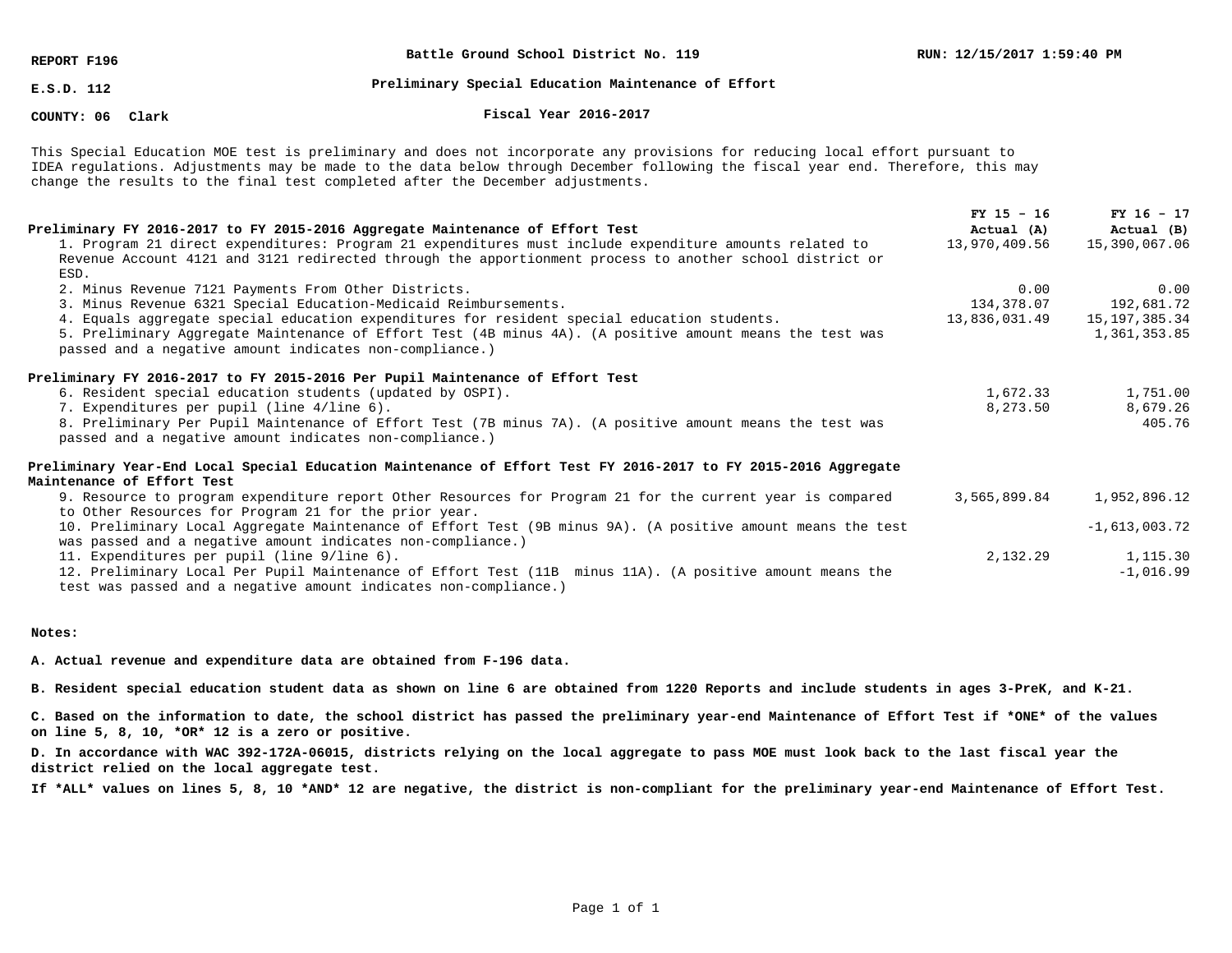### **Preliminary Federal Cross-Cutting Maintenance of Effort Battle Ground School District No. 119 Fiscal Year 2016-2017**

This is the preliminary Federal Cross-Cutting Maintenance of Effort. Adjustments may be made to the data below through December following the fiscal year end. Therefore, this may change the results to the final test completed after the December adjustments.

Data Items Used in the Federal Cross-Cutting Maintenance of Effort Test

### **Food Services Deficit Calculation**

| Description                         | Operation                        |         | FY 2016 - 17      | FY 2015 - 16   | FY 2016 - 17 FY 2015 - 16                                                  |
|-------------------------------------|----------------------------------|---------|-------------------|----------------|----------------------------------------------------------------------------|
| Total Expenditures                  | $+$                              | (plus)  | 148, 251, 867. 23 | 141,183,509.50 | Total Program 98<br>3, 206, 741.38 3, 172, 691.99<br>$+$                   |
| Public Radio/Television             | $\overline{\phantom{m}}$         | (minus) | 0.00              | 0.00           | Revenue 2298 (Local)<br>1,086,327.91 1,006,020.57                          |
| Community Schools                   | $\overline{\phantom{a}}$         | (minus) | 439,453.60        | 469,758.12     | Revenue 4198 (State)<br>58,172.00<br>59,655.95                             |
| Child Care                          | $\overline{\phantom{a}}$         | (minus) | 98,381.60         | 96,126.16      | Revenue 4398 (State)<br>0.00<br>0.00<br>$\equiv$                           |
| Other Community Services            | $\overline{\phantom{a}}$         | (minus) | 83,790.10         | 89, 484. 74    | Revenue 6198 (Fed)<br>1,734,664.62 1,785,676.40                            |
| School Food Services                | $\overline{\phantom{a}}$         | (minus) | 3,206,741.38      | 3,172,691.99   | Revenue 6298 (Fed)<br>0.00<br>0.00<br>$\equiv$                             |
| Debt Service, Interest              | $\overline{\phantom{0}}$         | (minus) | 10,123.17         | 13,596.78      | 0.00<br>0.00<br>Revenue 6398 (Fed)                                         |
| Debt Service, Principal             | $\overline{\phantom{a}}$         | (minus) | 155,371.66        | 151,898.05     | Revenue 6998 (Fed)<br>238,778.00<br>264,086.02<br>$\overline{\phantom{a}}$ |
| Debt Service, Debt Related          | $\overline{\phantom{a}}$         | (minus) | 0.00              | 0.00           | 35,964.40<br>Revenue 7198 (Other)<br>28, 354.98                            |
| Expenditures                        |                                  |         |                   |                | 0.00<br>0.00<br>Revenue 8198 (Other)                                       |
| Capital Outlay, All Object 9        |                                  | (minus) | 636,762.54        | 768,765.07     | TOTAL FOOD SERVICES DEFICIT<br>52,834.45<br>28,898.07                      |
| Federal, General Purpose Revenue    | $\overline{\phantom{a}}$         | (minus) | 32.50             | 321.57         |                                                                            |
| Federal, Special Purpose Revenue    | $\overline{\phantom{a}}$         | (minus) | 8,191,224.81      | 7,557,973.78   | Note:                                                                      |
| Food Service Deficit                | $+$                              | (plus)  | 52,834.45         | 28,898.07      |                                                                            |
| Food Services Revenue, Federal      | $+$                              | (plus)  | 1,734,664.62      | 1,785,676.40   | If Total Food Service Deficit is a positive                                |
| Food Services Revenue, Federal      | $\begin{array}{c} + \end{array}$ | (plus)  | 0.00              | 0.00           | amount, it is added to the total aggregate                                 |
| Food Services Revenue, Federal      | $\pm$                            | (plus)  | 0.00              | 0.00           | expenditures. If Total Food Service                                        |
|                                     | $+$                              |         |                   | 264,086.02     | Deficit is a negative amount, zero dollars                                 |
| Food Services Revenue, USDA         |                                  | (plus)  | 238,778.00        |                | are displayed.                                                             |
| Commodities                         |                                  |         |                   |                |                                                                            |
| Capital Outlay, Stim, Title I       | $+$                              | (plus)  | 0.00              |                |                                                                            |
| Capital Outlay, Stim, Schl Imprv    | $\begin{array}{c} + \end{array}$ | (plus)  | 0.00              |                |                                                                            |
| Capital Outlay, Stim, SFSF          | $+$                              | (plus)  | 0.00              |                |                                                                            |
| Capital Outlay, Stim, IDEA          | $+$                              | (plus)  | 0.00              |                |                                                                            |
| Capital Outlay, Stim, Compt Grants  | $+$                              | (plus)  | 0.00              |                |                                                                            |
| Capital Outlay, Stim, Other         | $+$                              | (plus)  | 0.00              |                |                                                                            |
| Capital Outlay, Sp Ed, Sup, Fed     | $\pm$                            | (plus)  | 0.00              | 0.00           |                                                                            |
| Capital Outlay, Sp Ed, Inst, St     | $\begin{array}{c} + \end{array}$ | (plus)  | 0.00              | 0.00           |                                                                            |
| Capital Outlay, Sp Ed, Oth, Fed     | $\begin{array}{c} + \end{array}$ | (plus)  | 0.00              | 0.00           |                                                                            |
| Capital Outlay, Voc, Fed            | $+$                              | (plus)  | 0.00              | 0.00           |                                                                            |
| Capital Outlay, Voc, Other          | $\pm$                            | (plus)  | 0.00              | 0.00           |                                                                            |
| Capital Outlay, Skill Cntr, Fed     | $+$                              | (plus)  | 0.00              | 0.00           |                                                                            |
| Capital Outlay, ESEA Disadvantaged- | $+$                              | (plus)  | 0.00              | 0.00           |                                                                            |
| Federal                             |                                  |         |                   |                |                                                                            |
| Capital Outlay, Other Title Grants  | $+$                              | (plus)  | 0.00              | 0.00           |                                                                            |
| Under ESEA-Federal                  |                                  |         |                   |                |                                                                            |
| Capital Outlay, ESEA Migrant-       | $+$                              | (plus)  | 0.00              | 0.00           |                                                                            |
| Federal                             |                                  |         |                   |                |                                                                            |
| Capital Outlay, Read First, Fed     | $+$                              | (plus)  | 0.00              | 0.00           |                                                                            |
| Capital Outlay, St In, Ctr/Hm, D    | $\begin{array}{c} + \end{array}$ | (plus)  | 0.00              | 0.00           |                                                                            |
| Capital Outlay, St In, N/D, Fed     | $+$                              | (plus)  | 0.00              | 0.00           |                                                                            |
| Capital Outlay, In, Juveniles in    | $+$                              | (plus)  | 0.00              | 0.00           |                                                                            |
| Adult Jails                         |                                  |         |                   |                |                                                                            |
| Capital Outlay, Head Start, Fed     | $+$                              | (plus)  | 0.00              | 0.00           |                                                                            |
| Capital Outlay, MS, Pro Dv, Fed     | $+$                              | (plus)  | 0.00              | 0.00           |                                                                            |
| Capital Outlay, LEP, Fed            | $\begin{array}{c} + \end{array}$ | (plus)  | 0.00              | 0.00           |                                                                            |
|                                     | $\pm$                            |         | 0.00              | 0.00           |                                                                            |
| Capital Outlay, Ind Ed, Fd, JOM     |                                  | (plus)  |                   |                |                                                                            |
| Capital Outlay, Ind Ed, Fd, ED      | $+$                              | (plus)  | 0.00              | 0.00           |                                                                            |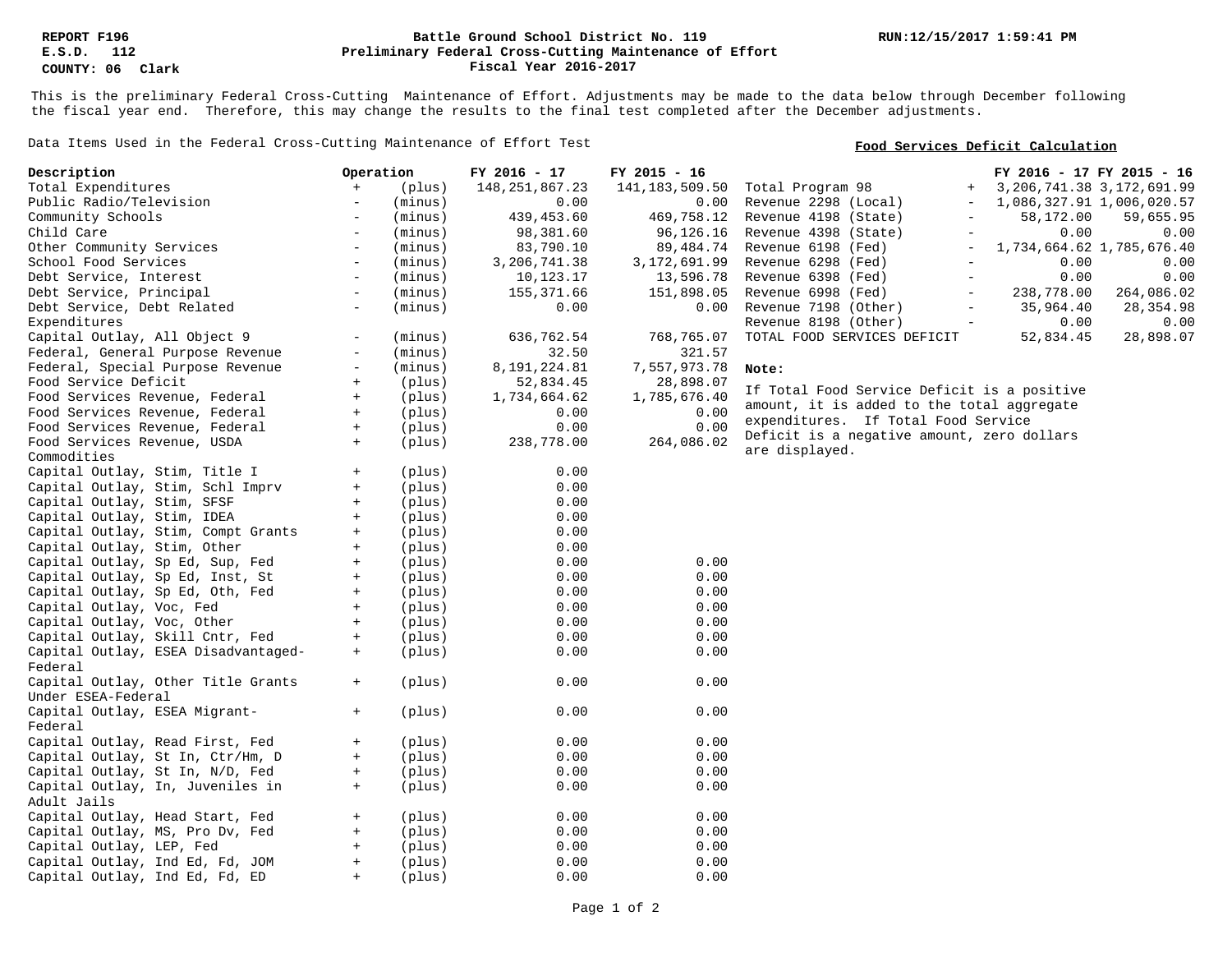**REPORT F196 E.S.D. 112**

**COUNTY: 06 Clark**

### **Preliminary Federal Cross-Cutting Maintenance of Effort Battle Ground School District No. 119 Fiscal Year 2016-2017**

| Description                   |                                    |        | Operation         | $FY$ 2016 - 17 | $FY$ 2015 - 16 |
|-------------------------------|------------------------------------|--------|-------------------|----------------|----------------|
| Capital Outlay, Comp, Othr    |                                    | $+$    | (plus)            | 0.00           | 0.00           |
|                               | Capital Outlay, Target Asst, Fed   | $+$    | (plus)            | 0.00           | 0.00           |
|                               | Capital Outlay, Yth Trg Pm, Fed    | $^{+}$ | (plus)            | 0.00           | 0.00           |
|                               | Capital Outlay, Inst Pgm, Othr     | $^{+}$ | (plus)            | 27,444.31      | 15,029.45      |
|                               | Capital Outlay, Public Radio/TV    | $^{+}$ | (plus)            | 0.00           | 0.00           |
| Capital Outlay, Comm Schools  |                                    | $^{+}$ | (plus)            | 0.00           | 0.00           |
| Capital Outlay, Child Care    |                                    | $+$    | (plus)            | 0.00           | 0.00           |
| Capital Outlay, Othr Comm Srv |                                    | $+$    | (plus)            | 0.00           | 0.00           |
| Capital Outlay, Food Services |                                    | $+$    | (plus)            | 41,094.56      | 0.00           |
|                               | Total Expenditures for Preliminary | $=$    | equals)           | 137,524,801.81 | 130,956,583.18 |
| Maintenance of Effort         |                                    |        |                   |                |                |
|                               |                                    |        | FY 16-17/FY 15-16 |                | 1.05           |

The amount for the current fiscal year should be at least 90 percent of the previous year's amount.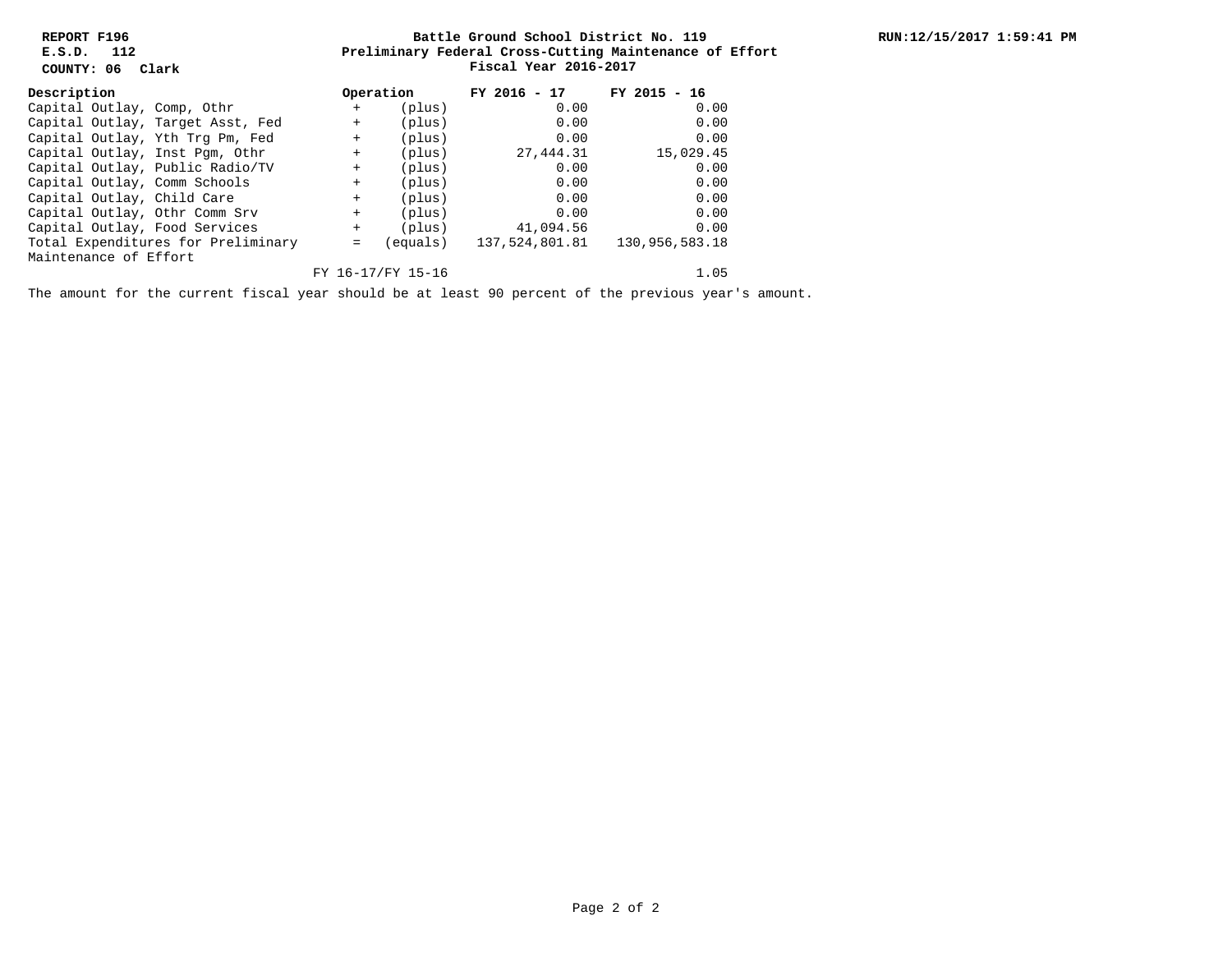**REPORT F-196**

**COUNTY: 06 Clark**

**Battle Ground School District No. 119**

**E.S.D. 112 Fiscal Year 2016-2017**

**Preliminary Vocational Education Maintenance of Effort**

**This is the preliminary Vocational Education Maintenance of Effort. Adjustments may be made to the data below through December following the fiscal year end. Therefore, this may change the results to the final test completed after the December adjustments.**

| Description                                                    | Operation           | FY 2016 - 17 | $FY$ 2015 - 16 |
|----------------------------------------------------------------|---------------------|--------------|----------------|
| Program 31, Vocational--Basic State                            | + (plus)            | 5,481,943.08 | 5,760,330.43   |
| Program 34, Middle School Career and Technical Education-State | + (plus)            | 359,756.44   | 268,820.02     |
| Program 38, Vocational--Federal                                | + (plus)            | 59, 119. 43  | 53,650.82      |
| Program 39, Vocational--Other Categorical                      | + (plus)            | 0.00         | 0.00           |
| Program 45, Skill Center--State                                | + (plus)            | 0.00         | 0.00           |
| Program 46, Skill Center--Federal                              | + (plus)            | 0.00         | 0.00           |
| Secondary Vocational Education Revenue                         | - (minus)           | 159,917.56   | 157,713.66     |
| Skill Center Revenue                                           | - (minus)           | 0.00         | 0.00           |
| Secondary Vocational Education Revenue                         | - (minus)           | 0.00         | 0.00           |
| Total Expenditures for Preliminary Maintenance of Effort       | $=$ equals          | 5,740,901.39 | 5,925,087.61   |
|                                                                | FY 16-17 / FY 15-16 |              | 0.97           |

This report is for information only and does not reflect on the financial condition of the district.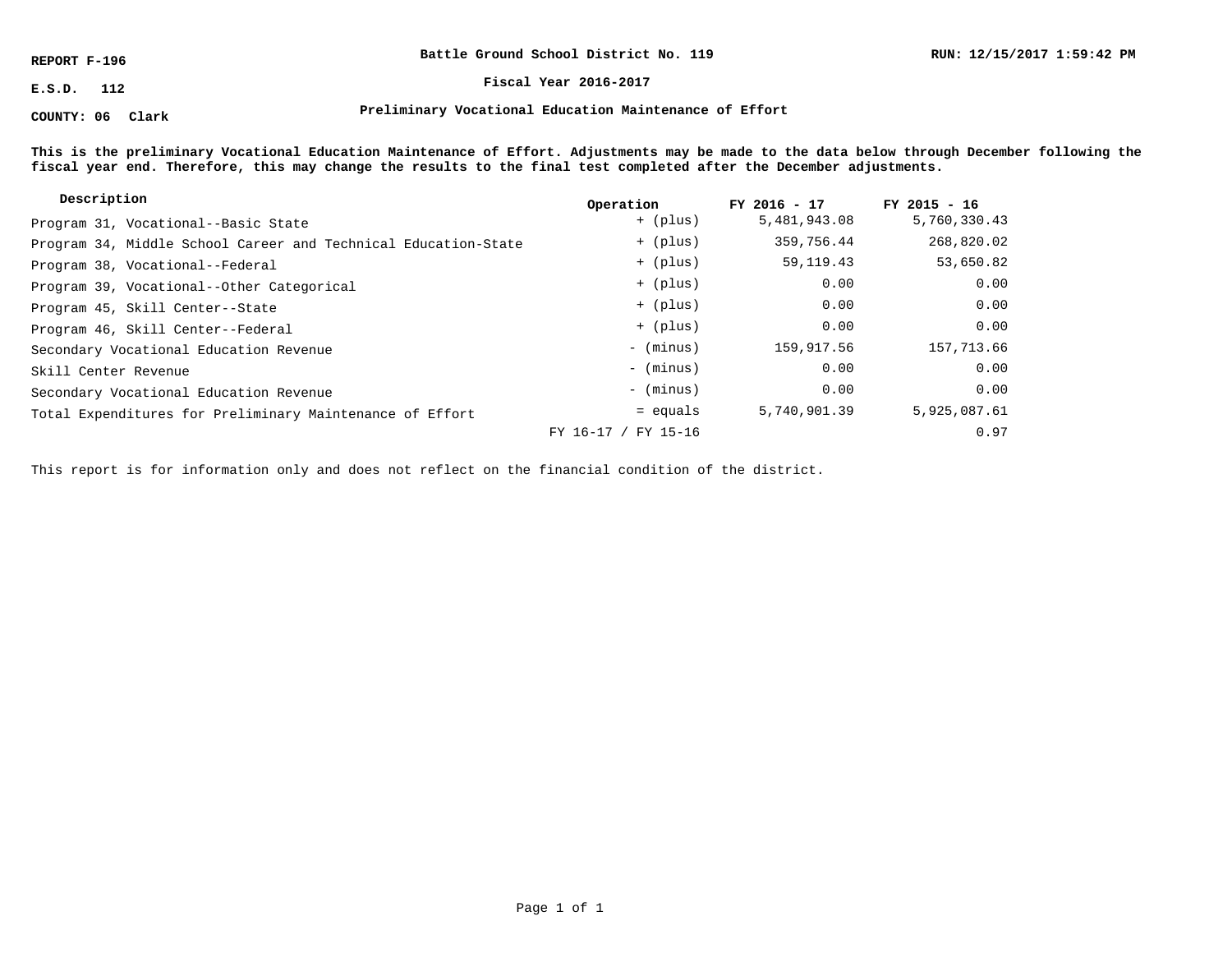| REPORT F196      |                                             | RUN: 12/15/2017 1:59:44 PM |
|------------------|---------------------------------------------|----------------------------|
| E.S.D.<br>112    | Battle Ground School District No.119        |                            |
| COUNTY: 06 Clark | Financial Edit Report Fiscal Year 2016-2017 |                            |

**GENERAL FUND**

| Type | Number | Message                                                                                                                                                                                                                                                        | Amount 1     | Amount 2     |
|------|--------|----------------------------------------------------------------------------------------------------------------------------------------------------------------------------------------------------------------------------------------------------------------|--------------|--------------|
| Info | 1.537  | On the Balance Sheet GF G.L. 240, Cash on Deposit with County<br>Treasurer, is not equal to F-197 County Treasurer Item 240,<br>Cash on Deposit with County Treasurer.                                                                                         | 955,704.79   | 1,090,132.18 |
| Info | 1.538  | On the Balance Sheet GF G.L. 241, Minus Outstanding Warrants,<br>is not equal to F-197 County Treasurer Item 241, Minus<br>Outstanding Warrants.                                                                                                               | 1,068,819.13 | 1,068,926.74 |
| Info | 1.545  | On the Statement of Revenues, Expenditures, and Changes in<br>Fund Balance, GF prior year corrections or restatements is<br>greater than zero. The adjustment is limited to prior year<br>corrections or restatements or a change in accounting<br>principles. | $-56.90$     |              |
| Info | 1.556  | Your district has a negative GF expenditures in<br>Program/Activity/Object 89-28-7.                                                                                                                                                                            | $-5, 283.69$ |              |
| Info | 1.556  | Your district has a negative GF expenditures in<br>Program/Activity/Object 79-31-3.                                                                                                                                                                            | $-122.53$    |              |
| Info | 1.585  | On the Special Education Maintenance of Effort test, ONE of<br>the values on line 5, 8, 10, OR 12 is zero or a positive<br>number. Your district has passed the Preliminary Special<br>Education MOE test. "Good job"                                          |              |              |
| Info | 1.588  | Your district has passed the Preliminary Federal Cross-Cutting<br>MOE. Current year aggregate expenditures are greater than the<br>previous year aggregate expenditures. *Good job*                                                                            |              |              |
| Info | 1.595  | On the Balance Sheet, G.L. 320, Due From Other Funds, for all<br>funds is not equal G.L. 640, Due to Other Funds, for all<br>funds.                                                                                                                            | 133,108.08   | 135,608.08   |
| Info | 1.600  | On the Data Requirements for Supplemental Reports the<br>mitigation fees item is blank. Did your district receive<br>mitigation fees revenue this year?                                                                                                        | 0.00         |              |
| Info | 1.630  | **WARNING** Your district has entries in columns 1, 2, 3 or 4<br>for LOCAL Program Proceeds on the Schedule of Long Term<br>Liabilites, but there are no entries under column 5 on the<br>Amount Due Within One Year column.                                   | 0.00         |              |

**ASSOCIATED STUDENT BODY FUND**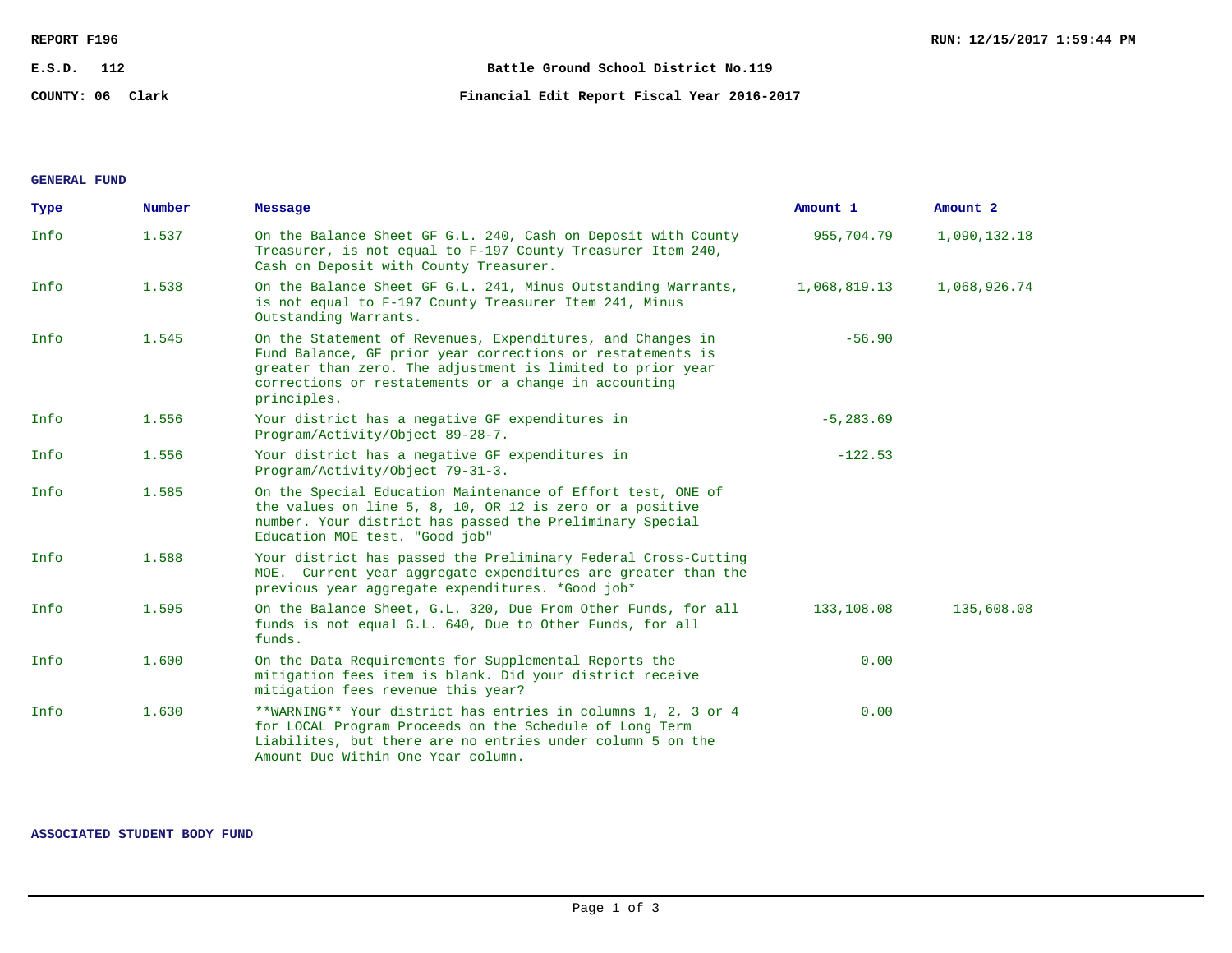| REPORT F196      |                                             | RUN: 12/15/2017 1:59:44 PM |
|------------------|---------------------------------------------|----------------------------|
| E.S.D.<br>112    | Battle Ground School District No.119        |                            |
| COUNTY: 06 Clark | Financial Edit Report Fiscal Year 2016-2017 |                            |

Continued

| Type | Number | Message                                                                                                                                                                  | Amount 1  | Amount <sub>2</sub> |
|------|--------|--------------------------------------------------------------------------------------------------------------------------------------------------------------------------|-----------|---------------------|
| Info | 4.502  | On the Balance Sheet, ASB G.L. 240, Cash on Deposit with<br>County Treasurer, is not equal to F-197 County Treasurer Item<br>240, Cash on Deposit with County Treasurer. | 26,663.23 | 20,083.08           |

## **DEBT SERVICE FUND**

Debt Service Fund: Cleared all edits

#### **CAPITAL PROJECTS FUND**

| Type | Number | Message                                                                                                                                                                        | Amount <sub>1</sub> | Amount 2   |
|------|--------|--------------------------------------------------------------------------------------------------------------------------------------------------------------------------------|---------------------|------------|
| Info | 2.504  | On the Balance Sheet CPF G.L. 240, Cash on Deposit with County<br>Treasurer, is not equal to F-197 County Treasurer report Item<br>240, Cash on Deposit with County Treasurer. | 403.409.00          | 404,274.06 |

### **TRANSPORTATION VEHICLE FUND**

Transportation Vehicle Fund: Cleared all edits

# **PERMANENT FUND**

Permanent Fund: Cleared all edits